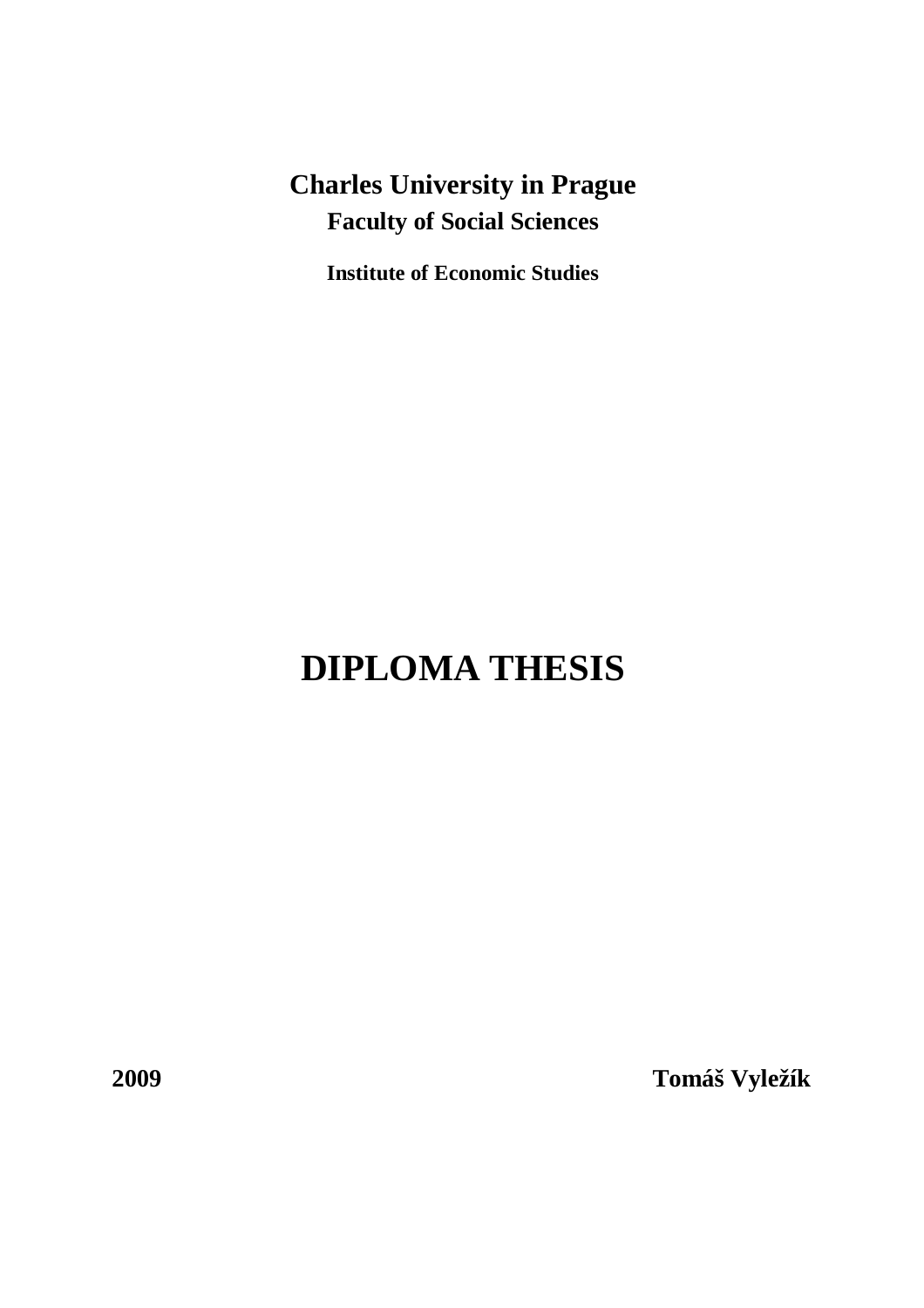**Charles University in Prague Faculty of Social Sciences** 

**Institute of Economic Studies** 

# DIPLOMA THESIS

# **Weather Risk in the Natural Gas Market**

**Author:** Tomáš Vyležík **Supervisor:** Prof. Ing. Karel Janda M.A., Dr., Ph. D. **Consultant:** Mgr. Tomáš Václavík **Academic Year:** 2008/2009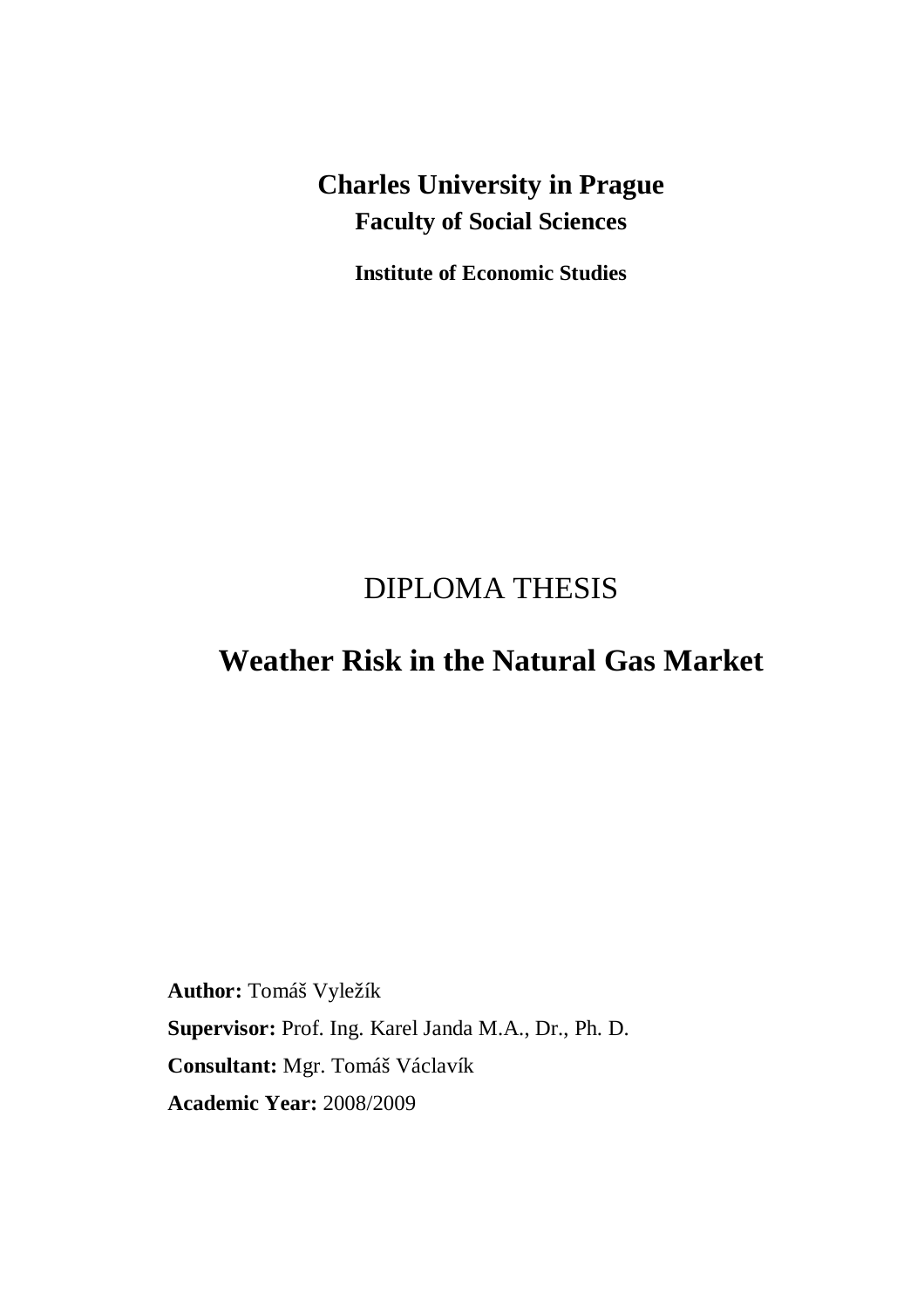#### **Prohlášení**

**Prohlašuji, že jsem diplomovou práci vypracoval samostatně a použil pouze uvedené prameny a literaturu.** 

#### **Declaration**

**Hereby I declare that I compiled this diploma thesis independently, using only the listed literature and sources.** 

**Prague, 30 June 2009** 

**Tomáš Vyležík**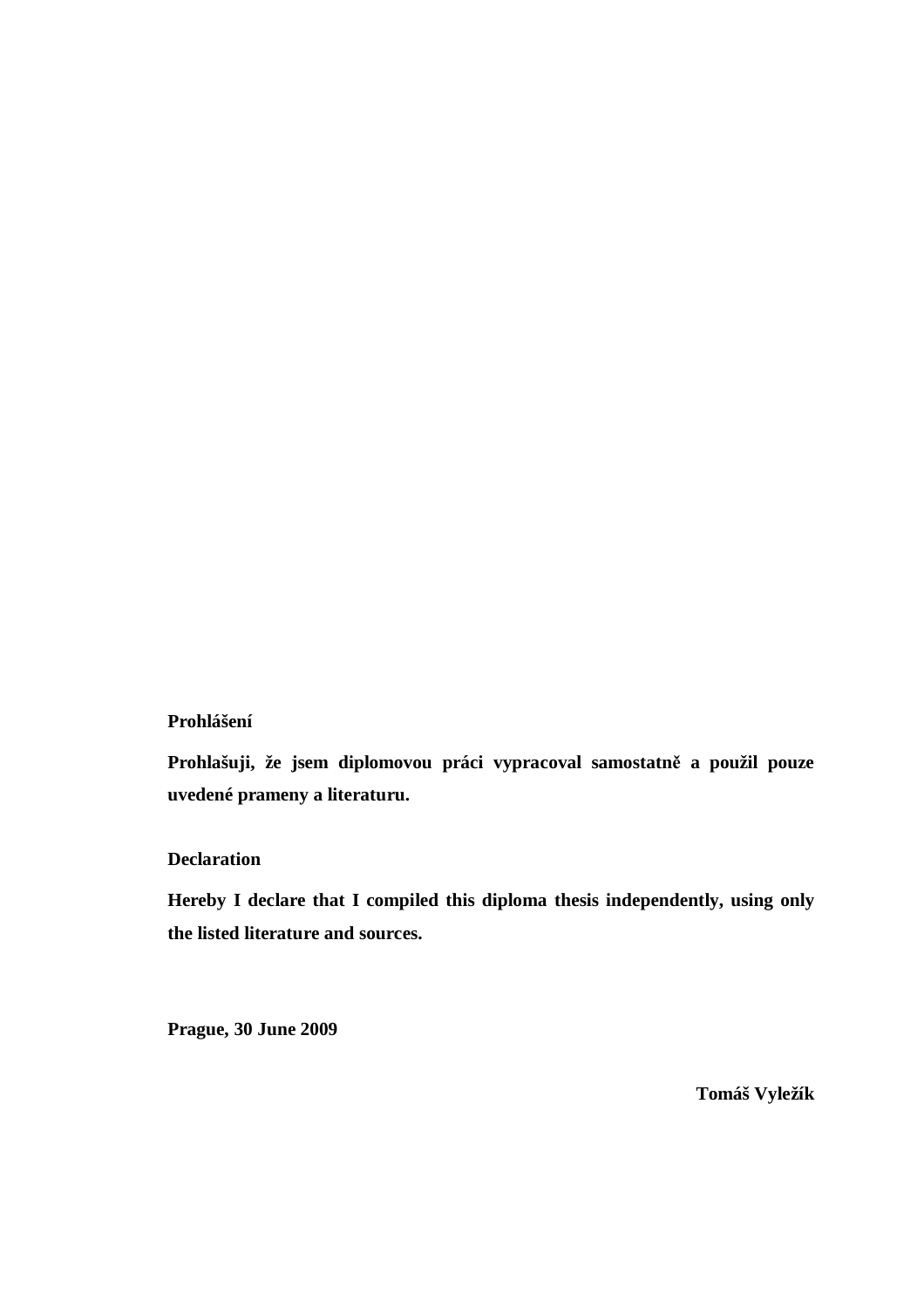#### **Acknowledgments**

I would like to express my gratitude to Prof. Ing. Karel Janda, M.A., Dr., Ph. D.for supervising my thesis.

I also thank to my thesis consultant Mgr. Tomáš Václavík for his valuable suggestions when writing this thesis and to Prof. RNDr. Jan Ámos Víšek CSc. for his comments to applied regression methods.

A special word of thanks belongs of course to my girlfriend, family and friends for their patience throughout the process of writing.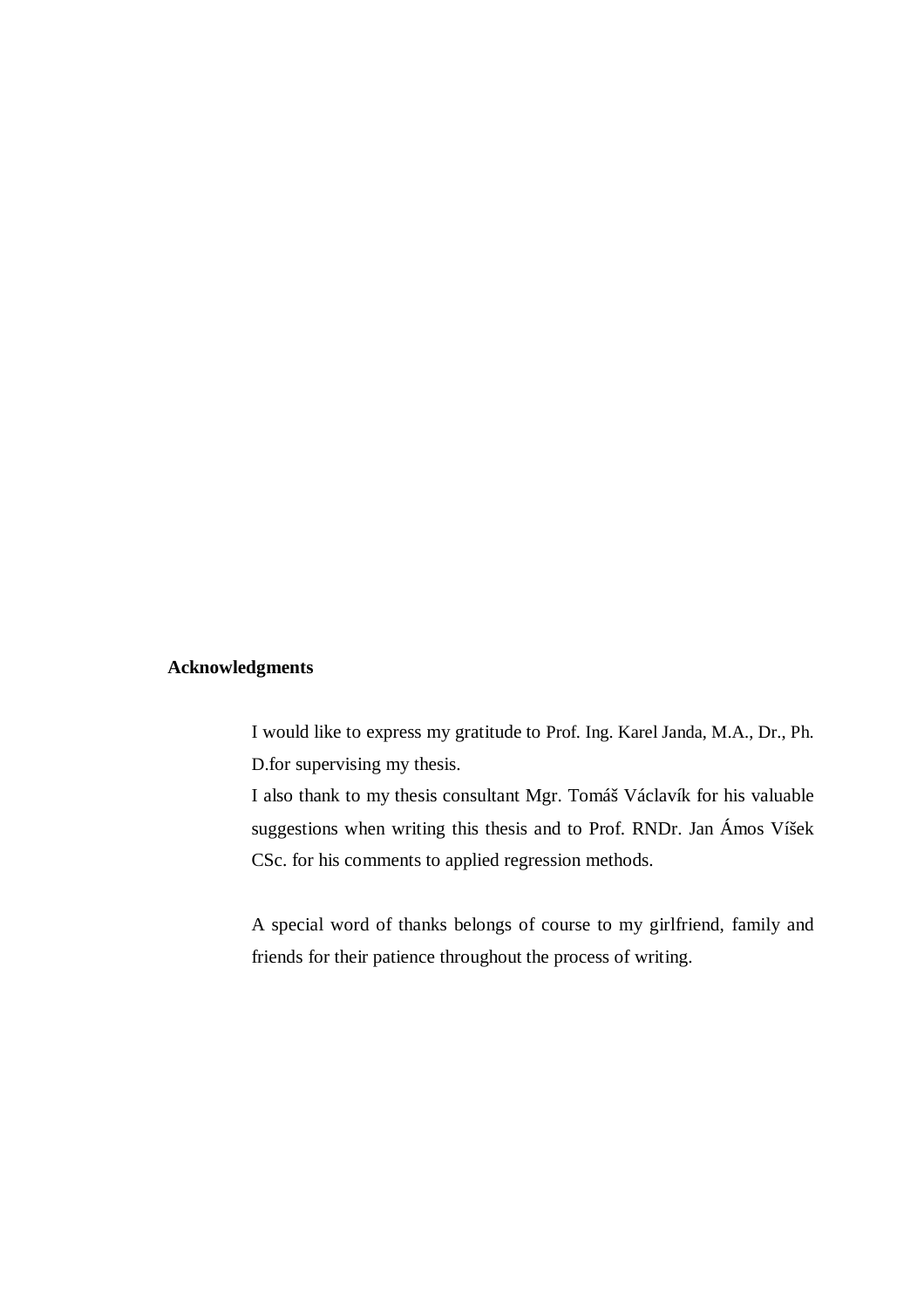#### **Bibliographic Evidence Card**

**Vyležík, Tomáš**, *Weather Risk in the Natural Gas Market*, Prague: Charles University in Prague, Faculty of Social Sciences, Institute of Economic Studies, 2009, pages 107, Supervisor: Prof. Ing. Karel Janda, M.A., Dr., Ph. D.

#### **Abstract**

This thesis deals with the impact of weather on the natural gas market. We describe the development of the natural gas market in recent past and its current structure. Both these contingencies contributed to growing importance of hedging against weather risk today.

Consequently, with help of regression models we assess the dependency of Czech natural gas consumption on temperature, which is unambiguously the primary determinant of demand in the natural gas market.

Such an analysis frequently serves as the first indicator of the need for weather risk hedging, which is since the 90's commonly done with weather derivatives. Therefore we go through so called burn analysis that determines the fair price of an option with regard to past temperature measurements.

**Keywords:** natural gas, weather risk, regression model, weather derivatives **JEL class:** C10, C20, G12

#### **Abstrakt**

Tato práce se zabývá vlivem počasí na trh se zemním plynem. Popisujeme vývoj trhu se zemním plynem v posledních letech i jeho současnou strukturu. Obojí přispělo k rostoucí důležitosti zajišťování proti riziku spojeném se změnami počasí v dnešní době.

Následně posuzujeme s pomocí regresních modelů závislost české spotřeby zemního plynu na teplotě, která je jednoznačně hlavním determinantem poptávky na trhu se zemním plynem.

Takováto analýza často slouží jako první indikátor potřeby zajištění rizika změny počasí, které je od devadesátých let obvykle prováděno za pomocí weather derivátů. Proto provádíme takzvanou "burn analýzu", která určuje cenu opce na základě teplotních měření z minulosti.

**Klíčová slova:** zemní plyn, riziko spojené se změnami počasí, regresní model, weather deriváty

**JEL class:** C10, C20, G12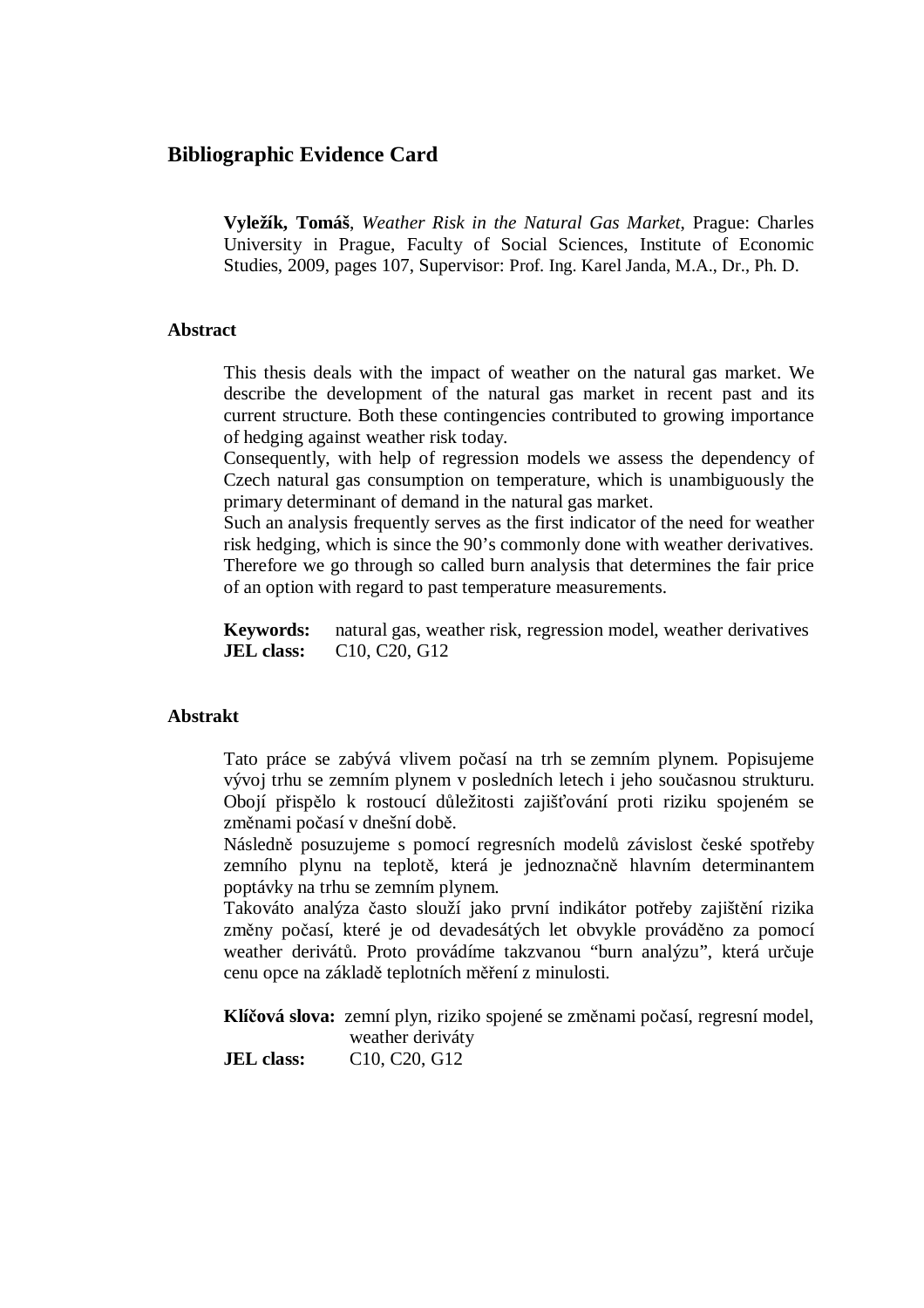### **Contents**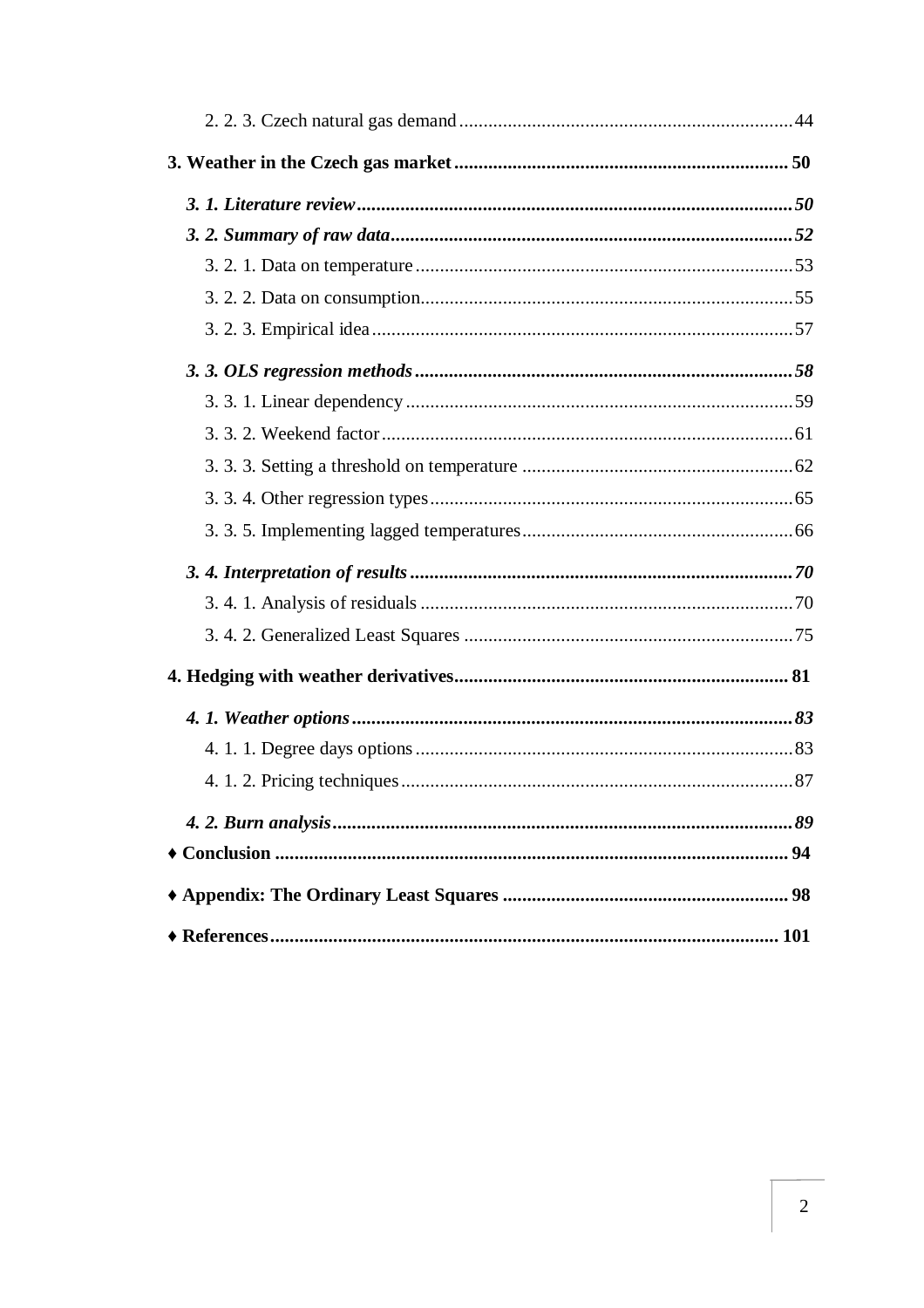## *List of Figures*

| Figure 4: Usage of Weather Derivatives by Industrial Sectors (2006) 25           |  |
|----------------------------------------------------------------------------------|--|
|                                                                                  |  |
|                                                                                  |  |
|                                                                                  |  |
| Figure 8: Dominant player's market share (sales to end-customers)41              |  |
|                                                                                  |  |
|                                                                                  |  |
|                                                                                  |  |
|                                                                                  |  |
| Figure 13: Monthly consumption of customer segments in 2008 46                   |  |
| Figure 14: Share of major customers on total monthly consumption in 2008 47      |  |
|                                                                                  |  |
| Figure 16: Daily average temperatures at Prague – Ruzyně since 1998 54           |  |
|                                                                                  |  |
| Figure 18: Daily temperatures per months – mean and standard deviation $(°C)$ 55 |  |
|                                                                                  |  |
|                                                                                  |  |
| Figure 21: Monthly consumption – mean (multiple of July) and std. dev. (GWh) 57  |  |
| Figure 22: Histograms of daily temperature and gas consumption (1998 – 2008)58   |  |
| Figure 23: Linear regression - consumption dependency on temperature60           |  |
|                                                                                  |  |
|                                                                                  |  |
|                                                                                  |  |
|                                                                                  |  |
|                                                                                  |  |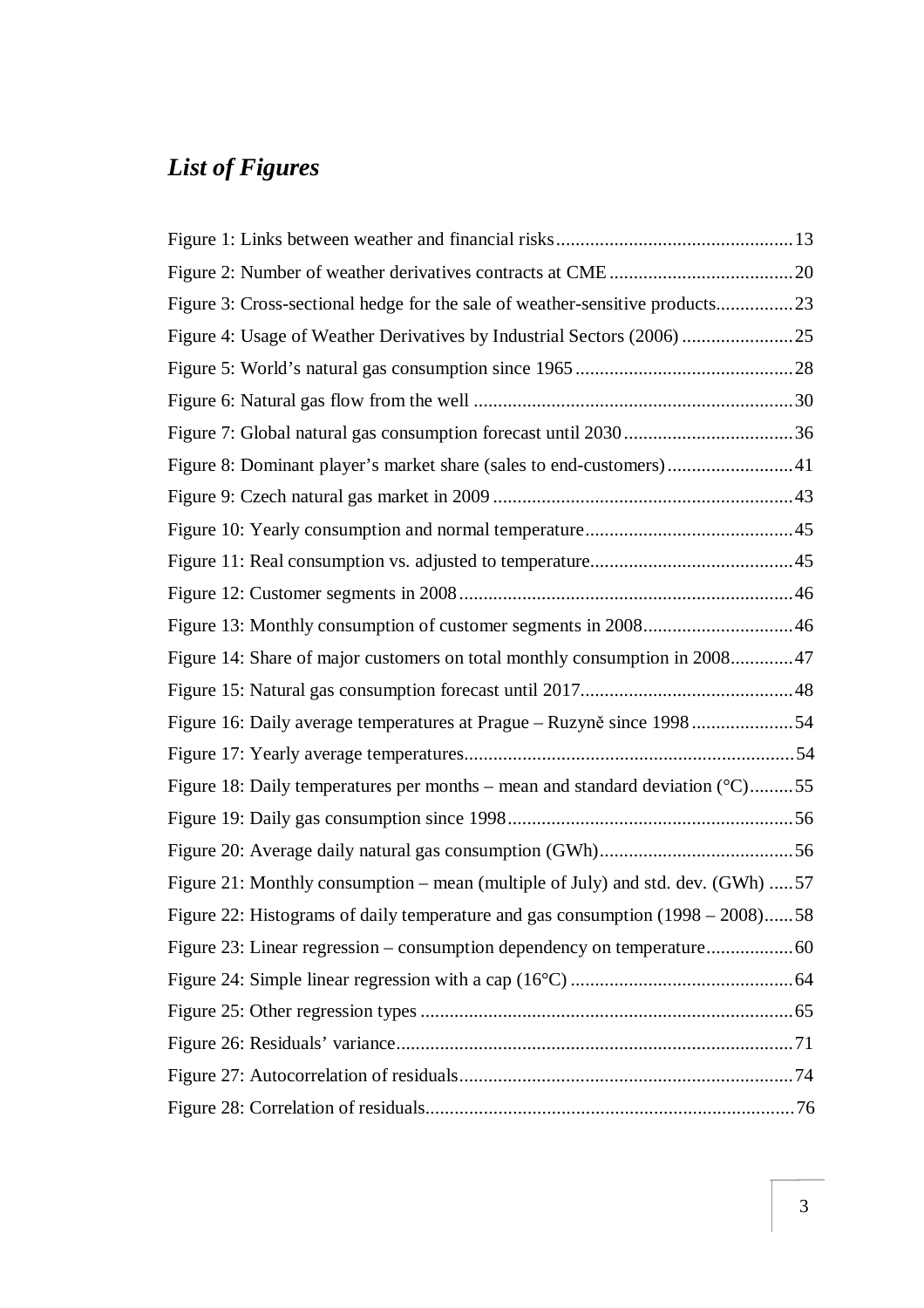## *List of Tables*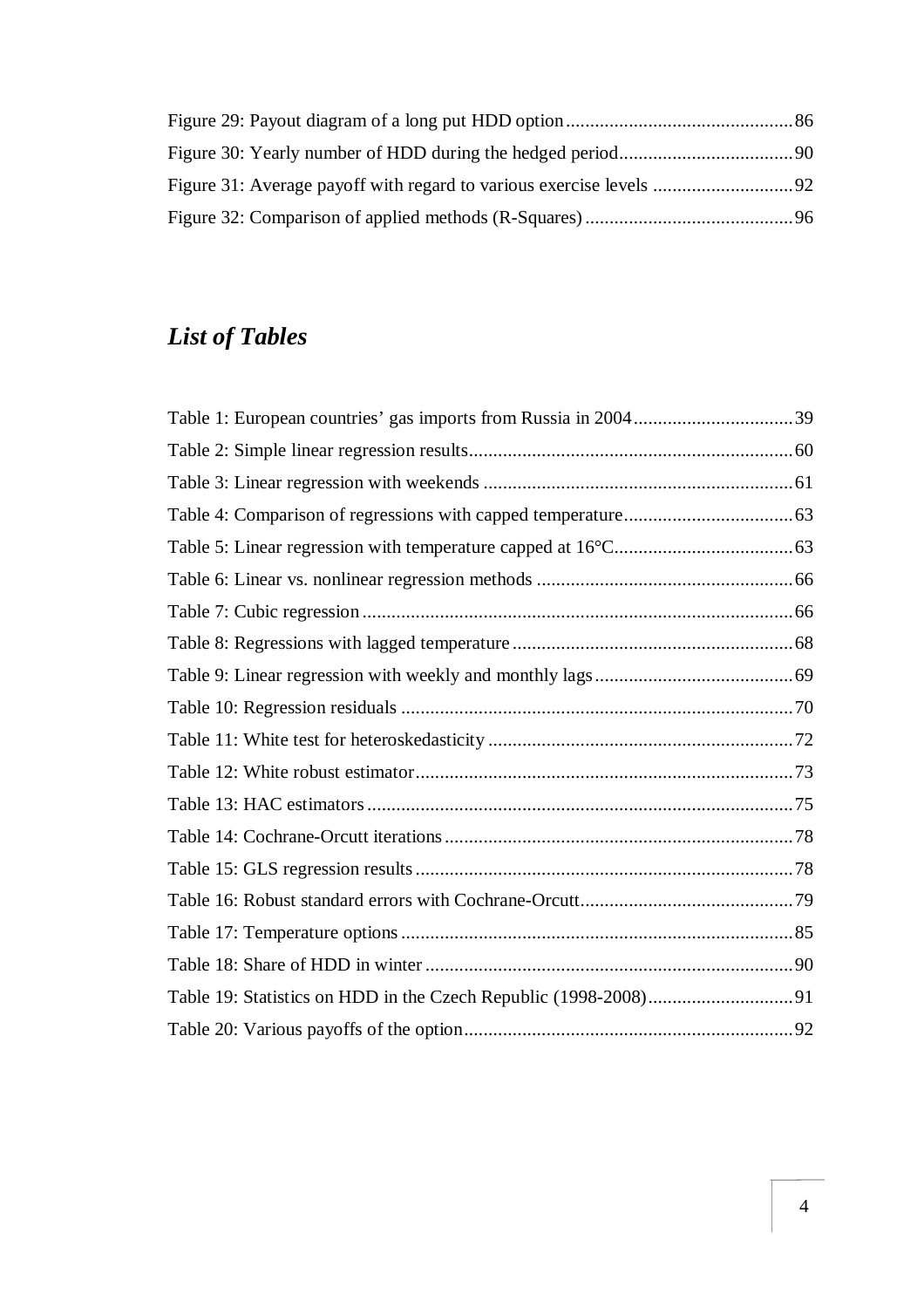# *List of abbreviations*

| <b>ACF</b>    | <b>Autocorrelation function</b>                             |  |  |
|---------------|-------------------------------------------------------------|--|--|
| <b>CBOT</b>   | Chicago Board of Trade                                      |  |  |
| <b>CDD</b>    | <b>Cooling Degree Days</b>                                  |  |  |
| <b>CFO</b>    | <b>Chief Executive Officer</b>                              |  |  |
| <b>CHMI</b>   | Czech Hydrometeorological Institute                         |  |  |
| <b>CME</b>    | Chicago Mercantile Exchange                                 |  |  |
| <b>CORC</b>   | Cochrane-Orcutt iterative procedure                         |  |  |
| <b>CSO</b>    | <b>Czech Statistical Office</b>                             |  |  |
| $D-W$         | <b>Durbin-Watson Statistics</b>                             |  |  |
| <b>EIA</b>    | <b>Energy Information Administration</b>                    |  |  |
| <b>ERO</b>    | <b>Energy Regulatory Office</b>                             |  |  |
| EU            | European Union                                              |  |  |
| G             | Daily gas consumption                                       |  |  |
| <b>GDP</b>    | <b>Gross Domestic Product</b>                               |  |  |
| <b>GLS</b>    | <b>Generalized Least Squares</b>                            |  |  |
| GWh           | <b>Gigawatt Hour</b>                                        |  |  |
| <b>HAC</b>    | Heteroskedasticity and Autocorrelation Consistent           |  |  |
| <b>HDD</b>    | <b>Heating Degree Days</b>                                  |  |  |
| <b>IEO</b>    | <b>International Energy Outlook</b>                         |  |  |
| <b>LIFFE</b>  | London International Financial Futures and Options Exchange |  |  |
| <b>LNG</b>    | Liquefied natural gas                                       |  |  |
| <b>MND</b>    | Moravské naftové doly, a.s.                                 |  |  |
| <b>MTI</b>    | Ministry of Industry and Trade                              |  |  |
| <b>MVLUE</b>  | Minimum Variance Linear Unbiased Estimator                  |  |  |
| <b>NGPA</b>   | <b>Natural Gas Policy Act</b>                               |  |  |
| <b>NYMEX</b>  | New York Mercantile Exchange                                |  |  |
| <b>OECD</b>   | Organisation for Economic Co-operation and Development      |  |  |
| <b>OLS</b>    | <b>Ordinary Least Squares</b>                               |  |  |
| <b>OTC</b>    | Over-the-counter                                            |  |  |
| <b>PACF</b>   | Partial autocorrelation function                            |  |  |
| <b>RWE TG</b> | RWE Transgas a.s.                                           |  |  |
| T             | Daily average temperature                                   |  |  |
| UK            | <b>United Kingdom</b>                                       |  |  |
| U.S.          | <b>United States of America</b>                             |  |  |
| <b>UNEP</b>   | <b>United Nations Environment Programme</b>                 |  |  |
| <b>VIF</b>    | <b>Variance Inflation Factor</b>                            |  |  |
| WRMA          | <b>Weather Risk Management Association</b>                  |  |  |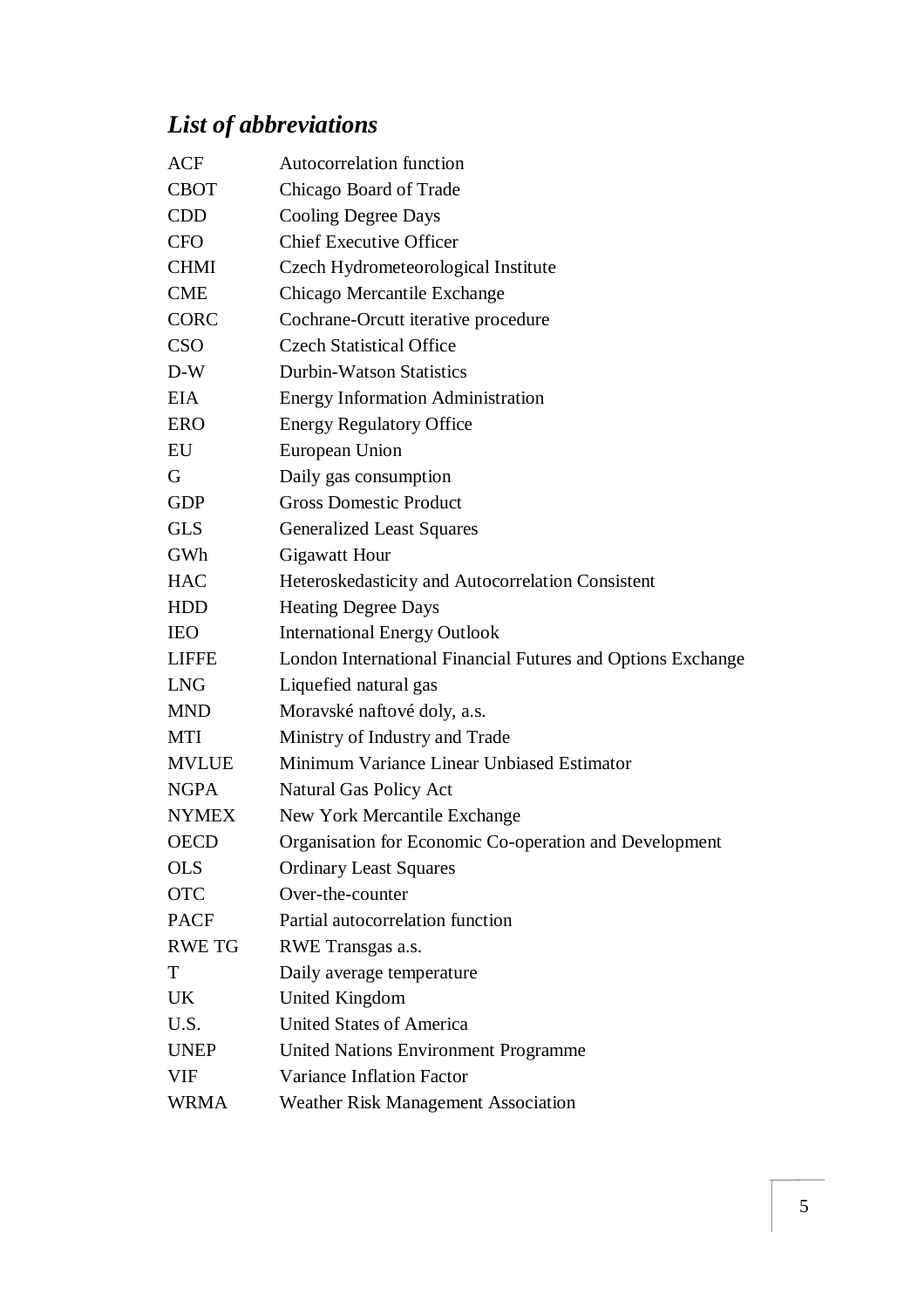### **♦ INTRODUCTION**

Throughout history there have always existed many forces affecting economic life of the society. In this thesis we will focus on one the strongest that can not be physically influenced by anyone<sup>1</sup> and noticeably influences a broad range of activities: the power of weather. Weather highly influences our everyday life as it determines also what we do, wear or eat. When continuous discussions on global warming are nowadays more and more intensive, interest in the relationship between weather, environment and economies is increasing all over the world.

Weather can affect performance of different companies both in the short and long term. Not only extreme weather events such as hurricanes or heavy snow storms, but especially adverse weather conditions in the long term are usually reflected in profits of companies in various businesses. It is greatly in their interest to accurately predict sudden weather changes and adopt arrangements to shield from their impacts. Although there have been achieved some improvements in weather forecasting over the past years leading to its higher accuracy and consistency, the situation is still not ideal. Inaccurate forecasts may cause, beside daily inconveniences for ordinary life of people, also large financial losses in industry. There have been written thousands of studies trying to measure share of the economy vulnerable to weather. Taking into account the fact that weather impact varies with particular sectors of economy as well as with geographic regions, there is not easy to accurately assess weather impact.

Companies in a wide range of industries blame every year adverse weather conditions for their poor financial performance and failures to meet sales or profit

 $<sup>1</sup>$  Here I do not consider climate changes that would be for a long discussion.</sup>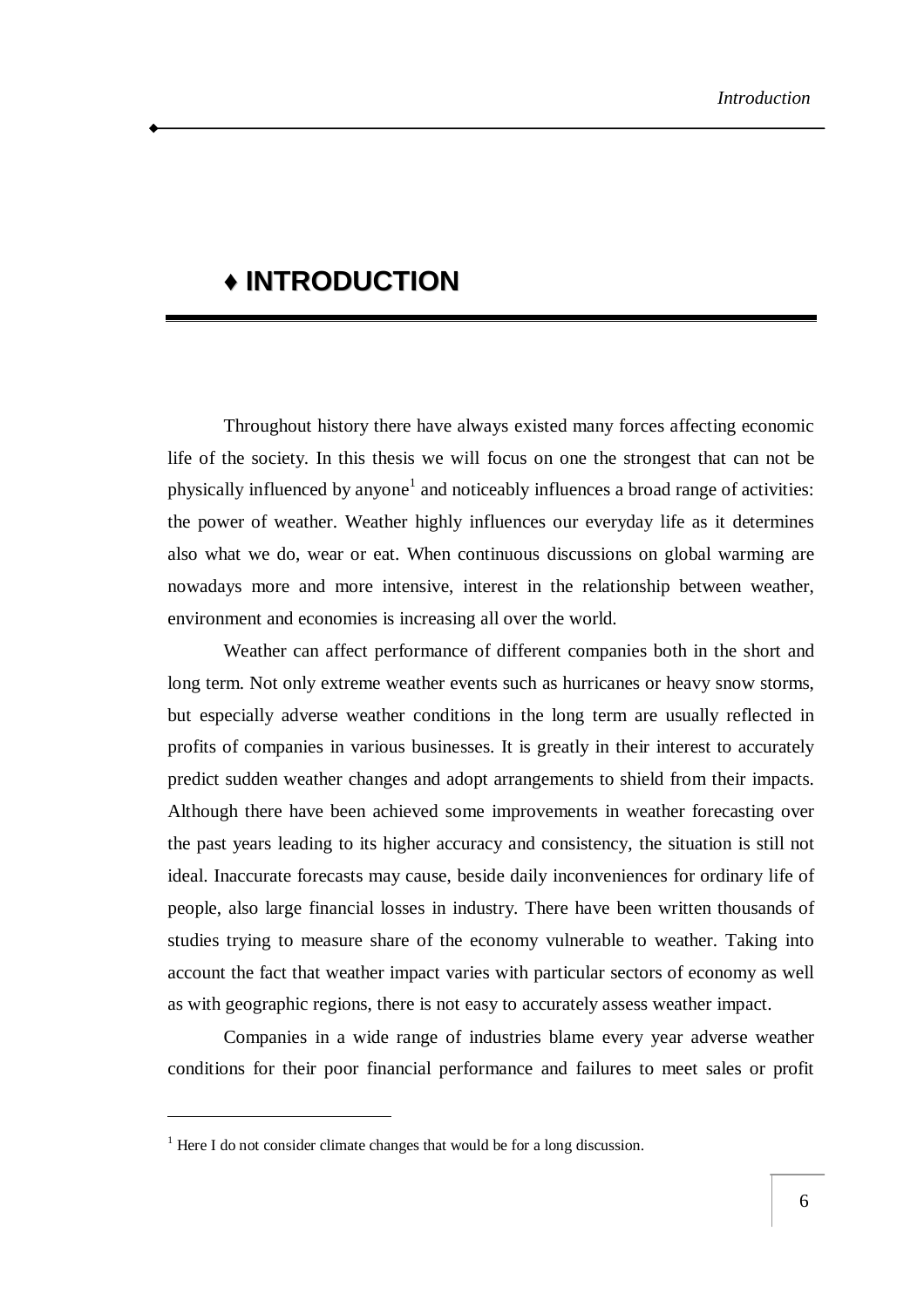targets. Since this had been repeating very regularly, own name "the weather excuse" for this feature appeared even in the Wall Street. But since more and more companies are today apprehensive that the weather usually implies a big-sized risk, it becomes very difficult to ignore it and blame weather for bad financial performance. A successful weather risk management program can mean the difference between profit and loss for many companies in different industries. In view of adverse financial effects of more frequent weather-related events, an increasing number of companies become interested in weather risk management.

At a glance, it is obvious that the energy sector belongs among industries that are greatly affected by weather. The impact of weather on the energy sector has been discussed in dozens of publications that cover up short term changes of atmospheric conditions as well as the influence of whole climate, i.e. variations of atmospheric parameters in the long term.

Among the most significant evidences of weather impact on the energy sector belong changes in heating and cooling requirements of households. In order to minimize effects of unfavourable outdoor temperatures, people decide to heat or cool in order to arrange a comfortable environment for living, what is highly reflected in consumption of both natural gas and electricity and consequently also in revenues of companies trading these commodities.

The intention of this diploma thesis is to assess threats linked to changeable weather. As the concept of protection against consequences of adverse weather has highly changed during the last decade, we are trying to apply these findings to the actual situation of the natural gas market in the Czech Republic.

First chapter is concerned with the theory of weather risk. We introduce the definition as well as the basic approach to these questions in the world. Moreover, one part is devoted also to basic knowledge of hedging against weather threats and history of the weather risk market.

Second chapter deals with the natural gas market and its historical context. We show basic situations when disturbances in the market, among which belong also adverse weather events, might appear. In addition, main contingencies in the Czech natural gas market are presented, what is absolutely fundamental for understanding of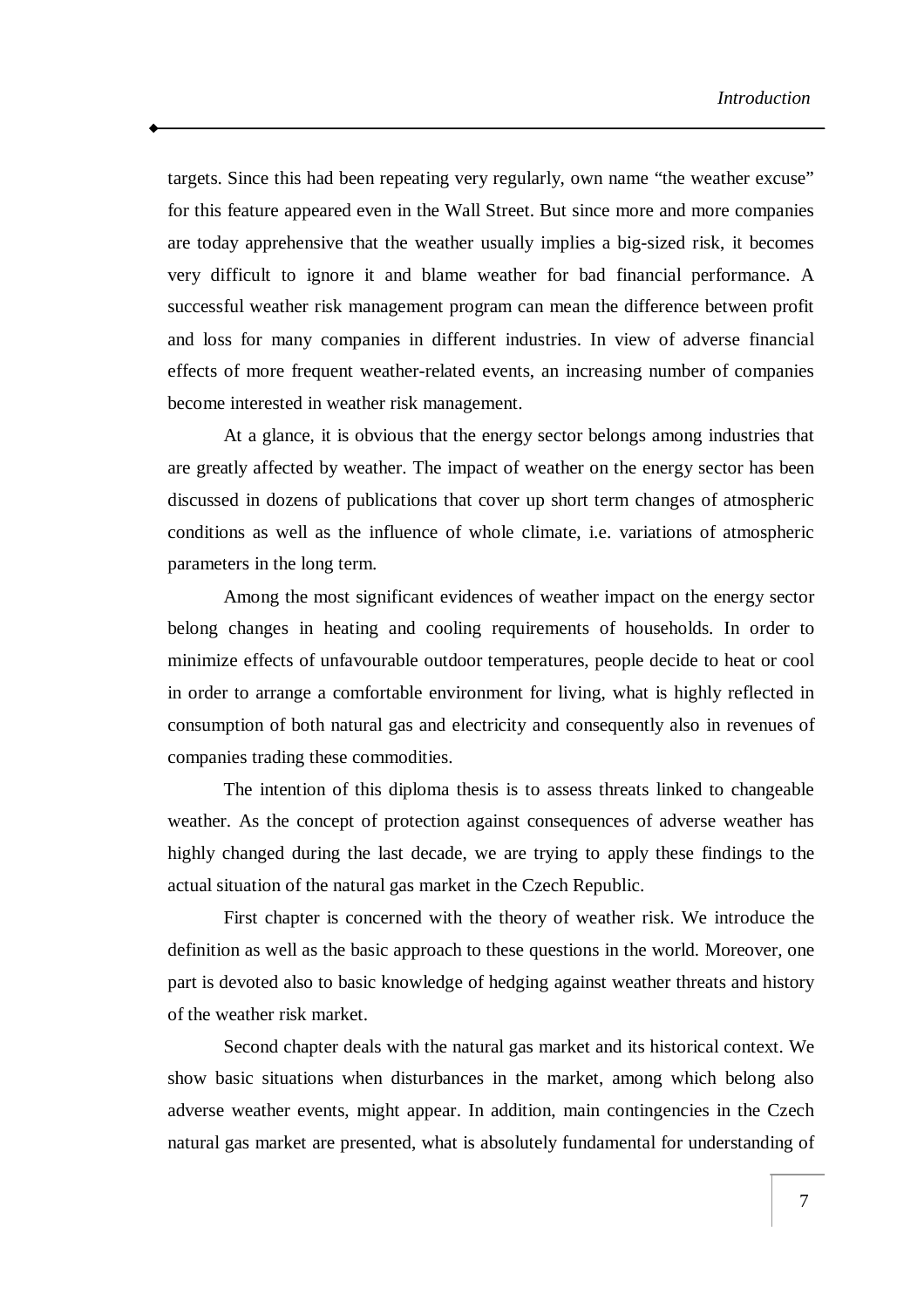the situation in the market and therefore for further analysis of the impact of weather on this industry in the Czech Republic.

Third chapter is devoted to assessing of weather impact on daily gas sales in the Czech market. Development of temperature and daily gas consumption over eleven years as well as behaviour of these variables in particular months is demonstrated. Since the purpose of this thesis is to undertake an evaluation of the sensitivity of the Czech natural gas market to weather conditions, large dependency of natural gas sales on temperature is modelled with application of regression methods. As this dependency highly differs across various countries and its level commonly corresponds to the structure of natural gas users in particular markets, it is interesting to search for the results for the Czech Republic as there is no general size of the dependency in the world.

Since volatility in weather may bring high fluctuations in companies' revenues and profits, understanding and anticipation of weather impact on natural gas demand is essential for companies' managements and analysts to create accurate expectations. A precise model could also greatly help as an indicator whether to hedge against adverse weather or not.

In the last chapter, we describe the most frequent manners of protection against potential losses assigned to the risk of weather change. Potential hedging strategy with weather derivatives is suggested in the Czech natural gas market with help of methods that are often applied abroad.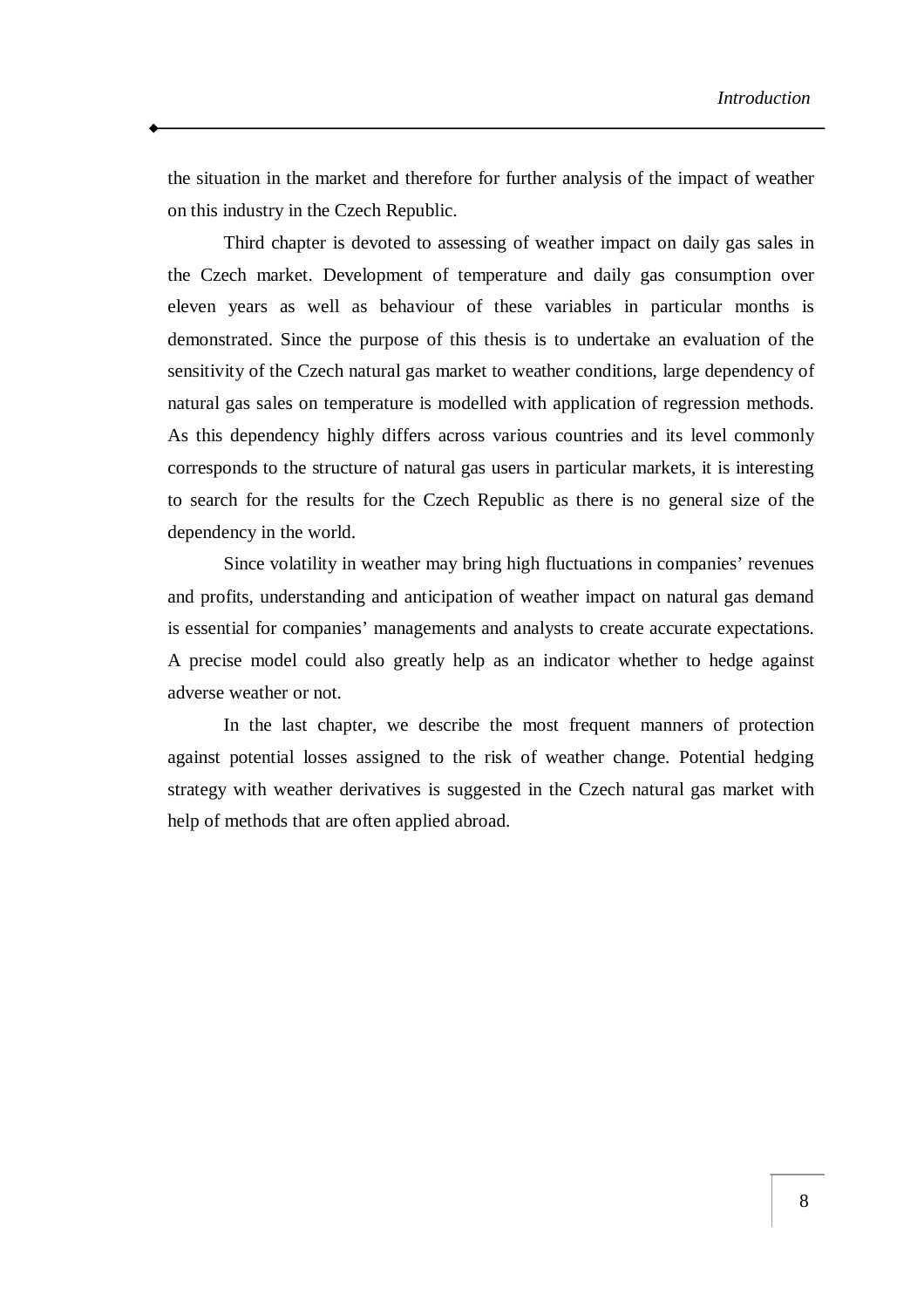### **1. WEATHER RISK**

Nowadays, as the discussion on global climate change is gaining intensity, interest in the relationship between weather, or more generally said environment, and economy is spreading with enormous speed all around the world. There are dozens of authors that are trying to express in numbers the dependency of economy on weather and consequently evaluate the risks affiliated to weather. Since results are usually very miscellaneous, it is obvious that evaluation of these risks in not an easy task. Impacts of weather vary with economic sectors as well as with geographic regions and compared with other forces that bring some cost to economy, they have quite specific position.

We have to realize that weather is completely beyond human control. No one can influence, modify or manipulate it (regarding climate changes, it would be for a long discussion, of course). What is more, no one can even forecast weather beyond the horizon of few days with enough accuracy. These aspects heavily contribute to the uniqueness of so called "weather risk". Reflecting the role of weather in economy, the main reasons for costs incurred by weather come out here.

#### *1. 1. Impact of weather on the economy*

In this thesis we focus mainly on weather related topics. However, due to the concern over global climate change around the globe today, also dozens of studies dealing with climate risks have been commissioned. Therefore, it is necessary to make a distinction between both terms - weather and climate. Even though the difference between them is quite obvious at the first sight, let us now define both terms to avoid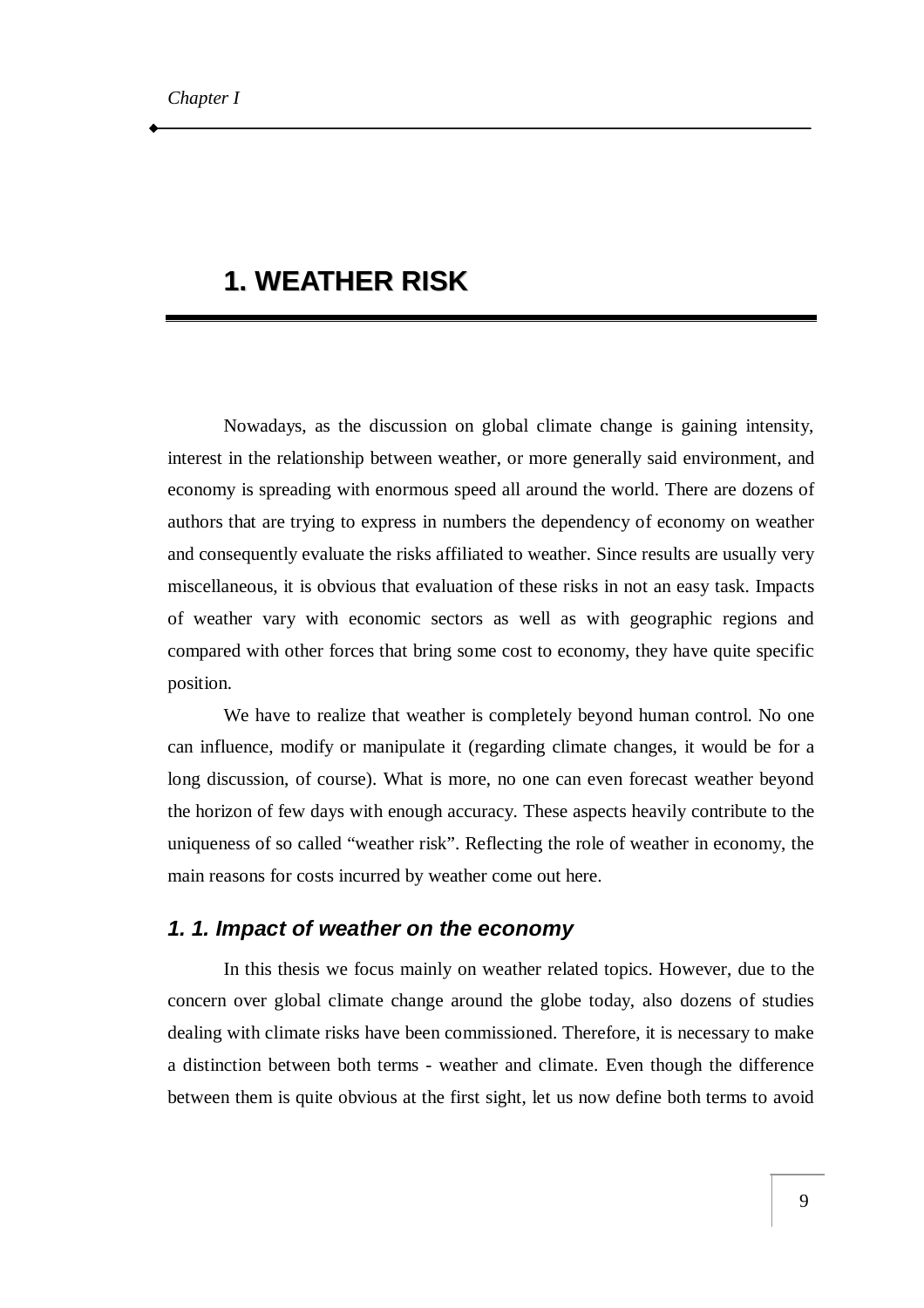possible misunderstandings. General definition 2 of weather says that it is *"... current, rather than average, atmospheric conditions; the object of study of synoptic meteorology. Weather variables include humidity, temperature, sunshine hours, cloud cover, visibility, and precipitation (fog, rain, snow, sleet, and frost)."* The same source defines climate as follows: *"A summary of mean weather conditions over a time period; usually based on thirty years of records. Climates are largely determined by location with respect to land – and sea-masses, to large-scale patterns in the general circulation of the atmosphere, latitude, altitude, and to local geographical features."*

In other words, if you look out of your window, it will be weather you see anytime. But if you are repeating this for a month, quarter of a year or even years, you will be able to determine the climate outside. All definitions of these terms correspond to the general feeling that climate is much a long-run event.

#### **1. 1. 1. Weather sensitivity**

Precise assessing of weather sensitivity of various economic sectors is not an easy assignment. There have been published many papers, mainly in the United States (U.S.), dealing with the topic of weather sensitivity of economy. According to Larsen (2006) there do not exist any economic definitions of being economically sensitive to weather. However, one may find applicable definitions of sensitivity in the literature about climate. The United Nations Environment Programme (2001) defines sensitivity as: *"… the degree to which a system will respond to a change in climatic conditions."* Despite the fact that there are greatly diverse time horizons when talking about weather and climate, the definition of sensitivity is in general plausible for both cases. Therefore, if there is an adverse (or potentially beneficial) impact of weather on economic sectors, either direct or indirect, they are considered to be economically weather sensitive. Nevertheless it is important to define this sensitivity objectively as there usually exists the tendency to do it in a subjective way.

Larsen (2006) further claims that: "*A super-sector could be deemed objectively sensitive to weather (relative to another super-sector) if repeatedly drawing from a* 

<sup>2</sup> According e.g. to: [http://www.answers.com/topic/weather.](http://www.answers.com/topic/weather)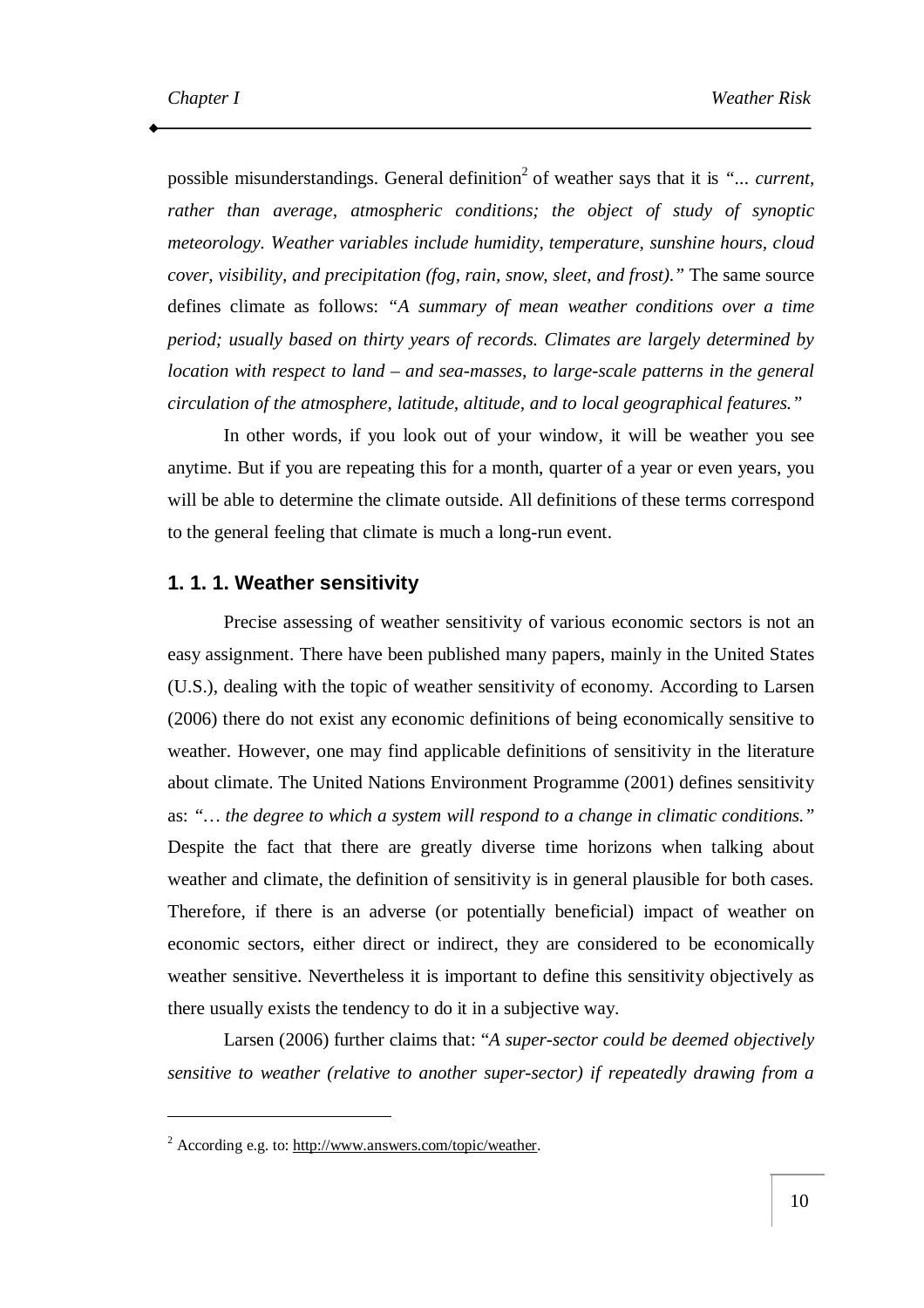*distribution of observed weather variables (e.g. temperature, precipitation) in a geographic region produces measurable changes in the variance of the dependent variable (e.g. sales of cars, agricultural yields, or some measure of sector output) estimated from a robustly fit regression equation."* He emphasizes the existence of a meteorologists' fraction which speculates that practically all sectors of the economy of the U.S. are weather sensitive. The U. S. is estimated to have total weather sensitivity of \$2.5 trillion dollars, about 23 percent of the whole national economy.<sup>3</sup>

Dutton (2002) supposes that about \$3.9 trillion of the \$9.9 trillion U.S. Gross Domestic Product (GDP) in 2000 was sensitive to weather. Expressed in percentages, 39.1% of the national GDP was affected by weather with the following components listed as weather sensitive:

- § agriculture, forestry and fishing
- § mining
- § constructing
- § transportation and public utilities
- § retail trade
- § finance, insurance and real estate
- § services

 $\overline{a}$ 

*"The conclusion is that some one-third of the private industry activities, representing annual revenues of some \$3 trillion, have some degree of weather and climate risk. This represents a large market for atmospheric information, and it should represent a powerful force for advancing the cause of atmospheric observation and prediction,"* Dutton says.

Despite the fact that results of particular studies vary, it is obvious that a large portion of the U.S. economy is highly, directly or indirectly, affected by weather. Although this topic has been widely discussed in recent years, it is still very difficult to quantify the results objectively since authors tend to be in their analyses always subjective. Some level of subjectivity has to be generally used both in definition of:

§ the manner of empirical testing at the national level

<sup>3</sup> Weatherbill Inc. (2008): *Global Weather Sensitivity: A Comparative Study*.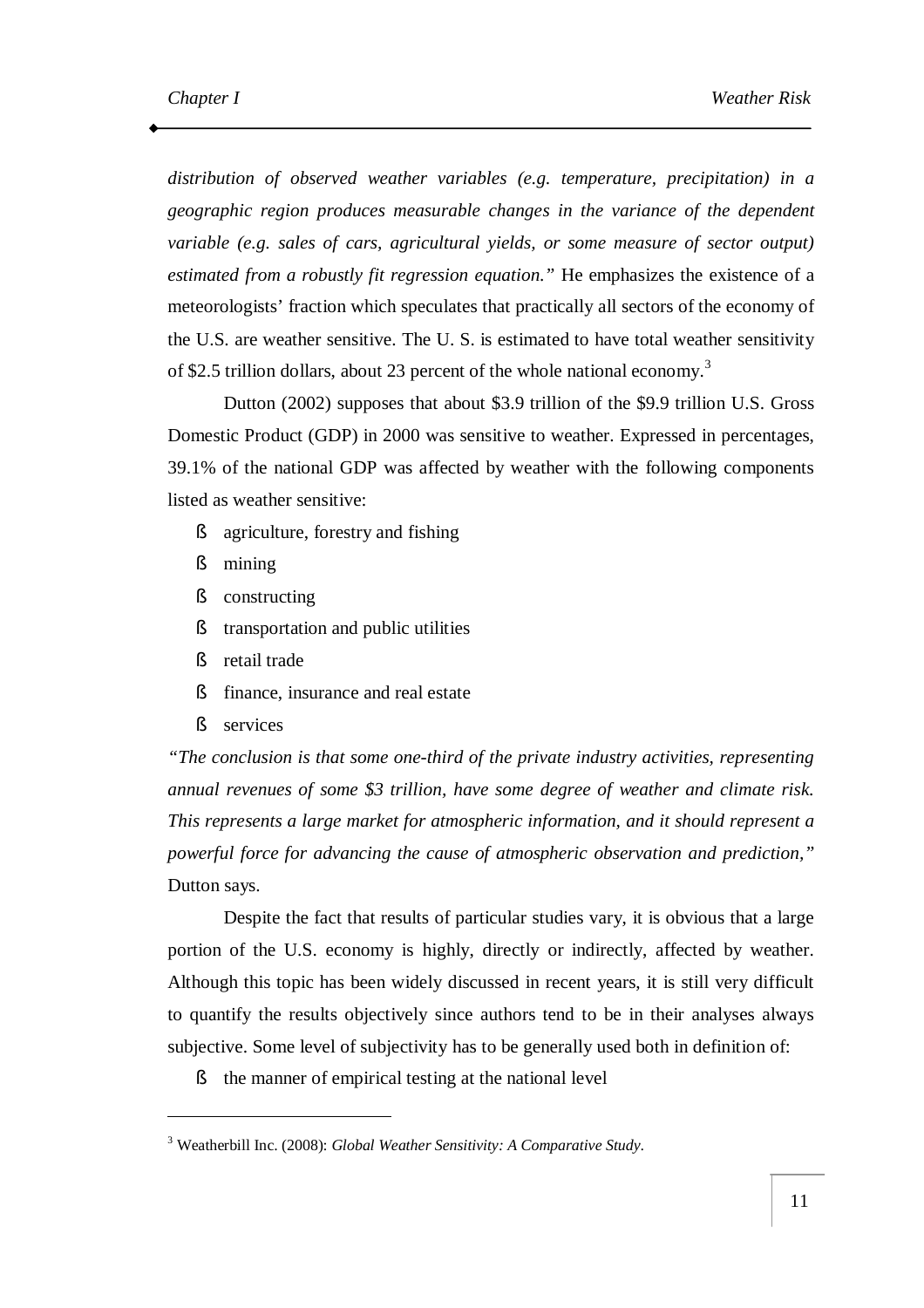§ the meaning of being sensitive

#### **1. 1. 2. What is weather risk?**

*"Weather risk is the uncertainty in cash flow and earnings caused by weather volatility."*

#### *Jack Cogen\**

Dutton (2002) defines weather and climate risk in a more comprehensive way as the possibility of injury, damage to property or financial loss due to severe or extreme weather events, unusual seasonal variations such as heat waves or droughts or long term changes in climate or climate variability.

Although we devote this thesis to weather and associated risks, also the discussion on climate and its change of course greatly helped to popularize the term "weather risk". We are interested in the topic of temporary weather changes that may mean even the period of a couple of months, even though continual changes of climate are not a topic of lower importance compared with short term weather variations. In the short term it is more obvious what the costs of a possible change are. It is the aim of all companies to quantify all possible weather threats and hedge against them in the best way that they are able to do.

As companies commonly use some normal weather patterns to build their business plans, contingent anomalies may cause an unwelcome surprise. All possible changes of weather affect consumed volumes of commodities. Thus, weather risk is commonly titled also as volumetric risk. Some of real-life weather impacts on volumes are listed in Figure 1. Even though volumes of consumed commodity are influenced at first, the price bears the heaviest impact in the end. With both prices and volumes being destabilized by weather, companies have to fight against those threats and manage their risk exposure.

Considering weather risk management, one may immediately imagine some kind of insurance against abnormal weather events. Even though it is a reasonable

<sup>∗</sup> Cogen, J. (1998): *What is Weather Risk?*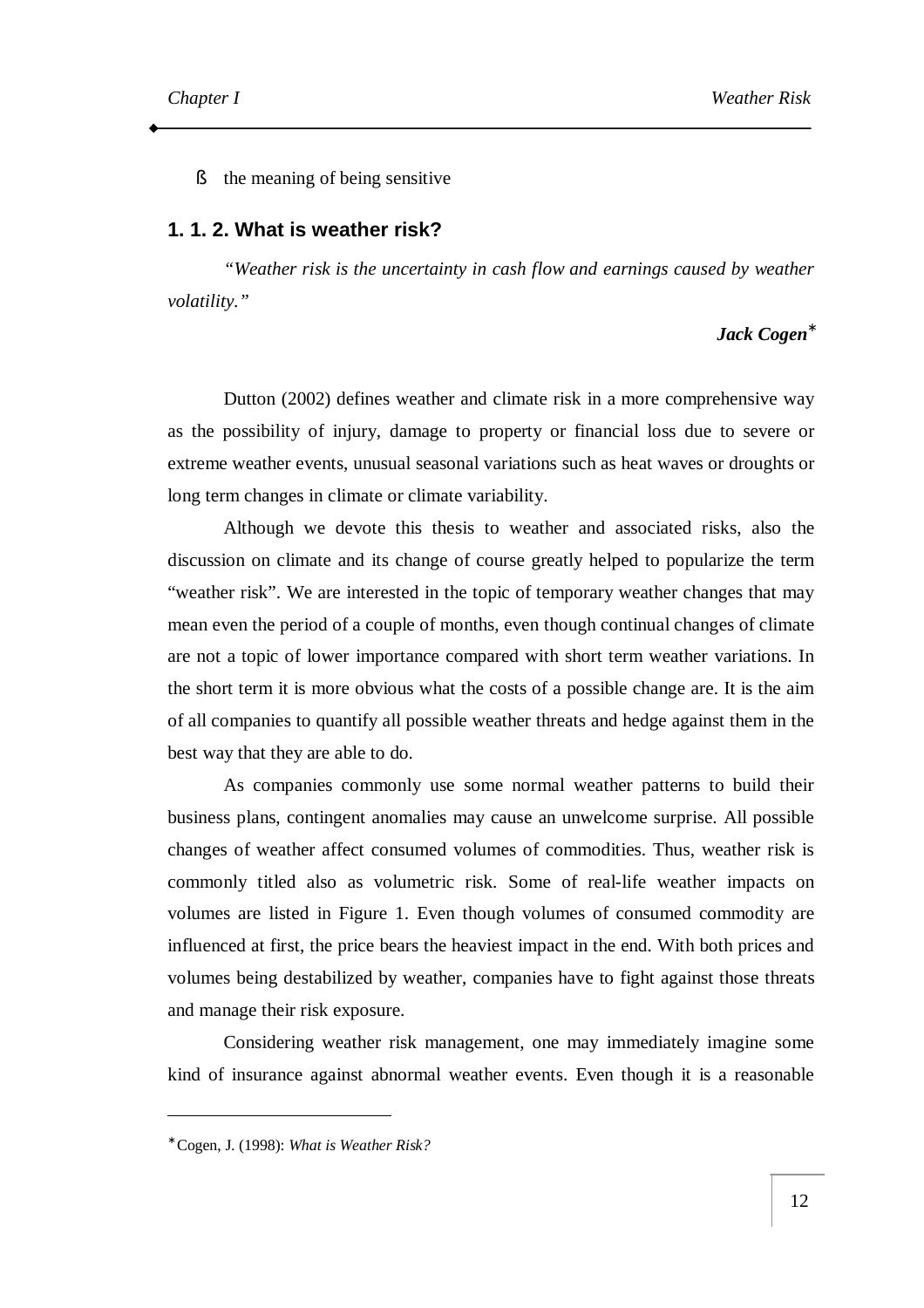consideration as these types of coverage are quite popular, they represent just a small portion of weather risk management today, which has greatly developed and showed its enormous potential over the last ten years.

| risk holder                     | weather type         | risk                                                                    |
|---------------------------------|----------------------|-------------------------------------------------------------------------|
| energy industry                 | temperature          | lower sales during warm winters or<br>cold summers                      |
| energy consumers                | temperature          | higher heating/cooling costs during<br>cold winters and hot summers     |
| beverage producers              | temperature          | lower sales during cold summers                                         |
| building material companies     | temperature/snowfall | lower sales during severe winters<br>(construction sites shut down)     |
| construction companies          | temperature/snowfall | delays in meeting schedules during<br>periods of poor weather           |
| ski resort                      | temperature          | lower revenue during winters with<br>below-average snowfall             |
| agricultural industry           | temperature/snowfall | significant crop losses due to<br>extreme temperatures or rainfall      |
| municipal governments           | temperature          | higher snow removal costs during<br>winters with above-average snowfall |
| road salt companies             | temperature          | lower revenues during low snowfall<br>winters                           |
| hydro-electric power generation | precipitation        | lower revenues during periods of<br>drought                             |

**Figure 1: Links between weather and financial risks** 

**Source: Mitu, N. M. (2008)** 

Weather-related insurance products have long been available. However, sharp increase of interest in weather risk came with the beginning of energy markets' deregulation that attracted also capital markets. Therefore new capital market products, called weather derivatives, appeared as an outgrowth of the liberalization of the energy industry.

♦ *Risk on energy markets* 

 $\overline{a}$ 

*"Weather is a key driver for both electricity and natural gas demand."* 

*Tom Ruck***\***

In energy markets weather influences chiefly the demand side. Nevertheless, when there are highly unfavourable weather conditions like a huge storm or even a

<sup>∗</sup> Ruck, T. (2001): *Hedging Weather Risk For Improved Financial Performance.*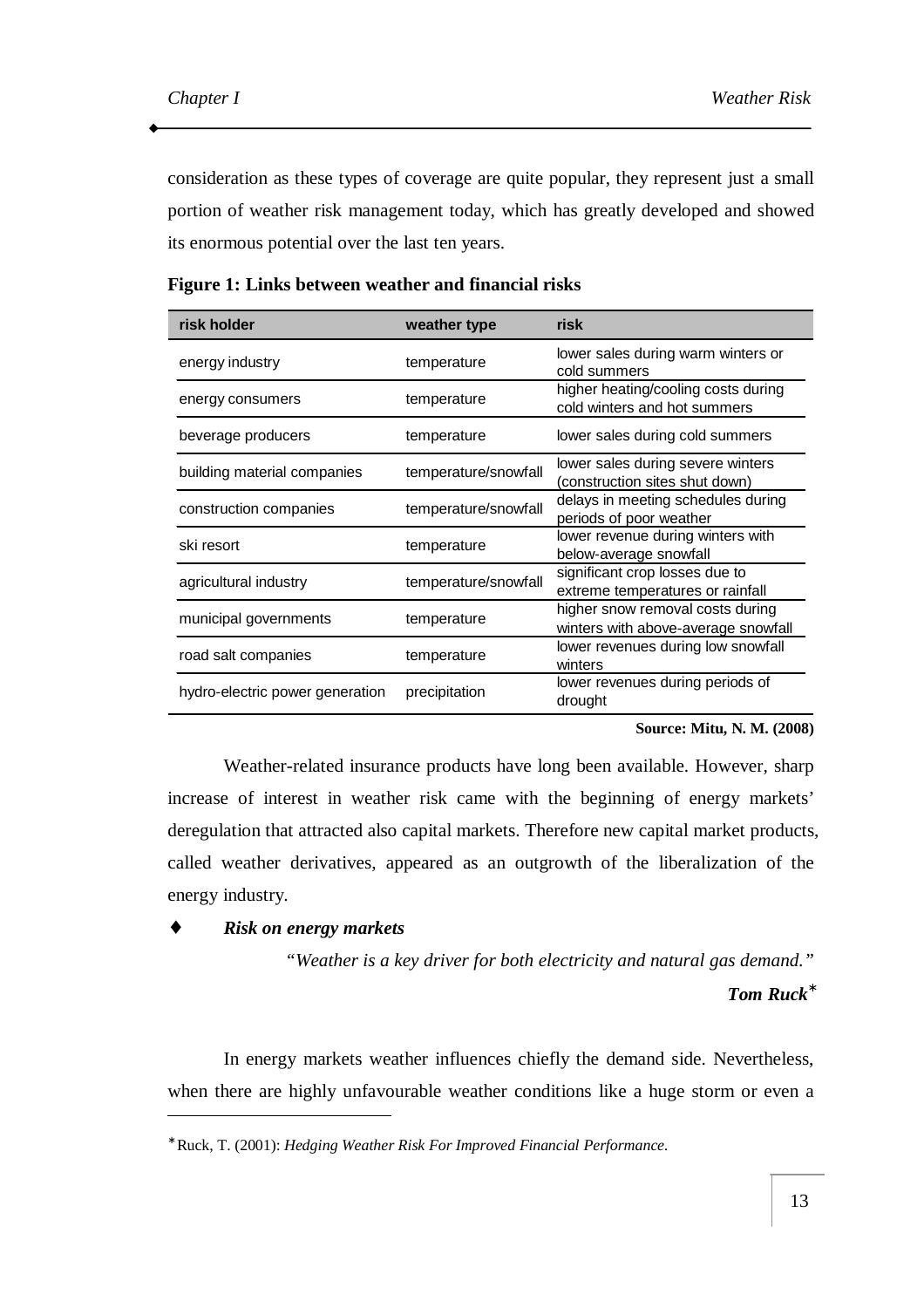hurricane, also the supply side of the power network may be harmed as a commodity can not be delivered to customers. 4

To have a basic notion how heavy the impact of weather on financial performance may be, let us now go through some experiences of particular companies suffering from changes on the demand side, which were listed in the presentation of RenRe Investment (2008).

- § *Enbridge Gas*: 5 *"Earnings for the year ended December 31, 2006 were \$61.8 million compared with \$111.9 million for the year ended December 31, 2005. Warmer than normal weather in 2006 reduced earnings by \$36.9 million compared with relatively normal weather in 2005 which did not significantly impact earnings."*
- § *Fortis*: 6 "*Electricity sales were 32 GWh, or 2.7%, lower than last year, primarily due to the impact of moderate weather conditions and the loss of an industrial customer in December 2005."*
- § *Gazprom*: 7 *"Fiscal third-quarter net profit for Russian gas firm OAO Gazprom dropped 6.4% to \$4.59 bil, due in part to increasing operating costs and unseasonably warmer weather."*

Even though there were always acting also other factors, these cases unambiguously underline the danger linked to the threat of unstable weather. Whenever variations in weather reach extraordinary high levels, it is usually reflected in companies´ financial performances. Especially in the period of growing prices in the energy sector, factors influencing effort of these companies have more important sense than ever.

<sup>&</sup>lt;sup>4</sup> It might be for example necessary to reduce for example electricity generation for some time to ensure safety of electricity users. What is more, also the electricity network or gas pipeline might be damaged during highly unpleasant weather even.

<sup>5</sup> Enbridge Inc. is a leader in energy transportation and distribution in North America.

<sup>&</sup>lt;sup>6</sup> Fortis Inc. is the largest investor-owned distribution utility in Canada, serving more than 2 million gas and electricity customers.

 $\frac{7}{7}$  Gazprom is the world's largest gas company focused on geological exploration, production, transmission, storage, processing and marketing of gas and other hydrocarbons.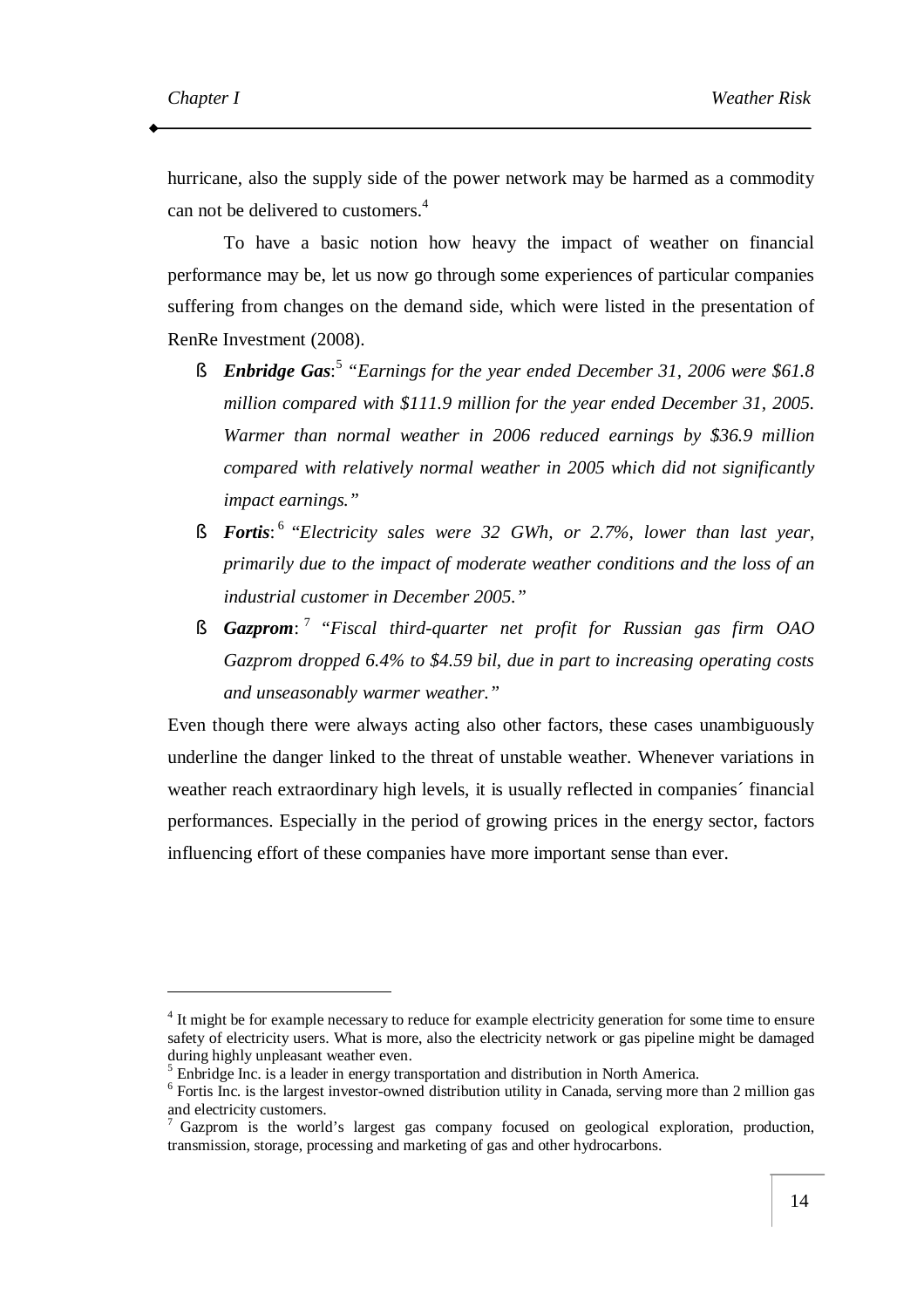#### **1. 1. 3. Managers' knowledge**

Myers (2008) states that the most senior finance and risk managers in the U.S. realize that their businesses are notably affected by weather since *"… a stunning eight out of ten warn of a new risk: that the emergence of global climate change and accompanying volatile weather patterns will require changes to their business models in the decades ahead."* But the majority are still just at the beginning of the way to protect themselves from adverse weather effects.

Findings of another survey among 205 senior finance and risk managers at companies in weather-sensitive industries can be found in CME (2008). Based on these results, it is obvious that the U.S. companies, mostly in the energy industry, highly realize the effect of weather on their industries since:

- § 59% of managers responded that their companies are highly or very exposed to weather volatility and that they need a protection against this threat
- § 43% of surveyed energy and agricultural companies perceives increased volatility of weather in recent years
- § 74% of energy companies made a systematic attempt to quantify the impact of weather volatility on their business (while only 29% of retailers did so)
- § 51% of all respondents realizes that their companies were not well prepared to cope with weather risk on an everyday basis
- § 82% admits possible future changes in the long term business models in order to adjust them to increased weather volatility and climate changes
- § from 10% of companies that have already used weather risk management tools (among energy companies it is even higher - 35%), 86 percent say that it was useful

Managers' inadequate knowledge, which has been limiting the growth of the weather risk market for a long time, is in some way understandable. During the period of global financial prosperity, companies did not have to worry so much about potential shortfalls in revenues (e.g. due to adverse weather conditions). Impacts of overlooked weather risks were easily offset by growing corporate profits and easily accessible bank loans.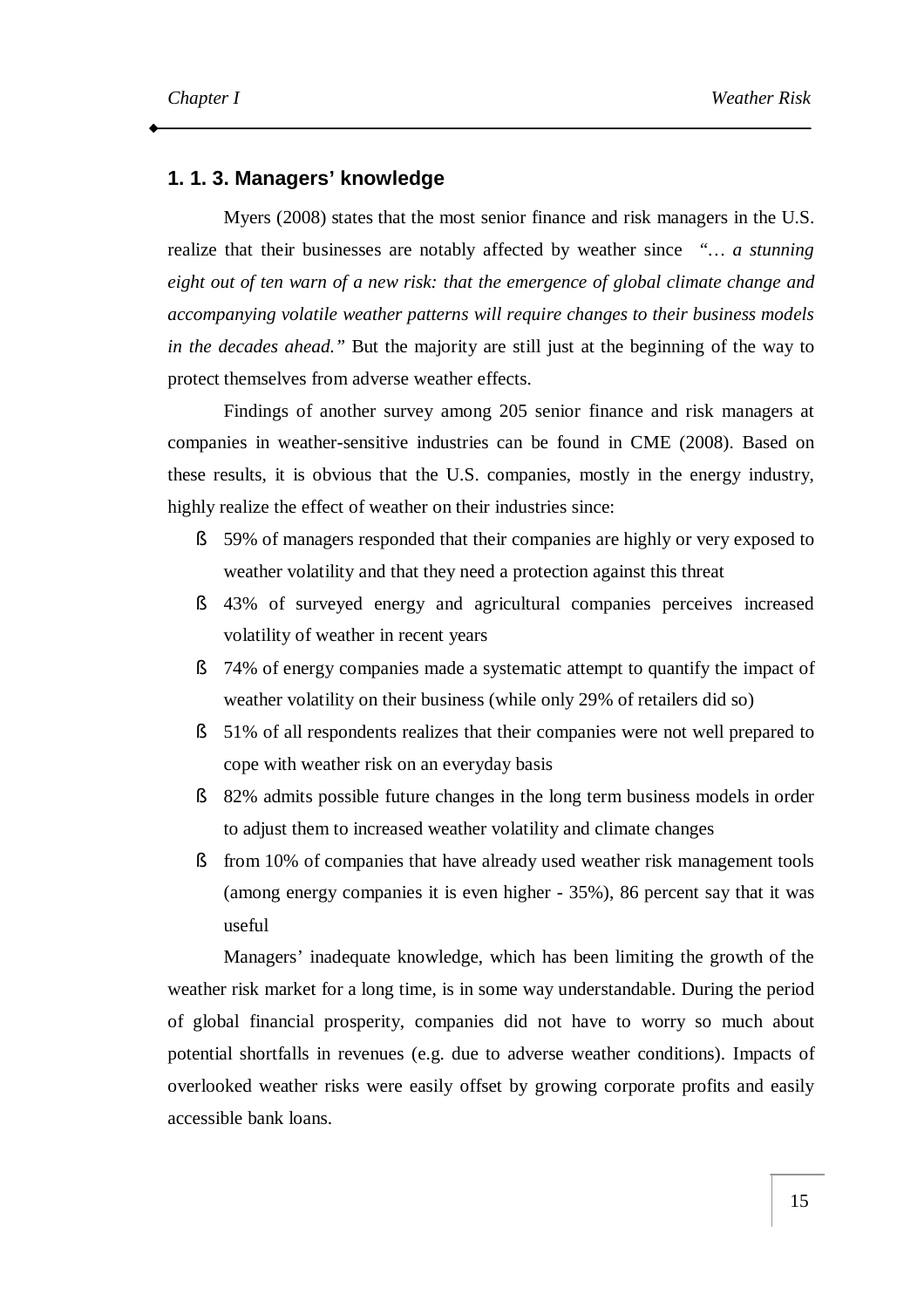Apart from the volatile behaviour of weather, there exists also another factor determining the absolute fundamentality of covering potential drop-outs in companies' earnings. As it is inconvenient in the period of financial crisis to compensate assorted financial losses due to lower cash reserves and bank's willingness to provide loans, ignoring weather risk is luxurious!

#### *1. 2. History of weather risk management*

*"Weather risk markets are amongst the newest and most dynamic markets for financial risk transfers and include participants from a broad range of economic sectors such as energy, insurance, banking, agriculture, leisure and entertainment. Although the weather risk market is till very much based in the United States, new participants from Europe, Asia and Latin America are entering this market."* 

*J. M. Geyser\**

#### **1. 2. 1. Way to the weather risk market**

Deregulation of energy markets in the U.S. was the primary catalyst in shaping the global weather risk market. Prior to deregulation, energy companies commonly used to act in many different roles in the market, e.g. as producers, distributors etc. This has changed with deregulation as companies had to separate their businesses, stopped to be monopolies and started to work in the competitive wholesale market.

The correlation between weather and energy consumption was always well known. However, the impacts of unpredictable seasonal weather patterns were for a long time absorbed and managed within monopoly environment. As soon as monopoly structures were dismantled in the energy industry and utility companies started to be funded by private investors, who were more severe in operating their investments than governments, new investors started to look towards instruments to hedge their weather exposure with the aim of assuring more stable revenue stream.

<sup>∗</sup> Geyser, J. M. (2004): *Weather derivatives: Concept & application for their use in South Africa.*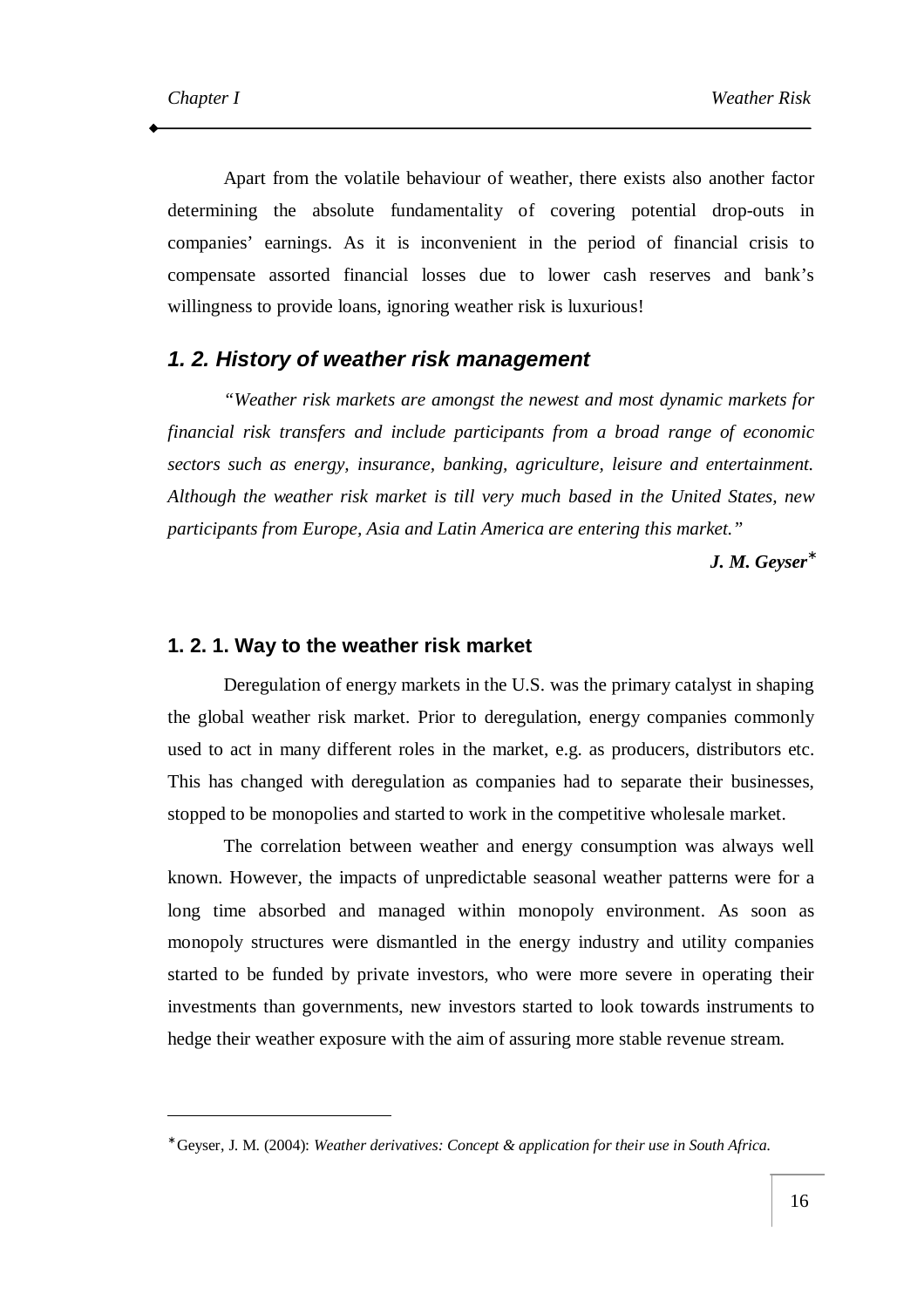Many of monopolies were using so called "weather normalization adjustments" to cover additional costs or lower profits caused by illegitimate weather conditions. They were able to pass all these unexpected costs directly to the ratepayer. Since the beginning of deregulation, the situation has dramatically changed as energy companies were no longer able to avoid costs and risks of unpredictable weather behaviour.

There had been methods of transferring weather risk in different industrial or agricultural sectors even before the rise of the weather risk market. Agricultural companies used to sign contracts aimed at preventing possible losses, for example due to drought or hail, and there existed also temperature dependent agreements on power supply. Already in the early 80s Roger Wilcox from National Fuel Gas $<sup>8</sup>$  proposed the</sup> concept of Heating Degree Days<sup>9</sup> to manage temperature risk. Some kinds of insuring against weather contingencies were used also by organizers of public events, as sporting events or music concerts are. However, all the contracts signed before 1997 had just a limited scope and none of them actually developed into a real market.

In addition to increasingly popular hedging of price risk applied in ensuring the stability of costs and revenues, energy companies became promptly aware of no possibility to protect against weather risk. As it was not possible to pass increased costs to customers in the case of adverse weather conditions, they had to find a way to hedge against weather variations that drive volumes demanded by customers. That is why several large energy companies in the U.S. started to search for an alternative to offset their risk even in the capital markets, which eventually led to the development of weather derivatives in 1997.

#### **1. 2. 2. Weather risk market's origin**

The origin of the weather risk market dates back to the mid 90's, stemming chiefly at the side of energy companies in the U.S. Since energy companies promptly realized that weather conditions were in deregulated markets the main source of uncertainty in revenues, their aim was straightforward – to find instruments stabilizing

<sup>8</sup> National Fuel Gas is one of the earliest gas utility companies in the United States (founded in 1902).

 $<sup>9</sup>$  Let us define this term later (Chapter 4).</sup>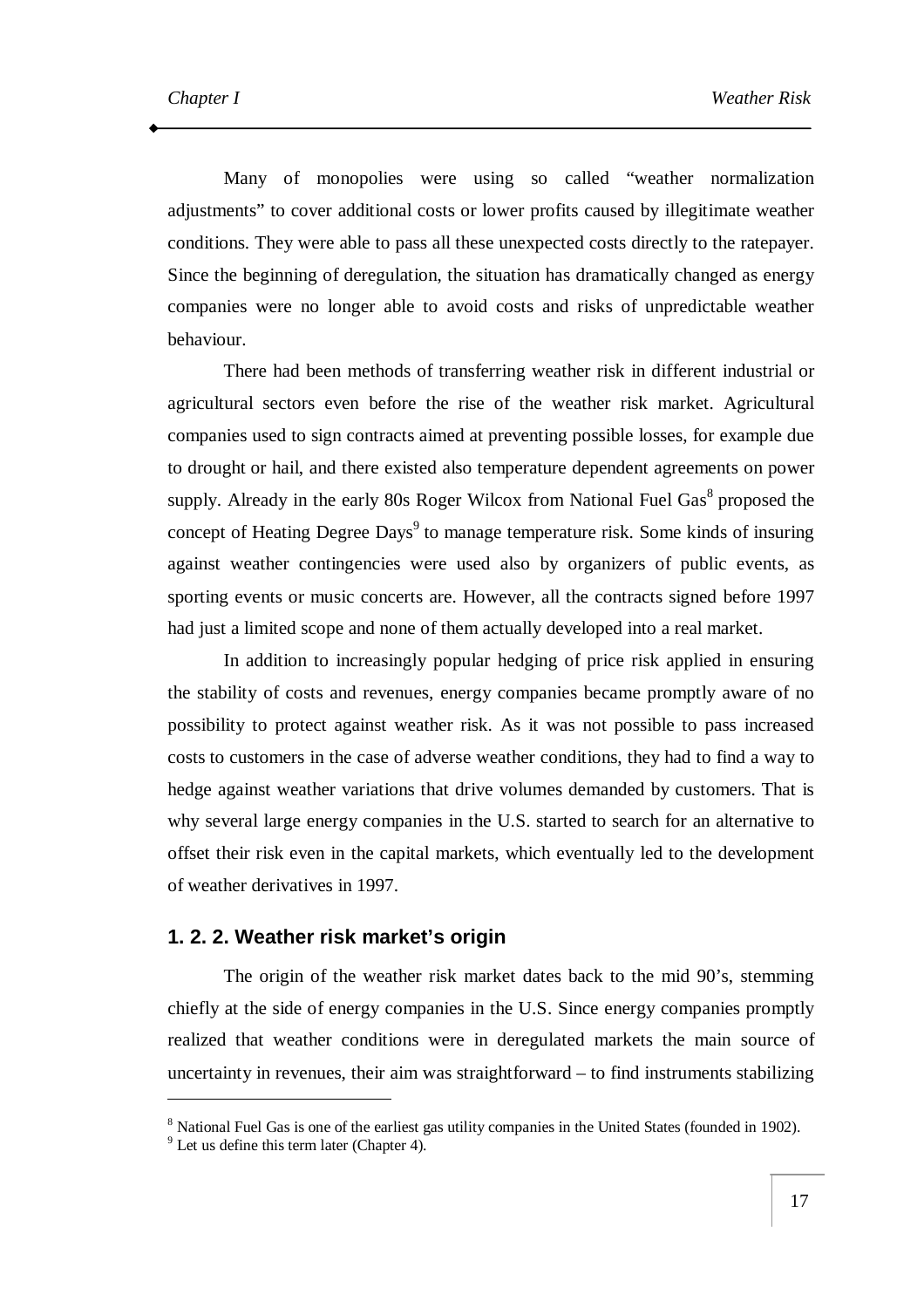earnings and thereupon transferring risks of adverse weather. This fact was soon stressed by the El Niňo<sup>10</sup> event, which forced many companies in the U.S. to hedge their seasonal weather risk since they were scared of possible significant declines of earnings due to the extremely warm winter of 1997.

Abnormally high winter temperatures in the U.S. during the El Niňo caused energy companies holding the risk by themselves to regret that they had not fully exploited the possibility of transferring the risk to someone else. Consequently, there were concluded three transactions with weather derivatives in the autumn of 1997. The first pair of transactions, which signified the beginning of the current weather risk market, was signed between Koch Industries, a privately held conglomerate with interests in energy and other commodities, and Enron Corporation. They were based on the temperature index for Milwaukee for the winter 1997/1998 and designed in the way that Koch would pay Enron \$10,000 for every degree above normal temperature, while the opposite monetary flow would be invoked by temperatures below normal. Nevertheless, it is important to emphasize that none of these deals would have been signed without the convergence of capital markets and insurance markets proceeding in the 90's.

To sum up, according to the Weather Risk Management Association<sup>11</sup> (WRMA) the new weather risk market combined several features that had been already used before as it:

- § provided index based risk transfer per measurable weather variables
- § handled temperature, precipitation, snowfall, stream flow, wind speed, daylight hours, humidity or other weather variables
- § transferred risk on the basis of aggregate measures (i.e. cumulated over a given period), frequency of appearance of a given weather feature or adverse event per closely related methodologies which integrate the market

<sup>&</sup>lt;sup>10</sup> El Niňo is a warming of the surface water of the eastern and central Pacific Ocean. It occurs every 4 to 12 years and causes unusual global weather patterns. It mostly affects South America, Australia, and Indonesia, but even the U.S. may be sometimes impacted.

<sup>&</sup>lt;sup>11</sup> WRMA was founded in 1999 by leading participants in the weather market as the industry association for the weather risk management business. Its purpose is to foster public consciousness of weather risk and its management as well as to promote the growth and general welfare of the weather risk market. [[www.wrma.org\]](http://www.wrma.org)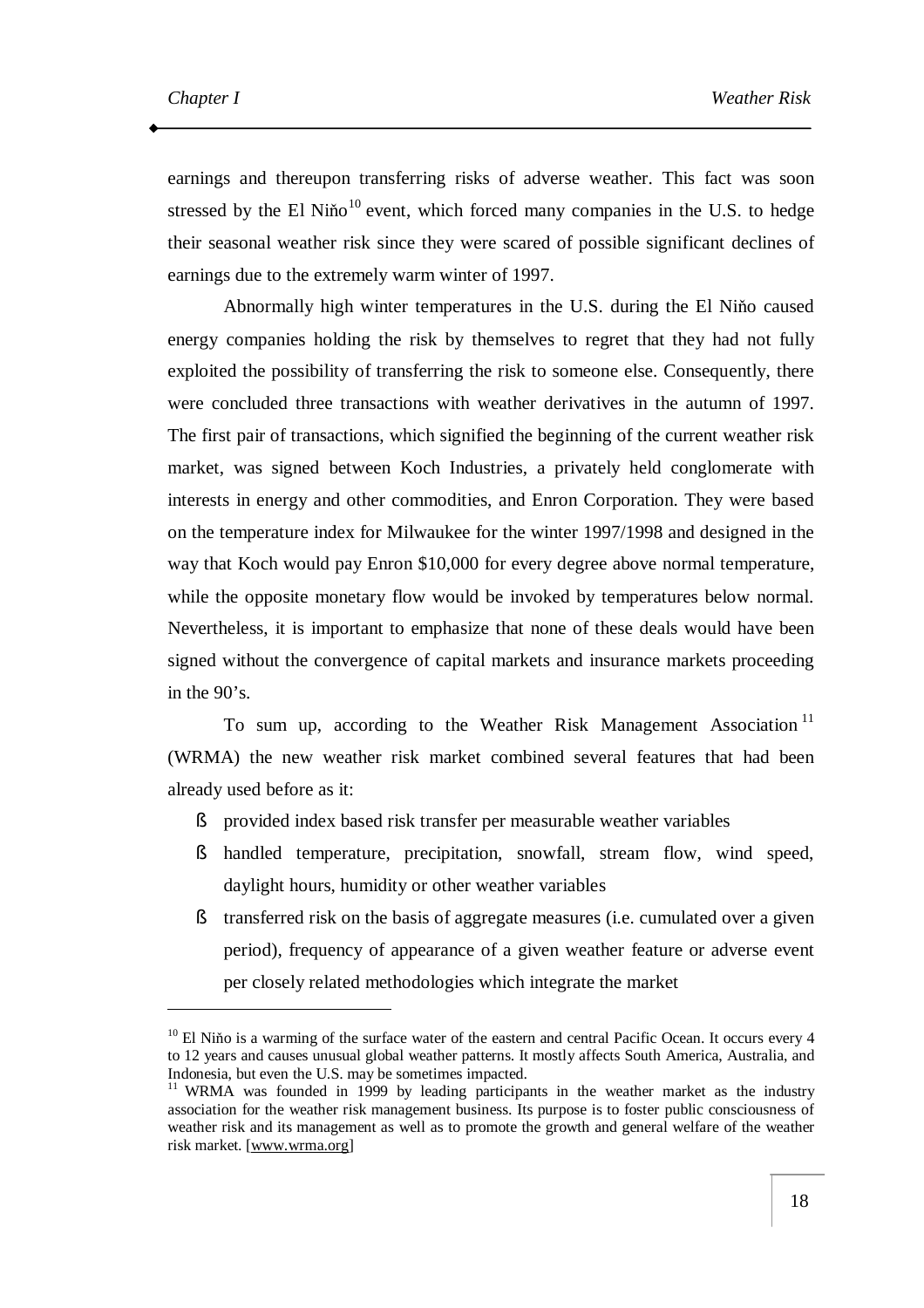- § managed risk in ways compatible with both financial and insurance markets
- § comprised the primary and secondary market in weather risk

The development of new products for other than energy companies started soon after the emergence of the new market. Since there were requests, e.g. from fertilizer, golf companies or breweries, for other products covering also risks linked to precipitation or wind, additional weather derivatives were created.

#### **1. 2. 3. Development from the mid 90's**

After the first two winters of the El Niňo, energy and utility corporations started to be increasingly active in the weather risk market. Their position as risk holders was subsequently delegated to insurers, banks or hedge funds. Although the trading of weather derivatives began as over-the-counter (OTC), i.e. as concluding privately negotiated agreements directly between two parties, this OTC aspect limited the attractiveness of weather derivatives as an investment vehicle. Therefore Chicago Mercantile Exchange<sup>12</sup> (CME) started to be actively involved in the weather derivatives market in 1999 when it started to list futures and options on temperature indices. From that time, weather derivatives are publicly traded on an open market in the form of standardized contracts.

Traded volumes at CME have experienced a rapid growth in recent years (as shown in Figure 2). Even though there were concluded 4,165 contracts in 2002 and 14,234 one year later, traded volumes reached 776,397 contracts in 2008 and almost incredible 1 million one year earlier. Rapid growth of the weather derivatives market declares also the increased number of cities on whose temperature indices were these instruments written. By the beginning of 2009, CME was already offering weather contracts based on aggregate temperatures in 45 cities<sup>13</sup> while there were only twenty cities used in designing contracts four years earlier.

<sup>&</sup>lt;sup>12</sup> Chicago Mercantile Exchange is an American financial and commodity derivative exchange founded in 1898 and based in Chicago. After its merger with the New York Mercantile Exchange in 2008, it creates the world's largest futures exchange.

<sup>&</sup>lt;sup>13</sup> It included 24 cities throughout the U.S., 10 in Europe, 6 in Canada, 3 in Australia and 2 in Japan.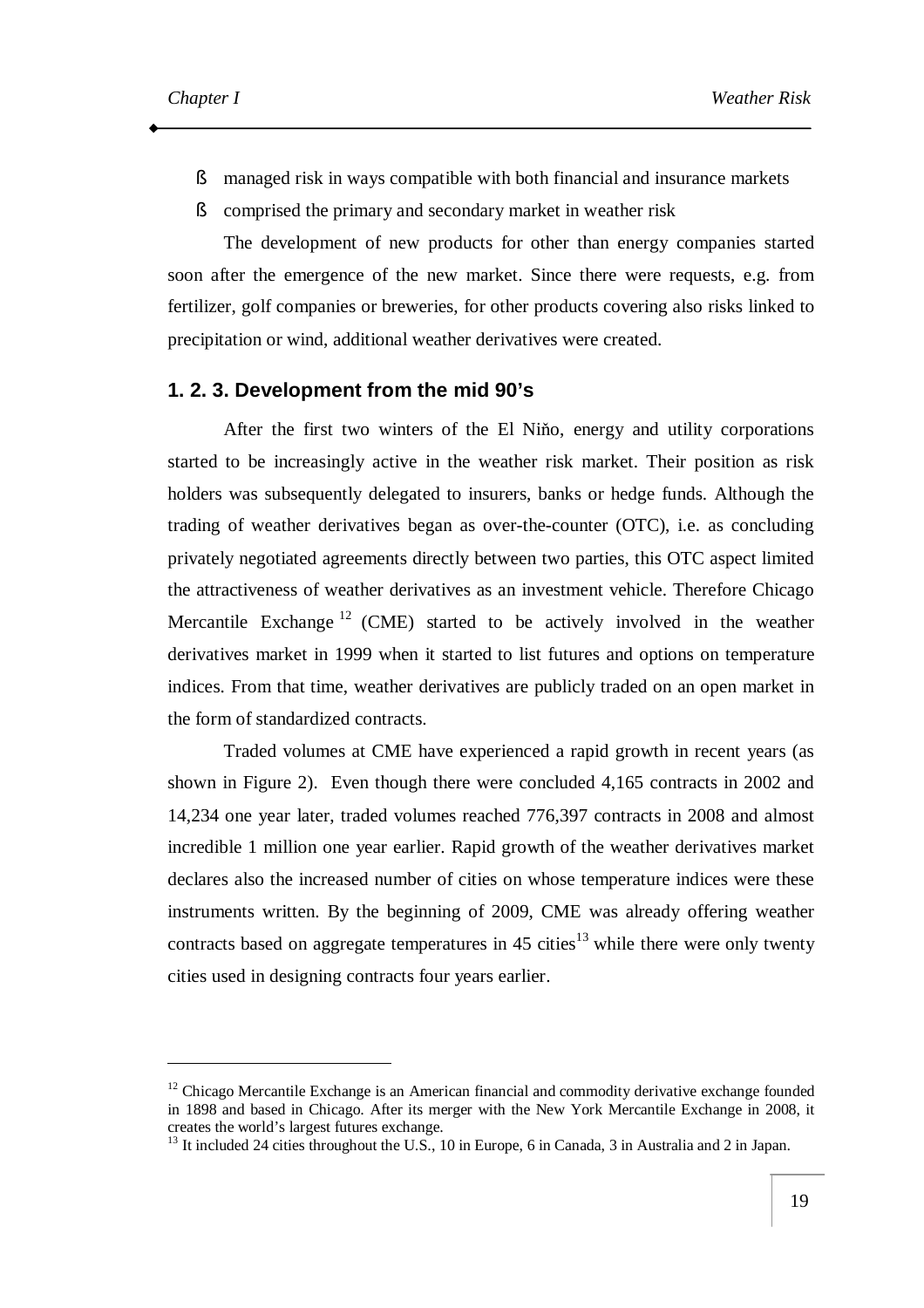With regard to the range of offered products, CME has successively enlarged its supply also by listing products used to hedge risks associated with hurricanes, snowfall or frost. With the portion of economy vulnerable to weather, increased number of concluded deals and widened range of products, weather derivatives play today a highly important role in integrated risk management and diversification.

On the other hand, the total number of contracts signed at CME in 2008 reached 3.3 billion. In spite of the fact that weather affects such a high percentage of economy, weather derivatives still create just a fragment of total deals concluded at CME.



**Figure 2: Number of weather derivatives contracts at CME** 

The weather risk market has moved forward really fast within just a one decade and spread from America also to other continents as it is largely functioning in the North America, Europe or Asia. What is more, it includes a large sphere of actions for e.g. energy industry, agriculture, construction or transportation to entertainment. From the beginning, weather conditions greatly helped to development of the market, with particular trades dominated chiefly by protection against the risk of warm winter. A prominent user of weather derivatives were from the beginning natural gas companies.

A successful hedging of weather risk has become a very important part of a quality risk management in a wide variety of business. What is more, as weather is today able to change rapidly within few days or even hours, there is still open a large field for the weather risk market to expand. WRMA expects that after its very good start, the market has a presumption to essentially contribute to complex risk management that would affect even more than a third of the global GDP.

**Source: CME Group and Storm Exchange (2008)**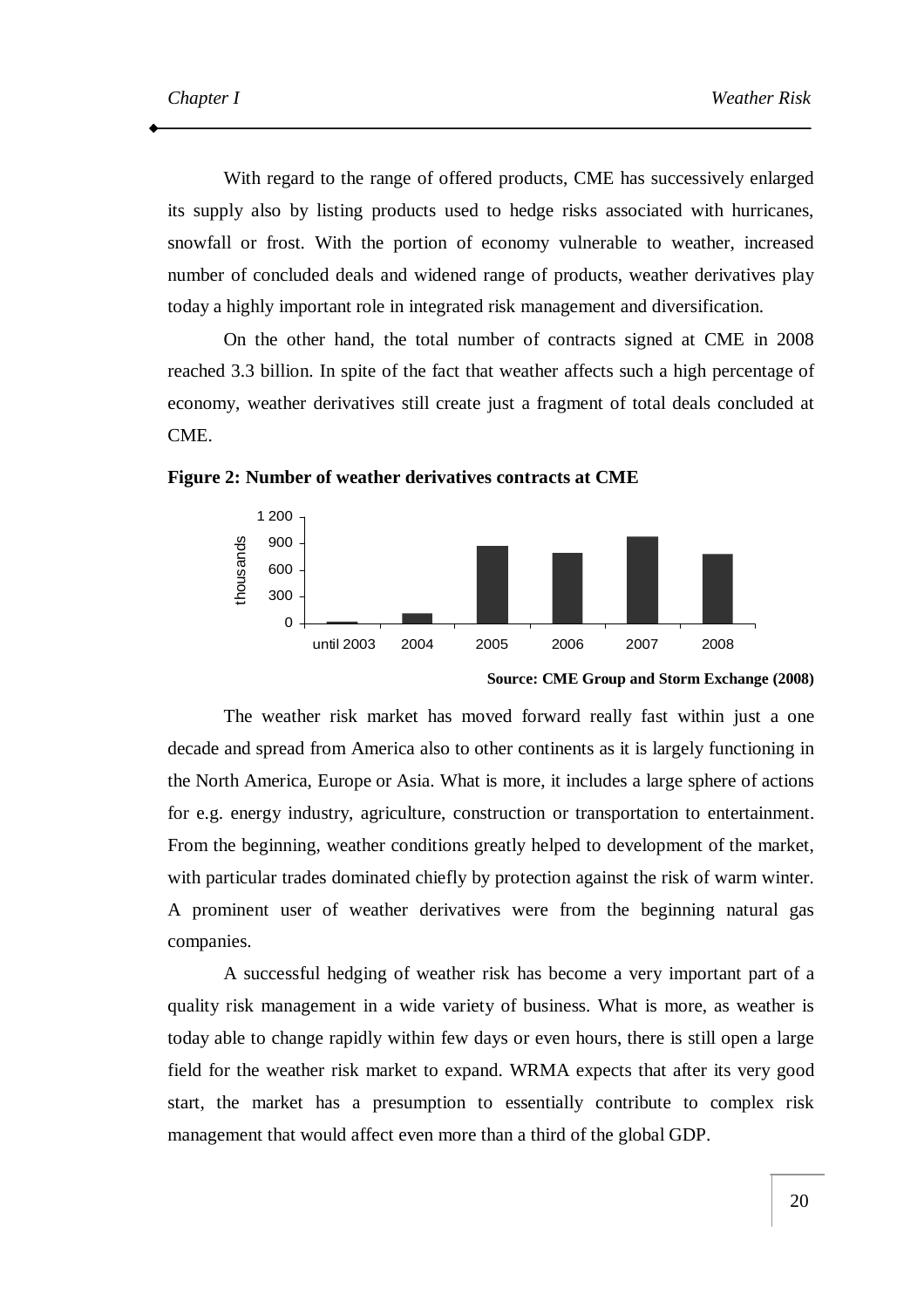#### *1. 3. Weather derivatives*

*"Since 1997, a financial strategy has emerged in the United States that allows companies to hedge weather-related risks with options based on weather variables. The instruments used to hedge weather risks are commonly called weather derivatives and are gaining wide acceptance in the energy industry as a primary mechanism for transferring weather risks to other parties."*

#### *Jan F. Dutton\**

Since various uncertainties have crept into the new competitive natural gas market, either the need for financial derivatives appeared.<sup>14</sup> They primary serve as instruments of transferring price risks to those that are willing and able to bear it.

A financial derivative is widely defined as a financial instrument whose characteristics and value depend on an underlying asset, by which is typically meant a commodity, bond, equity or currency. Even though derivatives' trading techniques might be quite risky and complicated, investors usually purchase or sell derivatives to:

- 1) manage risk associated with an underlying
- 2) protect against fluctuations in value
- 3) profit from periods of decline and financial losses

Apart from the main purpose of derivatives as hedging instruments, certain parties consider derivatives to have also the function of speculative instruments. In both cases, companies have to be very aware that incautious use of derivatives may lead to huge financial losses.

Beside traditional financial derivatives, there exist also their special sorts (with some unique attributes), among which belong also weather derivatives. Geyser (2004) defines weather derivatives as contracts between two parties that stipulate how a payment will be exchanged between parties, depending on certain meteorological conditions during the contract period.

<sup>∗</sup> Dutton, J. F. (2002): *Weather Risk Mitigation at Jefferson Gas*.

<sup>&</sup>lt;sup>14</sup> After the first issue of a natural gas futures contract by NYMEX in 1990, financial derivatives became within few years an important product for all participants in the gas market.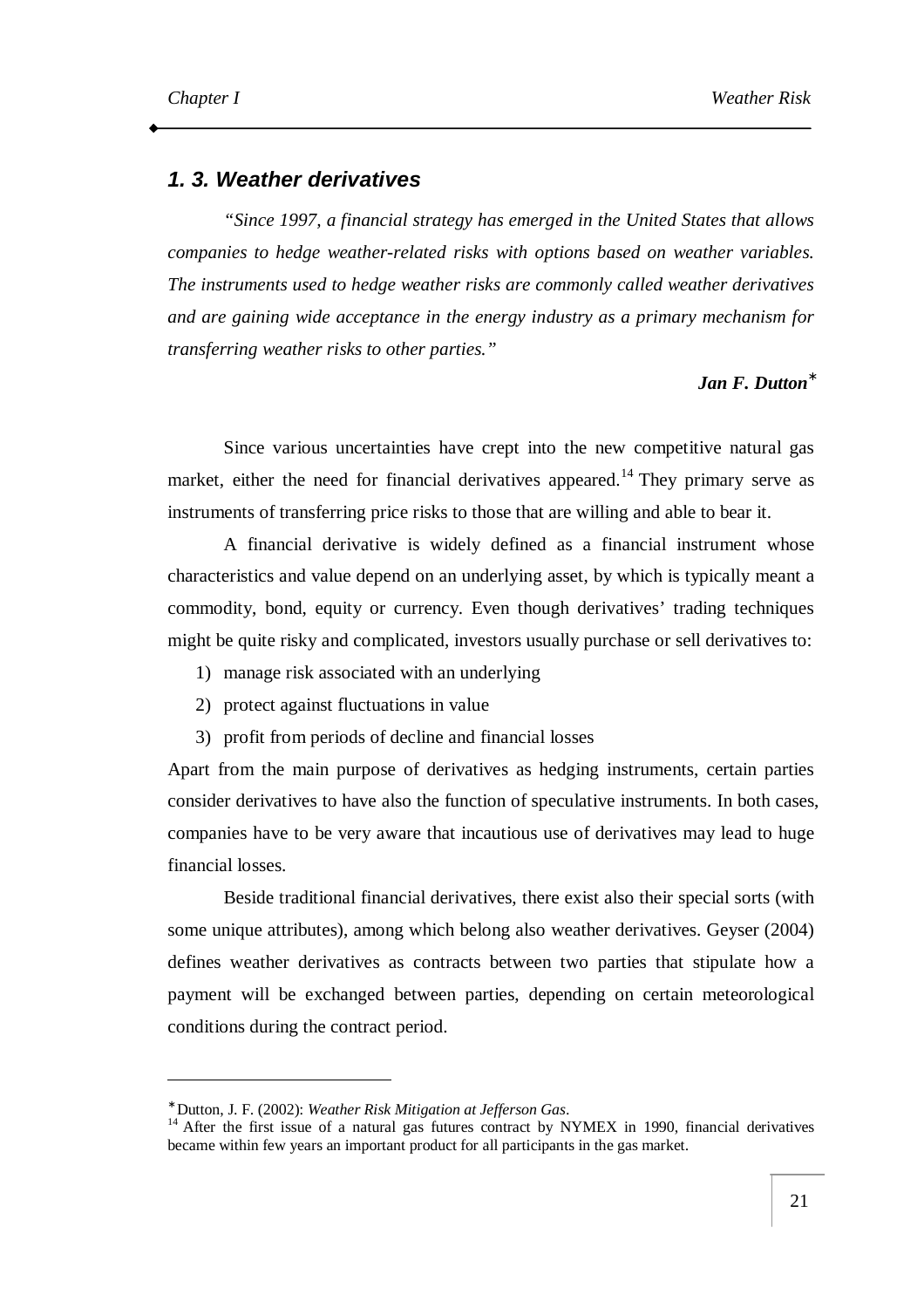Weather derivatives are today widely available to companies interested in insulating their financial results from variations in weather. With underlying variables as heating degree days, cooling degree days, average temperature, maximum temperature, minimum temperature, humidity, sunshine, or precipitation (both rainfall and snowfall), they are commonly written as weather swaps, futures or options. CME offers several weather derivatives products:

- § weather (temperature based) monthly and seasonal futures and options<sup>15</sup>
- § frost day monthly and seasonal futures and options
- § snowfall seasonal futures and options
- § hurricane seasonal and event based futures and options

As highly structured financial products, weather derivatives are used in a dynamic management of weather risk and serve also as an instrument to diversify financial portfolios.

#### **1. 3. 1. Weather derivatives' specifics**

The main difference between weather derivatives and traditional financial derivatives consists in no existence of a traded underlying instrument, on which would be weather derivatives based. While an underlying of traditional derivatives is traded on a spot market, it is obvious that this is not the case of weather.

Since weather itself is not priced, it is impossible to put a monetary value to its variations. Thus, on the contrary to traditional derivatives, weather derivatives are not used to hedge the price of an underlying. The primary objective of weather derivatives is to hedge volumetric risk, i.e. influence of changes in consumed volumes on a company's financial performance.

Regarding the idea of weather hedges, weather sensitive sectors are frequently exposed to great volatility even though prices remain unchanged  $16$ . Hence, the objective of hedging is in this case just volume compensation. In contrast, there are industries where exists high impact of demand on price and therefore application of

<sup>&</sup>lt;sup>15</sup> Monthly and seasonal products are offered for Europe, Asia, Pacific or Canada, while even weekly for the U.S.

 $16$  To give a basic example, it would be the case of ice-cream sellers or swimming-pool runners.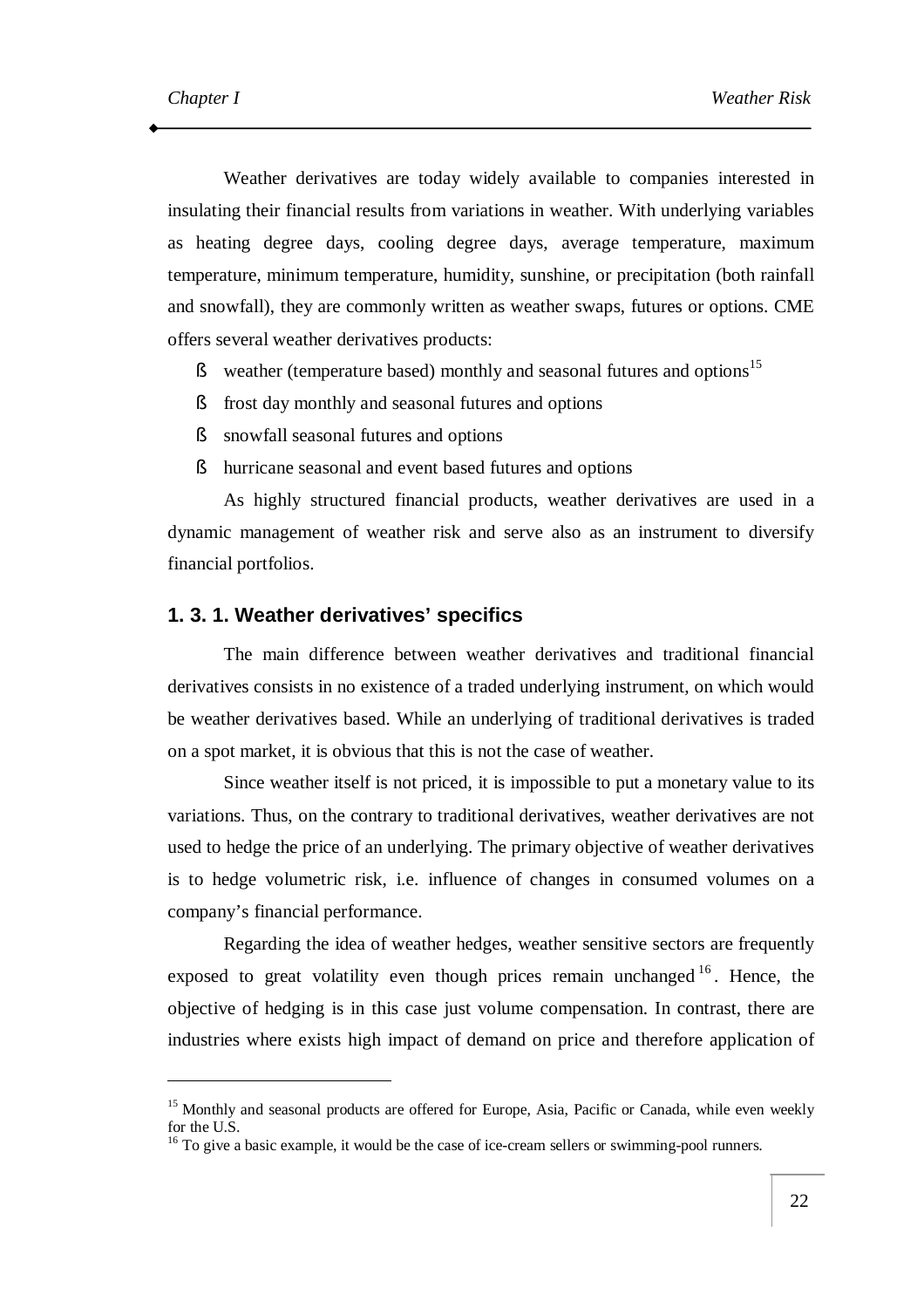both price and volumes hedging is necessary to create a quality hedge. Such a hedge is called cross-sectional.



**Figure 3: Cross-sectional hedge for the sale of weather-sensitive products** 

```
Source: Müller et al. (2000)
```
#### **1. 3. 2. Weather derivatives vs. typical insurance**

*"The traditional market-based instruments for managing weather risk, e.g., insurance, are largely undeveloped and unavailable in most parts of the world. Given the growing interest in weather insurance markets, there are opportunities for innovation that have not been largely exploited."* 

*J. M. Geyser\**

One might ask a question why to do not use common types of insurance. Since insurance contracts and weather derivatives are similar in many aspects, it may be confusing for a casual observer to find differences between these instruments.

It is relevant to say that weather derivatives have not emerged to replace traditional ways of insurance. Moreover, weather derivatives are not directly related to buyer's own financial costs as they are intended to profit from consequences of certain weather conditions. The payment is based on detected evolution of weather regardless of any impact on derivative's owner.

<sup>∗</sup> Geyser, J. M. (2004): *Weather derivatives: Concept & application for their use in South Africa*.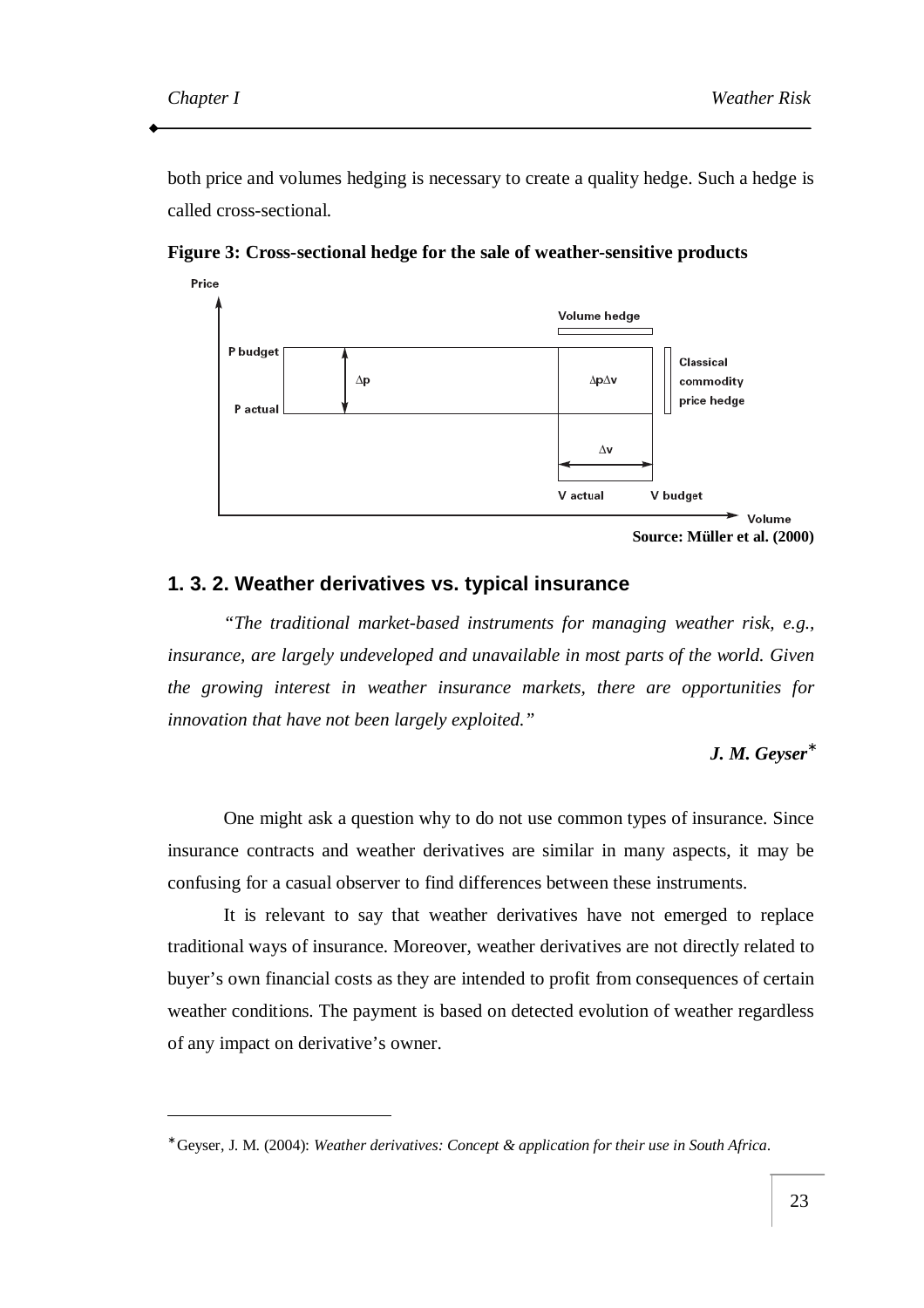Insurance companies were involved in dealing with possible weather threats long time before the origin of weather risk market. And because weather derivatives are so specific and mostly have rather different intention, there is still a place for typical insurance contracts to stay in the market today. Both kinds of weather risk management techniques with their pros and cons serve to different purposes and it is not an exception that a company requires both of them to fulfil its specific needs.

According to Geyser (2004), pretty specific weather derivatives differ from typical insurance contracts in several features listed below.

1) Weather insurance contracts are designed to cover low-probability events with a high-risk such as hurricanes, storms, heavy rains or snowstorm blizzards, which may for example evoke cancellation of an outdoor sports or music event. In contrast, weather derivatives protect against higher probability events with lower risk as for example threat of warm winter or cool summer.

2) Weather derivative's payout is designed to proportionally reflect the magnitude of a phenomenon while the payoff from a typical insurance contract has a form of one-term payment. In an insurance contract, the payout usually differs only slightly from the incurred loss. On the other hand, the fact that weather derivatives never properly match client's exposure is one of the most obvious restrictions to their expansion.

3) When buying a typical insurance contract, an insured company must prove that suffered a financial loss in order to get the payment from insurance. On the other hand, if a weather event occurs, the payment from a weather derivative is made without proving anything. Therefore significant savings can be achieved on legal fees required to defend the payment.

4) Since weather derivatives are traded securities, there is always a chance to resell these contracts that provides to companies increased flexibility in decision making. Based e.g. on updated weather forecasts, a company may decide to sell the derivative at some point of time before its maturity. When a company does not feel weather threat anymore, it may try to make some additional money on a derivative.

5) Moral risk may be nearly removed in the case of weather derivatives as the reference is made to an index that none of counterparties can control. Since moral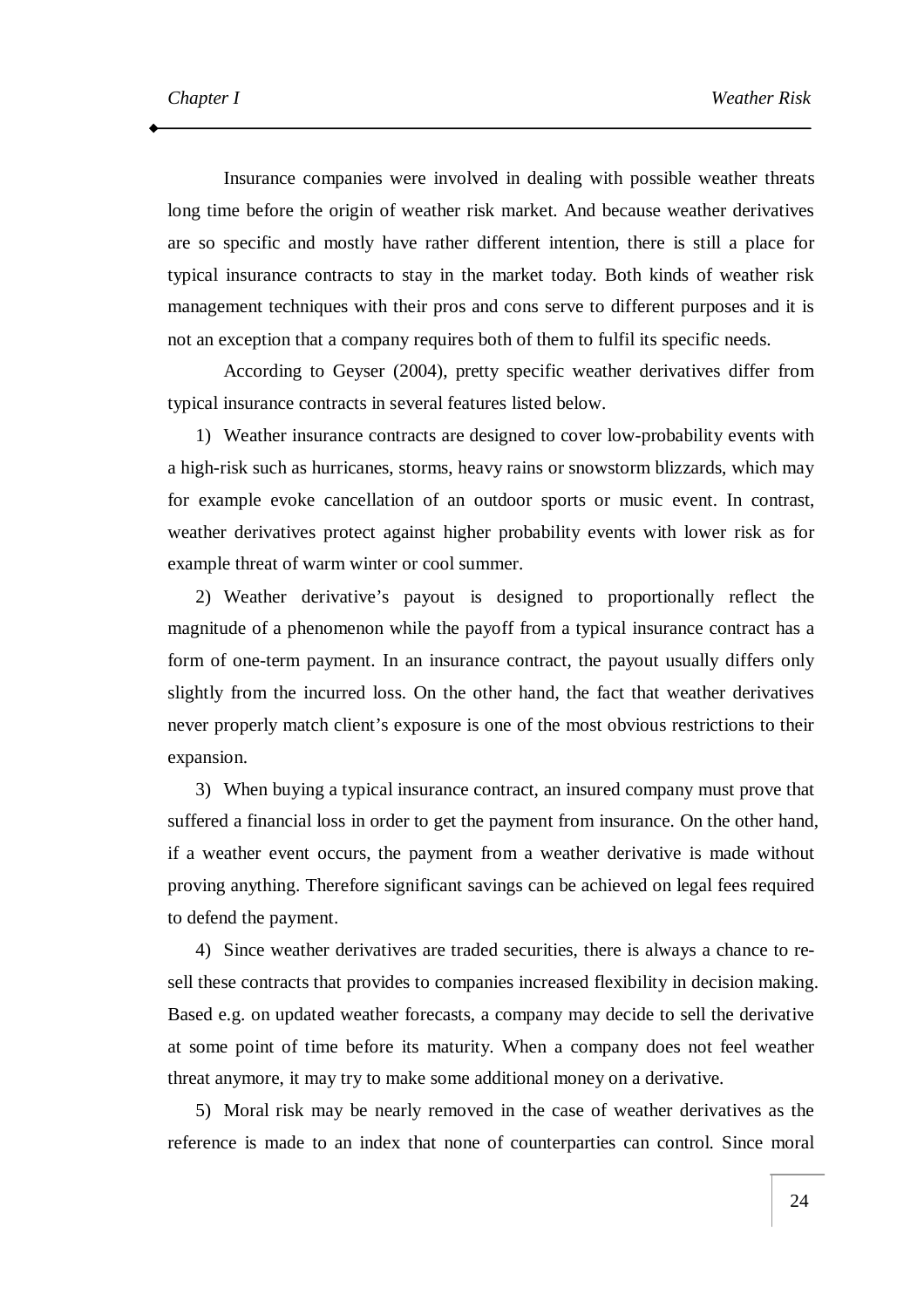hazard is inherent in all insurance contracts, this feature also contributes to lower costs linked to weather derivatives.

In a nutshell, since derivatives are less costly, do not require any demonstration of loss and provide protection from the uncertainty of changeable weather conditions, there exist strong reasons for giving priority to weather derivatives over typical kinds of insurance. What is more, they might be used in both hedging against weather risk and making profits by speculation.

#### **1. 3. 3. Trading weather derivatives**

On the primary market are provided weather hedges for end-users that face weather risk in their business, e.g. utility and construction companies or agricultures (see Figure 4). There exist two primary exchanges providing standardized markets for trading of weather derivatives:

- § CME the largest weather derivatives market in the world. In the CME, both options and futures for a wide range of US and European cities are provided
- $\text{\$}$  LIFFE<sup>17</sup> where the contracts related to weather indices in London, Paris and Berlin started to be traded in 2001

#### **Figure 4: Usage of Weather Derivatives by Industrial Sectors (2006)**



#### **Source: WRMA Survey (2006)**

Another way of trading weather derivatives is on secondary markets where it is possible to find investment banks or trading houses specialized in these financial instruments. Their aim is straightforward - achieving arbitrage profits by trading

<sup>&</sup>lt;sup>17</sup> London International Financial Futures and Options Exchange (LIFFE) is a futures exchange based in London.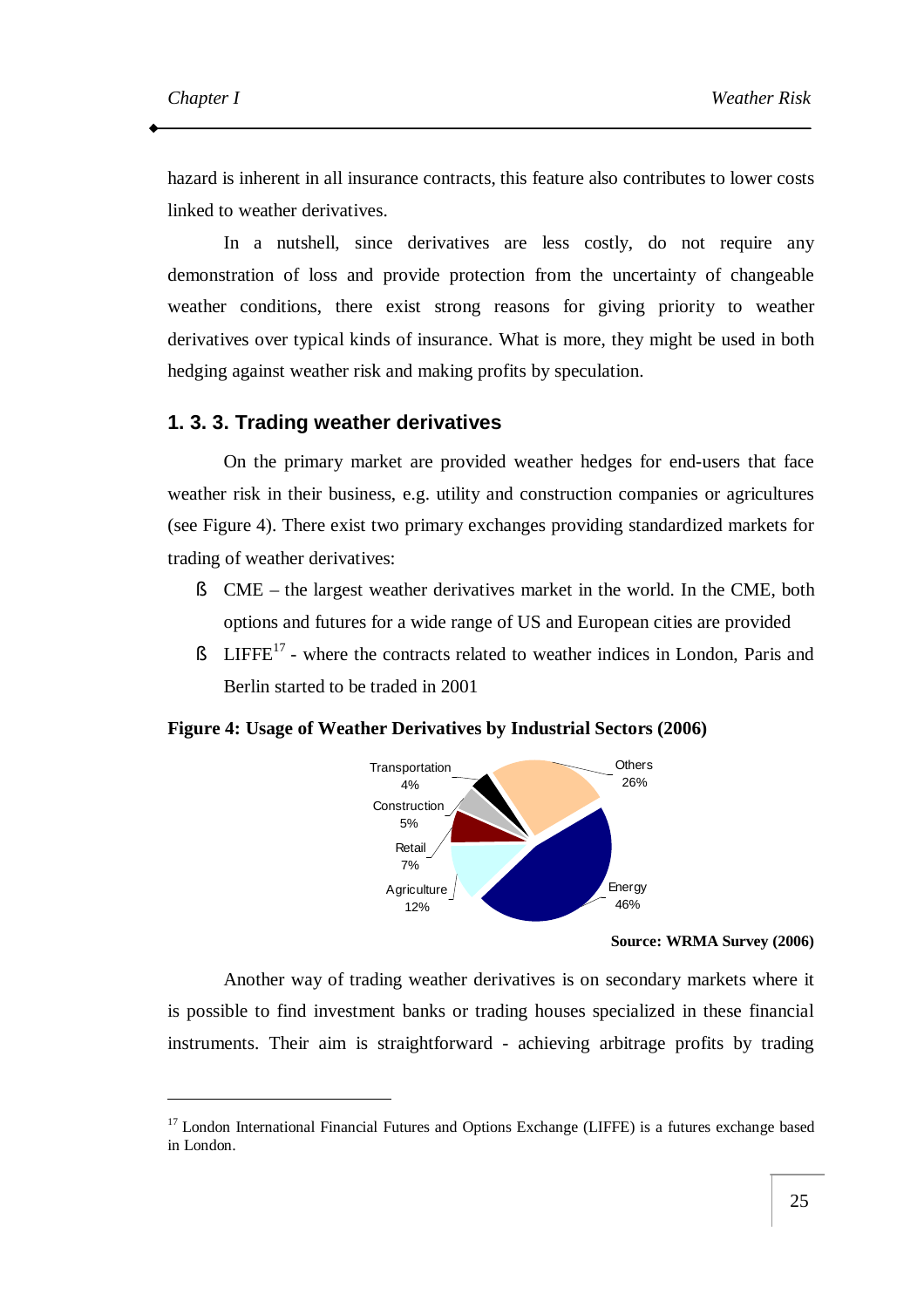weather derivatives. Each single transaction in the primary market generally gives birth to several transactions within the secondary market.

In contrast to insurance market, a participant that would make profit in the case of cold winter may meet in the weather derivatives' market a different company that prefers a gentle winter. Hereafter if these parties conclude a deal, both of them co be protected from their unique weather risk.

An interesting fact is that usage of weather derivatives in Europe is still very limited. Buckley et al. (2002) discuss three possible reasons why there has been slower take up of weather derivatives in Europe in comparison with the U.S.:

- § lack of reliable, standardised and cheap weather data in Europe
- § less substantial extreme variations in weather in Europe
- § deregulation of energy markets

What is more, also less frequent usage of air-conditioning in Europe could have helped.

Primary market participants in Europe have been since the middle of 90's energy traders and insurance companies. With the beginning of new millennium, the weather derivatives' market entered also banks in several countries.<sup>18</sup> Apart from administratively complicated OTC trades, an efficient management of risk is provided also by exchange-traded contracts.<sup>19</sup>

Despite the global fall in trading weather derivatives in the last year,  $20$  there were concluded 34,068 contracts in Europe between April 2008 and March 2009 (according to internet pages of WRMA) that was about 9,000 contracts more than on the previous year. Nevertheless, the usage of weather derivatives in Europe is still of a low level.

<sup>&</sup>lt;sup>18</sup> E.g. Societe Generale in France, Deutsche Bank in Germany or Banca Nazionale del Lavoro in Italy. <sup>19</sup> Already in 2001, LIFFE provided six types of contracts based on daily average temperature indices in London, Paris and Berlin on a monthly basis or for the whole winter season.

<sup>&</sup>lt;sup>20</sup> For more info see<http://www.energyrisk.com/public/showPage.html?page=860840>.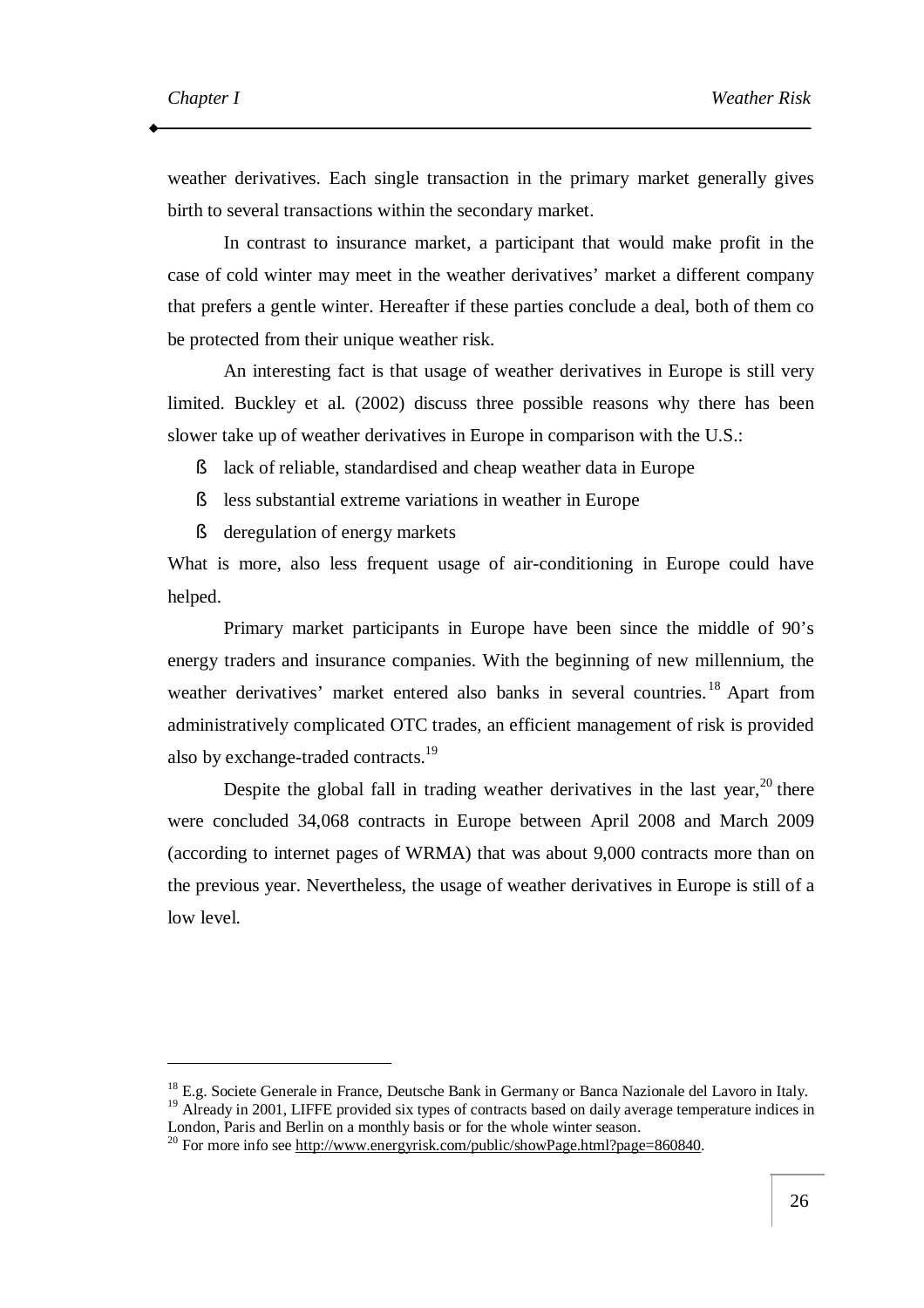### **2. NATURAL GAS MARKET**

*"Natural gas is believed by many to be the most important energy source for the future. The abundance of natural gas, worldwide as well as domestically, coupled with its environmental soundness and multiple applications across all sectors, means that natural gas will continue to play an increasingly important role in meeting demand for energy in the United States."* 

#### *[www.naturalgas.org](http://www.naturalgas.org)\**

Although the composition of natural gas can widely vary, it is a mixture of hydrocarbons that remain in the gas phase at standard temperature and pressure.<sup>21</sup> It is a colourless, odourless, tasteless and shapeless gas that is lighter than air, primary formed by methane with other standard components such as ethane, propane, butane, pentane etc. For precautionary reasons, a chemical odorant is added to natural gas to be smelled in case of a leak. As a combustible gas it gives off a great deal of energy when burning. Unlike other fossil fuels natural gas burns cleanly and emits lower levels of potentially harmful by-products into the air.

As global natural gas consumption has been steadily rising throughout  $20<sup>th</sup>$ century (see Figure 5), the importance of natural gas as a clean and low-cost fuel helped in the 90's to further gross up of investments in facilities using natural gas, that declares also the fact that the vast majority of new electricity generation capacity build in the U.S. in the 90's is natural-gas fired.

<sup>∗</sup> Available at: [http://www.naturalgas.org/business/demand.asp.](http://www.naturalgas.org/business/demand.asp)

<sup>&</sup>lt;sup>21</sup> This definition means weather conditions with the temperature of  $20^{\circ}$ C and atmospheric pressure.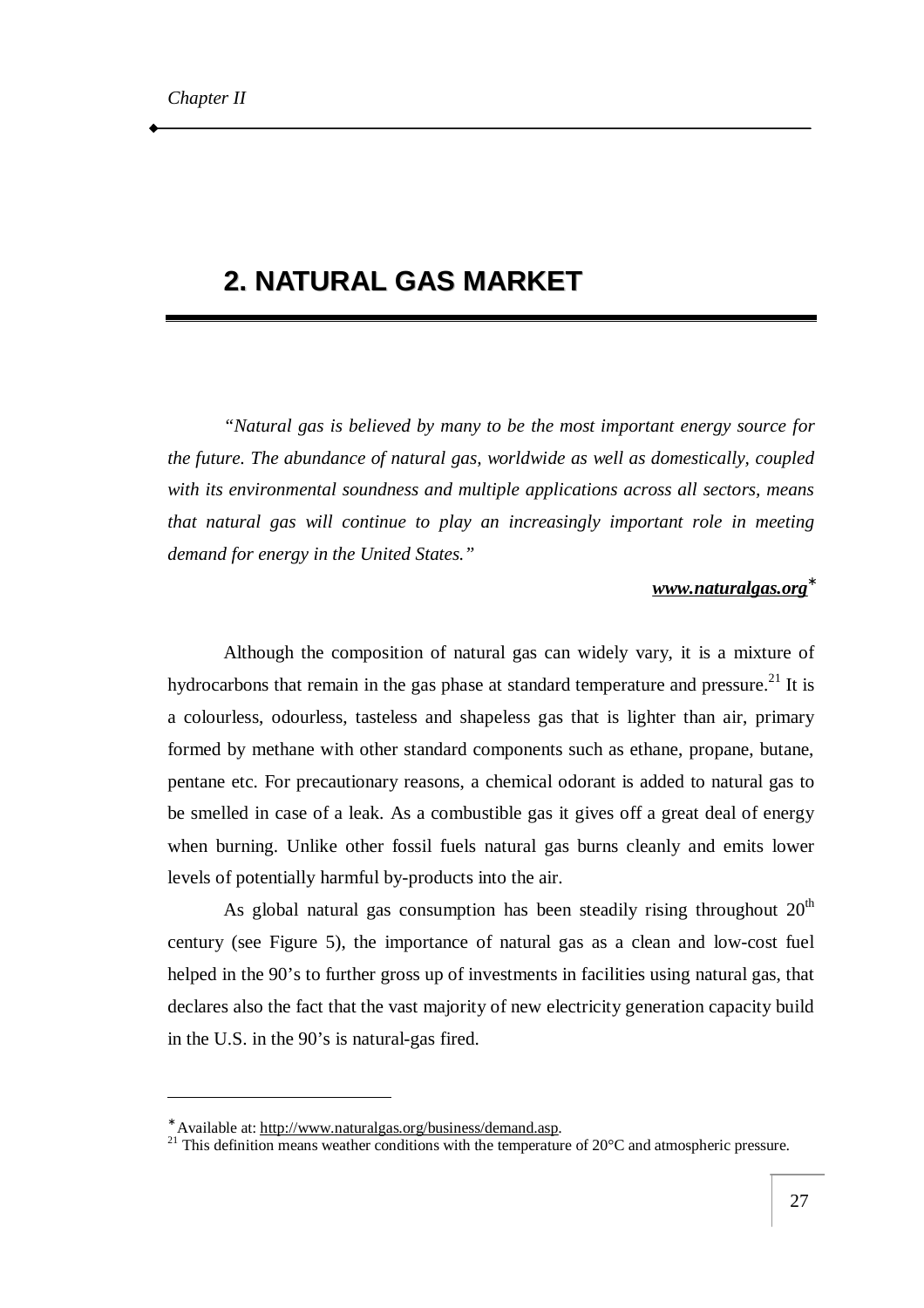

**Figure 5: World's natural gas consumption since 1965** 

**Source: BP Statistical Review of World Energy June 2008** 

Energy Information Administration <sup>22</sup> (EIA) expects <sup>23</sup> *"… natural gas to replace oil wherever possible. Moreover, because natural gas combustion produces less carbon dioxide than coal or petroleum products, governments may encourage its use to displace the other fossil fuels as national or regional plans to reduce greenhouse gas emissions begin to be implemented."* Consequently, global consumption of natural gas is projected to grow by 52% between 2005 and 2030.

Concerning continuing trend of growing natural gas consumption, economies all over the world will become, and have been actually becoming even in recent past, more vulnerable to market disruptions. Therefore business adjustments, e.g. in the form of hedging with financial derivatives, have to be done to avert potential financial losses.

Nowadays in highly energetically dependent world, natural gas as an energy source has elevated to an extreme level of importance with usage in four main areas:

 $22$  EIA is an independent agency within the U.S. Department of Energy that develops surveys, collects energy data on reserves, production, consumption, distribution, prices, technology or related information, and does analytical and modelling analyses of energy issues. Furthermore, the EIA publishes both long- and short- term energy forecasts.

<sup>23</sup> EIA (2008): *International Energy Outlook 2008*.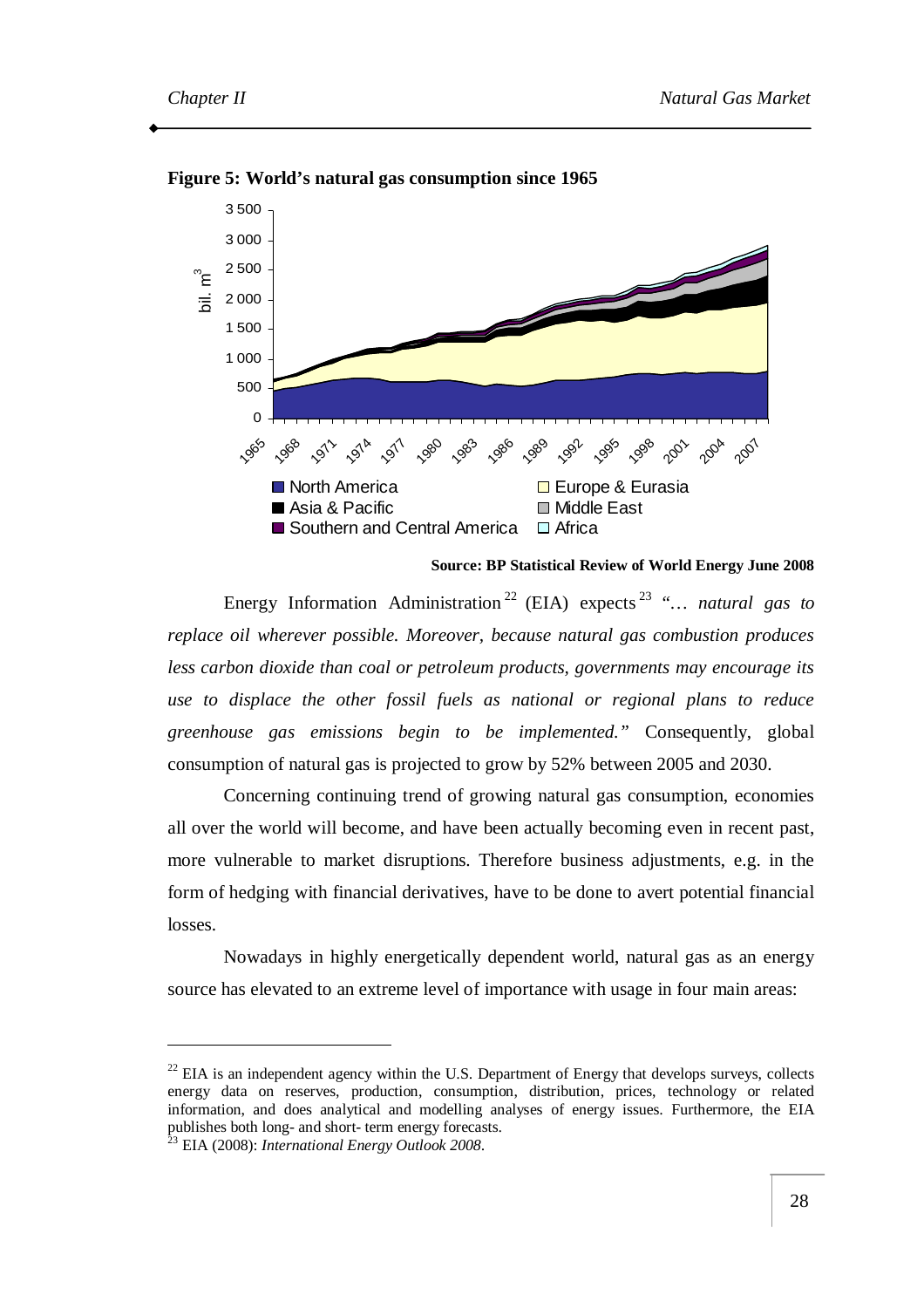- § The principal use of natural gas is in *production of steel, glass, plastics or other products*.
- § Through the use of gas and steam turbines, it is also a source for *electricity generation*. Since natural gas produces less carbon dioxide when burning, it is estimated to be widely spread in electricity power generation in future.
- § It is widely used as a *heating source in manufactories*.
- § And finally, what almost everybody knows from its own house, are deliveries of natural gas for heating and cooking in *residential domestic use*.

But there are also other and more recent alternatives of usage as for example:

- § compressed natural gas is a cleaner alternative to typical automobile fuels gasoline and diesel
- § it can be also used to produce hydrogen which is valuable in the chemical industry, oil refineries and hydrogen vehicles
- § other possible usage is in fertilizer production

With regard to weather sensitivity, it is straightforward that especially the dimension of residential heating and electricity generation is highly weather dependent. In conjunction with superior needs for manufacture heating during winters, absolute majority of the natural gas consumption is perceived as weather dependent.

#### *2. 1. Market characteristics*

Nowadays, there are two main forces shaping the European gas market:

- § growing dependency on non European Union suppliers
- § continuing liberalization of the European market

Both of them have highly affected the supply side of the European gas market in the last decade. Apart from these forces, the natural gas market is determined by other phenomenon, on the supply as well as demand side, which pressure companies in gas business to adapt to the actual situation in the market of the  $21<sup>st</sup>$  century.

It is possible to distinguish sources of risks in the natural gas market, or generally in energy markets, with regard to their position; i.e. whether they lie on the supply, or demand side. With pressure on decreasing margins in the market and with the majority of sales being highly contingent on weather, the need of assuring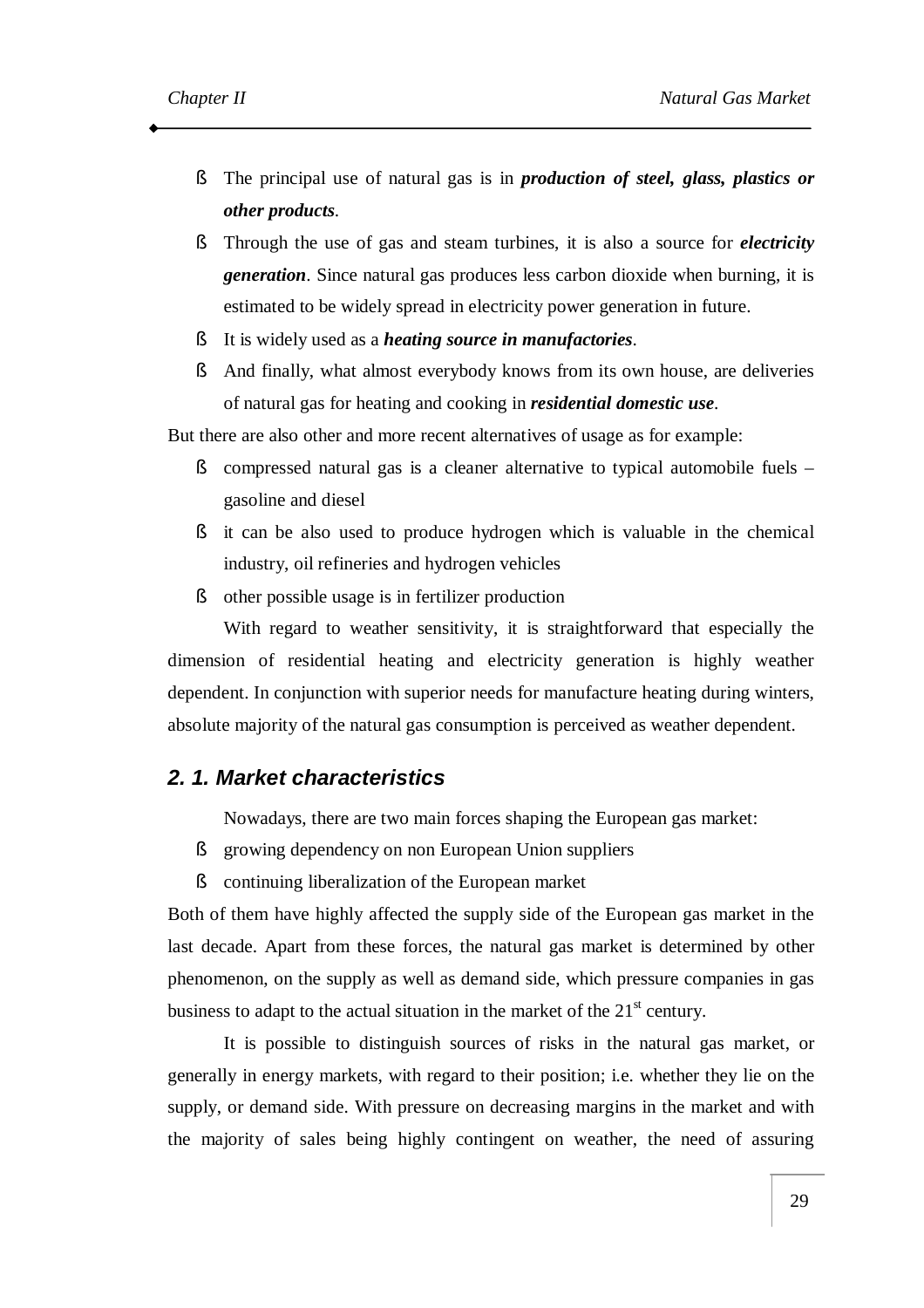coverage against possible risks will be increasingly important for companies in the gas business.

#### **2. 1. 1. Deliveries of natural gas**

Natural gas supply stream, when the commodity is flowing from wells through pipelines as far as to burning places, never stops. Whole natural gas market functions as a uniform organism where all particular participants, functions and activities are in close connection in two segments:

- 1) exploration and production
- 2) distribution and sales

In order to identify all possible sources of risk in the natural gas supply chain, let us now quickly go through Figure 6, where are components of this industry described more closely.





<sup>&</sup>lt;sup>24</sup> See [http://www.natgas.info/html/gaspipelines.html.](http://www.natgas.info/html/gaspipelines.html)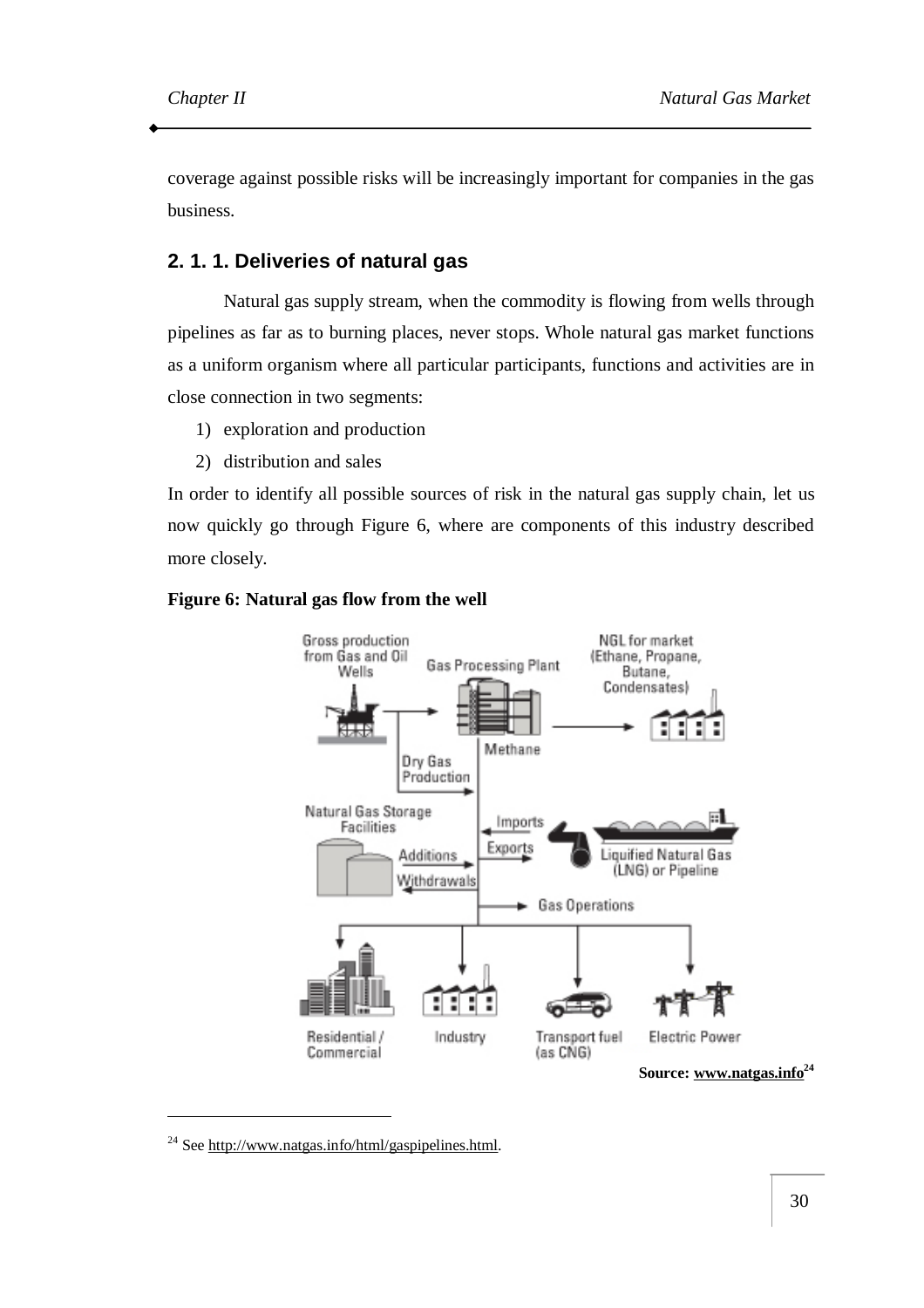- § *Wellhead* when a new natural gas field is discovered or there is associated gas in a crude oil reservoir, a production company drills for and extracts the crude commodity. The wellhead, into which the gas emerges when it comes up from the underground, funnels and controls the flow of gas to the surface.
- § *Gas processing* each wellhead is connected to the gathering system, a smalldiameter pipeline system transporting gas to a central location, where is situated all necessary equipment required for delivering of a clean and saleable product. Volumes' processing can be characterized by extracting liquids and other by-products<sup>25</sup> in order to prepare a dry gas stream that meets industry standards for transportation through high-pressure pipelines.
- § *Transport* on the other side of the processing facility is located the receipt point where is the gas received by a larger-diameter pipeline, called the mainline. The natural gas is by these high-pressure pipelines commonly transported from regions of extraction into market areas and then to industrial end users, storage areas and local distribution companies. Because natural gas flows only from a high pressure area to an area of low pressure, compressor stations are set up along the mainline.
- § *Liquefied natural gas (LNG)*  natural gas that is temporarily converted to liquid for ease of storage and transport is a special category. For example, this imported gas from overseas increases the supply in the U.S. by 3%. Of course, this can not be the case of the Czech Republic.
- § *Storage* natural gas system is not designed to produce and transport the full amount of natural gas demanded during peak-demand periods. Storage facilities are located along pipelines between gathering and market areas, mostly closer to final customers, to help in balancing receipts and deliveries of the commodity. The natural gas may be injected and withdrawn again to satisfy consumers' needs during a peak demand period, e.g. during cold winter days.

 $25$  There exists a specific active market for some of the by-products such as propane or butane.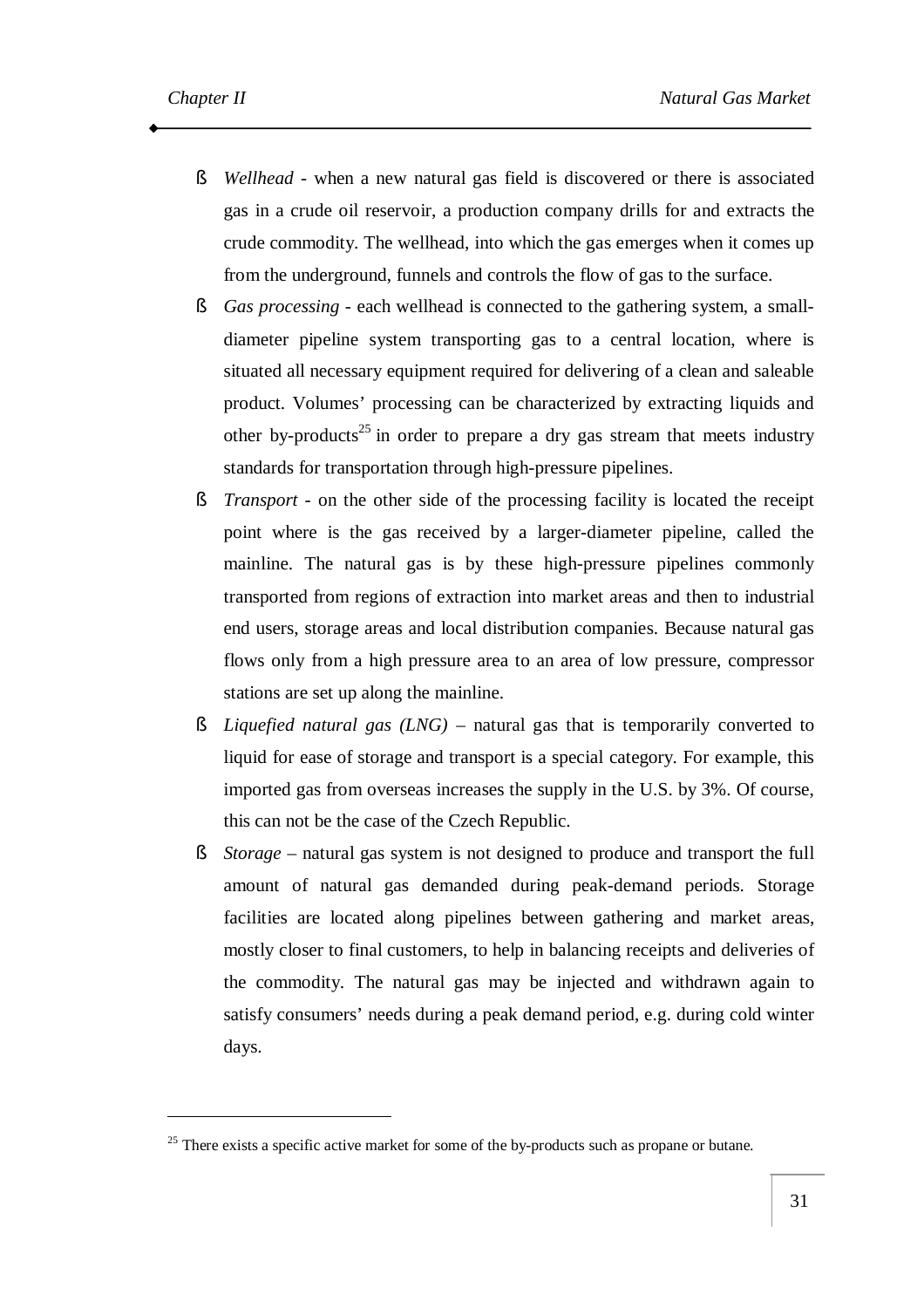- § *Local distribution company (LDC)* usually owns and operates the network of pipes that carry natural gas from high-pressure pipes to end customers.
- § *End customers* mostly residential, industrial, commercial and ensuring electric power generation that are located at the end of pipeline systems.

Apart from all previously mentioned elements of the natural gas market and companies carrying given services, there is also other group of market participants that partially shapes the whole structure of the market - marketing companies. These companies, which are able to provide a various range of services, e.g. selling supplies or securing administrative services, are looking for profitable opportunities along a pipeline. Their most widely known role consists in functioning as *trading companies* that are buying and selling natural gas for creating a profit.

Many of trading companies that operate also as marketing companies may be, besides making a spread, i.e. margin as a difference between buy and sell prices, even seeking for other profitable occasions. With progressing deregulation, there have appeared many new market participants, which for example try to make profits on financial transactions. Also producers or local distribution companies are trying to take an advantage of these conveniences. Increasing number of market participants bearing on margins' decrease force companies to exploit all opportunities to sustain their profitable functioning.

### **2. 1. 2. Historical context - deregulation**

In the middle of the  $20<sup>th</sup>$  century, the natural gas industry was believed all over the world to be a "natural monopoly". As governments were afraid of setting unreasonably high prices for customers, regulation of this industry was established.<sup>26</sup> But the structure of whole industry has gone through significant changes during last decades since it was hit by the process of deregulation and liberalization. Hence, the market left its limited flexibility with just few options for natural gas deliveries. In the following paragraphs, situation in the U.S. is employed as a benchmark case to show how this process looks like.

 $\overline{a}$ 

 $26$  Regulation of the natural gas market started in 1938 in the U.S.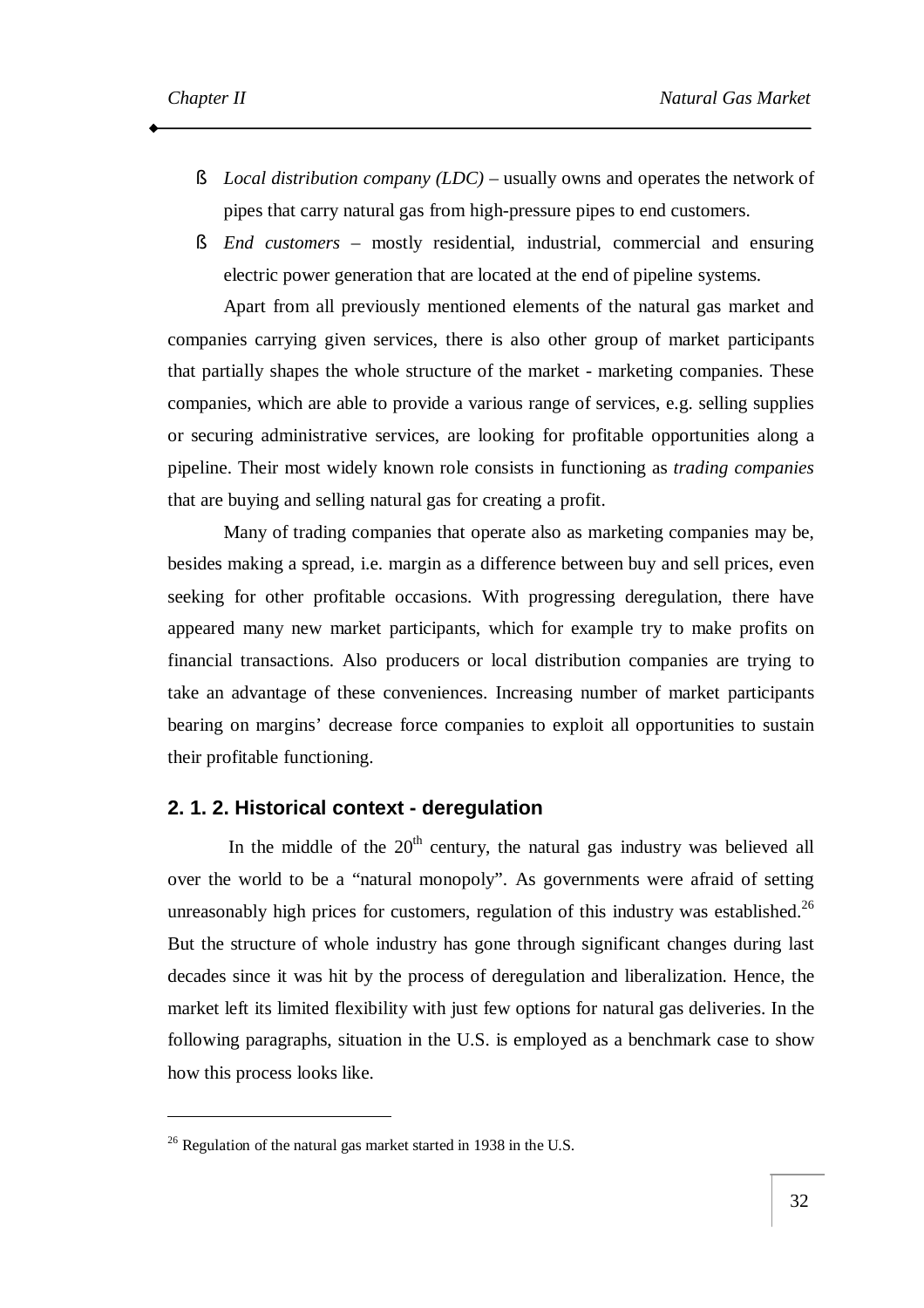### ♦ *Regulated market*

In the natural gas market used to be a structure where exploration, production or trading companies were transporting natural gas to local distributors, which were selling the commodity mostly to end-customers. All prices were within this chain regulated by state governments; starting with prices of transport and ending with the prices for which traders were selling the commodity to regional distributors or even end-customers.

Structure of whole natural gas industry with regulated prices and established monopoly structures was very explicit with a very little space for competition and incentives to innovations and improvement of services. As an intention of various regulations was to ensure adequate supplies for customers at a fair price, sales were subject to government oversight at every single step of the way from a well-head to a burner-tip. Natural gas demand curve was highly inelastic. The basic presumption was that whole supply should be all the time able to cover demand at each location. This was a target that large state companies and monopolies with exclusive supply concession needed to meet.

As risks in the natural gas market have always lied primarily on the demand side, it was the role of national governments before liberalization to ensure that flexibility in gas production, which ensures the supply side to match the demand within a level that is not volatile too much, would be permanently sufficient. But within the U.S. this situation led in the end even to mismatch between the natural gas supply and demand, evoking shortages in the 70s and surpluses in the 80s. It was obvious that the structure of the natural gas market had to change. The regulation was no longer doing its job and competition in a free market was considered to be an alternative.

NYMEX (1998) states that before deregulation, lack of incentives to drill for new supplies and reliable, readily accessible transportation both obstructed growth of the gas industry. The level of rigid regulation strongly declares also the fact that the liberalization of the natural gas market in the U.S., which started in 1978, resulted in a more significant increase in the production of natural gas than one would expect.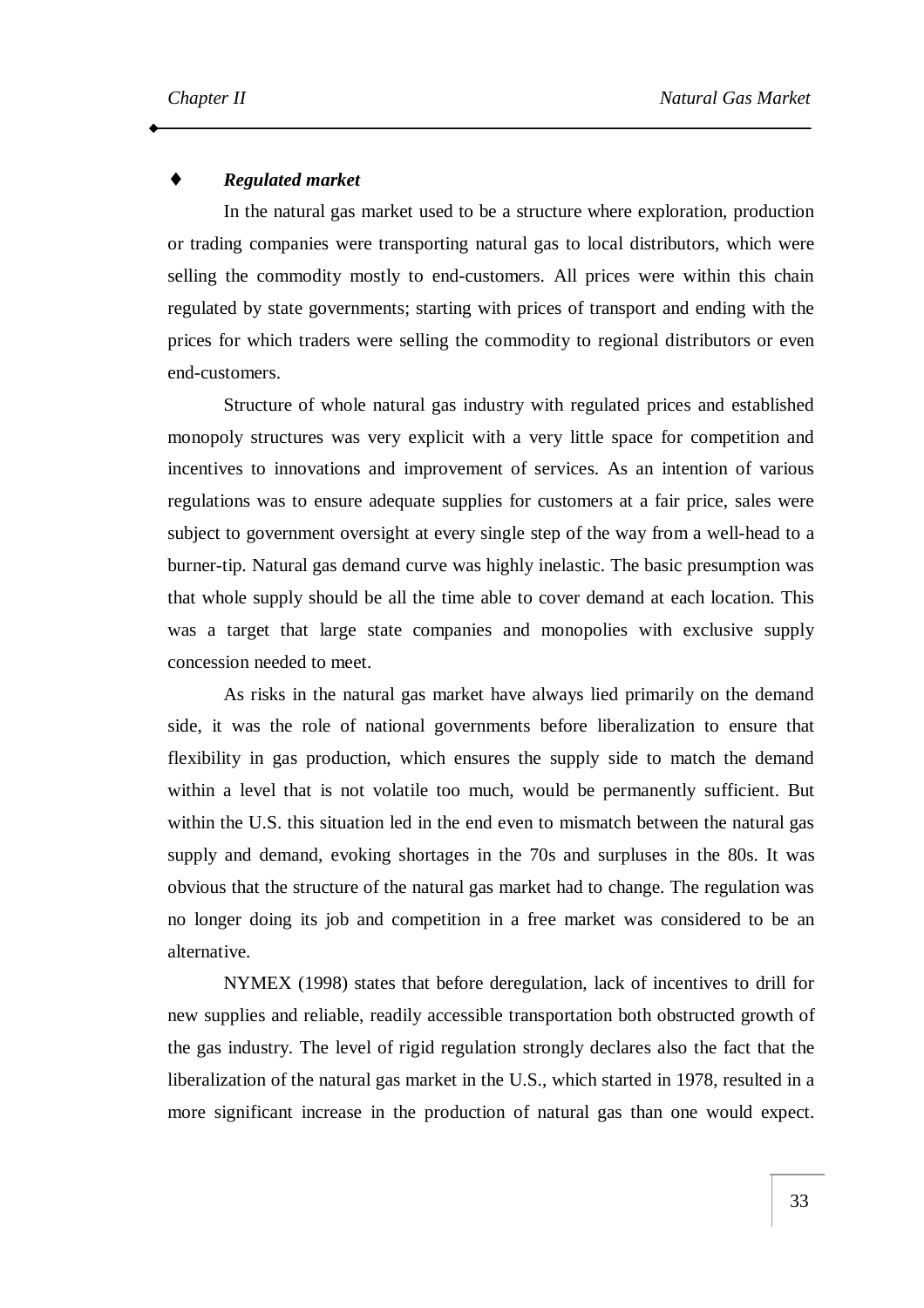Furthermore, a large extent for development of the market in natural gas futures and options was exploited by liberalization.

#### *Deregulation process*

Market structure has completely reversed during the recent past, mainly in the U.S. As a result, prices are no longer regulated and since the price of natural gas fully depends on interactions of supply and demand, the market is much more open to competition and therefore is functioning like other commodity markets. Hence, the market is accessible to opportunities as well as risks of competition.

Conditions in the natural gas industry were changing throughout the second half of the  $20<sup>th</sup>$  century also due to the increasing importance of this commodity for the society. In the end, the idea of deregulation with market based prices and competition emerged in the 80's and 90's. With shortages at the supply side in the U.S. reaching their peak in November 1978, the U.S. Congress enacted the Natural Gas Policy Act (NGPA) aimed at abolishing of the American natural gas market regulation to:

- § create a single national natural gas market
- § equalize supply with demand
- § allow market forces to establish the price on the market

Continuing gas market liberalization was ensured settlement of binding antitrust policy on volumes flowing into transport network and volumes sold to final costumers. This resulted in a fall of selling margins as new competitors were finally allowed to enter the market. With further progress in liberalization, major traders in the market faced increasingly higher competitive pressure that led to heightened stress on further margins' fall.

On the other hand, although the market may be fully liberalized, there could be still needed a national authority holding surveillance power on pricing. Its decision may limit the ability to increase costs for customers, chiefly tendencies of main players in the market to sell the commodity for inadequately high price to residential and commercial users.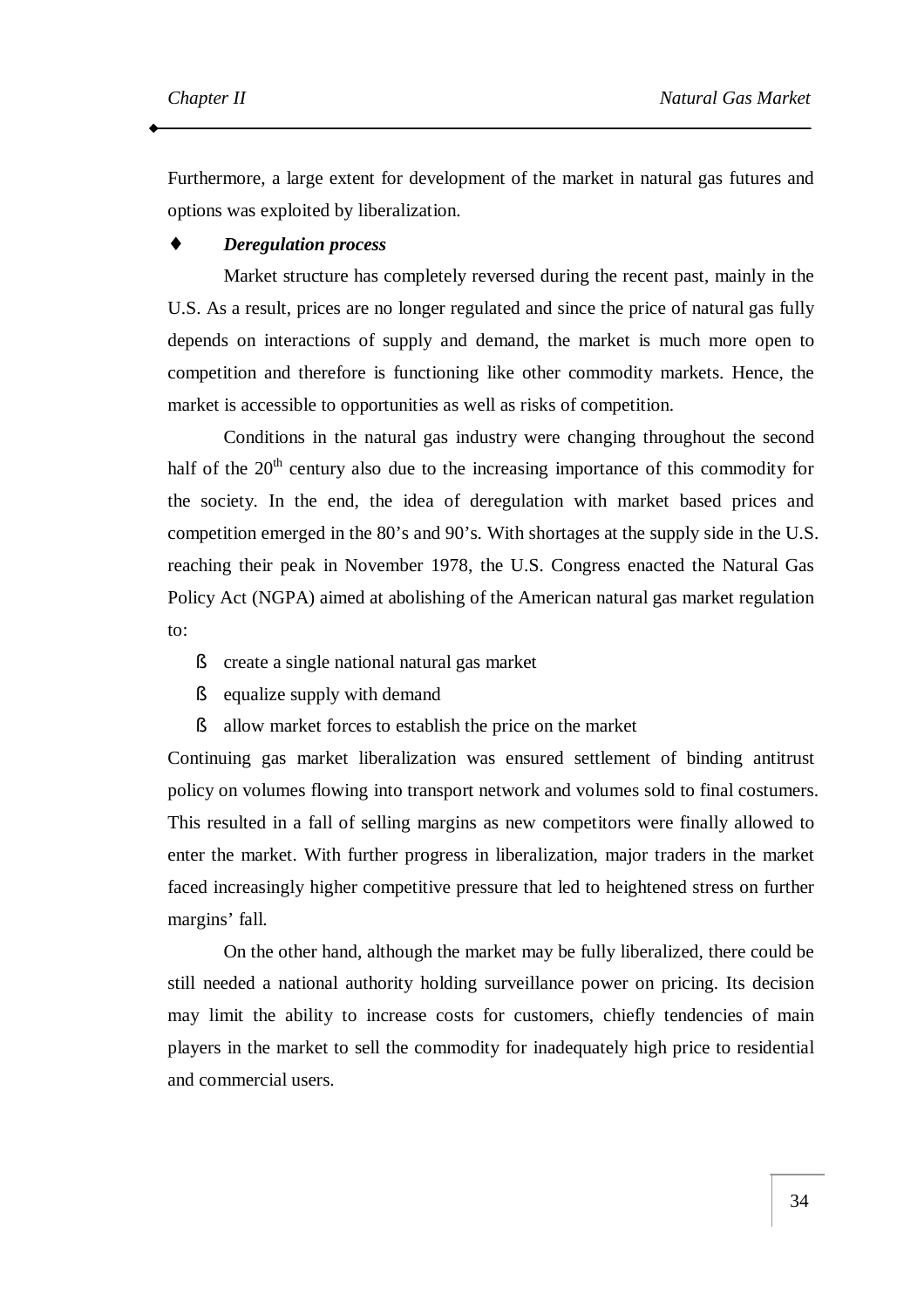### $Consequences$

Lower prices for customers and new discoveries of natural gas fields were achieved as a consequence of deregulation in the U.S. Opening of the industry and avoidance from strict regulation brought also increased efficiency and motivation to technological improvements. Despite the fact that looking for new natural gas fields brings companies to hardly attainable places to meet increased demand requirements, ways to extract the commodity are today more efficient, cheap, and easy than before.

As price variations are common in deregulated markets, both producers and consumers react to these changes rationally. Since there are reasons, mostly technological, that force producers to continue producing at the same level even in a period of lower price, also consumers do not frantically change their demand with just a little change in prices.

### **2. 1. 3. Natural gas supply and demand**

In order to ensure non-problematic commodity deliveries, the natural gas market heavily relies on resources available to extraction. As a petroleum by-product, natural gas is usually found wherever is located also crude oil, what means in reservoirs deeply under the land or oceans' floor.<sup>27</sup> According to the United States Energy Information Administration<sup>28</sup> (EIA), global natural gas reserves reached  $6.168$ trillion cubic feet by the beginning of 2008, what is sufficient enough cover world's demand in the near future without any troubles.<sup>29</sup>

The structure of natural gas supply and its determinants are very straightforward. Beside demand and occasional natural disasters, there is in general one other factor essentially affecting supply – price. Producers have with higher natural gas price more incentives to search for new reserves. To do not have maintenance and production costs exceeding sales revenues, it makes sense that with

 $\overline{a}$ 

 $27$  Compared with oil, natural gas is considered to be easier to drill.

<sup>&</sup>lt;sup>28</sup> EIA, established in 1977 by the U.S. Congress, is the independent statistical agency within the U.S. Department of Energy. It should provide policy-independent data, forecasts, and analyses on energy markets.

<sup>29</sup> EIA (2008): *International Energy Outlook 2008*.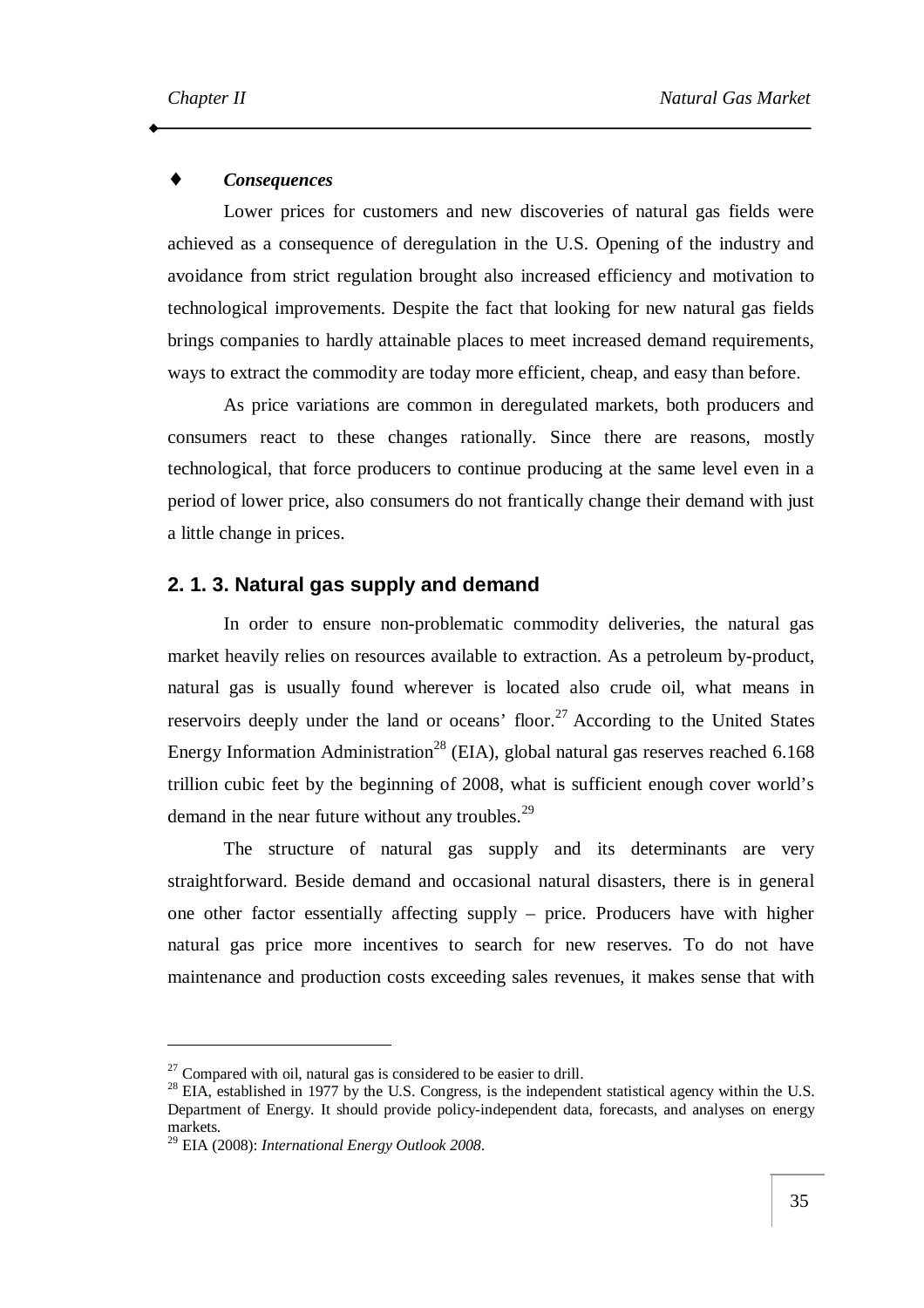falling prices there comes up the producers' tendency to close down the least profitable wells.



**Figure 7: Global natural gas consumption forecast until 2030** 

#### **Source: International Energy Outlook 2008**

Global natural gas demand continues to grow with power generation as the primary driver in the U.S. and Europe. Considering dependencies in the market, growing natural gas demand (as it is forecasted in Figure 7) should logically lead to higher commodity prices as well as natural gas supply.

Demand for natural gas has always been cyclical as it changes with various periods of a year as well as with different seasons. Because the primary driver of demand has always been the need for residential and commercial heating, demand is clearly highest during the coldest months of a year, reaching its peaks in January or February, whereas lowest in the warm summer moths as June and August. The situation has recently changed with enlarged usage of natural gas for electricity generation. Increased demand for electricity due to residential and commercial cooling leads to the higher requirements on supplies of natural gas even during warmer months. Hence, there is today milder decrease in natural gas demand during summer months than what used to be.

### ♦ *Determinants of the natural gas demand*

Beside the natural gas consumption cycle, there are three main drivers determining the short term demand, which may push the demand to be far from long term predictions.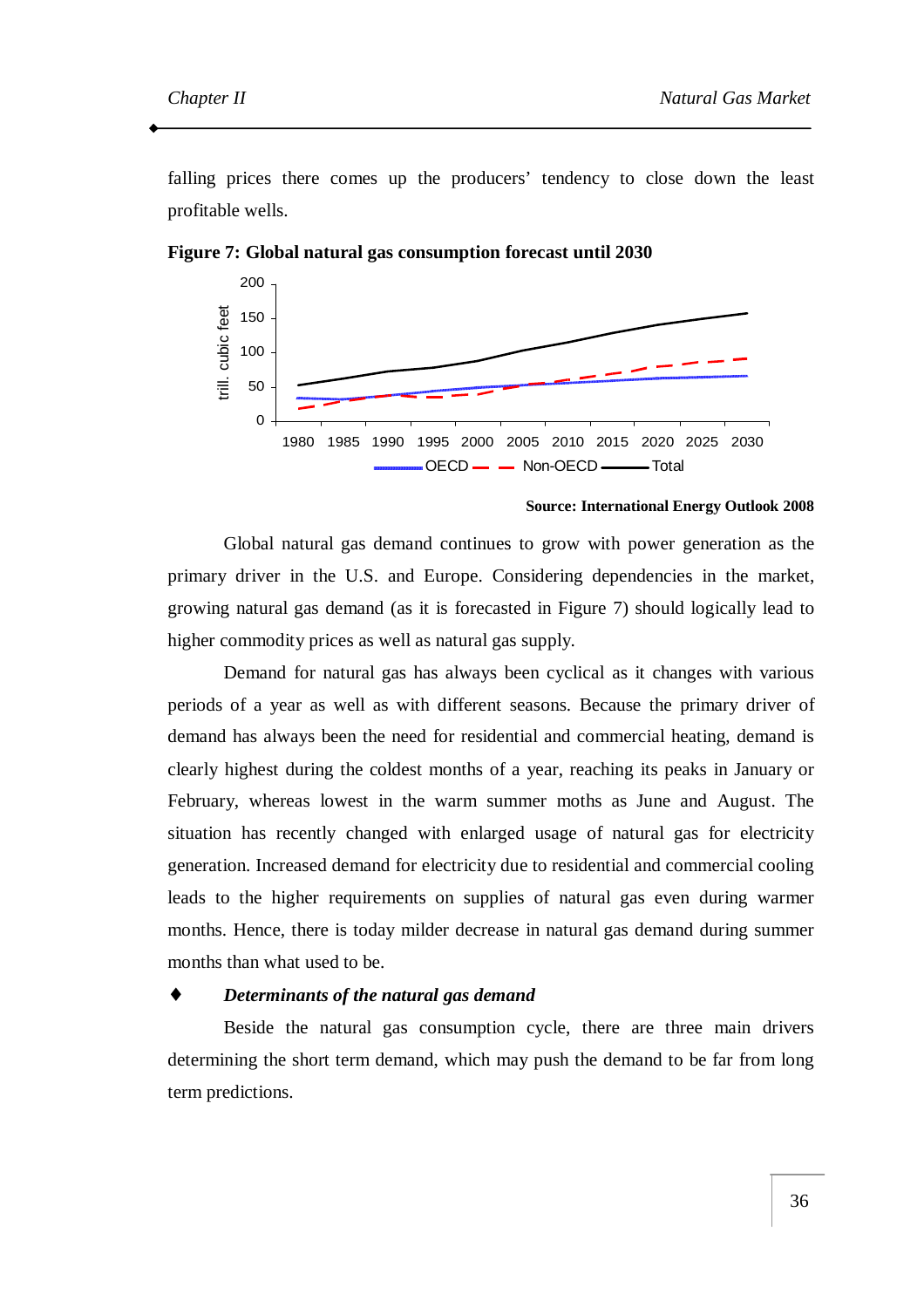1) *State of economy* may have a considerable effect particularly on the natural gas demand of industrial consumers in the short-term. In a period of economic expansion, demand for natural gas usually rises due to the growing industrial production. On the other hand, when the economy passes through bad times as it is actual situation in the world, demand for natural gas decreases mainly due to restricted consumption of industrial plants or even because of closing down some of manufactories.

2) *Price of natural gas*, which is created by interactions of supply and demand, can either affect the demand in a reverse way. Whenever the price is too high, there always exist some consumers, particularly industrial and power plants, which are able to switch from natural gas to other types of fuels.<sup>30</sup> Whenever there is a significant upward swing in the natural gas price, companies selling other fuels (electricity, coal, etc.) may compete and try to entice away customers from natural gas traders by setting a more feasible price.

In spite of the fact that residential customers may immediately adjust their thermostats when they are not interested in paying excessively high prices, natural gas demand is firstly influenced by the number of customers that are loosing interest in the commodity. This is a long term process as home-owners or commercial managers usually have to be convinced that the change of fuels will bring permanent and favourable alternation. Nevertheless, commercial customers with large consumption and possibility of a dual-fuel capacity may be an exception and therefore decide on switching fuels even in shorter time.

3) *Weather* is the third driver affecting natural gas demand. Since it may cause shifts in demand during any particular season, for example consumption's peak during an extremely cold winter may be more pronounced than usually due to weather.

<sup>&</sup>lt;sup>30</sup> For example switching to cheaper coal leads to lower demand for natural gas since especially relative prices between fuels, mainly in the long term, play a meaningful role.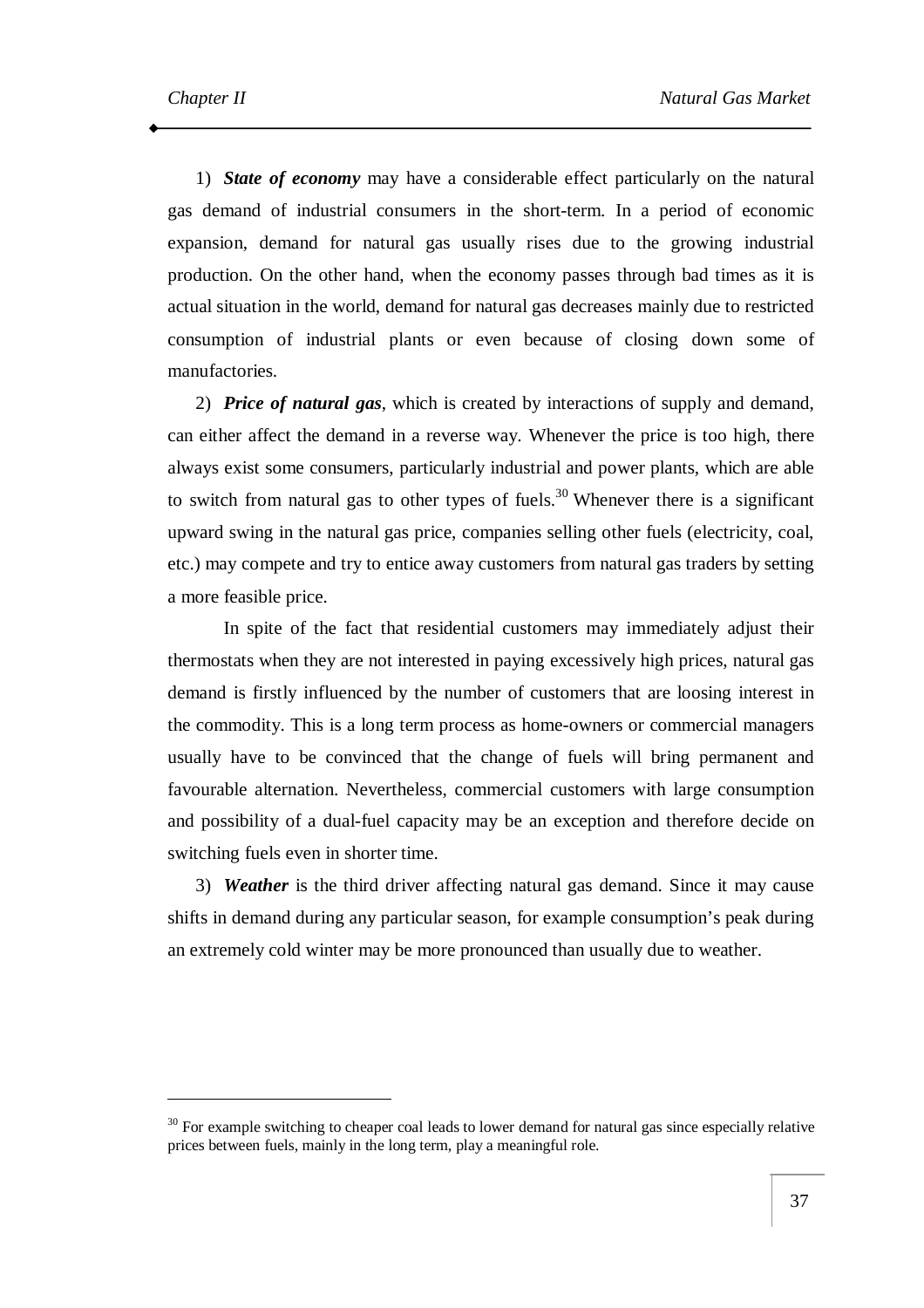# **2. 1. 4. Market disturbances**

*"… factors which influence gas demand include the gas price, the impact of energy conservation measures, general economic growth and in particular the weather, which is the main determinant of short term variations in gas demand."*

### *Energy Markets Outlook\**

Problems on the supply side might have various reasons. Apart from threats of natural disasters, there is a high chance of technical failure or political disputes that influence the natural gas market. Notwithstanding that the stability of the European gas market was previously tested on a number of occasions, there were never experienced any large disturbances in supply until 2009.

Before 2009, supply side problems were perceived as relatively minor threats. All major cases in the history of the European gas system were solved with help of storage facilities or other pipeline systems without any significant problems. De Joode et al. (2005) list several widely known problems with the European natural gas supply over the last twenty years:

- § Strike among offshore workers in the United Kingdom and Norway in 1986 caused a loss of approximately quarter of total Norwegian supplies for several days.
- § Bomb attack on the Trans-Mediterranean pipeline in Algeria in 1997. Because of the use of gas storage and alternative suppliers, there was not any significant impact on the market.
- § As Ukraine demanded for crossing its area a transit fee by means of unauthorized diversions, it caused disturbances in the transit of natural gas from Russia few years ago. Even in this case did not arise any serious problems in Europe because of other opportunities to substitute the withdrawn supply.
- § Transit difficulties in Turkey caused some physical shortages in 1994 and 1995.

<sup>∗</sup> Department for Business, Enterprise & Regulatory Reform (2007): *Energy Market Outlook*.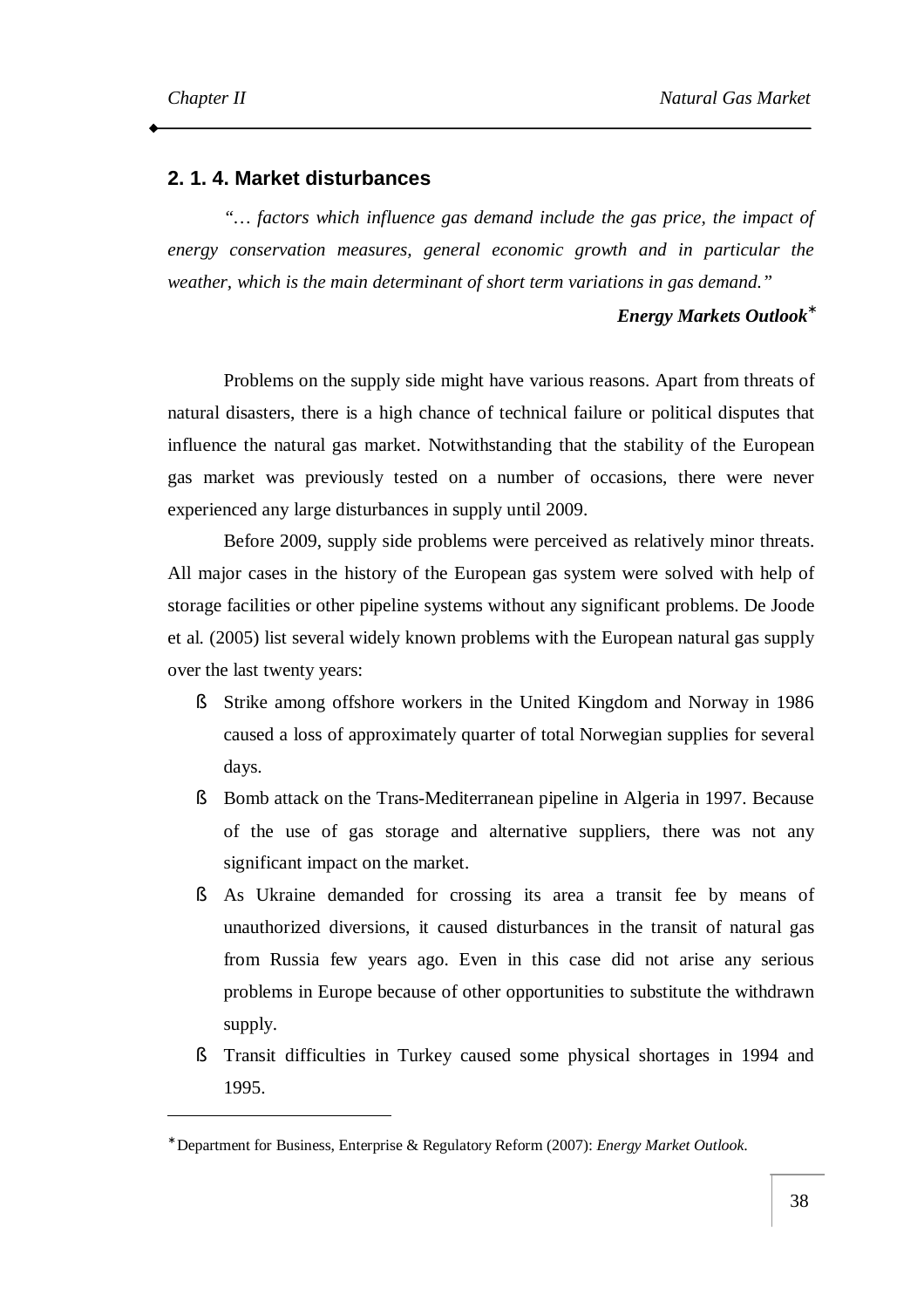Aside from Europe, there happened several disruptions also in parts of the world. The largest American one called the El Paso natural gas disruption occurred in 2000 in New Mexico. Also in this case were markets independently able to avoid severe gas shortages.

After a long time when supply in the European gas market, which the Czech market is a part of, had not been hit by any significant disruption, the "Russia-Ukraine gas dispute" appeared with the beginning of 2009.

When Europe's gas dependency on Russia is so significant that some countries are reliant upon Russia even with 100% of their total natural gas supply, it may occur that problems on the supply side in the near future will arise especially due to similar political reasons.

| country            | from Russia<br>(bil. cub. ft.) | % of domestic<br>consumption | country         | from Russia<br>(bil. cub. ft.) | % of domestic<br>consumption |
|--------------------|--------------------------------|------------------------------|-----------------|--------------------------------|------------------------------|
| Germany            | 1 2 9 0                        | 39                           | Ukraine         | 850                            | 35                           |
| Italy              | 855                            | 31                           | <b>Belarus</b>  | 698                            | 99                           |
| Turkey             | 506                            | 65                           | Hungary         | 318                            | 64                           |
| France             | 406                            | 24                           | Czech Rep.      | 253                            | 77                           |
| Austria            | 212                            | 69                           | Slovakia        | 226                            | 99                           |
| Poland             | 212                            | 43                           | Poland          | 212                            | 43                           |
| <b>Netherlands</b> | 94                             | 6                            | Finland         | 163                            | 98                           |
| Greece             | 78                             | 82                           | Romania         | 138                            | 22                           |
| Sweden             | 39                             | ~< 0.5                       | Lithuania       | 103                            | 100                          |
| Belgium            | 7                              | 1                            | <b>Bulgaria</b> | 99                             | 99                           |
| Denmark            | ~< 0.5                         | ~< 0.5                       | Moldova         | 77                             | 100                          |
| Ireland            | ~< 0.5                         | < 0.5                        | Latvia          | 62                             | 100                          |
| Portugal           | < 0.5                          | ~< 0.5                       | Georgia         | 39                             | 100                          |
| Spain              | < 0.5                          | ~< 0.5                       | Estonia         | 34                             | 100                          |
| UK                 | < 0.5                          | ~< 0.5                       | Slovenia        | 20                             | 52                           |

**Table 1: European countries' gas imports from Russia in 2004** 

#### **Source: Gelb, B. A. (2007)**

The ability to deal with any supply side disturbances is today fully dependent on available alternative sources: usage of another pipeline, sufficient storage surplus or transport capacity in the system. When a gas-line breaks down or is cut off (e.g. due to political disputes), different source of natural gas or just another pipeline from the same source is usually used to cover the missing supply what should not be a problem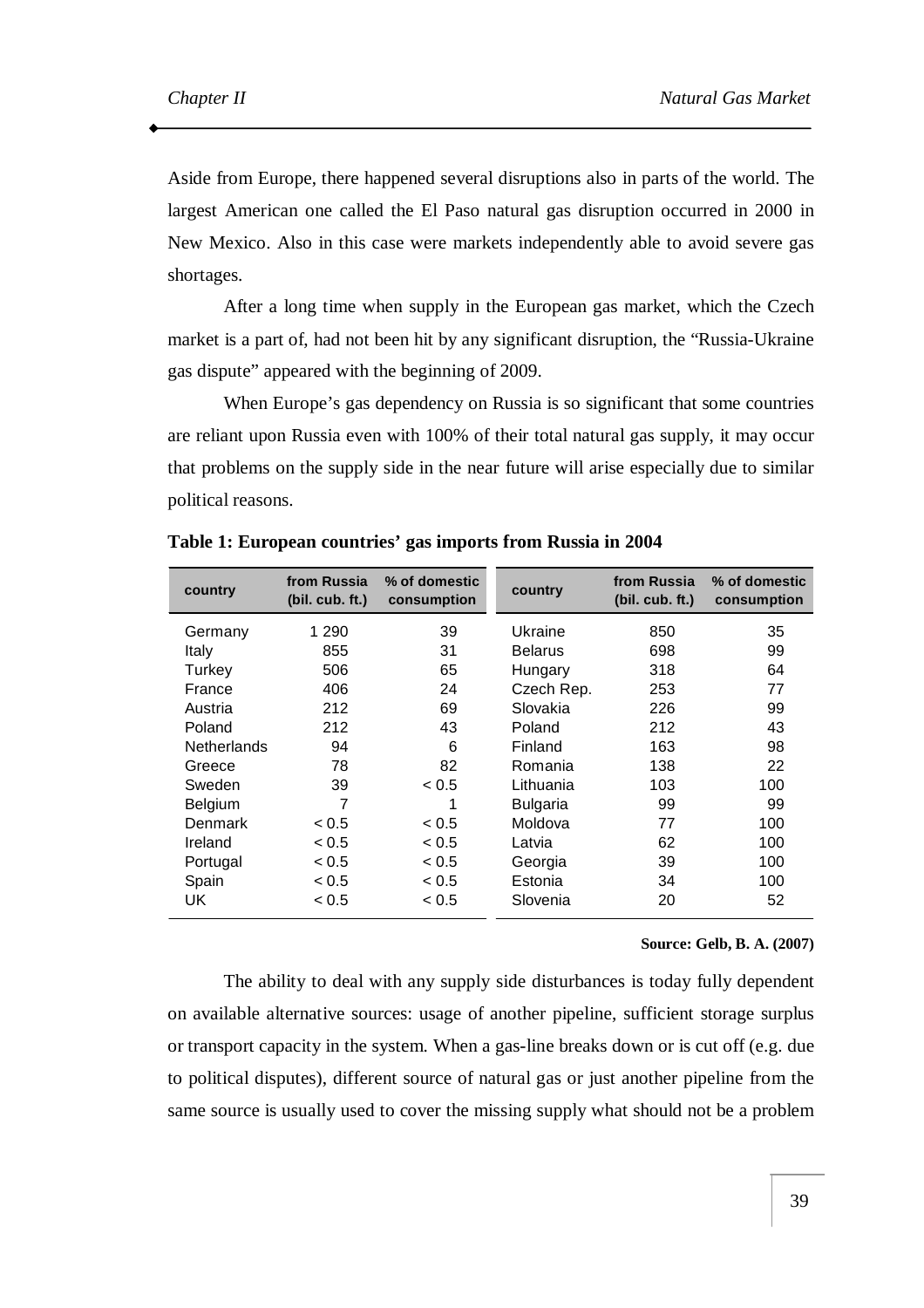today. In addition, technical failures are today usually quite easy to repair and thus the commodity is flowing again through the same pipeline within a couple of hours.

Since there were no big troubles in the past with natural gas supply in the European market, it seems that major risks have been related to demand fluctuations and the ability of supply to cope with them. In addition changeable prices, there are several other reasons affecting the level of demand for natural gas among which weather is of the highest importance.

### *2. 2. Czech natural gas market*

In this part, we describe the situation in the Czech gas market and market structure with all contingencies.

### **2. 2. 1. Liberalization**

The situation in the Czech natural gas market started to change few years ago as European Union's (EU) directive no. 2003/55/ES, which is valid since 2004, installed an obligation of EU-member countries to implement remedies to improve the situation in the natural gas market. As we have already mentioned the American natural gas market and its liberalized environment, the intention of EU is to get successively closer to the situation in the U.S through the free option to choose a supplier by wholesale customers (since 2004) as well as households (since 2007). At the same time, legal unbundling of runners of supply stream is demanded, $31$  the role of national regulatory offices is reinforced and the public service commitment is assured. Expected consequences of liberalized EU natural gas market are:

§ lower prices

 $\overline{a}$ 

- § admission of new market participants
- § increased competitiveness
- § enhanced effectiveness
- § higher level of provided services

<sup>&</sup>lt;sup>31</sup> Particular companies in this stream are not the same legal objects what in the Czech natural gas market means that RWE TG, the main supplier in the market, is permitted to run the distribution network at the same time etc.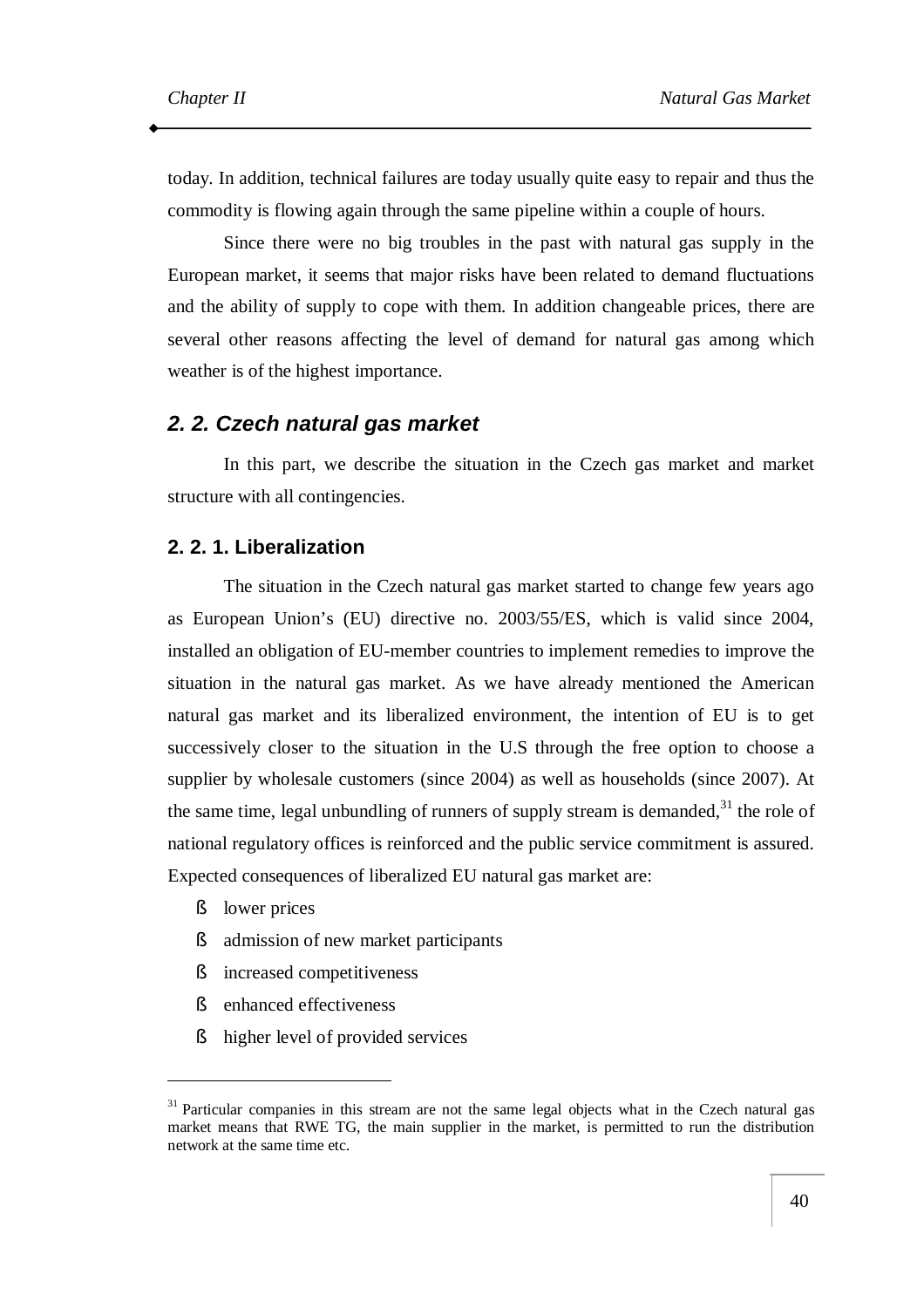§ higher security of supplies

Until January 1, 2005 the Energy Regulatory Office (ERO) limited operators of transit and distribution networks in the Czech Republic and was setting tariffs for the entrance to the network. All deliveries were done through RWE Transgas, a.s. (RWE TG) with no change for customers to change the supplier. Sequential liberalization started in 2005. Based on the law no. 458/2000 Sb., the Czech natural gas market is since April 2007 administratively fully opened to competition in supplies to end-customers.





**Source: RWE TG<sup>32</sup>** 

Despite the fact that in the Czech Republic have emerged about 60 new traders since the beginning of liberalization.<sup>33</sup> there are just 8 really significant new traders in the market. Although these traders have so far taken just a limited market share, it was enough to result during a relatively short period in fall of market share of the main market player, RWE Group<sup>34</sup> (see Figure 7). Since end customers were allowed to change their supplier, RWE Group has lost 12% of its share in the market for end

<sup>32</sup> Presentations: *RWE Group in the Czech Republic in 2007* and *RWE Group in the Czech Republic in 2008*.

<sup>33</sup> According to the Czech Republic's *Report on the Security of Natural Gas Supplies in 2007*, there are in total 88 companies holding the permission to trade natural gas. In the retail market there are just 8 traders where each is supplying gas at least to 90 ths. customers.

<sup>&</sup>lt;sup>34</sup> RWE Group in the Czech Republic operates in both wholesale market via RWE Transgas, a.s. and market for end-customers via its regional gas companies.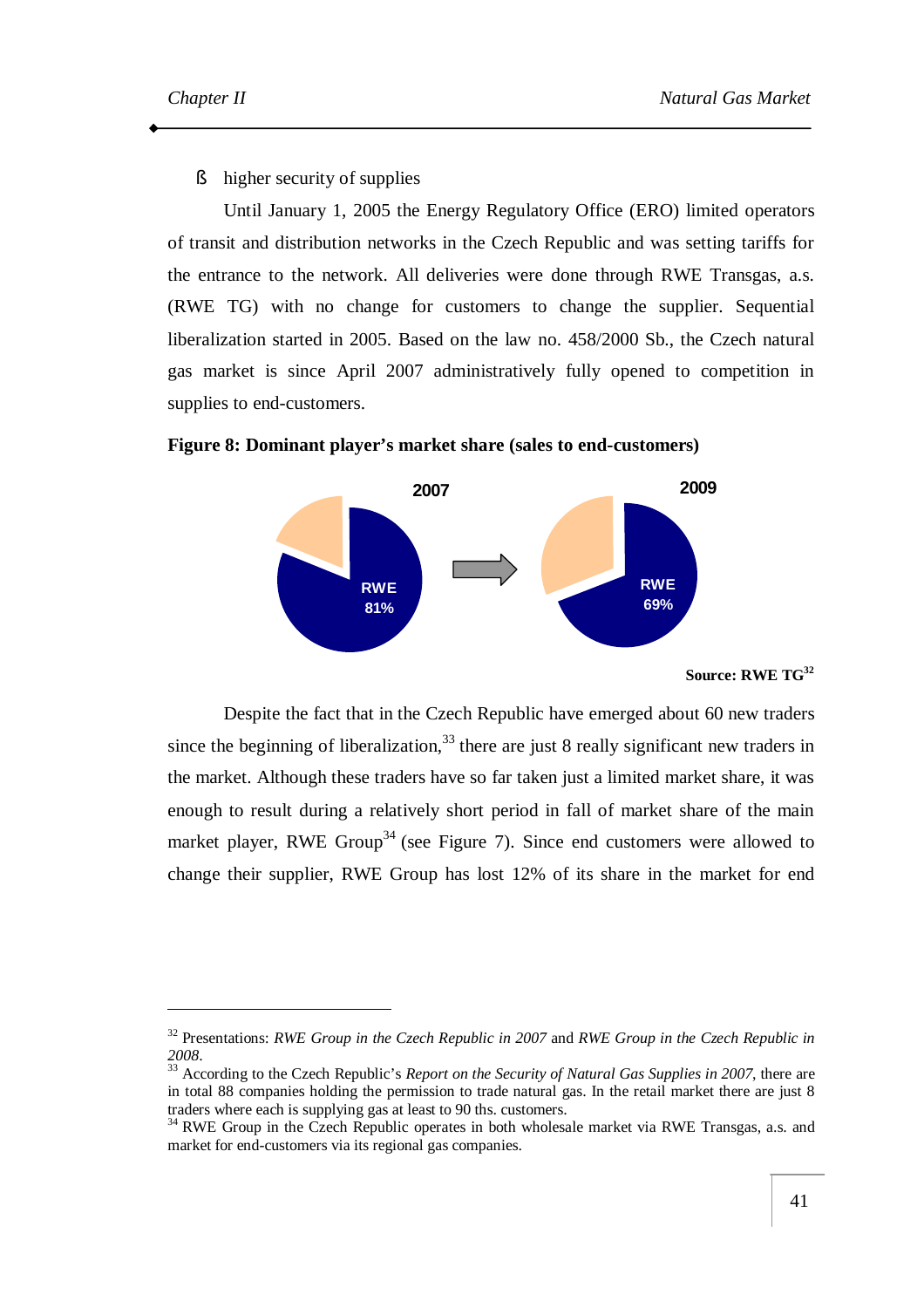customers,  $35$  chiefly due to tough competition in the market for main industrial customers.

Price, as the main motive to the change of a supplier, is logically in the background of fall in the market share of the dominant player. As the price of natural gas in the Czech liberalized market consists of a regulated component set by ERO once a year,<sup>36</sup> price for structuring (storage), non-regulated component of price and a margin, it is straightforward that the pressure on margins' lessening and consequently lower profits of gas traders is much higher than before 2007.

### **2. 2. 2. Czech natural gas supply**

As there has not been any failure of gas deliveries since 1990, the Czech natural gas market is, despite the fact that only some 1% of resources is indigenous<sup>37</sup>, characterized by a high level of security of supplies. Based on the data from 2007, natural gas is delivered to the Czech Republic from two main sources<sup>38</sup>:

- § Russian federation (78%)
- § Norway (22%)

 $\overline{a}$ 

Since imports of natural gas are crucial for the Czech Republic, long term import contracts belong to basic arrangements that contribute to the stability of the market. Given the contracts of RWE TG with its Russian and Norwegian suppliers, it is possible to import 11.4 bil.  $m<sup>3</sup>$  of the commodity yearly. According to the contract of another trader in the Czech market - VEMEX, s.r.o. with Gazprom, total possible volumes of natural gas that could be imported to the country reach yearly even 12 bil.  $m^3$ .

Considering the National Energetic Conception of the Czech Republic (2004) and also this year's dispute of Ukraine and Russia, the goal of the country is to cut

 $35$  It is necessary to distinguish between the market for end-customers, where RWE holds via its regional distribution companies' share of 69%, and wholesale market, where RWE holds 86.5% in 2009 mainly due to sales to Pražská plynárenská and E.ON.

<sup>&</sup>lt;sup>36</sup> That in gas-business terminology embraces transport and distribution.

<sup>&</sup>lt;sup>37</sup> With the main domestic supplier - Moravské naftové doly, a.s. (MND) in southern Moravia and marginally OKD Paskov in northern Moravia.

<sup>&</sup>lt;sup>38</sup> Insignificant volumes (0.02%) are imported also from Germany.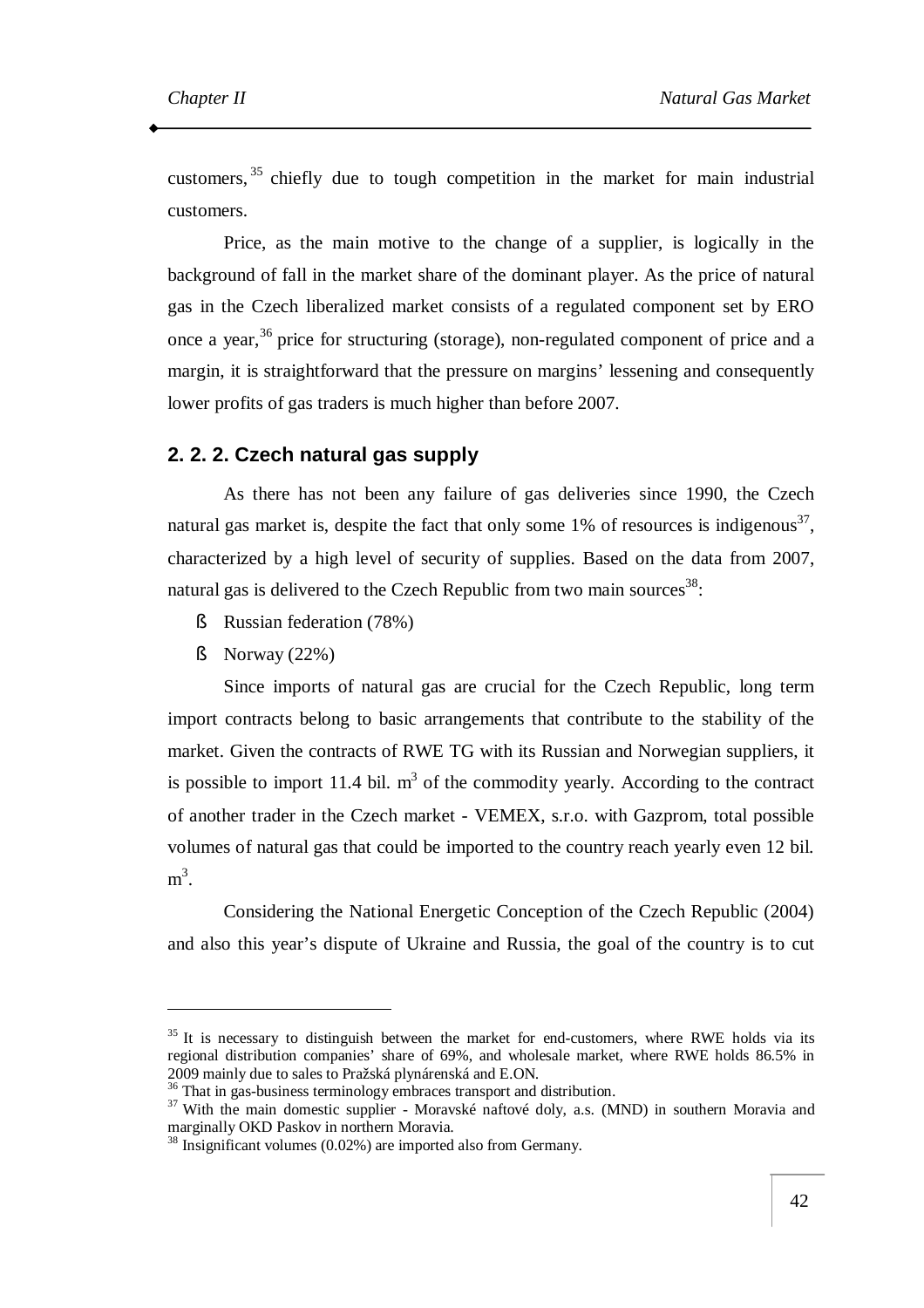dependency on imports from Russia with several new gas lines that are being currently discussed within Europe.

Beside natural gas imports, there is obvious one more important factor significantly participating on gas supplies – gas storage. In order to assure nonproblematic deliveries during periods with highest consumption requirements or to cover blackouts in imports as it happened in January 2009, the commodity flows into pipelines also from underground storages. Satisfactory storage space in the Czech Republic is one of the main reasons why there have not happened any disruptions in supplies during the last twenty years. Their importance underwrites also the fact that even during the warm year of 2008, there was extracted  $1,830$  mil. m<sup>3</sup> from underground storages, what equals to 21% of total yearly consumption in the Czech Republic.<sup>39</sup>

### ♦ *Natural gas suppliers*

 $\overline{a}$ 

As the market with assured non-problematic deliveries is nowadays opened to competition, there are several main players in the market engaged in deliveries of the commodity to customers (see Figure 9). As competition in the market becomes tougher, companies' profits are threatened what is also the case of the market leader.





**Source: RWE TG and Balance Centre** 

<sup>&</sup>lt;sup>39</sup> Similar volumes were also injected into storages mainly to balance supplies with demand requirements in the next heating season.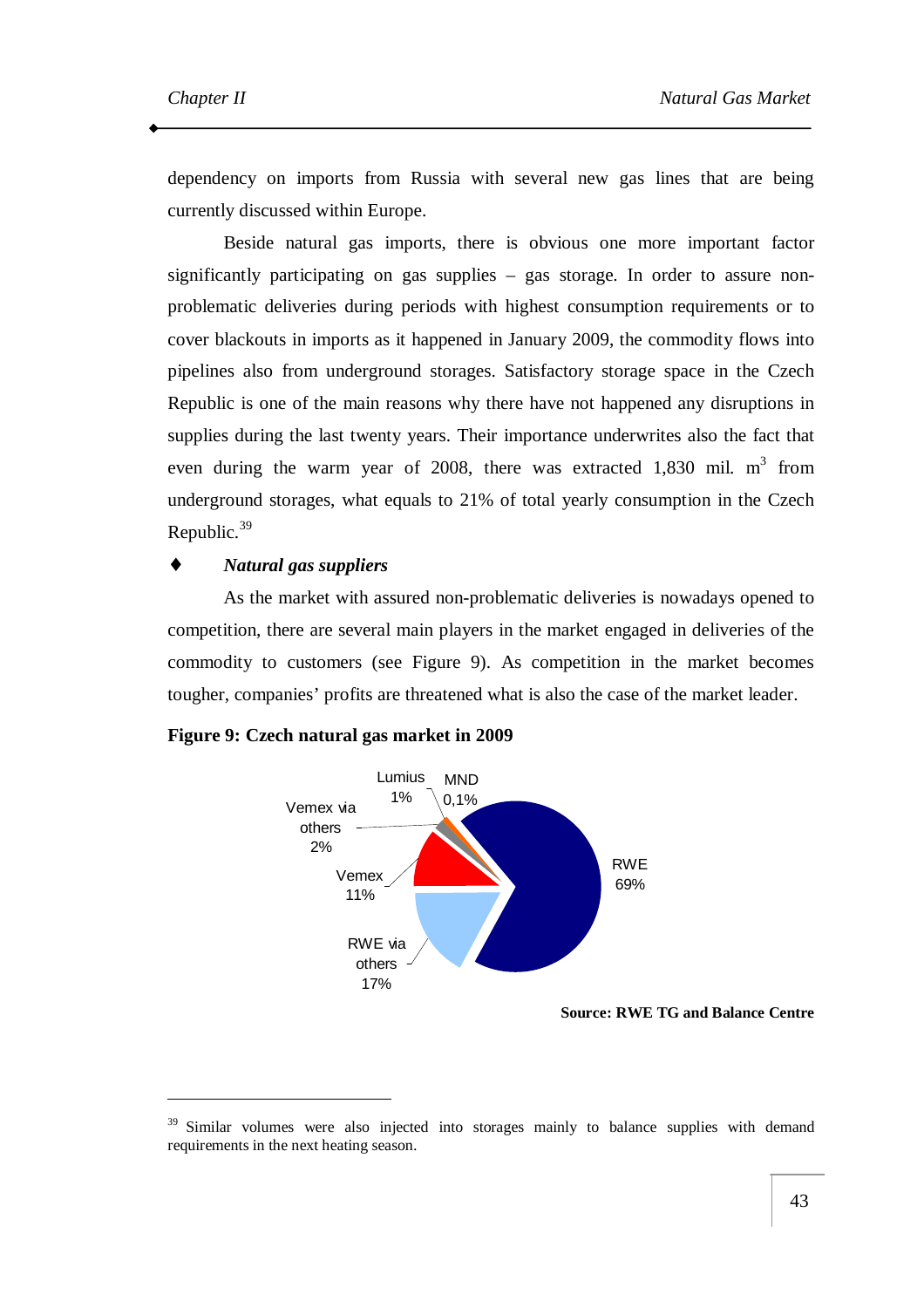There are 4 participants in the Czech wholesale market (having assured their own gas deliveries) and several others in the market for end-customers, e.g. Pražská plynárenská or E.ON, which are buying the commodity from two main traders – RWE Transgas, a.s. and Vemex, s.r.o and consequently provide supplies to end-customers.

# **2. 2. 3. Czech natural gas demand**

*"Natural gas consumption in the Czech Republic has been at a standstill since 1997 and in the previous years there happened even a mild fall in consumption. An exception is year 2007 when there was higher fall in natural gas consumption due to unusually high temperature during the heating season."* 

### *Ministry of Industry and Trade\**

Natural gas consumption was steadily decreasing between 2003 and 2007. This trend stopped in 2008 when consumption reached 8,685 mil. m3, what was 0.4% more than in the previous year. Both Balance centre<sup>40</sup> (BC) and MIT consider above average temperatures in this period as a crucial reason for low consumption. As it is obvious from

Figure 10, natural gas consumption is influenced whenever there is a significant difference from yearly normal temperature.<sup>41</sup>

Nevertheless, consumption does not have to be far from expected values only due to temperature as there are other effects having an impact on consumption, e.g. economic cycle. Figure 11 transparently shows development of both real consumption and its values adjusted to the normal temperature.<sup>42</sup>

<sup>∗</sup> MIT (2008): *Zpráva České republiky o bezpečnosti dodávek zemního plynu za rok 2007*.

<sup>&</sup>lt;sup>40</sup> Balance centre (BC) – in Czech "Bilanční centrum" is responsible for processing the data on the Czech natural gas market and handing them over to MIT, ERO and Czech Statistical Office (CSO).

<sup>&</sup>lt;sup>41</sup> I.e. as the average temperature in 1996 was 1.2% below normal, meaningful increase in gas consumption occurred. On the other hand, highest above average yearly temperatures in 2000, 2007 and 2008 resulted in falls in gas consumption.

<sup>&</sup>lt;sup>42</sup> Normal temperature is a 30-years average of daily temperatures announced by Czech Hydrometeorological Institute.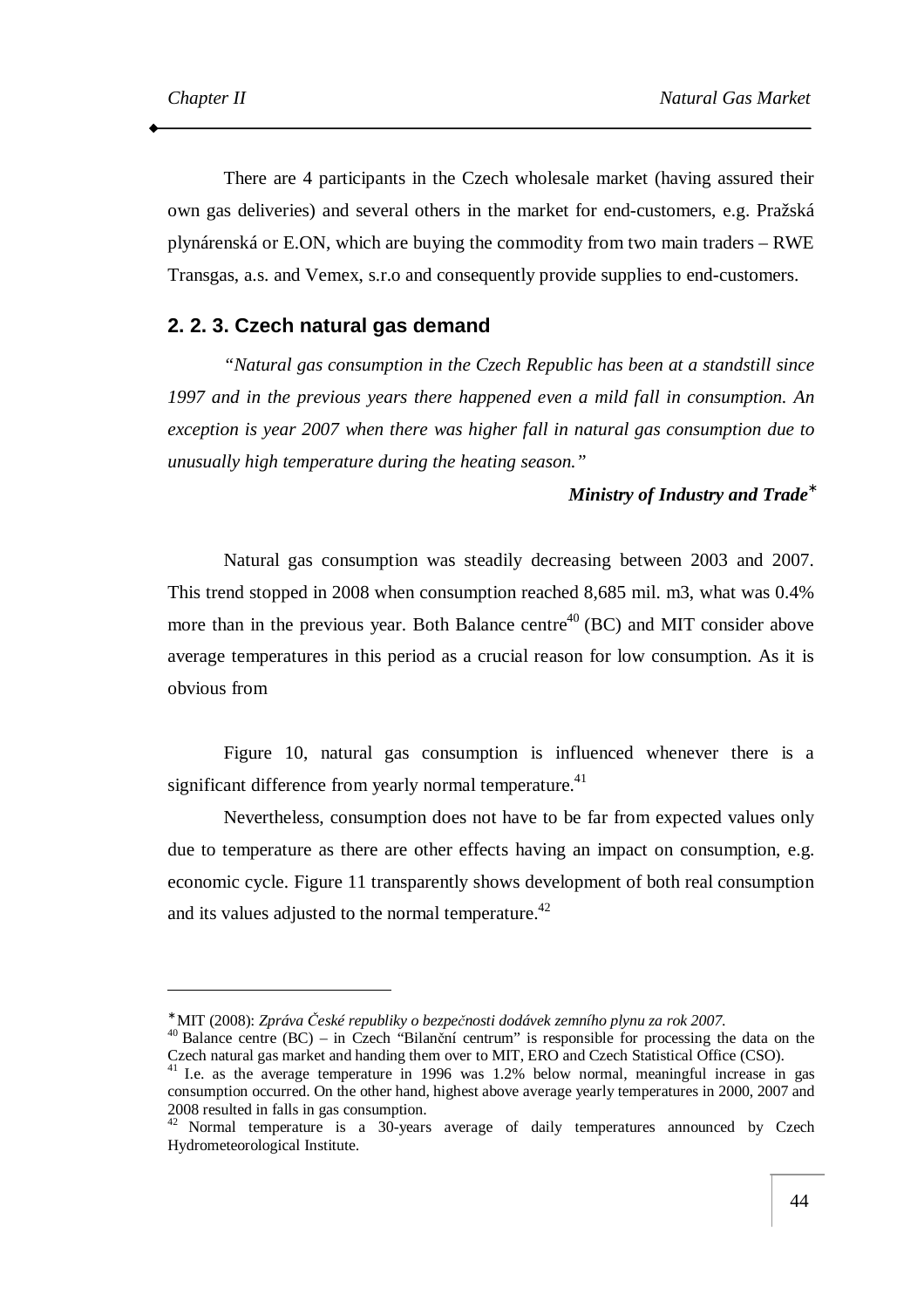

#### **Figure 10: Yearly consumption and normal temperature**

Even in the adjusted scenario is apparent decreasing trend in consumption since 2004 that is induced mainly by increasing prices and consequent tendency of customers to save money by lower consumption. Nevertheless, the impact of weather unambiguously displays the comparison with real consumption in a particular year as there occur big differences between adjusted and real consumption at the same time temperature highly differs from normal.



**Figure 11: Real consumption vs. adjusted to temperature** 

### *Customer segments*

There exist following four consumer segments (given their yearly consumption), according to gas business terminology, which participate on republic's overall consumption:

1) households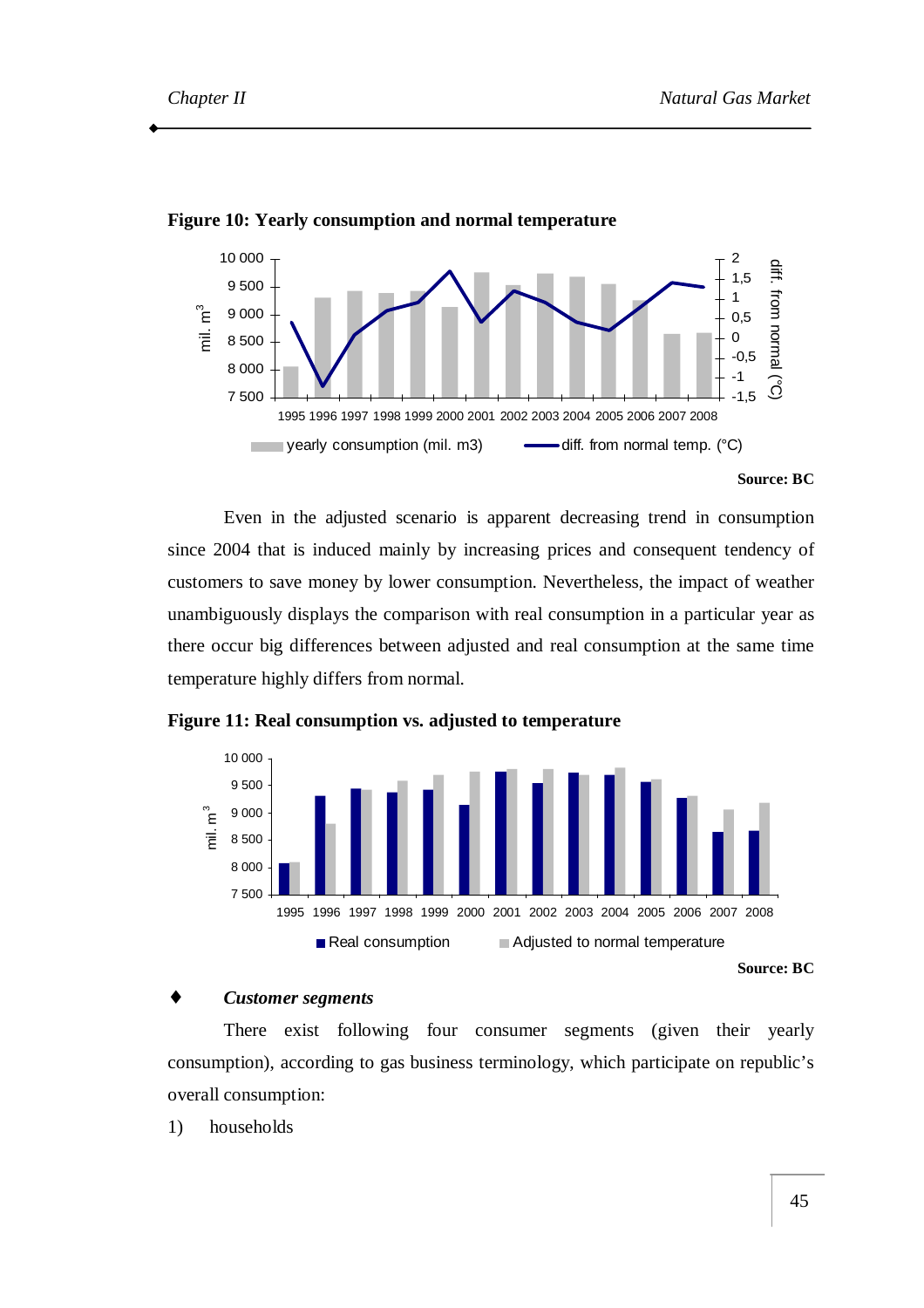- 2) small customers (yearly consumption up to 630 MWh)
- 3) medium customers (up to 4,200 MWh)
- 4) major customers (over 4,200 MWh a year)

#### **Figure 12: Customer segments in 2008**



#### **Source: BC**

Since various segments are differently susceptible to weather changes, they comprise a significant feature in planning yearly consumption and especially its monthly structure. Given monthly consumptions of particular customer segments, it is obvious that consumptions of all particular groups are influenced by temperature.<sup>43</sup>

With regard to Figure 13, it is obvious that there is not such a significant fall in consumption of major customers during summer as in the case of small customers and households, which offtake the majority of their yearly volumes during winters.

**Figure 13: Monthly consumption of customer segments in 2008** 



<sup>&</sup>lt;sup>43</sup> Monthly consumption structure of small customers and households was in 2008 approximately identical. Therefore I merged them in Figure 13.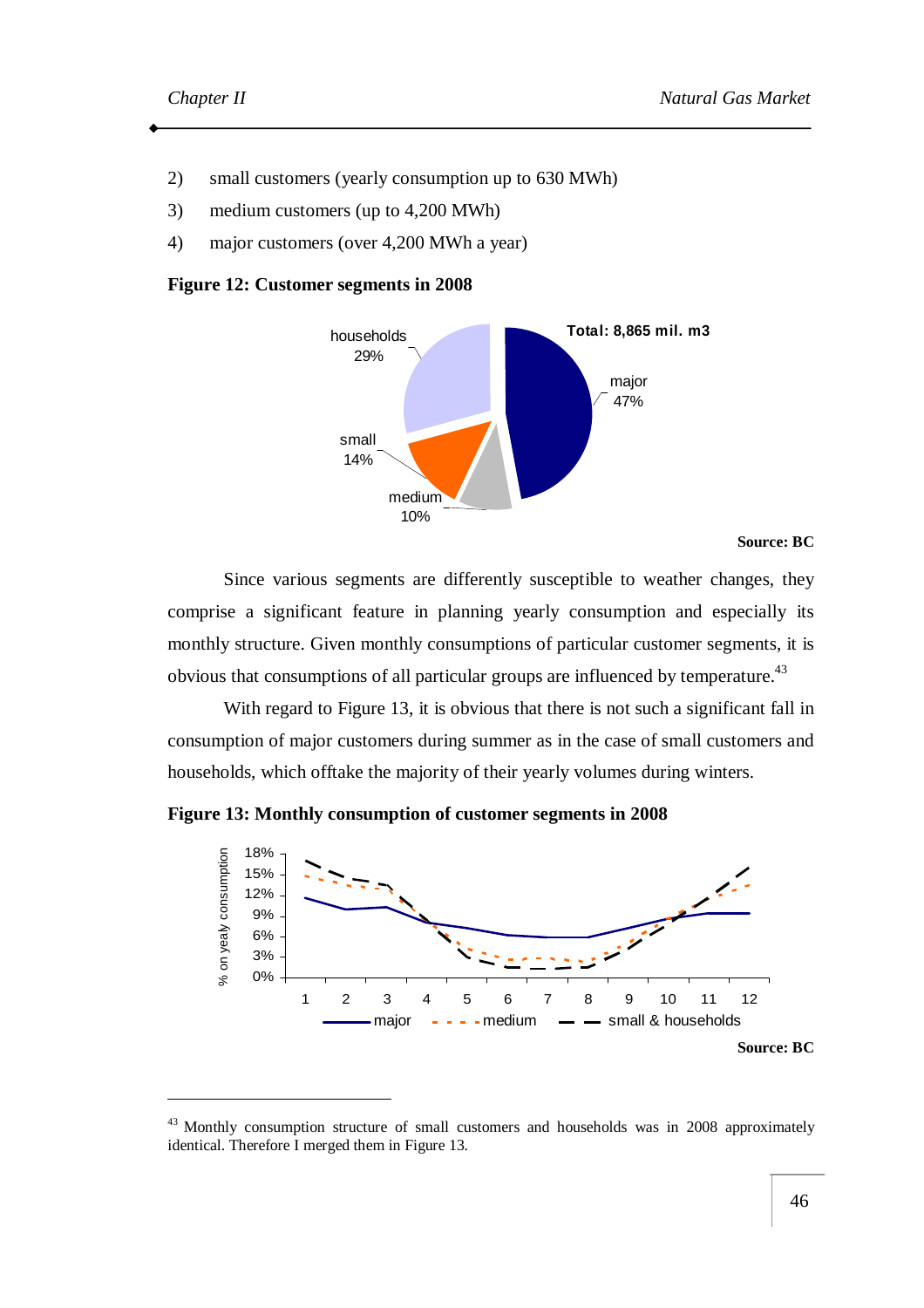Small industrial customers and households, which comprise 43% share of yearly consumption in the Czech Republic and use the commodity principally for heating purposes, almost stop off-taking natural gas during summer. On the other hand, major customers that often use the commodity directly in production process, keep a relatively high level of consumption even during warm days. It is the segment of major customers who contributes the most to so called "base-load demand" which is kept at some level even during the warmest days in summer (see Figure 14). $44$ 





A company has to be always aware of the structure of its portfolio of customers when considering impact of weather on natural gas consumption. Therefore one of initial activities of a company should be such analysis leading to identification of shares of particular customer segments on whole consumption and their resistance against weather changes. Considering the situation in the Czech Republic, it is obvious that at least 43% of end customers (households and small customers) are heavily susceptible to changes in temperature, what is very obvious from their summer consumption habits. Moreover, these customers are generally able to modify their heating within a relatively short period what determines their consumption during whole year.

<sup>&</sup>lt;sup>44</sup> As other customer segments almost do not offtake any gas during warm periods, the share of major customers on total monthly consumption substantially rises with warm weather (due to consumption of gas that is used in production – resistant against high temperatures).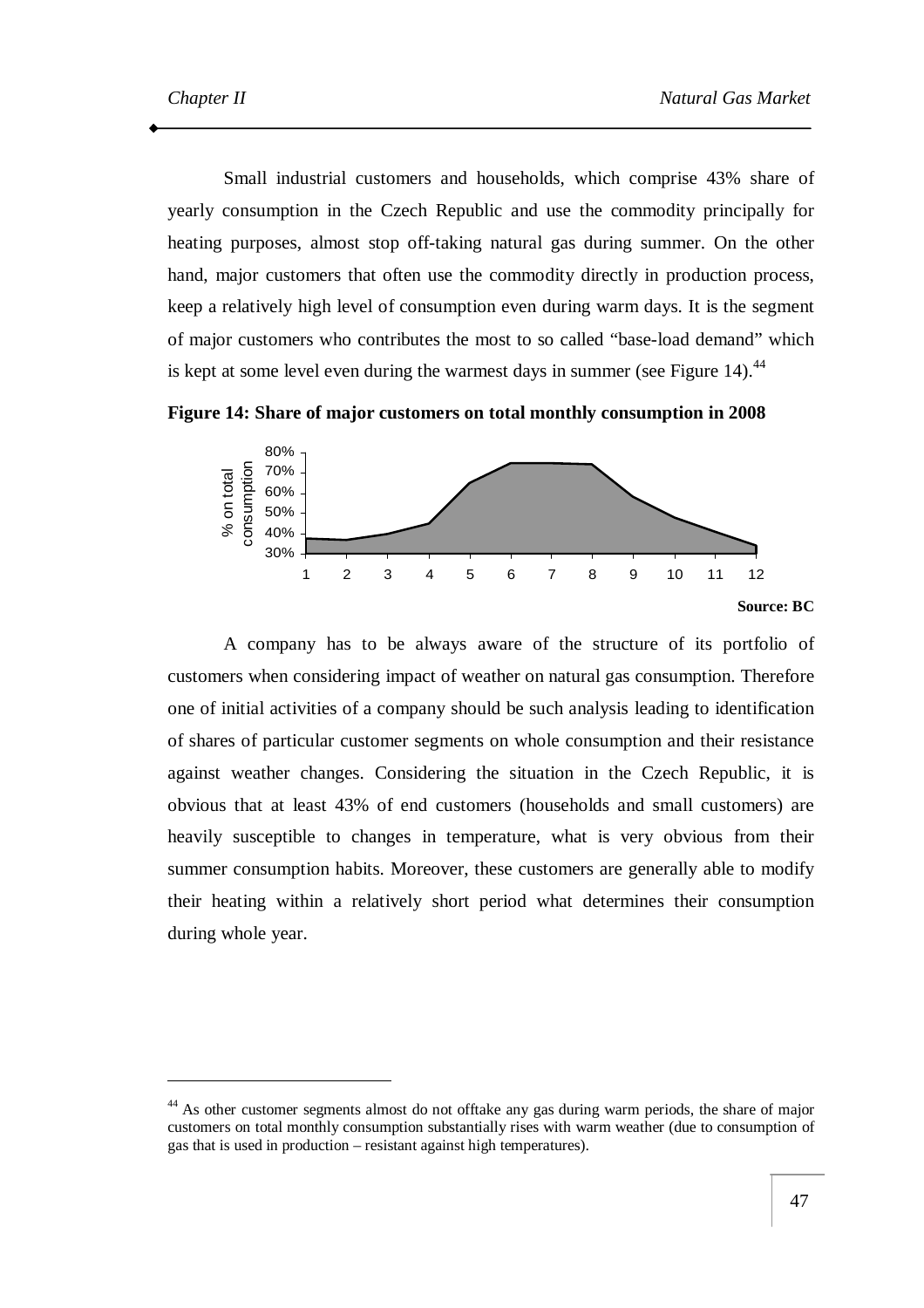### $Gas$  *demand forecasts*

Companies commonly work in predictions of future consumption with the normal temperature. In prognoses of the Balance Centre<sup>45</sup>, national consumption is expected to rise between 0.6% and 4.2% a year until 2013 when considering average daily temperature in particular years to be 8°C. In the long term prediction of MIT (2008), natural gas demand is expected to rise between 0.5 and 1.2 percent a year until 2017 with assumption of long term price stabilization and emphasizing usage of natural gas as an ecological fuel. Although the reality may be in the end, with potentially noticeable impact of weather, pretty different from the plan, one should logically count with some normal temperature when creating expectations.

Among other important factors influencing gas demand belong primarily long term economic development and building new steam and gas power plants. Since natural gas is used in the Czech Republic for electricity generation only insufficiently (according to the Austrian Energy Agency only 4.79% of electricity generation<sup>46</sup> in 2005), this commodity is employed in producing electricity about five times less than in countries of western Europe.





**Source: MIT<sup>47</sup>**

It is possible that consumption will rise in the near future primarily due to heightened interest in electricity generation from natural gas (see Figure 15), which could be consequently used in generation of some 20% of national electricity supply by 2017. Beside ČEZ, the main player in the Czech electricity market, also J&T and

 $\overline{a}$ 

<sup>&</sup>lt;sup>45</sup> See [http://www.upd.cz/upd\\_soubory/prognoza.html](http://www.upd.cz/upd_soubory/prognoza.html).

<sup>46</sup> See [http://www.energyagency.at/enercee/cz/supplybycarrier.en.htm.](http://www.energyagency.at/enercee/cz/supplybycarrier.en.htm)

<sup>47</sup> MIT (2008): *Natural Gas Consumption Outlook*.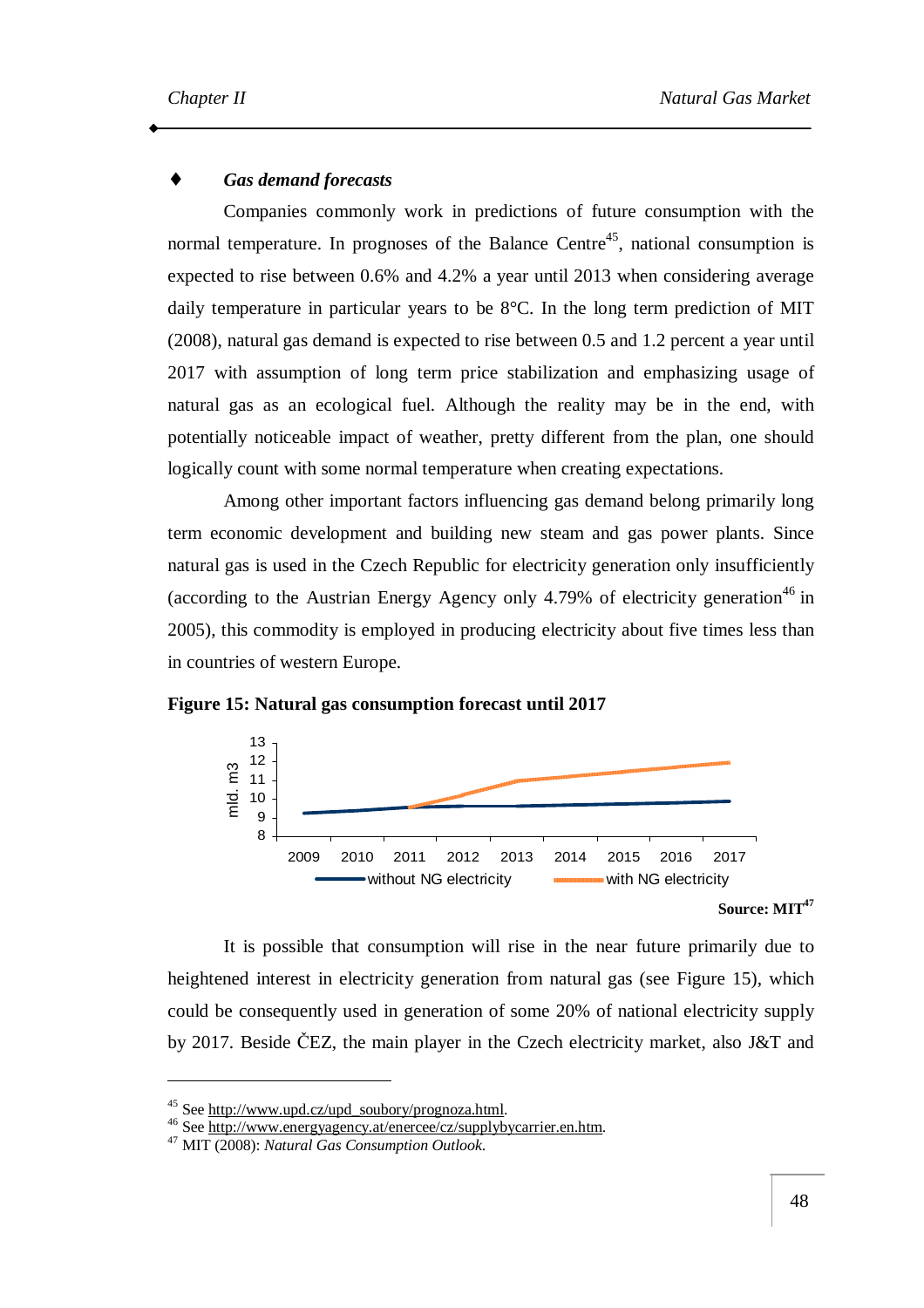E.ON presented projects<sup>48</sup> on building new natural gas power plants in the Czech Republic.<sup>49</sup> Since the first plant could be started in 2012 at earliest, it is still a question what will be the final output from all these projections. But since this topic is nowadays highly discussed, it is likely that the share of natural gas on electricity generation will noticeably rise, what would in the end bring additional volumetric risk to the Czech natural gas market because weather could potentially influence also new volumes of the commodity demanded by these power plants.<sup>50</sup>

<sup>&</sup>lt;sup>48</sup> J&T is one of the most active investor groups in the Czech Republic and also Slovakia and is also an important long term investor in the energy industry. E.ON is one of the main players in whole European energy markets, trading both electricity and natural gas.

<sup>&</sup>lt;sup>49</sup> Even though MIT still counts with gas electricity plants as a marginal electricity source, there have been announced projects with the total capacity about 2,000MW a year what is yearly output of nuclear power plant Temelín. For example, only ČEZ's intention is to build electricity plants in the northern Bohemia with the total capacity of 1,200MW.

<sup>&</sup>lt;sup>50</sup> Since there is a portion of electricity generated for cooling requirements during summers. If the summer is colder than usually, it is reflected is lower electricity generation for cooling requirements and therefore also in lower natural gas demand. .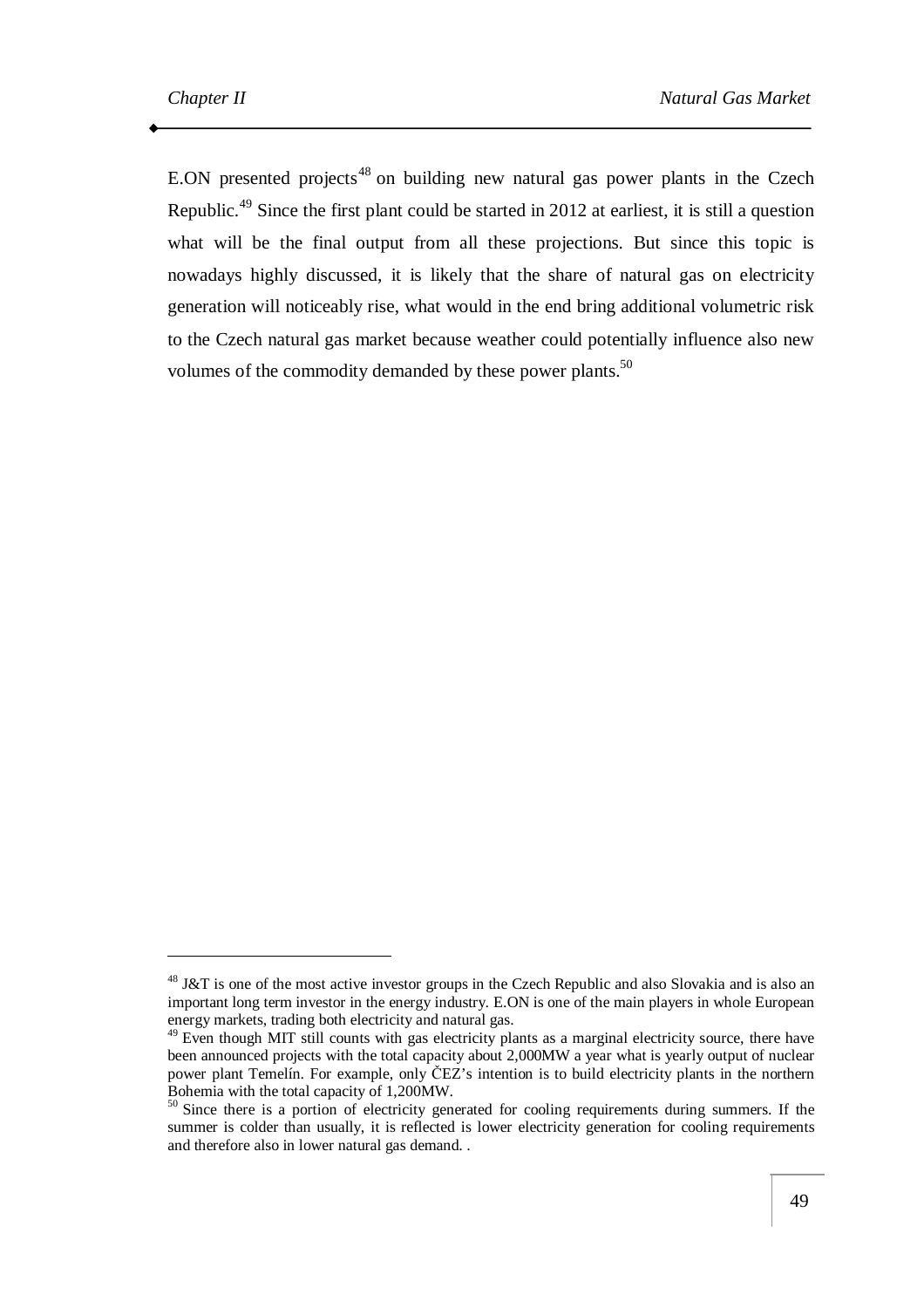# **3. WEATHER IN THE CZECH GAS MARKET**

The natural gas industry, where profits of companies rely heavily on consumed volumes, is one of the most sensitive to weather as the usage of natural gas highly varies with changes in weather, especially in temperature during the heating season. What is more, financial risks associated with fluctuating consumption are further accompanied by the correlation between demand and prices. A sign of periods with high natural gas demand are also high commodity prices, whereas low natural gas loads are affiliated with lower prices. Hence, there is a more pronounced impact on company's financial performance during periods of high consumption.

To protect utilities' revenues against changes in weather are designed weather derivatives. In order to quantify the capability to use them by companies in the Czech natural gas market, we have to undertake an analysis of the relationship between natural gas consumption weather variables. Similar analysis was performed for example by Zanotti et al. (2003) who were looking for the relationship in the Italian natural gas sector. That was done through the investigation of existence of a statistically significant relationship of natural gas consumption and various weather variables. With regard to data for the Czech Republic, we are considering the dependency of consumption on only one weather variable - temperature, which has certainly the heaviest impact on the natural gas market. This study should reveal whether it would be favourable to use weather derivatives in the Czech gas market.

# *3. 1. Literature review*

Many authors have been in different ways investigating the dependency between weather and economic performance. Some of them went through estimating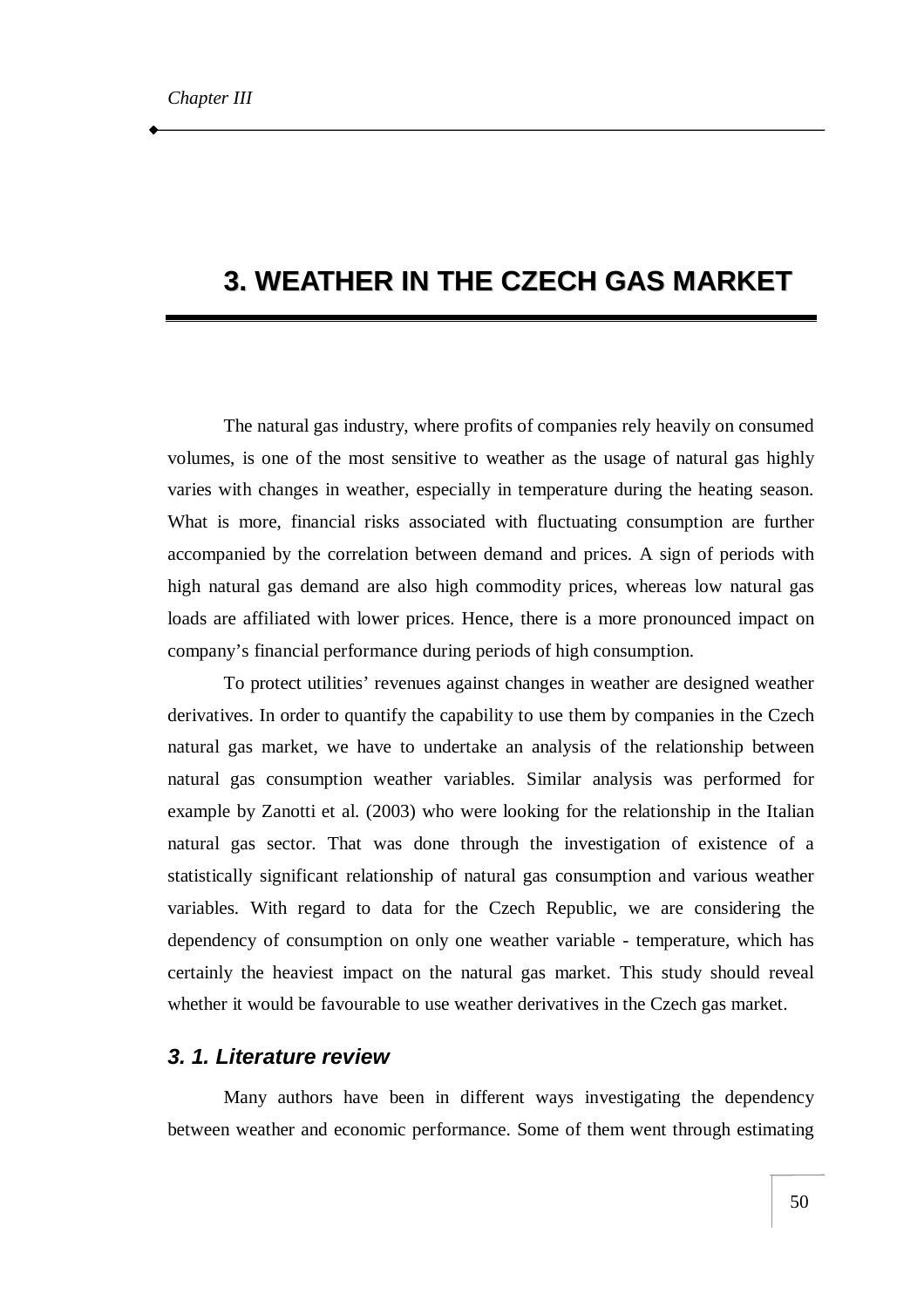of weather patterns; others used for example Box-Jenkins approach to time series data. For example Roustant et al. (2003) capture the majority of features affecting natural gas demand with several variables included in the model, e.g. temperature, trend, seasonality, volatility or consequently also price uncertainty. Determination of a trend or seasonality might be beneficial for option pricing.

What we do in this thesis, and what was frequently applied in the past, is searching for the relationship of natural gas consumption and temperature with linear regressions. For example Cao and Wei (2001) performed a basic linear regression to show the dependency of monthly natural gas demand on temperature for Illionois residential customers for the period starting with January 1994 and ending by February 1998. Even with this basic statistical method, they reached the explanatory power (expressed by R-Square) of the model equal to 92% that corresponds to an extremely high impact of temperature on natural gas consumption.

Abiodun (2002) demonstrates some 5-6% impact of 1°C change in temperature on natural gas consumption. Considering other weather variables, influence of consumption by snow, rain and wind reaches maximally 5%, respectively 2% and 0.5%. The effect of bank holidays is generally estimated to cause fall in consumption between 5 and 20%.

Also Perchard et al. (2000) assess temperature as the key factor affecting the level of natural gas demand in the United Kingdom. As a rough estimate, a change in temperature by 1°C during winter is reflected in change in demand of 5-6%. An interesting finding is also the fact that the dependency of natural gas demand on temperature is approximately linear for temperatures below 14°C. The impact of weather on consumption starts to weaken over this level and is insignificant for temperatures above 18°C.

Tol (2000) investigates through regression methods the impact of weather volatility on international tourism, agriculture, water, natural gas and energy consumption in Netherlands. He sets a model of annual gas consumption that is applied to three customer segments: domestic, industrial and power plants. Temperature, natural gas price, lagged value of consumption and weather trend are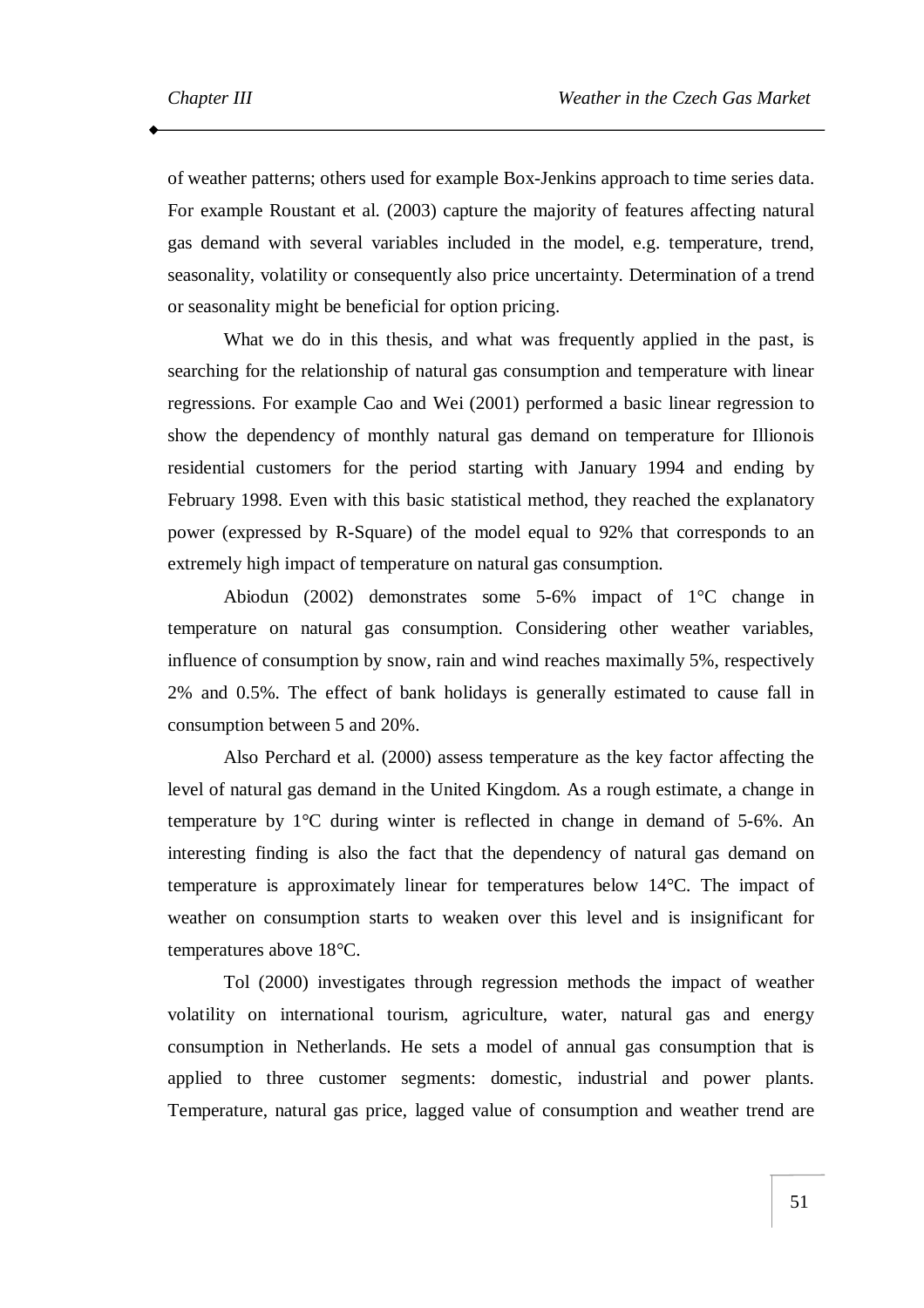included in the model as explanatory variables. The total R-Square of the regression reached 89.5% with the following results for particular customer segments:

- $\S$  households 96%
- $\sin$ dustry 81%
- $\S$  power plants 73%

Temperature played a fundamental role in Tol's estimation as degree-days correctly indicate natural gas usage in the market. An interesting finding is also a fall in households' consumption with increasing price of the commodity. As there is no proven link between electricity generation and weather, he alleges that the usage of natural gas for power generation in Netherlands is not related to degree-days.

Several authors were interested also in evaluation of risks linked to weather variability with the aim of consequent assessing of hedging opportunities. Campbell and Diebold (2000) believe that weather forecasting is crucial to all participants in the weather derivatives market. The mere fact that for example utilities or energy companies face weather fluctuations does not mean any significant weather risk if the variability is highly predictable. Weather risk is therefore seen to emerge from the unpredictable component of weather fluctuations – so called "weather noise". To determine hedging potential and formulate respective hedging strategy, it is essential to stipulate how much weather noise exists in the market.

Also Zanotti et al. (2003) search for the existence of statistically significant relationship between daily gas consumption in two Italian cities, Milano and Palermo, and temperature, rain, humidity or air pressure. They estimate an econometric model (with R-Square of 97.5%) to forecast natural gas load as the first step leading to potential hedging of weather risk. They found out that in both cities is temperature the most significant explanatory variable while humidity and air pressure were considered as statistically insignificant. In accordance with their expectations, also high influence of seasonality was present.

## *3. 2. Summary of raw data*

Both deregulation process and current global financial situation further underlined the growing importance of cost and revenue control. Since companies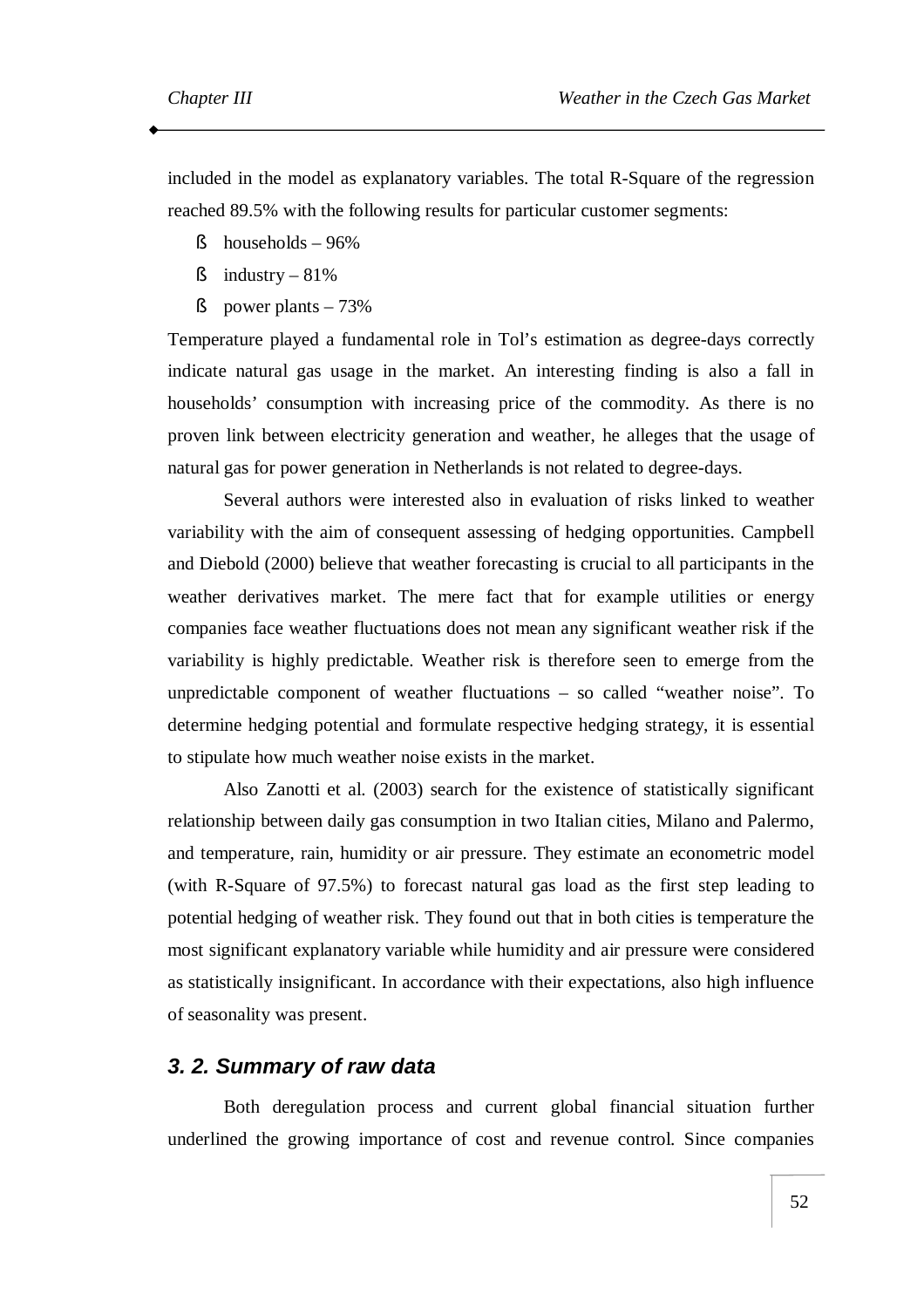usually build their business plans around some normal temperature, temperature's variability may cause, despite of highly improved accuracy of weather forecasts in recent past, perceptible changes in demand and subsequent significant financial losses.

By reason that we are focused on hedging capabilities of weather risk, let us now introduce the data we are using. With the aim of consistency, we work with daily data for the period of 11 years; from January 1, 1998 to December 31, 2008 that count in total 4,018 observations.

#### **3. 2. 1. Data on temperature**

Weather variables are commonly built on a weather index for a particular city. Thus it is reasonable to assume the weather index that considers temperature observations in Prague, as the biggest and best known city in the country, as the most plausible to be selected by companies providing weather insurance. Thus, we work with the data provided by the Czech Hydrometeorological Institute<sup>51</sup> (CHMI) on daily average temperatures at the measure point Prague  $-$  Ruzyně<sup>52</sup>, which is both well suited and frequently used. We compute the daily average temperature as the mean of daily maximum and minimum, that is a common practice in derivatives' markets (see e.g. Mraoua et al. (2005)).

$$
T_{\text{avg}} = \frac{T_{\text{max}} + T_{\text{min}}}{2}
$$

We use temperature measurements in Prague as a basis for whole country, although there might be observed climate diversities between particular regions. Nevertheless, the situation in the Czech Republic is completely different than in the U.S. or Italy.<sup>53</sup> Regarding both location and area of the Czech Republic, climatic conditions within the country are in general relatively stable and therefore Prague's temperature does not deviate from the republic's average.

<sup>&</sup>lt;sup>51</sup> CHMI is the central State institute of the Czech Republic in the field of air quality, hydrology, water quality, climatology and meteorology.

 $5^{\circ}$  As there was one observation missing on May  $5^{\text{th}}$ , 2007, the republic's average temperature was used in this case.

<sup>&</sup>lt;sup>53</sup> If we were for example in the U.S. where weather is completely diverse in the north than in the south, it would be essential to study weather impacts with regard to these miscellaneous weather conditions.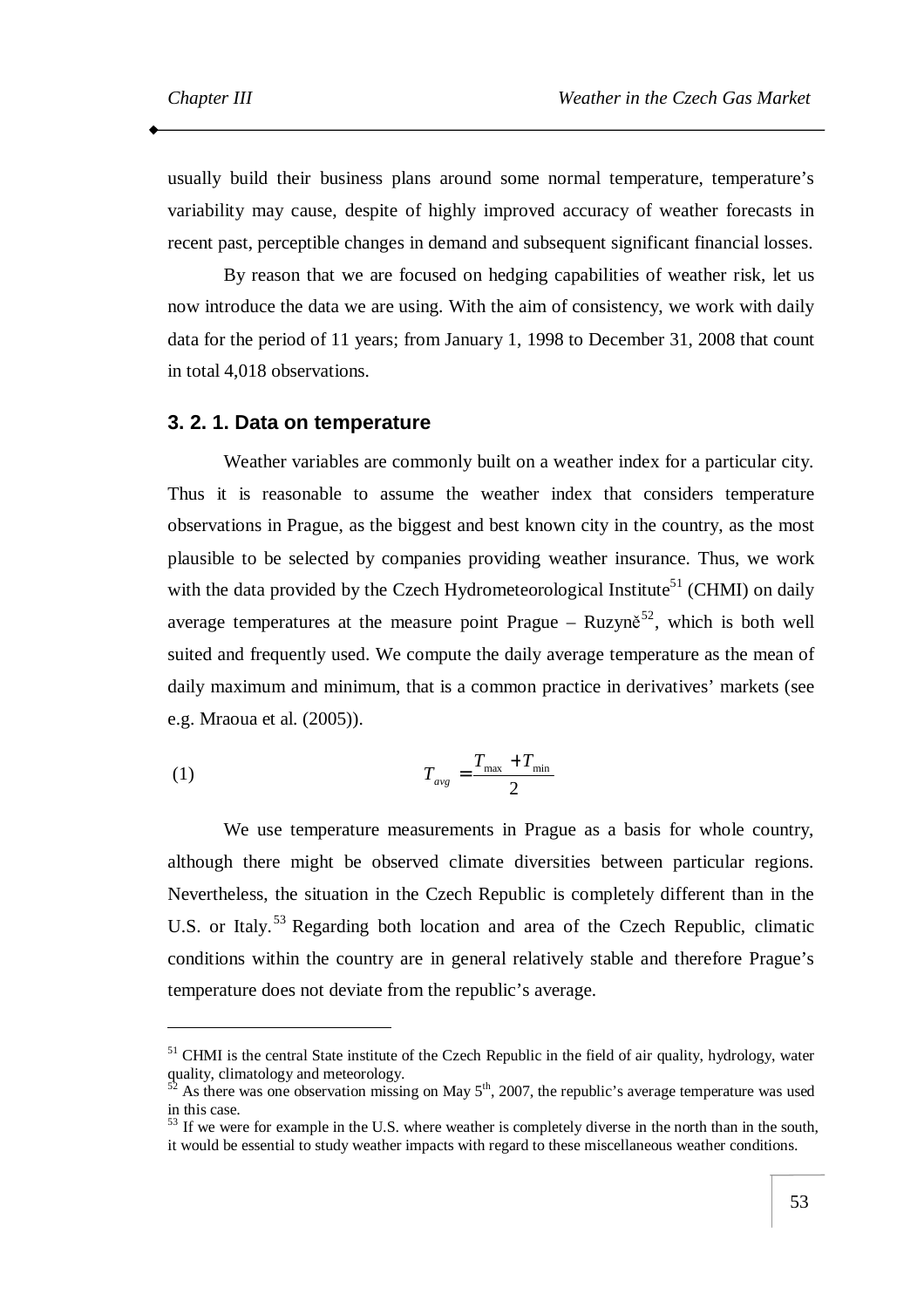

**Figure 16: Daily average temperatures at Prague – Ruzyně since 1998** 

Average daily values for the last eleven years plotted in Figure 16 reveal unsurprisingly strong seasonality in temperature, which corresponds with the general feeling that temperature moves repeatedly through periods of high and low levels as periods of the year are changing.

#### **Figure 17: Yearly average temperatures**



Figure 16 and Figure 17 declare that the last three years were relatively warm, especially winters, in comparison with the foregoing. Despite this fact, there does not seem to be any significant trend of increasing average temperatures in the long term.

Apart from the yearly average temperature, more important for natural gas companies seems to be identifying of temperature variability over particular months. Since there is a significant impact of variations in temperature on natural gas consumption, it is important to identify, also for the purpose of potential hedging, when the variations in temperature reach their peak during the year.

With regard to Figure 18 it is facile to determine warm and cold periods (months) during the year and that temperature highly varies during periods when its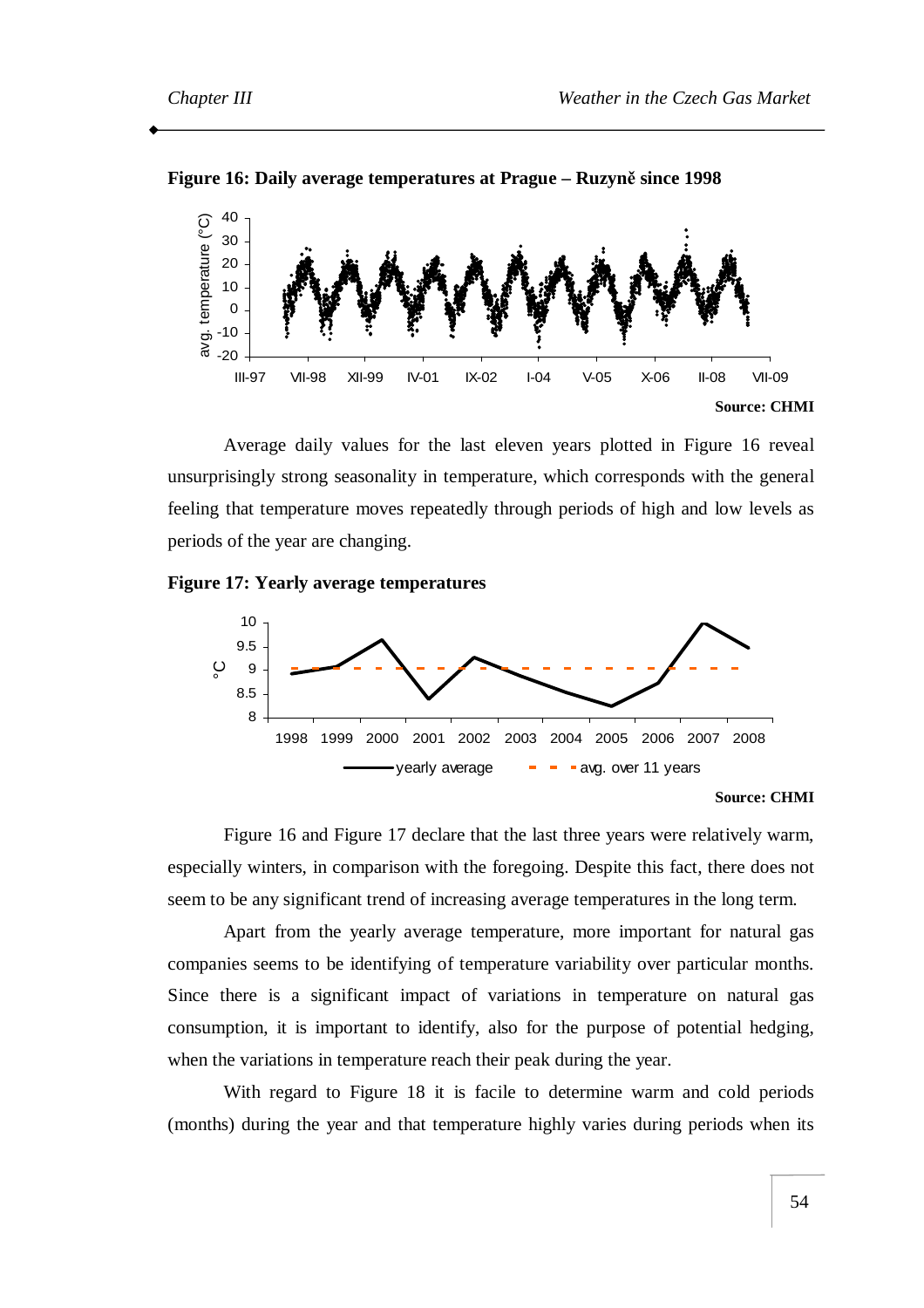monthly averages are low. Since the average daily temperature over the last eleven years was 9.0122 °C, the period from April to September could be labelled as warm, i.e. containing months with average temperatures above the yearly average, while the period from November to the end of March might be considered as cold.



**Figure 18: Daily temperatures per months – mean and standard deviation (°C)** 

#### **3. 2. 2. Data on consumption**

We work with daily data on natural gas consumption provided by the Balance Centre and the main player in the Czech natural gas market - RWE TG. We use large and consistent share of consumption, which may approximately represent even the whole Czech natural gas market.

The behaviour of natural gas consumption over the last 11 years is outstandingly cyclic (as shown in Figure 19). Consumption reaches peaks in winters when temperature is the lowest, while it falls to the bottom during summers that are characterized by high temperatures. Also in view of the impact of warm winters of 2006, 2007 and 2008 on average natural gas consumption, the presence of a significantly negative correlation between temperature and consumption is evident.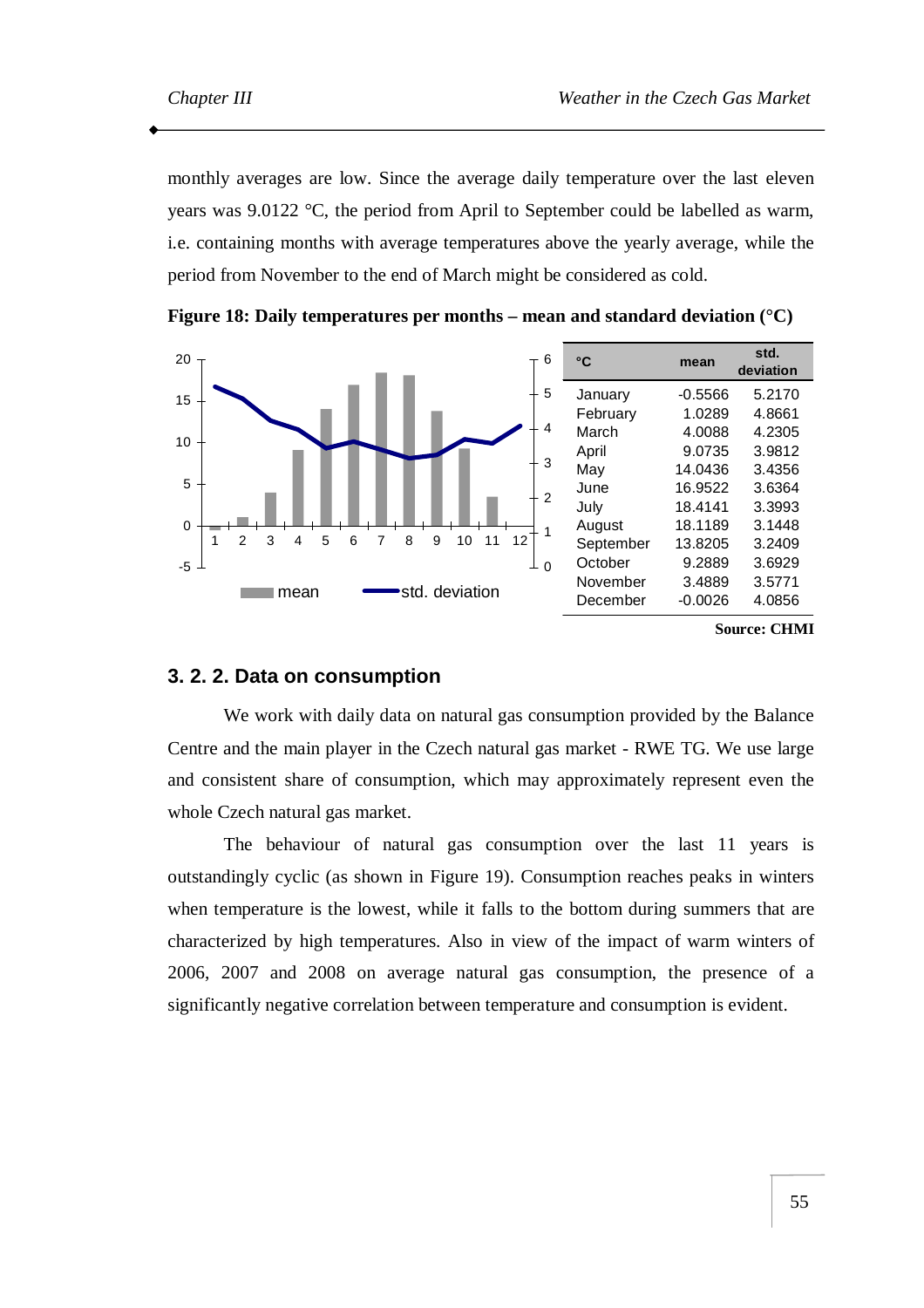



The trend of decreasing average daily natural gas consumption in recent years that is significant in Figure 20 corresponds also to high daily average temperatures in this period (shown in Figure 17).





In a similar way as it is done for temperature, we search for monthly patterns in natural gas consumption and for periods when its volatility is high. As both mean and standard deviation of daily consumption are the lowest from May to September, it may serve as an indicator that hedging against weather risk is not necessary for these months. In addition, also standard deviations of temperature are of low-levels during this period.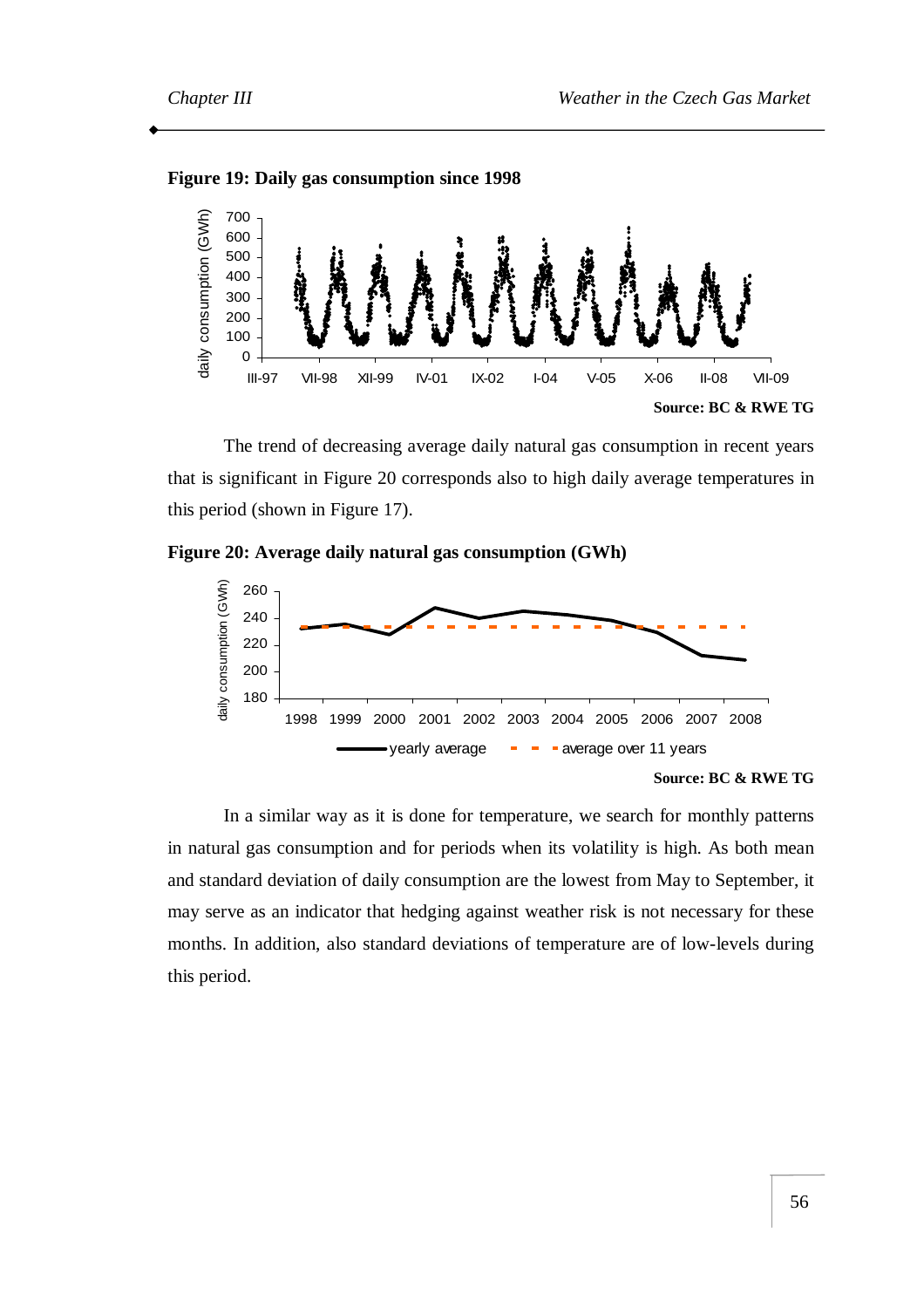

**Figure 21: Monthly consumption – mean (multiple of July) and std. dev. (GWh)** 

**Source: RWE TG and BC<sup>54</sup>**

### **3. 2. 3. Empirical idea**

 $\overline{a}$ 

Also with regard to the figures on cyclical development of consumption and temperature, a strong negative correlation between these two variables is evident in the Czech market. To make clear the background behind the notion of correlation, it is possible to look at cyclical behaviour of temperature and natural gas consumption also with the aid of histograms.

Figure 22 shows that the distribution of temperature is slightly bi-modal; with peaks in winter and summer that is quite usual for the majority of temperature distributions of countries with similar weather conditions to the Czech republic. Temperature measurements at Praha – Ruzyně station, with the mean of about 9°C, seem to approximately follow the normal distribution. The majority of observations are situated somewhere between 0 and 20 °C.

With relatively few measurements above twenty degrees, the distribution becomes more skewed with increasing values which correspond to just a small number of tropical days in the Czech Republic. On the other hand, lower number of

<sup>&</sup>lt;sup>54</sup> Ii order to do not give exact numbers on averages, I have chosen July's value to be equal 1 (as it has the lowest mean among all months) and means of other particular months are consequently presented as multiples of July's mean.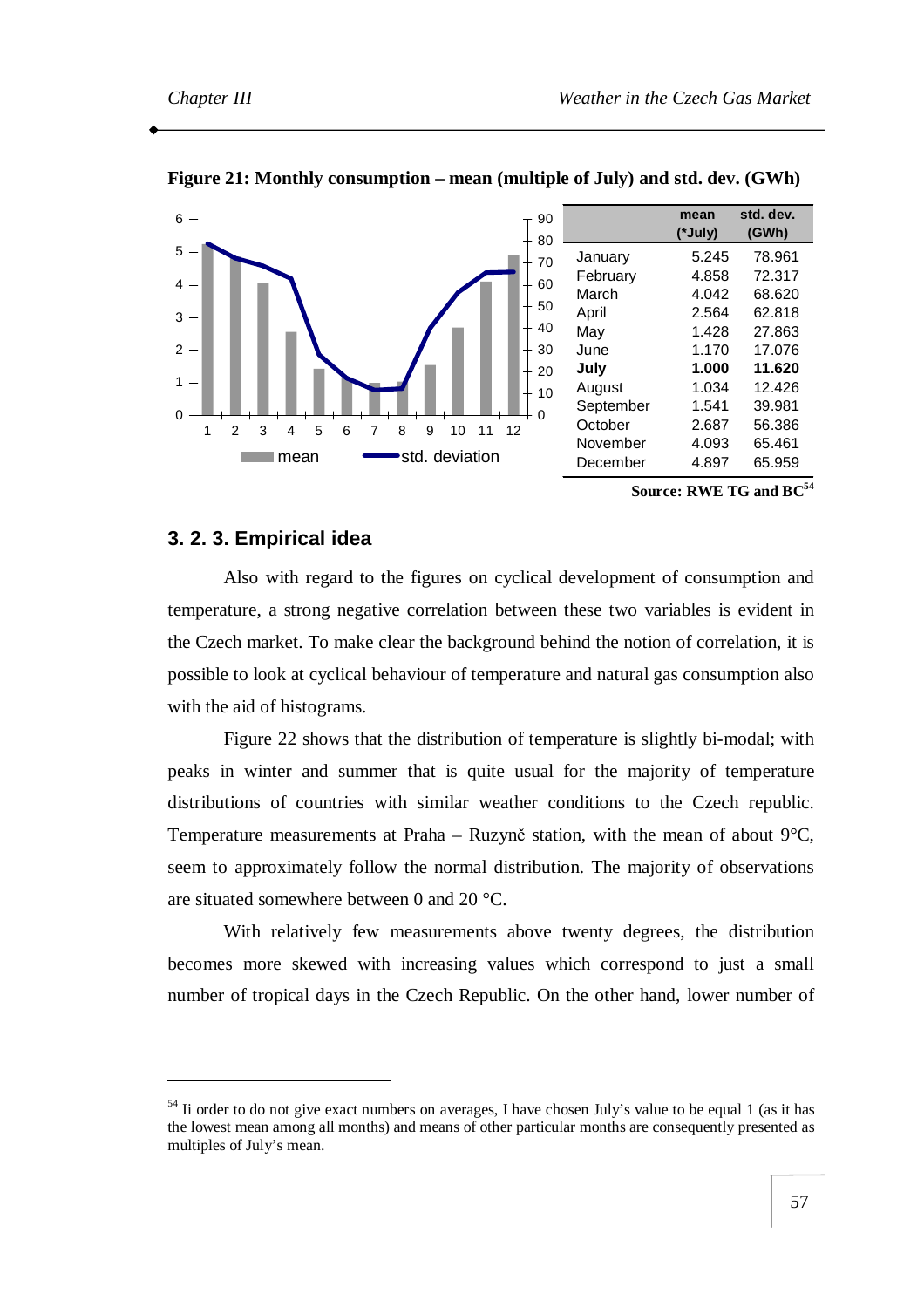instances with temperatures below zero reflects characteristics of mild winters, which are usually relatively long but without any extreme temperature measurements.



**Figure 22: Histograms of daily temperature and gas consumption (1998 – 2008)** 

The histogram of daily consumption indicates different behaviour than of temperature as the distribution is relatively stable. Since the highest frequency appears for low consumptions, it intuitively corresponds to the fact that consumption becomes stable (driven mainly by the base-load demand) with high temperatures.

# *3. 3. OLS regression methods*

Understanding and adequate control of volatility in earnings should be an objective of all natural gas companies. In order to analyze hedging capabilities in the Czech natural gas market and consequently find a valuable hedging strategy against volume risk, an investigation of the dependency of consumption on weather (temperature) with assigned statistical analysis should be primary steps.

What is more, an accurate econometric model can serve as the first instance in protecting against threats of adverse weather (temperature). It is a common practice in the gas business that traders add into customers' contracts paragraphs regarding yearly, monthly or daily flexibility in off-takes. Especially in this highly weather dependent business, an accurate regression model may serve as a benchmark for setting up flexibility bands in contracts (instead of using a plain percentage of volumes).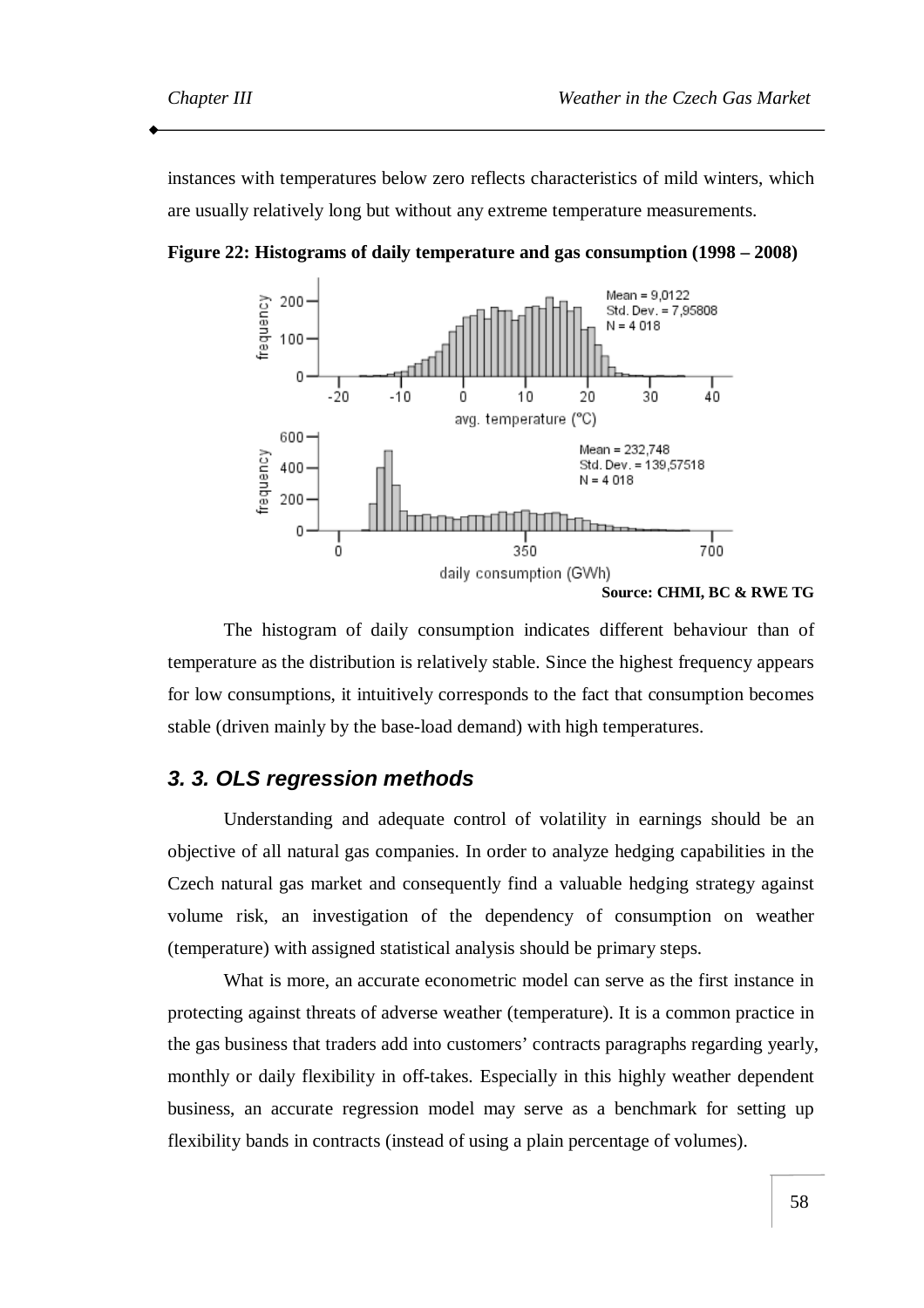Larsen (2006) claims that the substitution of observed weather measures into a robustly estimated regression equation should produce observable distributions in the output of a given sector. According to Gil et al. (2004) the most important factors affecting natural gas consumption of residential and commercial users are:

- § temperature
- § day of the week, i.e. effect of working days and holidays
- § prevailing scenario of consumption

Results of such an analysis could be further improved by the addition of price into estimated models as there is generally present significant impact of price on natural gas consumption. For example Tol (2000) has proven that higher commodity prices lead to reduced natural gas consumption, especially by households.

### **3. 3. 1. Linear dependency**

It is obvious that temperature highly determines total consumed volumes of natural gas. The question in the Czech market is: *"How much?"* In order to analyze this relationship, we start with a basic linear regression and application of the ordinary least squares (OLS) method.<sup>55</sup> Hereafter, we try to fit the model correctly to real-life observations also by adding other variables than just temperature on a given day.

Since daily gas consumption (G) is the dependent variable whereas temperature (T) is explanatory, the linear regression's equation looks as follows:

$$
(2) \tG_t = c + a \cdot T_t + e_t
$$

If we had information on natural gas prices, a similar analysis could be performed for companies' revenues instead of consumed volumes.

Regression results on the 5% level of significance are obtained with the help of SPSS econometric software. With regard to the results, it is obvious that fluctuations in natural gas consumption can be greatly explained by variability in temperature as R-Square reaches 88.8%. What is more, all regression coefficients are significant with only low standard errors. Also the correlation coefficient between the explanatory and

 $\overline{a}$ 

<sup>&</sup>lt;sup>55</sup> For more information to this method see Appendix.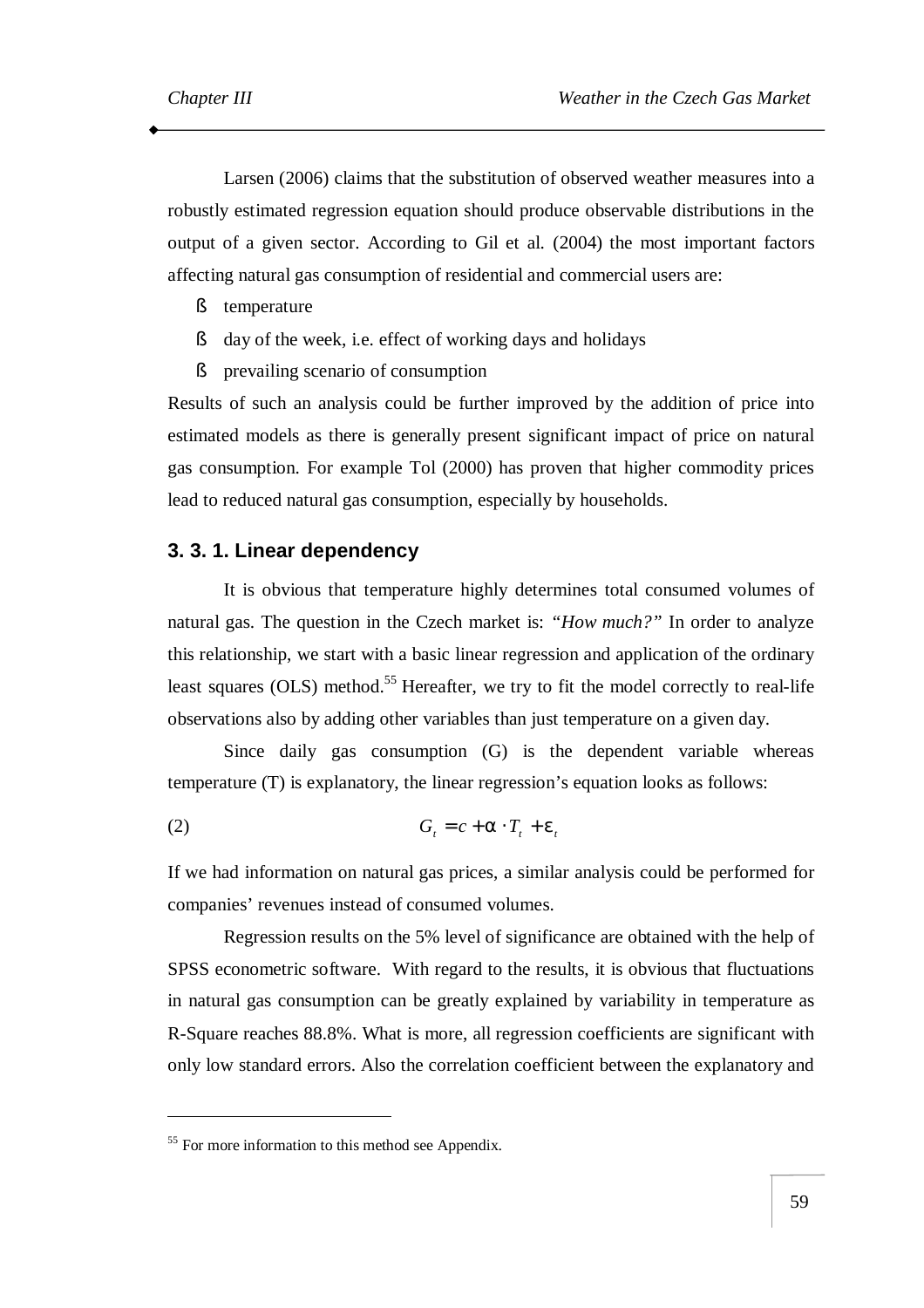dependent variables of -94.3% indicates a strong negative linear relationship between consumption and temperature (see Figure 23). According to the results of this regression, daily natural gas consumption would rise by approximately 16.5 GWh with a fall in temperature of 1°C.

| variable                                                 | coefficient                       | std. error     | t-statistic          | signif.        |
|----------------------------------------------------------|-----------------------------------|----------------|----------------------|----------------|
| const.<br>$T_{\rm t}$                                    | 381.724<br>$-16.531$              | 1.112<br>0.092 | 343.31<br>$-178.735$ | 0.000<br>0.000 |
| R-Square<br>adj. R-Square<br>std. error<br>Durbin-Watson | 0.888<br>0.888<br>46.648<br>0.610 |                |                      |                |

### **Table 2: Simple linear regression results**

#### **Source: Author**

As shown in Figure 23, the approximately linear relationship between consumption and temperature is abandoned when temperature rises above some threshold level that lies between 10°C and 20°C. At this point, consumption starts to be highly inelastic in temperature, which is similar behaviour as demonstrated by Perchard et al. (2000) for the United Kingdom.





#### **Source: Author**

Considering the results of linear regression, consumption would reach zero with the temperature of approximately  $23.1^{\circ}$ C.<sup>56</sup> However, there always exists some base-load consumption especially because of the industries that use natural gas in the

<sup>&</sup>lt;sup>56</sup> And would be negative with even higher temperatures what is in contrast with the basic presumption that consumption is non-negative.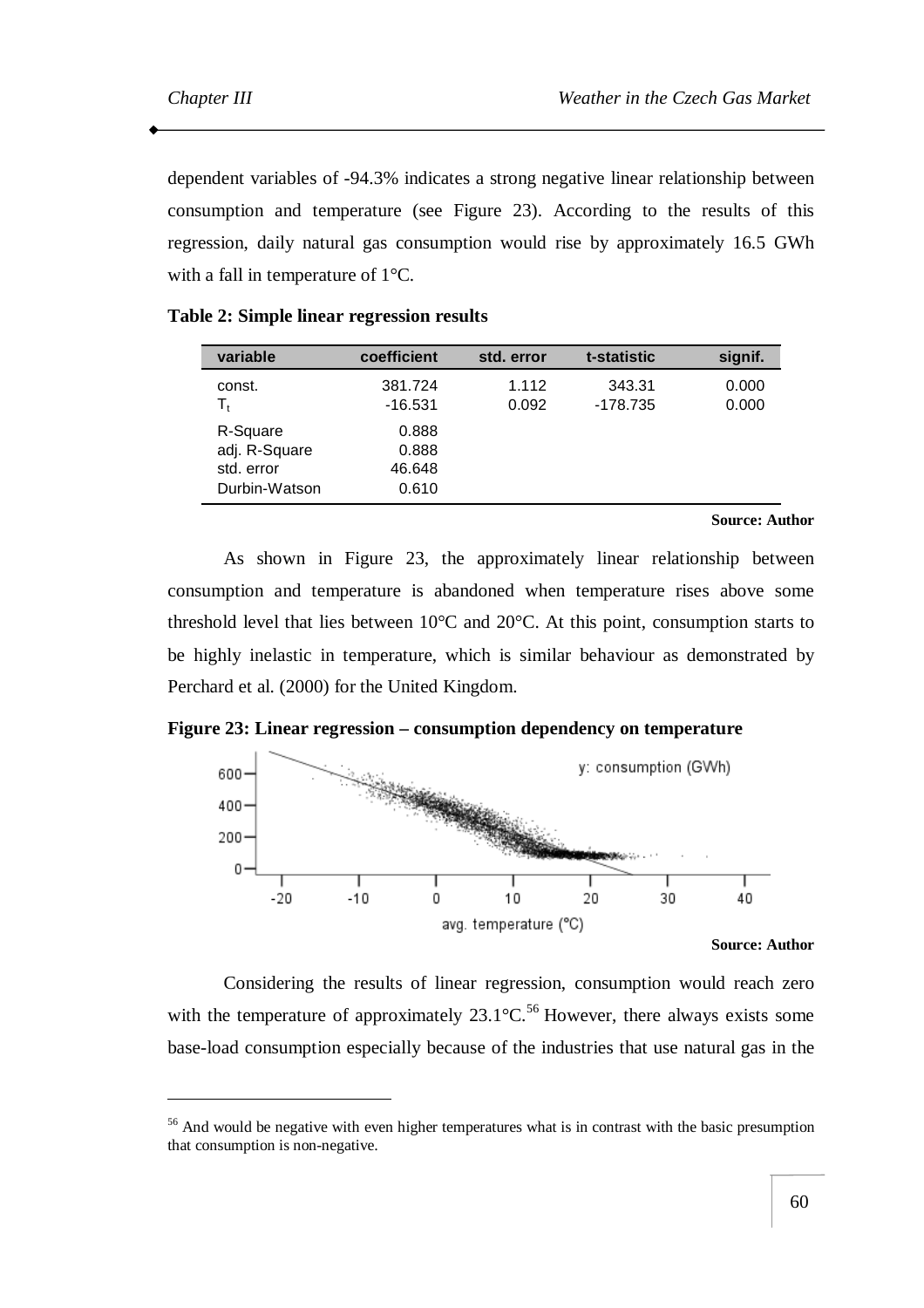process of manufacture (e.g. glass producers) even during warm days and also the residential demand for the commodity further used in cooking

### **3. 3. 2. Weekend factor**

As another highly important factor that determines natural gas demand is perceived the presence of weekends and holidays. Consumption is in general lower at weekends by reason that industrial loads are commonly higher during weekdays. Therefore we add into the model also the "weekend factor" that covers the presence of both public holidays and weekends.

(3) 
$$
G_t = c + a \cdot T_t + b \cdot \text{WEEKEND}_t + e_t
$$

Although weekend's consumption is inherently included in time-series models, it has to be manually implemented into regression models. Since dummy variables are numerical variables used in regression analyses to represent subgroups of a sample, application of dummies seems to be the most suitable way to model the "weekend factor". Since the purpose is to distinguish weekend patterns in consumption, the variable called '*WEEKEND'* has the value of 1 if a particular day is a weekend day or public holiday and equals 0 otherwise.

| variable                                                 | coefficient                       | std. error              | t-statistic                      | signif.                 |
|----------------------------------------------------------|-----------------------------------|-------------------------|----------------------------------|-------------------------|
| const.<br>$T_{t}$<br>weekends                            | 390.977<br>$-16.573$<br>$-29.525$ | 1.168<br>0.089<br>1.537 | 334.707<br>-187.167<br>$-19.211$ | 0.000<br>0.000<br>0.000 |
| R-Square<br>adj. R-Square<br>std. error<br>Durbin-Watson | 0.898<br>0.898<br>44.647<br>0.584 |                         |                                  |                         |

**Table 3: Linear regression with weekends** 

**Source: Author** 

The results of an improved model correspond to our presumption since the presence of weekends and holidays leads to the fall in consumption by 29.525 GWh. Explanatory power (R-Square) has increased to 89.8% by adding the weekend factor. If there was no such a factor in the regression, results would lead to regular underestimating of consumption on weekdays while overestimating at weekends.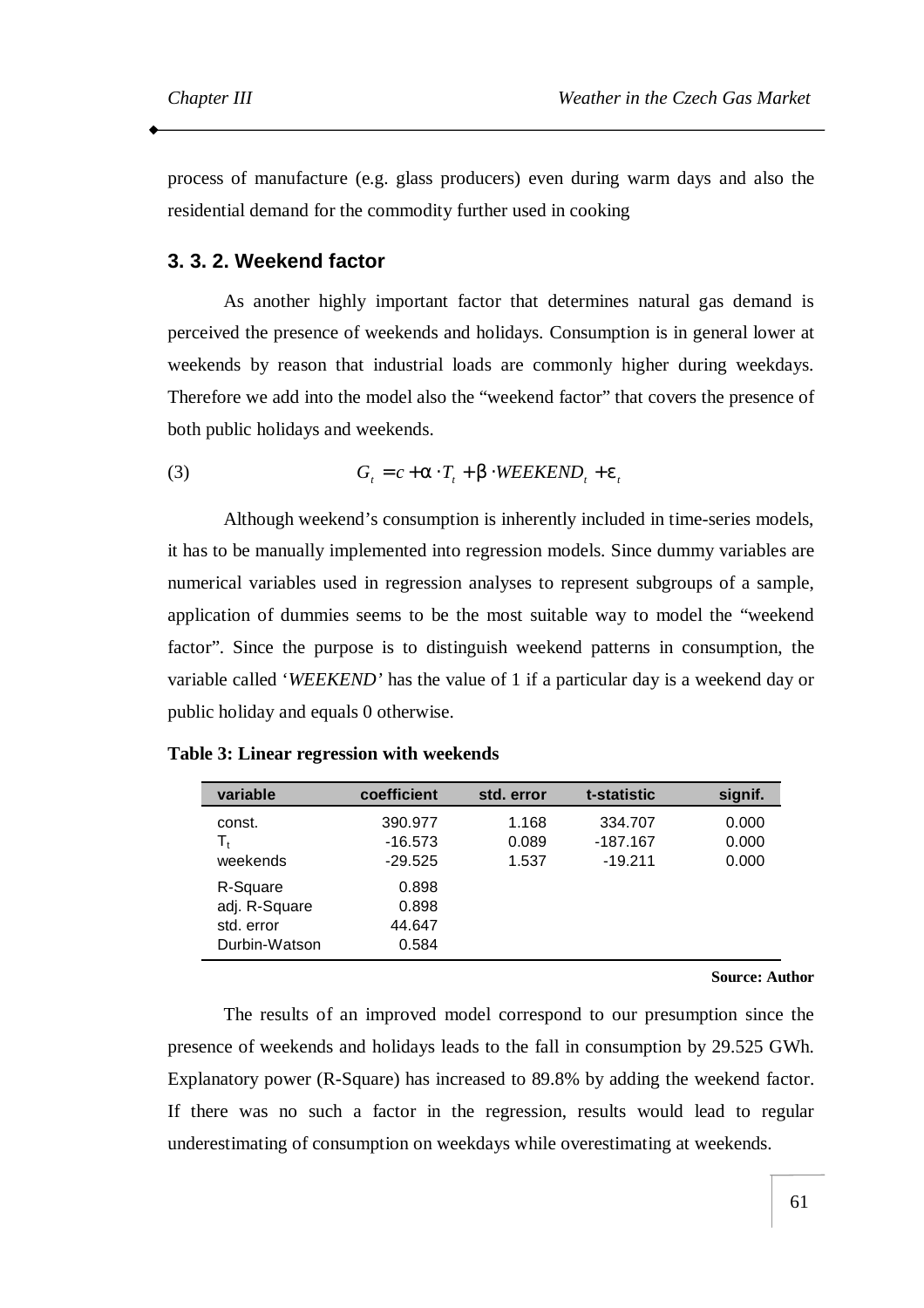#### **3. 3. 3. Setting a threshold on temperature**

Hereafter, we make the first attempt to catch the non-linearity in the relationship of natural gas consumption and temperature. Beside other regression types<sup>57</sup>, there exist a way of dealing with nonlinearity when performing linear regressions. Because consumption tends to become stable with high temperatures, there might be set a cap on temperature to catch with the regression only weather dependent consumptions.

$$
(4) \t\t Tt = \min(Treal; Tthreshold)
$$

This would correspond to the fact that consumption stays close to a constant level with temperatures above some threshold level of temperature and that there is almost no additional decrease in consumption with further increasing temperatures. <sup>58</sup> An empirical explanation is that the threshold level represents the daily temperature associated with minimum heating natural gas demand.

Similar transformation is commonly done in derivatives' markets with application of so called degree days as we will show later in more detail (Chapter 4.1.1.). We analyze impacts of employing of various temperature levels as heating thresholds because determination of the most appropriate threshold level may greatly help also in looking for the most efficient hedging strategy.

It would be logical to proceed analogically also for very low temperatures. Since consumption increases due to growing heating demand when temperature goes down, it is obvious that the level of temperature where consumption becomes inelastic in temperature should exist. The reasoning is straightforward as heating capacities meet at some point their maximum level and thus it is even technically impossible to further increase consumption. However, such a level does not seem to be reached in

 $\overline{a}$ 

<sup>&</sup>lt;sup>57</sup> See later in the thesis (Chapter 3.3.4.).

<sup>58</sup> Another manner to set a threshold for temperature could be transformation into the degree day format, what has been chosen many times before, e.g. Zanotti et al. (2003), de Dear et al. (2003) etc. This is not just a way how to deal with non-linearity in dependency, but it is also a change to the manner that insurance companies commonly use when provide hedging as I will show later. However, I use just plain cap on temperature measurements for the purpose of data analysis (as it is more appropriate for example for non-linear regression techniques).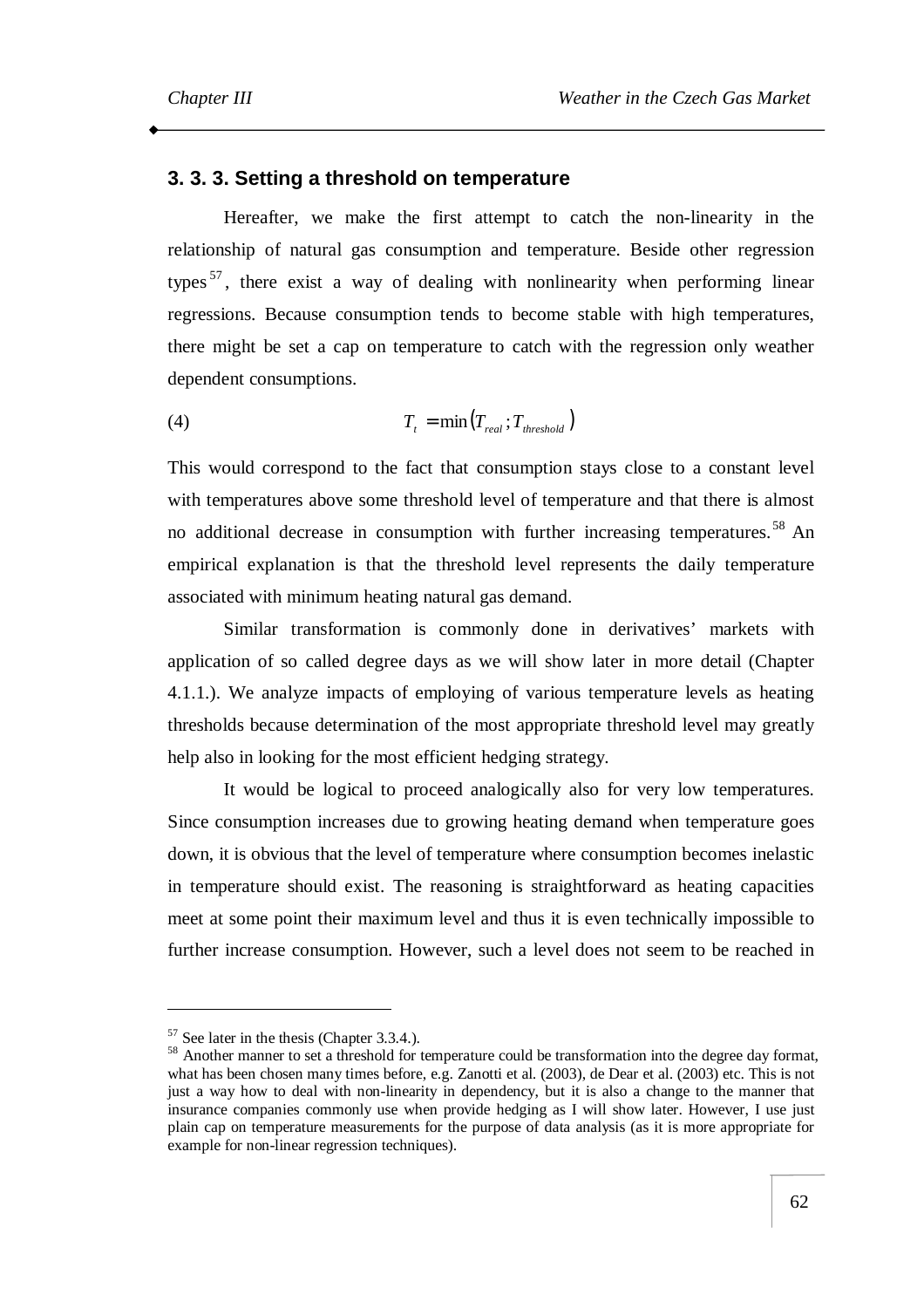the Czech Republic in the past (as it is also obvious from Figure 23) because average temperatures are relatively high even during the coldest days.

As Figure 23 implies that the point where consumption starts to be approximately constant lies somewhere between 10°C and 20°C, we perform regressions with included weekend factor (see equation (3)) for particular thresholds (that vary from  $13^{\circ}$ C to  $18^{\circ}$ C).

(5) 
$$
G_t = c + a \cdot \min\left(T_{real}; T_{threshold}\right) + b \cdot \text{WEEKEND}_t + e_t
$$

#### **Table 4: Comparison of regressions with capped temperature**

| results       | cap <sub>13</sub> | cap 14 | cap 15 | cap $16$ | cap 17 | cap 18 |
|---------------|-------------------|--------|--------|----------|--------|--------|
| R-Square      | 0.912             | 0.923  | 0.929  | 0.930    | 0.929  | 0.924  |
| adj. R-Square | 0.912             | 0.923  | 0.929  | 0.930    | 0.929  | 0.924  |
| std. error    | 41.356            | 38.695 | 37.213 | 36.836   | 37.320 | 38.390 |
| Durbin-Watson | 0.629             | 0.695  | 0.732  | 0.735,   | 0.710  | 0.674  |
|               |                   |        |        |          |        |        |

**Source: Author** 

By performing these particular regressions, we have manually done something similar what generally do also robust statistical methods  $59$  that deal with influential observations (outliers). Nevertheless, there are three reasons why to use a cap since:

- § robust methods would limit us in further transformations of the model
- § the manual method better demonstrates differences between various caps
- § for the purpose of consequent hedging, we need to use integers what would not be the case of robust methods, which would simply choose the most appropriate value

$$
(6) \t\t Tt = \min(Treal; 16oC)
$$

#### **Table 5: Linear regression with temperature capped at 16°C**

| variable            | coefficient | std. error | t-statistic | signif. |
|---------------------|-------------|------------|-------------|---------|
| const.              | 400.639     | 0.985      | 406.850     | 0.000   |
| $T_t$ (cap at 16°C) | $-19.192$   | 0.083      | $-230.971$  | 0.000   |
| weekends            | -29.846     | 1.268      | $-23.537$   | 0.000   |

**Source: Author** 

 $\overline{a}$ 

<sup>&</sup>lt;sup>59</sup> For example Least Trimmed Squares.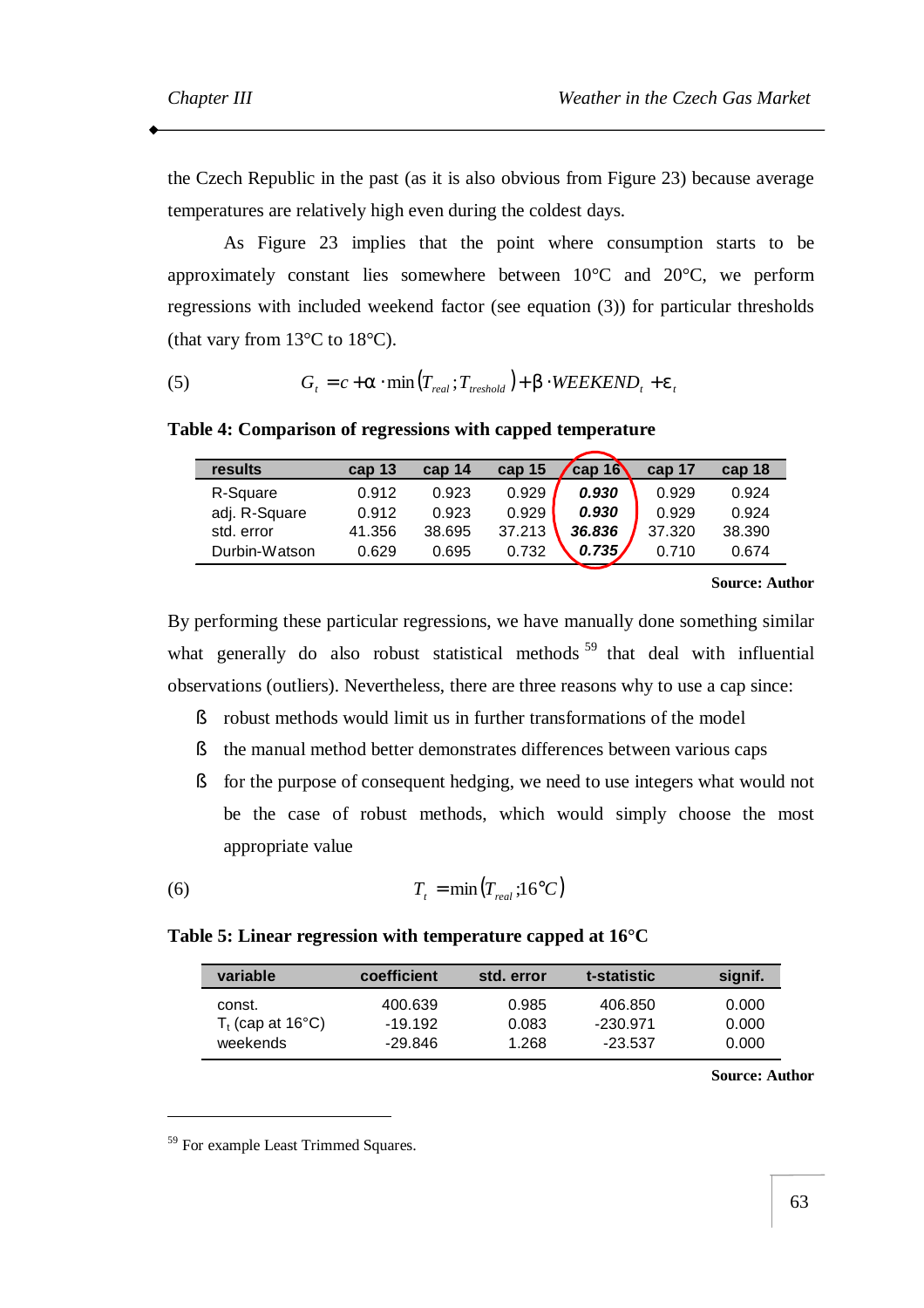The highest explanatory power of the model is reached with the cap set at 16°C. The regression curve with capped temperature better fits reality during months with highly weather dependent consumption as R-Square in these models highly accrues, in the best case even to 93% (compared with 89.8% when considering uncapped data). When comparing regression results with (Table 5) and without a cap (Table 3), there are higher constant term and impact of a change in temperature in the capped case.

By capping temperature at 16°C, the regression line (basic regression without the weekend factor) becomes steeper than in the uncapped case as there is not considered any additional impact of temperatures higher than the threshold. Thus, there is a bunch of observations with the temperature of exactly 16°C as measurements with higher temperature have been moved to the left to equal 16°C as well.



**Figure 24: Simple linear regression with a cap (16°C)** 

The regression model with implemented cap better explains the area where consumption is highly dependent on temperature. The model is not biased by temperature observations above 16°C because there is almost no effect of weather on consumption on days with temperature higher than 16°C. Since Pearson correlation of daily consumption and actual temperature was -94.3% without any cap, it has amplified to -96% with temperature measurements capped at 16°C.

Considering the results shown in Table 4 and Table 5, we have already proven that the weekend factor and cap on temperatures are greatly useful to improve the explanatory power of the model.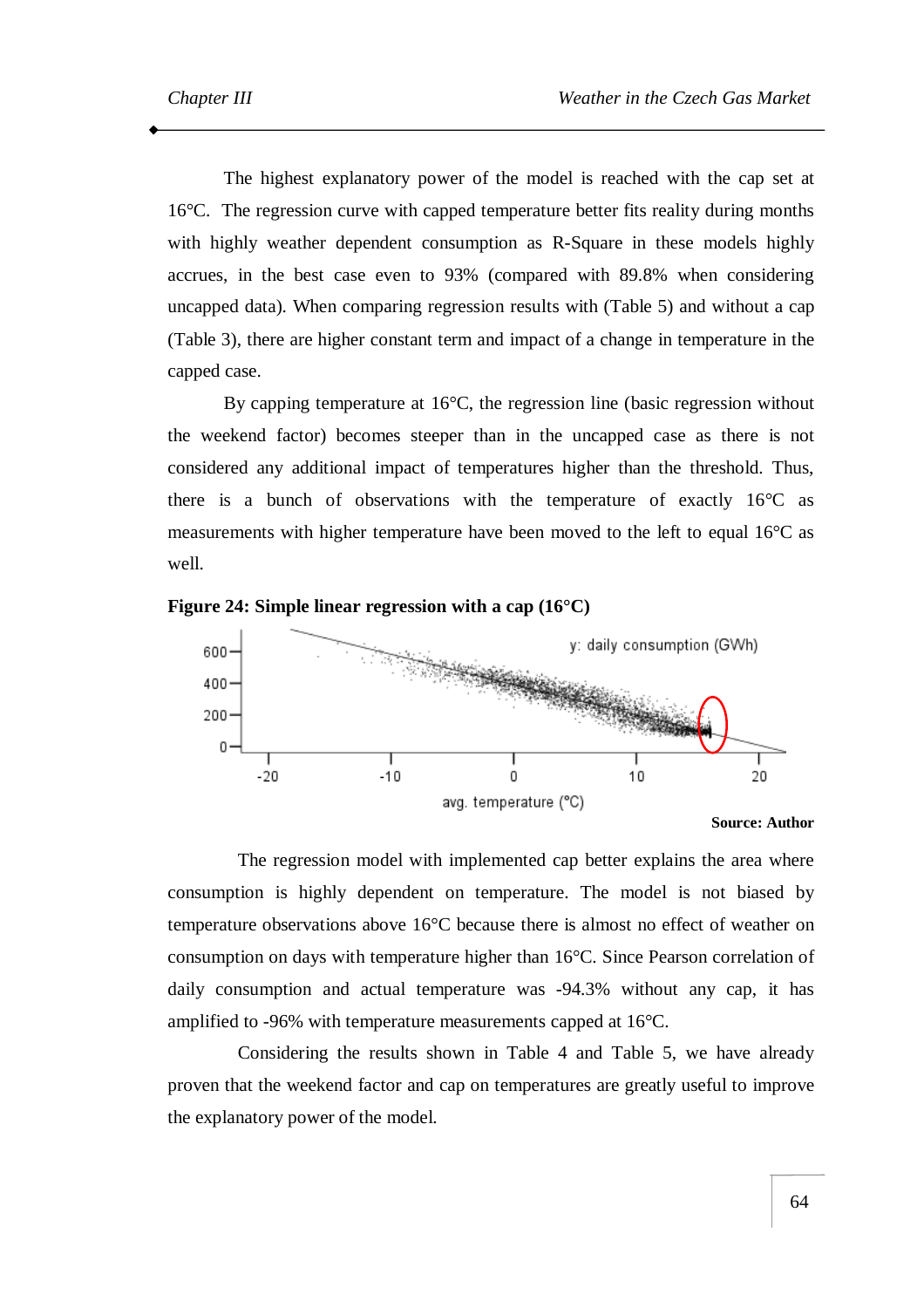### **3. 3. 4. Other regression types**

In order to capture the nonlinearity in the dependency differently than with capped temperatures, regressions with specific appearance of a curve should be applicable with satisfactory results as well. Despite the results of linear regression, the relationship between temperature and consumption seems to follow a curved line instead of straight. With regard to the nature of other regressions, quadratic (7), cubic (8) or logistic (9) regression could be in general more suitable for modelling the dependency.

$$
(7) \tG_t = c + a \cdot T_t + b \cdot T_t^2 + e_t
$$

(8) 
$$
G_t = c + a \cdot T_t + b \cdot T_t^2 + g \cdot T_t^3 + e_t
$$

(9) 
$$
G_t = \frac{1}{1 + e^{-(c+a \cdot T_t)}} + e_t
$$

**Figure 25: Other regression types** 

 $\overline{a}$ 



**Source: Author** 

In view of regression curves shown in Figure 25 and results in Table 6, the cubic regression seems to be the most appropriate among considered alternative methods. The S-shaped cubic regression's curve resembles the straight line with inelastic consumption when temperature crosses thresholds on both sides of its scale. $^{60}$ 

If we take into account only the effect of actual day's temperature, the application of cubic regression might be considered as better even in comparison with

 $60$  If natural gas was highly used for electricity generation, the application cubic S-curve would be even more appropriate. From some level of temperature, consumption would be likely to increase again with rising temperatures due to high air-conditioning demand for electricity.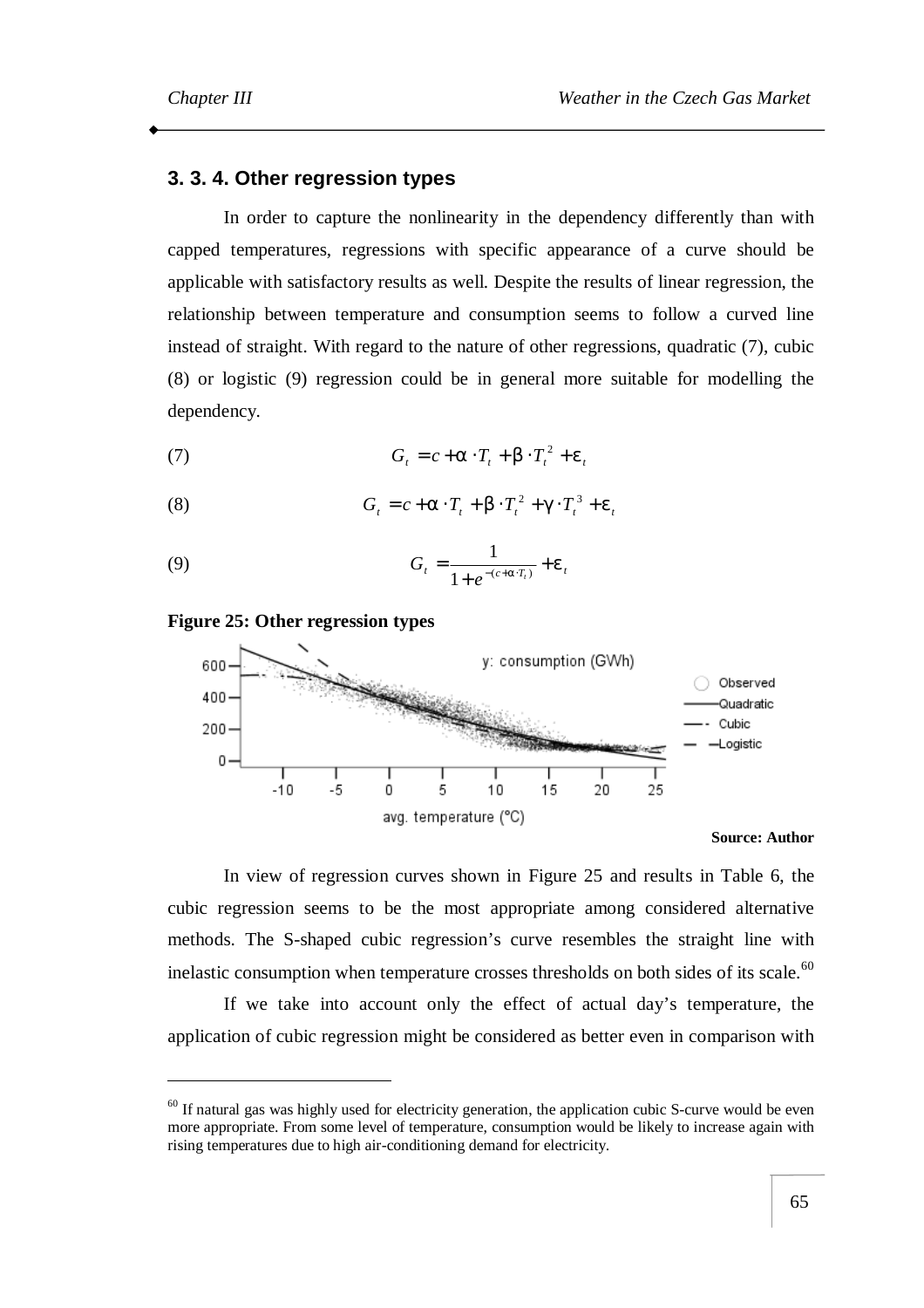the linear form as it has the highest explanatory power (see Table 6). If cubic regression is further improved with the weekend factor, slightly better results (shown in Table 7) are obtained.

| R-square | C       | <b>α</b> (Τ) |          |      |
|----------|---------|--------------|----------|------|
| 0,888    | 381,724 | $-16,531$    |          |      |
| 0,902    | 382,815 | $-20,397$    | ,234     |      |
| 0,920    | 398,928 | $-19,401$    | $-0.332$ | .024 |
| 0,873    | .003    | 1.080        |          |      |
|          |         |              |          |      |

#### **Source: Author**

As it is obvious from Table 7, the cubic regression, as the best one among other regression types, leads to better results than the basic linear regression (see Table 3). Nevertheless, capturing of the nonlinearity by implementation of the threshold level on temperature into the basic linear regression model highly improves the explanatory of the model which consequently reaches 93%, that is higher than R-Square of the cubic regression. Therefore it is not much favourable to use the cubic regression as it is possible to capture the nonlinearity of the model better with a quality linear regression model (e.g. given by equation (11) as we will see later).

#### **Table 7: Cubic regression**

| variable                | coefficient | std. error | t-statistic | signif. |
|-------------------------|-------------|------------|-------------|---------|
| const.                  | 408.239     | 1.098      | 371.814     | 0.000   |
| $\mathsf{T}_\mathsf{t}$ | $-19.457$   | 0.160      | $-121.800$  | 0.000   |
| $T_t^2$<br>$T_t^3$      | $-0.331$    | 0.020      | $-16.791$   | 0.000   |
|                         | 0.024       | 0.001      | 31.642      | 0.000   |
| weekends                | $-29.684$   | 1.279      | $-23.217$   | 0.000   |
| R-Square                | 0.929       |            |             |         |
| adj. R-Square           | 0.929       |            |             |         |
| std. error              | 37.141      |            |             |         |
| Durbin-Watson           | 0.727       |            |             |         |

**Source: Author** 

# **3. 3. 5. Implementing lagged temperatures**

Even though the model with high explanatory power has been already reached, there remain other features that should be logically included. Zanotti et al. (2003)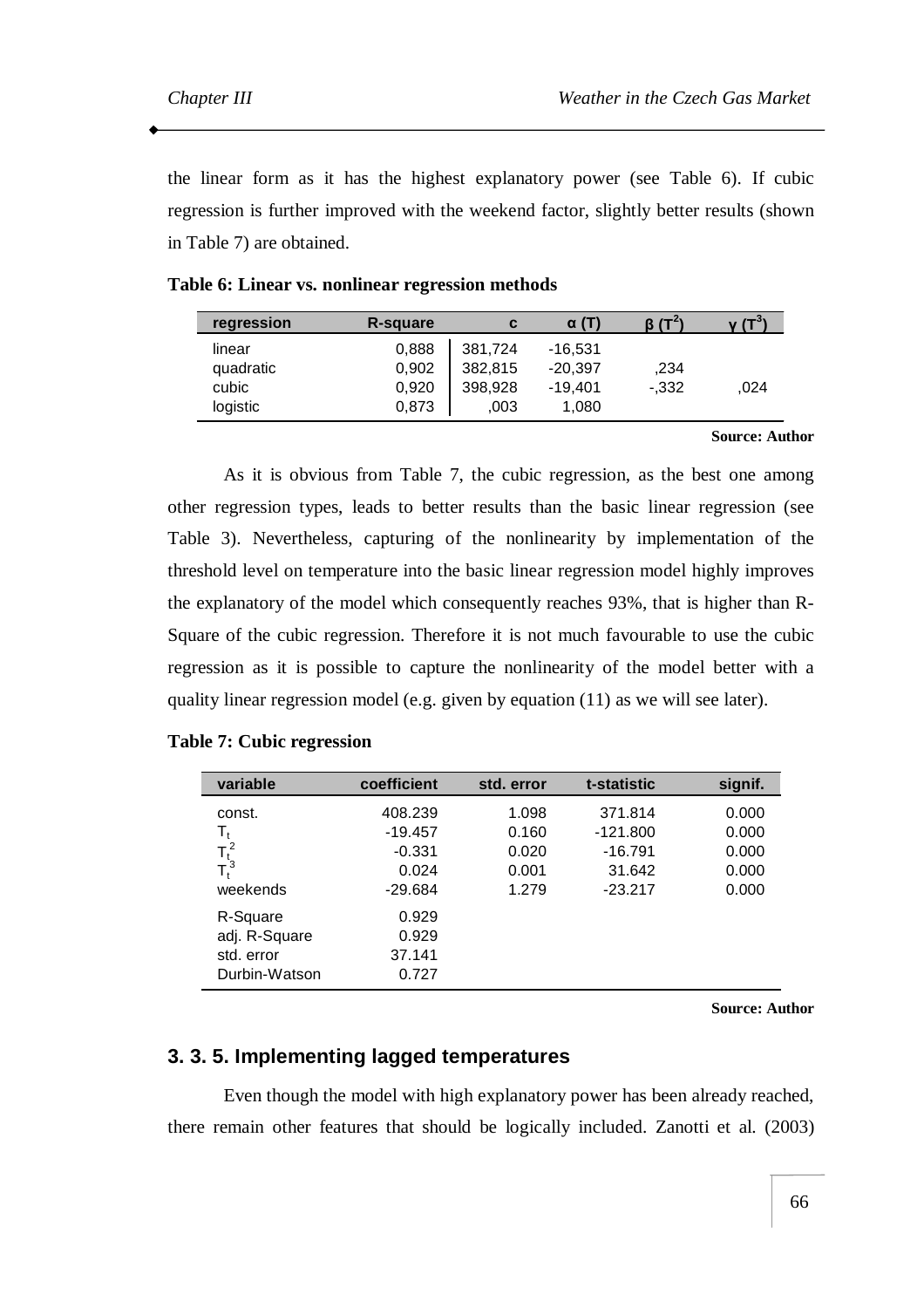relate a relatively low R-Square in their model to the presence of lagged effect of weather variables, i.e. the influence of past observations on temperature.

Even unsophisticated logic lies in the background of this argumentation as the impact of past temperature on present consumption can be partially explained for example by thermal insulation of buildings. When temperature is very cold on two subsequent days, households adjust their consumption since houses generally do not need to be heated with the same intensity on the second day to reach desired effect. Similar justification holds for industrial customers as they adjust heating only if similar weather conditions take at least for several days.<sup>61</sup> Thus, consumption on two particular days with the same temperature, but in different periods of the year, is generally higher in winter.

Therefore we further consider several intuitive scenarios of impacts of past temperature measurements on consumption, including both short and long term effects.

#### ♦ *Impact of prior days' temperatures*

It is very likely that apart from actual temperature on a given day, consumption is affected by temperatures on directly preceding days. Hereafter, we are intuitively concerned with impacts of daily lags up to five prior days to capture shortterm impact of temperature. Running the stepwise regression<sup>62</sup> in SPSS, the best possible estimators are obtained when considering the constant term, actual and lagged temperatures (all capped at  $16^{\circ}$ C) and weekend factor in the regression (as shown in equation (10)).

(10)

 $\overline{a}$ 

$$
G_{t} = c + a \cdot T_{t} + b_{1} \cdot T_{t-1} + b_{2} \cdot T_{t-2} + b_{3} \cdot T_{t-3} + b_{4} \cdot T_{t-4} + b_{5} \cdot T_{t-5} + g \cdot \text{WEEKEND}_{t} + e_{t}
$$

Considering results of the stepwise regression, the model has high explanatory power with all the coefficients in equation (10) being statistically significant. But since subsequent daily temperatures are likely to be correlated among each other, one

<sup>&</sup>lt;sup>61</sup> Gil and Defarri (2004) apply this logic in their concept of effective temperature when modeling natural gas demand.

<sup>&</sup>lt;sup>62</sup> What means that the software automatically selects significant variables and performs several particular regressions whose results are consequently aligned according to their R-Squares.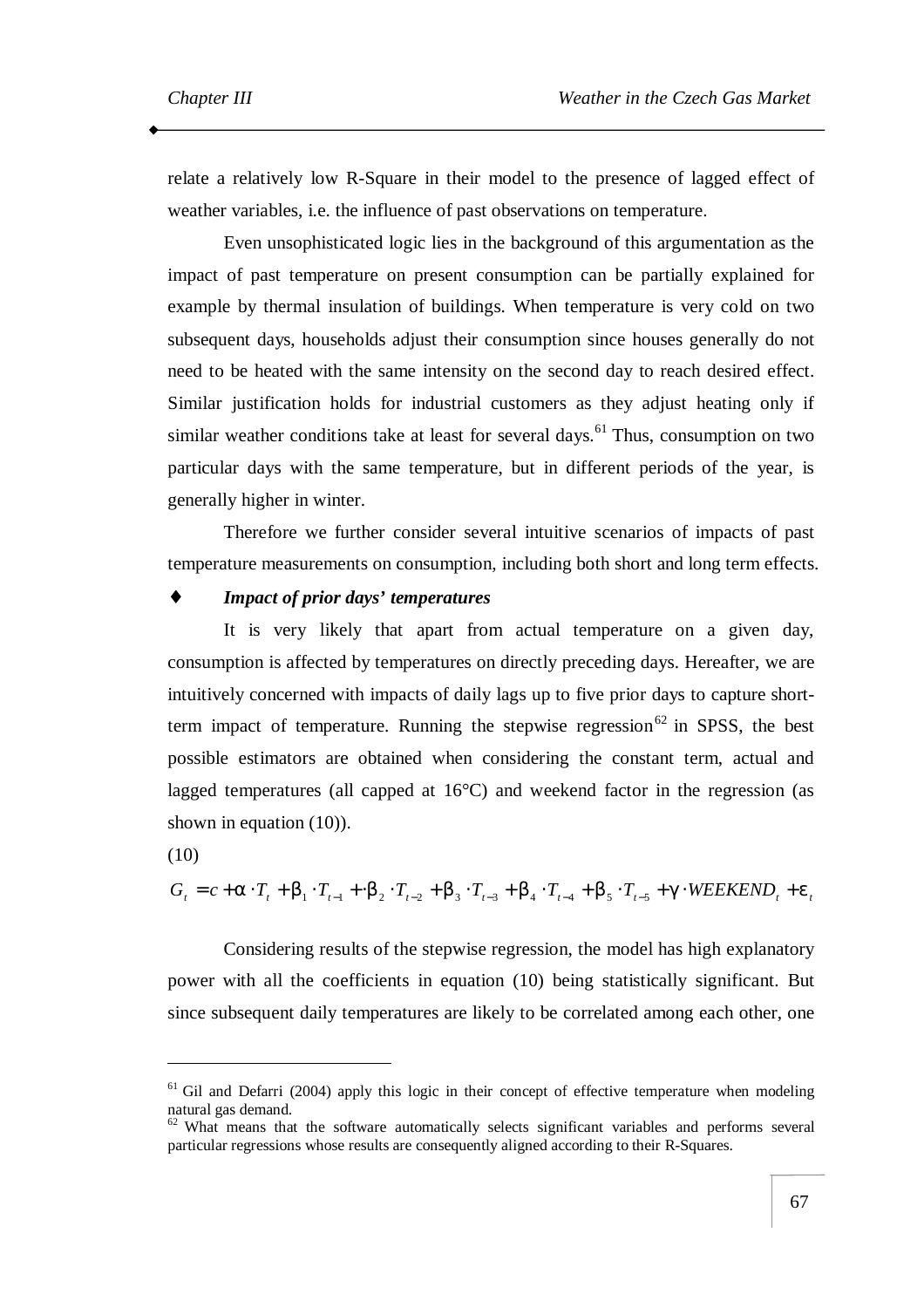needs to be aware of a potential problem with multicollinearity of explanatory variables.<sup>63</sup> With all lagged values included in the regression, the Variance Inflation Factor<sup>64</sup> (VIF) indicates this problem.

| results                            | coeff.    | std. error    | <b>VIF</b> | coeff.    | std. error        | <b>VIF</b> |
|------------------------------------|-----------|---------------|------------|-----------|-------------------|------------|
|                                    |           | with all lags |            |           | with omitted lags |            |
| const.                             | 409.870   | 0.730         |            | 409.535   | 0.757             |            |
| weekends                           | $-29.725$ | 0.918         | 1.002      | $-29.528$ | 0.952             |            |
| $\mathsf{T}_\mathsf{t}$            | $-10.526$ | 0.205         | 11.618     | $-12.899$ | 0.131             | 4.385      |
| $\mathsf{T}_{\mathsf{t}\text{-1}}$ | $-2.558$  | 0.288         | 22.959     |           |                   |            |
| $T_{t-2}$                          | $-2.035$  | 0.291         | 23.327     |           |                   |            |
| $T_{t-3}$                          | $-1.574$  | 0.291         | 23.297     | $-4.121$  | 0.172             | 7.629      |
| $T_{t-4}$                          | $-0.677$  | 0.288         | 22.907     |           |                   |            |
| $\mathsf{T_{t-5}}$                 | $-2.934$  | 0.205         | 11.587     | $-3.250$  | 0.151             | 5.822      |
| R-Square                           | 0.964     |               |            | 0.961     |                   |            |
| adj. R-Square                      | 0.963     |               |            | 0.961     |                   |            |
| std. error                         | 26.669    |               |            | 27.658    |                   |            |

#### **Table 8: Regressions with lagged temperature**

#### **Source: Author**

As it has not heavy impact on explanatory power of the model, the stepwise regression method suggested exclusion of the first, second, and fourth lag in order to press all VIF values below 10 and thus lessen the multicollinearity issue. As a result, standard errors of particular coefficients have decreased while values of three kept estimated coefficients on temperature have increased (see Table 8).

Based on the results shown in Table 8, the model with omitted temperature lags reaches R-Square of 96.1%. Regarding the impact on actual day's consumption, actual temperature higher by 1°C lowers consumption by approximately 12.9 GWh. Increase in temperature by  $1^{\circ}$ C three, respectively five days ago brings three and four times lower effect than of the actual day.

### *Long term lags*

 $\overline{a}$ 

As we have already mentioned, for two days with the same temperature where one is in winter and the other in summer, there is higher consumption on a winter day.

<sup>&</sup>lt;sup>63</sup> Multicollinearity means that two or more explanatory variables may be explaining the dependent variable well but at the same time are closely mutually correlated.

<sup>&</sup>lt;sup>64</sup> VIF measures the impact of collinearity among the variables in a regression model. Even though there is no formal value of VIF that determines presence of multicollinearity, VIF exceeding 10 is generally perceived as a multicollinearity indicator.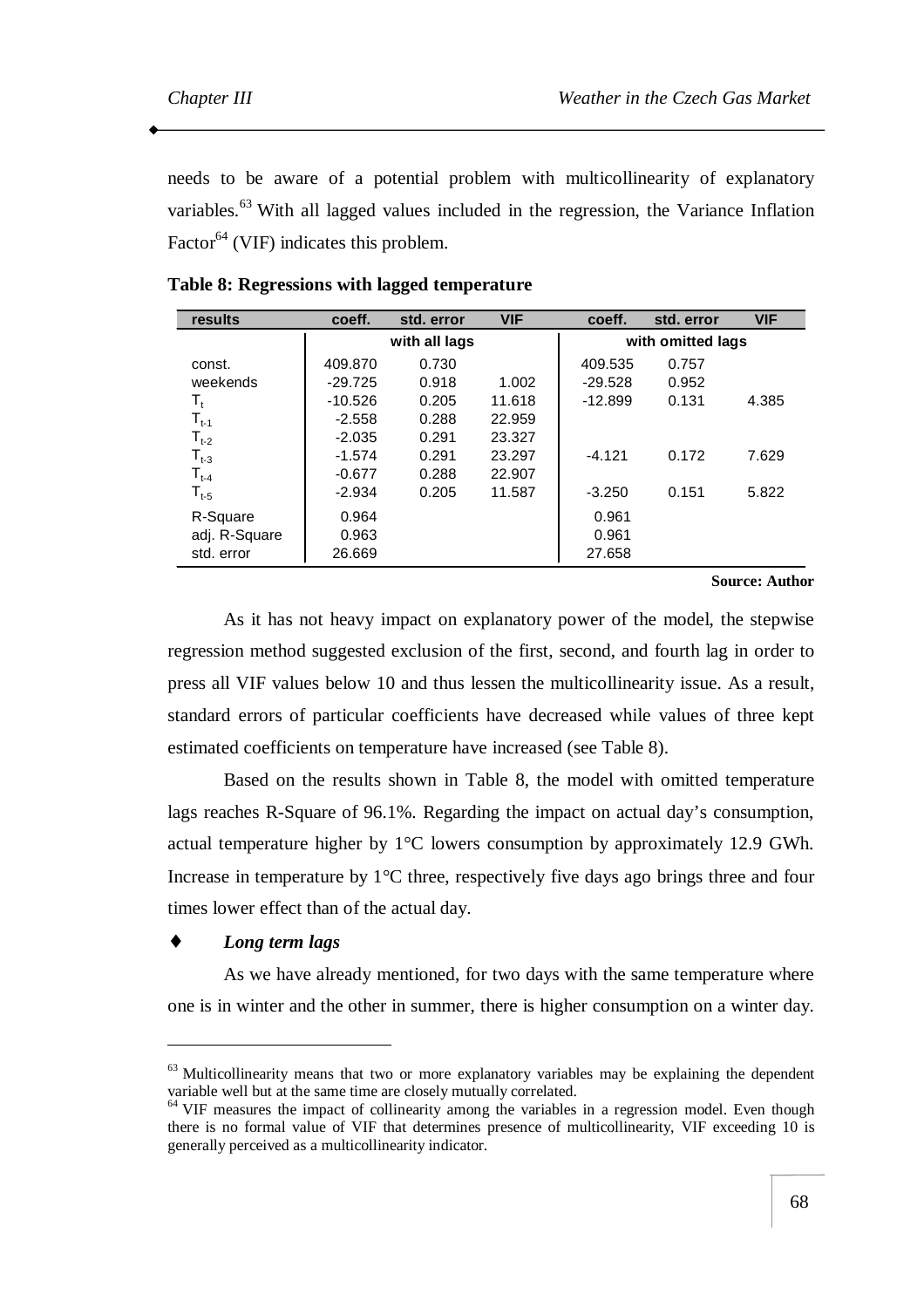It corresponds to the fact that natural gas consumers generally do not adjust their heating devices unless weather remains alike at least for several days or even weeks. Consequently, we try to capture even the long term impact of temperature on consumption.

Since there was detected the problem with multicollinearity when using temperatures lagged up to five days, transformation of daily data over more days into one variable could be a solution. Therefore, we try to implement the average of temperatures from the first to the sixth lagged day into the model what should capture the influence of directly preceding days (week). Furthermore, by implementation of another average we test also the significance of daily temperatures lagged from seven to 30 days, which should reflect actual period of the year and thus heating requirements in longer term (month).

(11) 
$$
G_t = c + a \cdot T_t + b \cdot T_{(t-1;t-6)} + g \cdot T_{(t-7;t-30)} + d \cdot WEEKEND_t + e_t
$$

| variable           | coefficient | std. error | t-statistic | <b>VIF</b> |
|--------------------|-------------|------------|-------------|------------|
| const.             | 413.492     | 0.722      | 572.393     |            |
| weekends           | $-29.606$   | 0.879      | $-33.669$   | 1.001      |
| T,                 | $-10.961$   | 0.139      | $-78.762$   | 5.838      |
| $T_{(t-1 - t-6)}$  | $-7.575$    | 0.175      | $-43.312$   | 8.453      |
| $T_{(t-7 - t-30)}$ | $-2.209$    | 0.132      | $-16.781$   | 4.312      |
| R-Square           | 0.967       |            |             |            |
| adj. R-Square      | 0.967       |            |             |            |
| std. error         | 25.543      |            |             |            |
| Durbin-Watson      | 0.473       |            |             |            |
|                    |             |            |             |            |

**Table 9: Linear regression with weekly and monthly lags** 

#### **Source: Author**

The model with such a clear and understandable selection of temperature observations shows descending impact of changes in temperature when going back to the past. Nevertheless, even the average of daily temperatures lagged up to 30 days is still significant in the regression with regard to its t-statistics and p-value (0.000). Furthermore, the explanatory power of the model with long term lags rises to 96.6% and there is not indicated any problem with multicollinearity. Therefore it is obvious that it is convenient to consider also the long term effect of weather on natural gas consumption, which is not a prevailing practice in similar studies.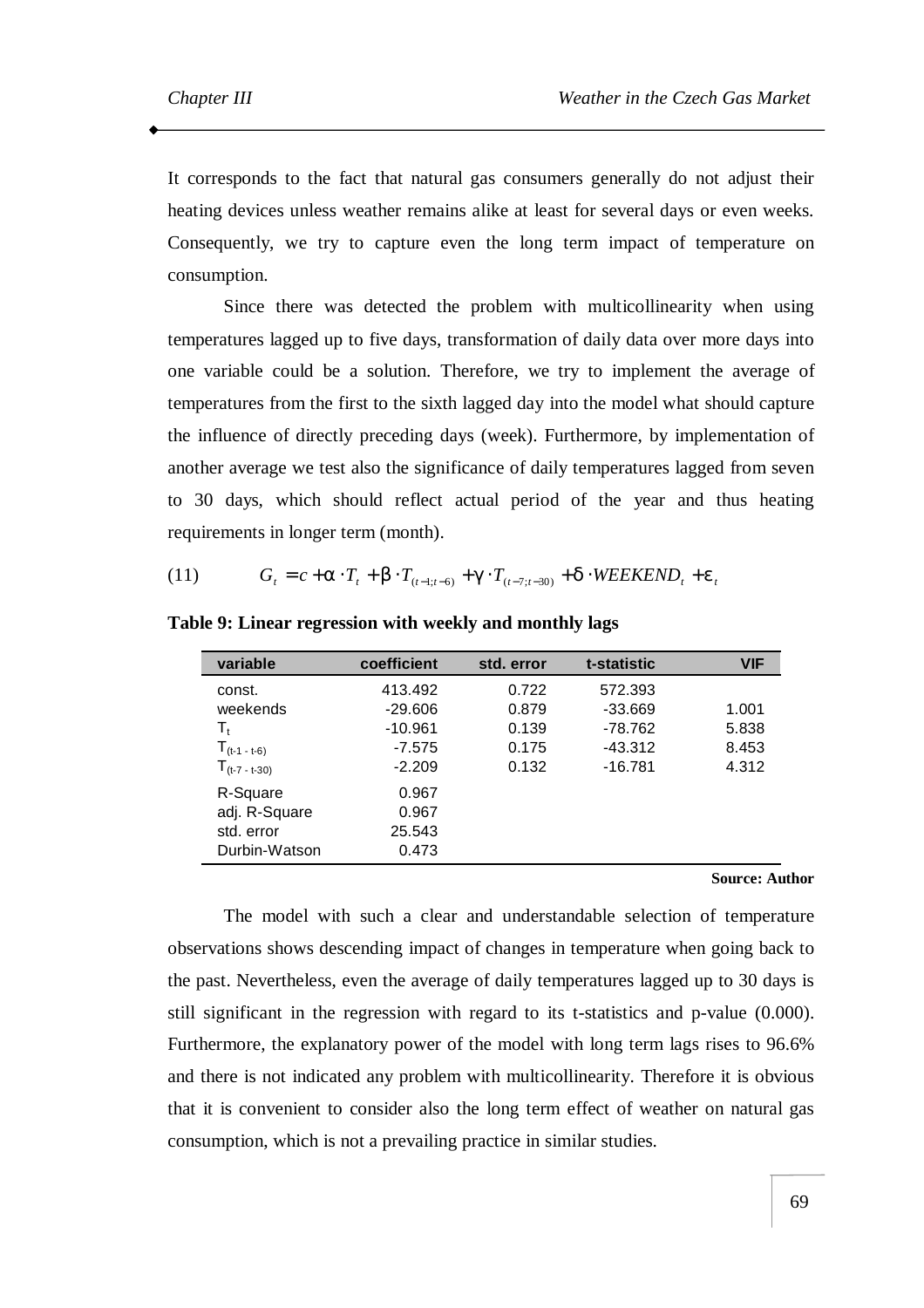## *3. 4. Interpretation of results*

It would not be an exception if the results from the previous chapter were sufficient for a natural gas trader and therefore applied in predictions of consumption. But beside just an economic point of view, one has to take into account also the statistical approach to interpret the results well.

Since we have quality data, there are no problems with outliers<sup>65</sup> or omitted variables and we have already dealt with multicollinearity issue in Chapter 3.3. Above all, it is necessary to check potential troubles with residuals as for example Durbin-Watson statistics (for more information see Appendix) indicated autocorrelated residuals in the model. To interpret the results of our model (given by equation (11)) well, it is important that OLS assumptions about residuals are fulfilled (for more information about OLS see Appendix).

## **3. 4. 1. Analysis of residuals**

Herein, we investigate the presence of three most common problems with residuals in regression models that could in the end cause troubles in the interpretation of results.

#### $$

 $\overline{a}$ 

With regard to the descriptive statistics shown in Table 10, it is obvious that residuals with a zero mean and values of skewness and kurtosis higher than -1, respectively lower than 1, fulfil the presumption of normality. Since residuals are normally distributed, estimated coefficients with OLS are not biased. Nevertheless, it does not mean that the estimator is efficient.

#### **Table 10: Regression residuals**

|           | sum   | mean  | <b>skewness</b> | kurtosis |
|-----------|-------|-------|-----------------|----------|
| residuals | 0.000 | 0.000 | $-0.157$        | 0.393    |

**Source: Author** 

<sup>&</sup>lt;sup>65</sup> Since there are just 16 observations with standardized residual's values higher than 3 what is often perceived as a sign of outlier.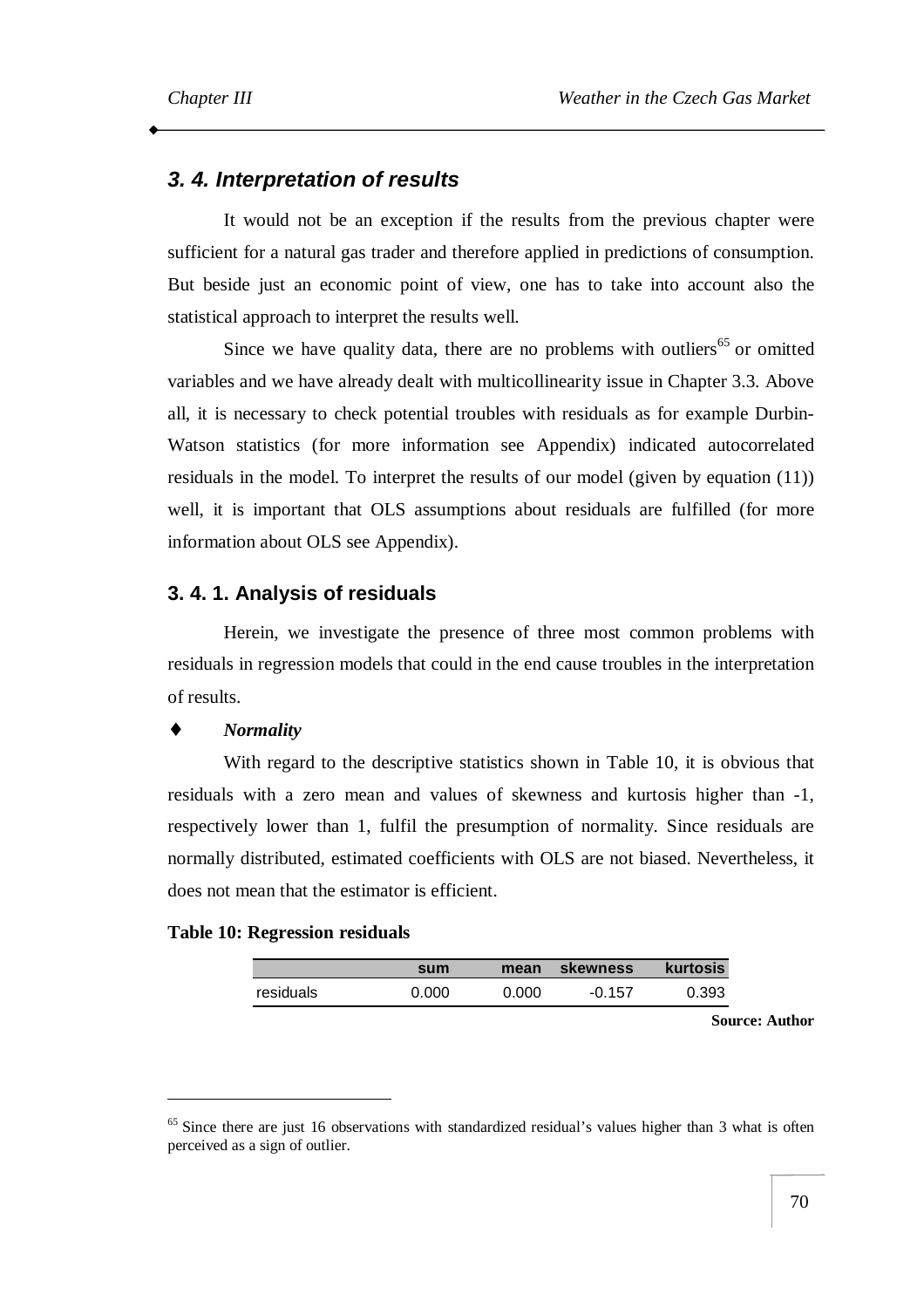#### ♦ *Heteroskedasticity*

Since we apply OLS method to time series data, there might generally appear two problems with residuals: heteroskedasticity and autocorrelation. If there is present any of these problems, standard errors of estimated coefficients are biased and thus the model is not efficient.

A notion on heteroskedasticity can be easily obtained even by plotting regression residuals into the same graph with e.g. predicted values of a dependent variable as it is done also in Figure 26. Since there is higher variance of residuals with increasing values of consumption, the presence of heteroskedastic residuals is indicated. It corresponds with the basic structure of daily consumption that highly varies especially in winters due to adjustments of heating devices. On the other hand, as the share of base-load consumption increases during warmer days, the variability of consumption greatly falls.

## **Figure 26: Residuals' variance**

 $\overline{a}$ 



**Source: Author** 

Consequently, standard White test for heteroskedasticity  $66$  of residuals is performed with the help of  $EViews^{67}$  statistical software. Based on its results, the hypothesis on homoscedastic (homogenous) variance is rejected as F-statistic's value of 34.17 without any doubts crosses the critical value and thus the p-value is very low.

With present heteroskedasticity, the OLS estimate stays unbiased and consistent, but not asymptotically efficient. With regard to the nature of

<sup>&</sup>lt;sup>66</sup> Constant variance of residuals is tested by regressing square residuals from the model onto regressors, cross-products of regressors and squared regressors.

 $67$  EViews software can be used for general statistical and econometric analyses as time series, crosssection or panel data.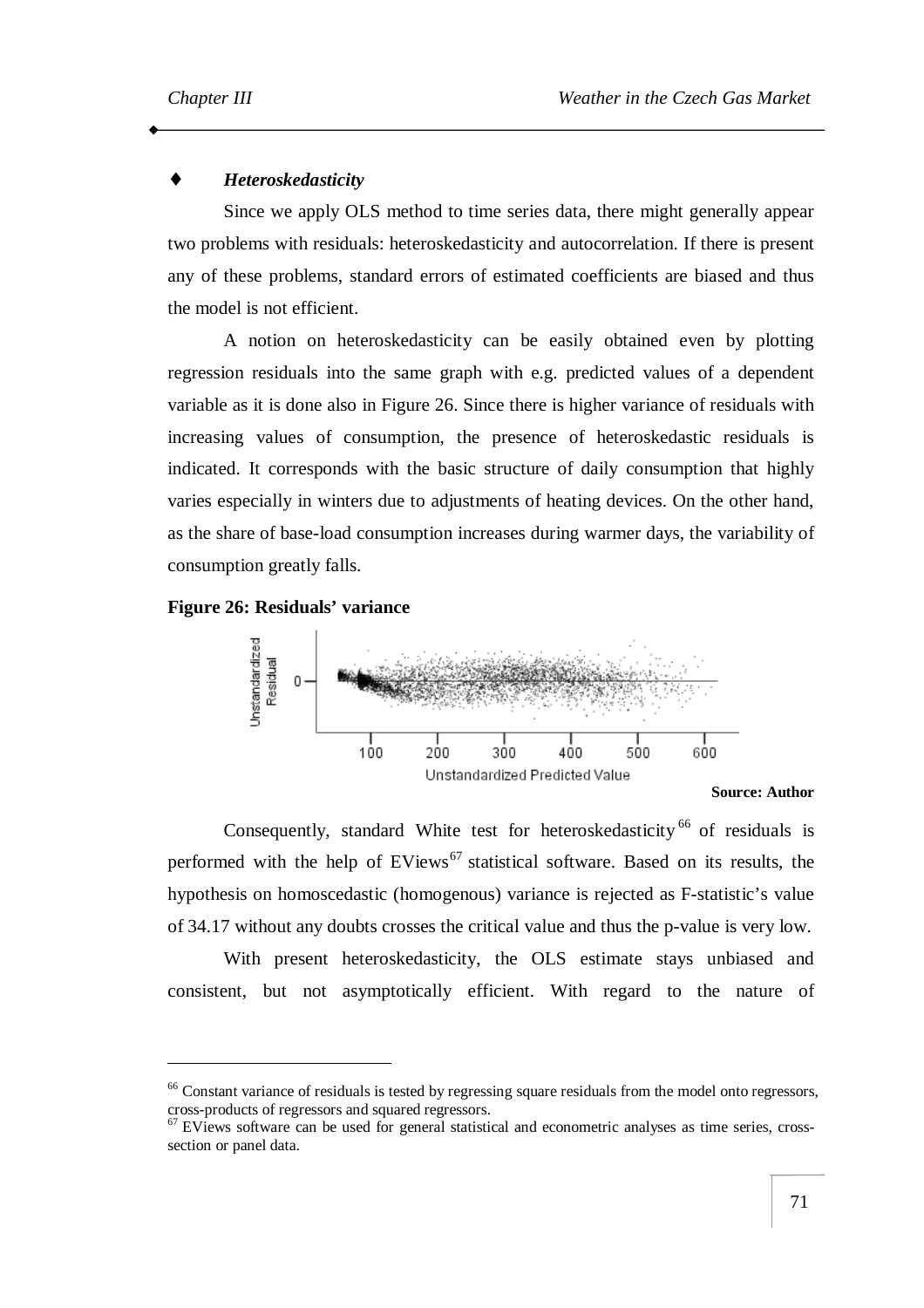heteroskedasticity in this model<sup>68</sup>, it is difficult to eliminate the problem with any transformation of data (e.g. using of natural logarithms). Thus, true variances are underestimated and t-statistics overestimated when using OLS in the model. As a result it would be even possible that we include into the model a non-significant variable due to biased standard errors.

#### **Table 11: White test for heteroskedasticity**

| results      | value    | p-value |
|--------------|----------|---------|
| F-statistic  | 34.1727  | 0.0000  |
| Obs*R-Square | 401.2761 | 0.0000  |

**Source: Author** 

Since a quality model for predicting daily natural gas consumption has been reached and OLS coefficients are unbiased, OLS results would be frequently employed, especially if one considers so large data samples as we have. The only accessory would be the application of White standard errors (see equation (12)) that reflect heteroskedasticity of residuals.

(12) 
$$
\text{White } \_\text{SE}(\hat{\boldsymbol{b}}_j) = \sqrt{\frac{\sum_{i=1}^n \hat{r}_{ij}^2 \hat{u}_i^2}{SSR_j^2}}
$$

*where*  $\hat{r}_{ij}^2$  *is the -ith residual from regressing independent variable*  $x_j$  *<i>on all other independent variables and SSRj is the sum of squared residuals from this regression. Consequently, t-statistics are calculated using new standard errors.*

White standard errors are commonly used by economists to fix heteroskedasticity problem even though the fix comes with a loss in efficiency. Thus, OLS is not the best linear unbiased estimator<sup> $69$ </sup> (BLUE) anymore. Robust White estimators lead to higher standard errors and lower t-statistics of particular coefficients than application of common OLS statistics. Despite the fact that White standard errors are higher in comparison with OLS errors, there is no impact on the significance of  $\overline{a}$ 

<sup>&</sup>lt;sup>68</sup> It is obvious that consumption has higher variance during winters while it generally stays close to some constant value in summers.

<sup>&</sup>lt;sup>69</sup> BLUE minimizes the variance of a chosen linear combination of the data subject to the constraint that the estimator must be unbiased.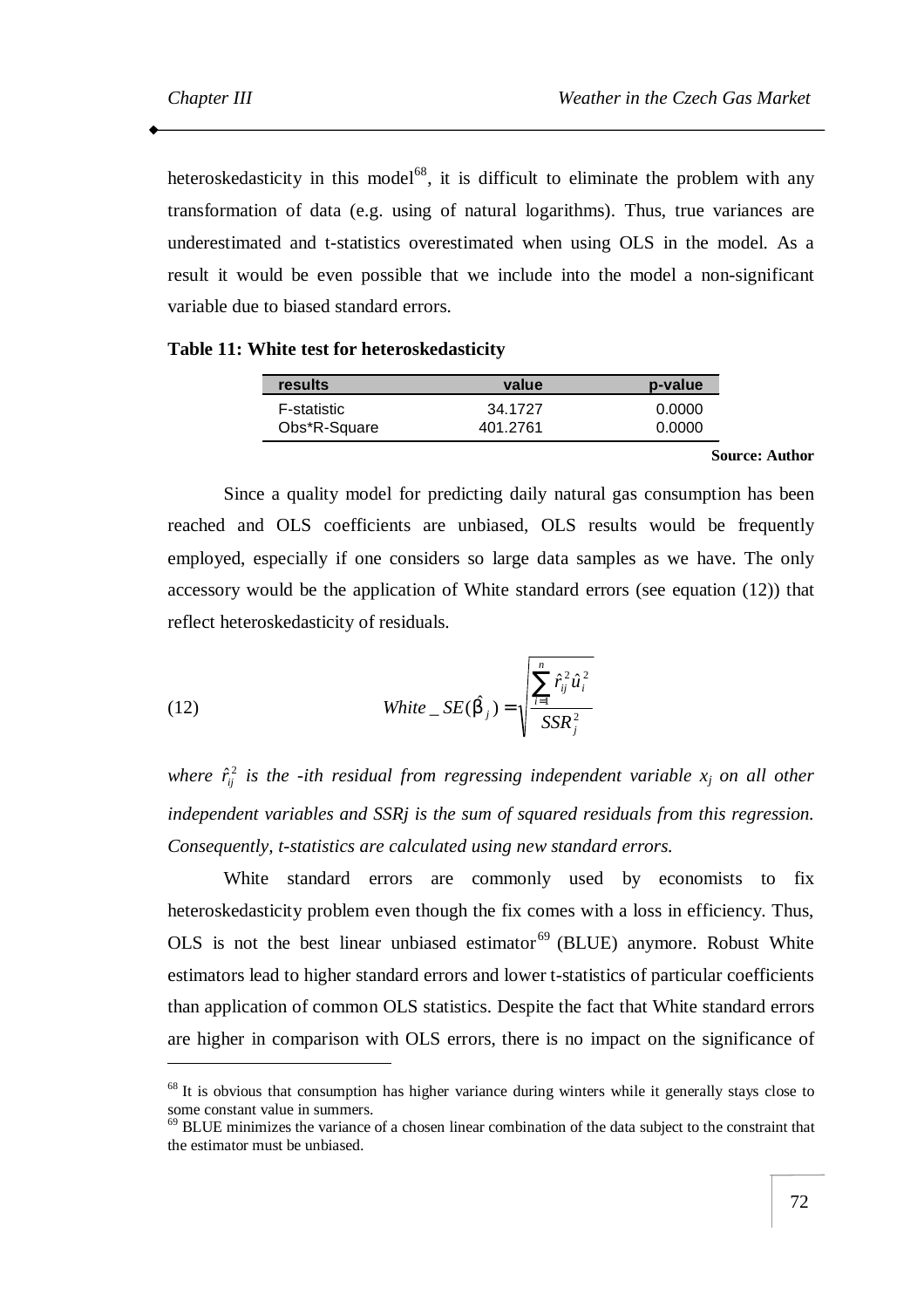variables in our model since all p-values stay very low even with application of robust standard errors (see Table 12).

| variable        | coeff.    | std. error      | t-stat.   | std. error | t-stat.           | p-value |
|-----------------|-----------|-----------------|-----------|------------|-------------------|---------|
|                 |           | OLS std. errors |           |            | White std. errors |         |
| const.          | 413.492   | 0.722           | 572.393   | 0.838      | 493.481           | 0.000   |
| weekends        | $-29.606$ | 0.879           | $-33.669$ | 0.862      | $-34.362$         | 0.000   |
| T,              | $-10.961$ | 0.139           | $-78.762$ | 0.167      | $-65.745$         | 0.000   |
| $1(t-1 - t-6)$  | $-7.575$  | 0.175           | $-43.312$ | 0.208      | $-36.483$         | 0.000   |
| $1(t-7 - t-30)$ | $-2.209$  | 0.132           | $-16.781$ | 0.150      | $-14.768$         | 0.000   |

**Table 12: White robust estimator** 

#### **Source: Author**

Since any transformation of data in this case would not help us to avoid heteroskedasticity, robust standard errors are the most appropriate way of dealing with this unwished feature. As the purpose is to estimate daily natural gas consumption, the model is highly explanatoery with usage of OLS despite not being the most efficient. However, a loss in efficiency might be bearable in practical usage of natural gas companies since we obtain greatly understandable results with OLS.

#### ♦ *Autocorrelation of residuals*

When working with data of time series origin, positive autocorrelation of residuals is not extraordinary since errors from one period of time are commonly carried over into future time periods. If it is weather (temperature) itself or natural gas consumption, which is highly dependent on temperature, trends in these variables generally tend to persist for some time. In all models that we have introduced, the Durbin-Watson statistics indicated serial correlation among residuals, which causes that estimated coefficients are, despite of still being unbiased, inefficient due to underestimated standard errors. As a consequence, also R-Square of the model is overestimated.

As an indicator of serial correlation among residuals is commonly used a plot showing the relationship of residuals and their lagged values. In

Figure 27, by which is shown the dependency of regression residuals on their lagged values of the first order, is revealed strong autocorrelation of residuals in the model.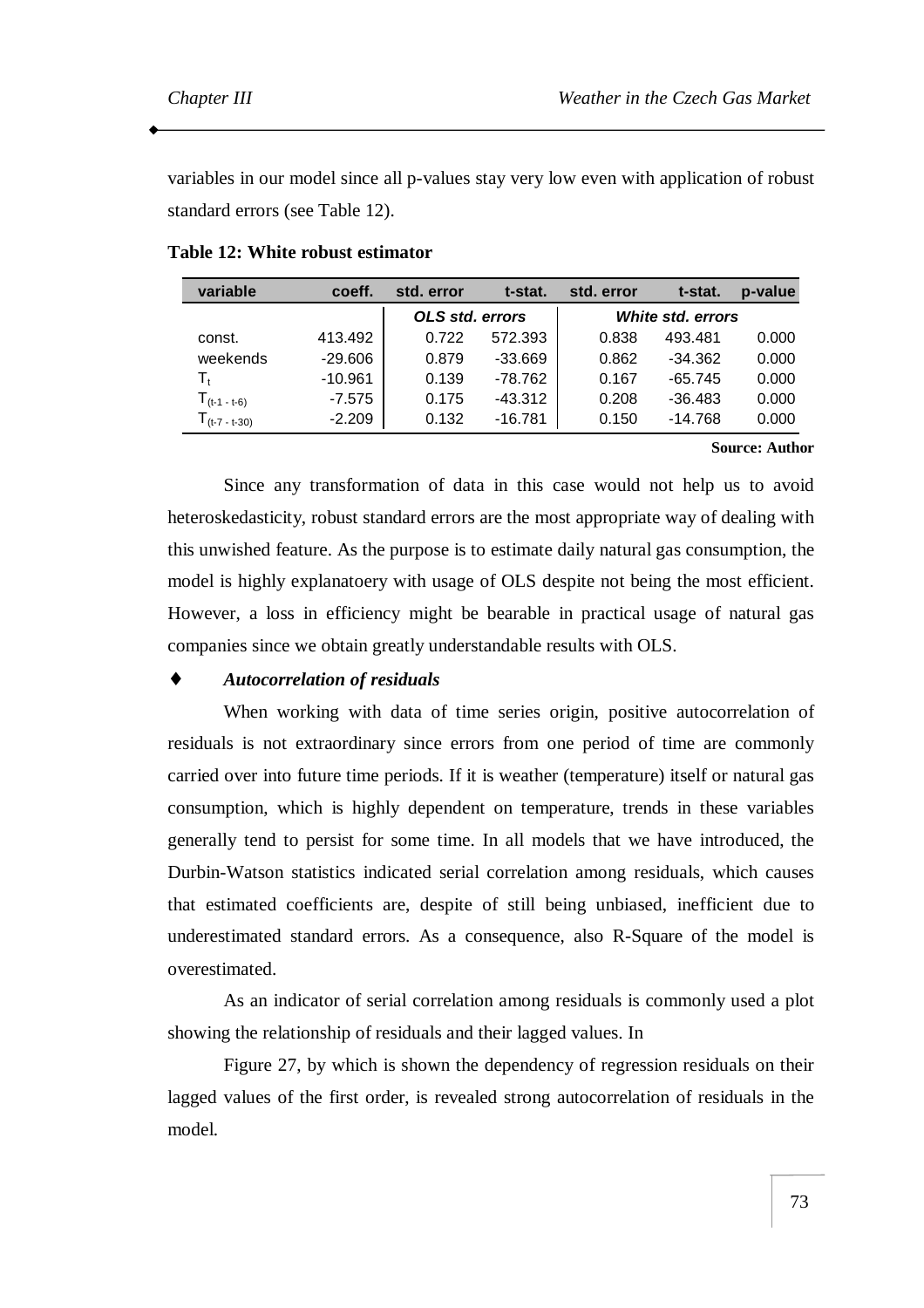



Since we have already demonstrated that the model suffers from both heteroskedasticity and autocorrelation of residuals, conventional OLS standard errors are wrong and accordingly robust standard errors have to be applied to interpret OLS results well. Since White robust standard errors assume that residuals of the estimated equation are serially uncorrelated, Newey and West (1987) proposed a more general covariance estimator that is consistent with the presence of both heteroskedasticity and autocorrelation of unknown form. The Newey-West method is generally known as application of Heteroskedasticity and Autocorrelation Consistent (HAC) standard errors (see covariance matrix given by equation (13)).

(13) 
$$
\hat{\Sigma}_{\text{Newey-West}} = \frac{T}{T-k} (X'X)^{-1} \hat{\Omega}(X'X)^{-1}
$$

where

$$
(14) \quad \hat{\Omega} = \frac{T}{T-k} \left\{ \sum_{t=1}^{T} e_t^2 x_t x_t' + \sum_{v=1}^{q} \left( \left( 1 - \frac{v}{q+1} \right) \sum_{t=v+1}^{T} (x_t e_t e_{t-v} x_{t-v}' + x_{t-v} e_{t-v} e_t x_t') \right) \right\}
$$

*where T is the number of observations, k is the number of regressors,*  $x_t$  *is the explanatory variable, ε<sup>t</sup> is the least squares residual and q (the truncation lag) is a parameter representing the number of autocorrelations used in evaluating dynamics of the OLS residuals εt.* 

As shown in Table 13, HAC standard errors are about two times higher than original OLS errors and consequently also t-statistics change. Nevertheless,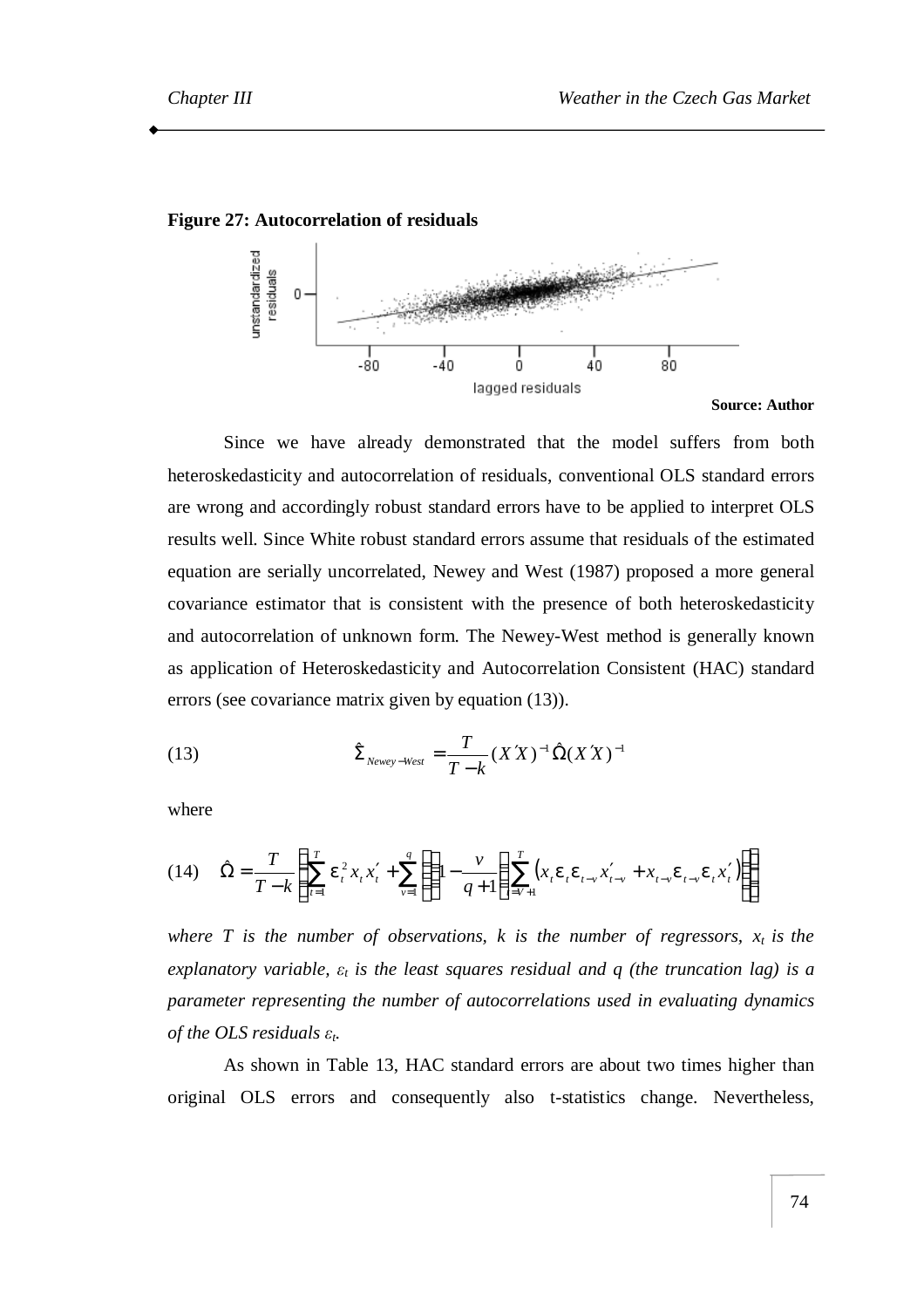calculation of HAC robust estimators reveals that all the coefficients in the model stay statistically significant as their p-values are still very low.

| variable          | coeff.    | std. error             | t-stat.   | std. error | t-stat.                | p-value |
|-------------------|-----------|------------------------|-----------|------------|------------------------|---------|
|                   |           | <b>OLS std. errors</b> |           |            | <b>HAC std. errors</b> |         |
| const.            | 413.492   | 0.722                  | 572.393   | 1.930      | 214.262                | 0.000   |
| weekends          | $-29.606$ | 0.879                  | $-33.669$ | 0.816      | -36.276                | 0.000   |
| T,                | $-10.961$ | 0.139                  | $-78.762$ | 0.248      | $-44.254$              | 0.000   |
| $T_{(t-1 - t-6)}$ | $-7.575$  | 0.175                  | $-43.312$ | 0.357      | $-21.246$              | 0.000   |
| $1(t-7 - t-30)$   | $-2.209$  | 0.132                  | $-16.781$ | 0.355      | $-6.224$               | 0.000   |

**Table 13: HAC estimators** 

**Source: Author** 

Despite the fact that a quality model has been reached with OLS method, we have calculated robust standard errors to deal with both heteroskedasticity and autocorrelation. With application of HAC standard errors and t-statistics, one could interpret the estimated model in which all variables stay significant. Nevertheless, since the structure of residuals implies that OLS estimator is no longer efficient, it could be also rewarding to find an efficient model.

## **3. 4. 2. Generalized Least Squares**

In order to find an efficient estimator of the model, traditional OLS method is no longer satisfactory. Although OLS coefficients are not biased, standard errors and t-statistics tend to be underestimated with present autocorrelation. Thereby for example the Generalized Least Squares (GLS) method should be applied for such models. But prior to application of GLS, one should look at the structure of autocorrelation in more detail.

## ♦ *Autocorrelation function*

Hereafter, we search for the form of autocorrelation with usage of autocorrelation functions. Autocorrelation function (ACF) is a very helpful diagnostic tool in time series data analysis as it is estimated by calculation of the correlation coefficient between present and lagged values of a variable. Partial autocorrelation function (PACF) is even more appropriate in the determination of trends and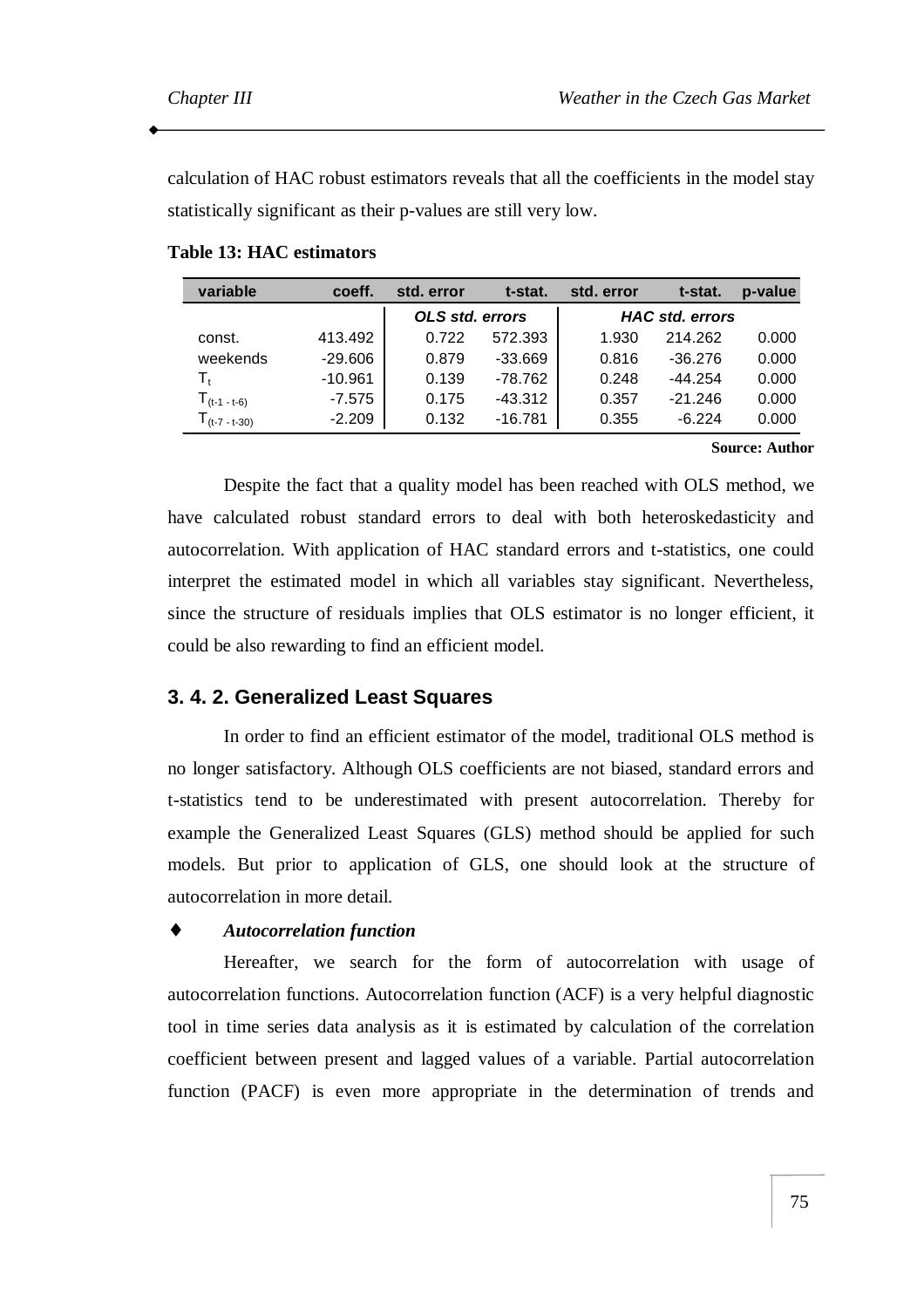periodicities in the model.<sup>70</sup> Box and Jenkins (1976) recommended usage of PACF as an indicator of the order of an process with a practical rule suggested: if PACF has spikes significantly different from zero at p lowest lags and with higher lags PACF abruptly drops off, an autoregressive process of order p should be selected. In view of Figure 28, the model of natural gas consumption seems to be mainly influenced by the autoregressive process of the first order (where the correlation coefficient equals to 0.761).





Hereafter, GLS method is applied to the model. To be more precise, we use one of GLS variations - the Cochrane-Orcutt (CORC) iterative estimation method. This method, which presumes the first order of autocorrelation structure - AR(1), is performed in several steps.

#### ♦ *Cochrane-Orcutt transformation*

 $\overline{a}$ 

The OLS estimate of the model (given by equation (11)) serves as a starting point in this method. Obtained OLS residuals  $\hat{e}$  (from equation (15)) are used to get an estimate of coefficient  $\rho$  from the regression given by equation (16).<sup>71</sup>

(15) 
$$
Y_t = b_0 + b_1 X_{t1} + ... + b_k X_{tk} + e_t
$$

(16) 
$$
e_t = r \cdot e_{t-1} + v_t
$$
 for  $t = 2, ..., N$ 

The estimator of ρ is subsequently employed in the construction of transformed observations. Hereafter, OLS method is applied to the transformed model (in general form given by equation  $(18)$ ).<sup>72</sup>

 $70$  Although ACF spike at lag 10 might be statistically significant, it does not necessarily mean that there is a direct effect of lag 10 on the present value of a variable. It is more likely that observation  $X_{t-10}$ affects  $X_t$  indirectly through the intermediate  $X$  values.

 $71$  To introduce the method, we denote equations for GLS in their general form. However, one could easily install our variables into these general equations.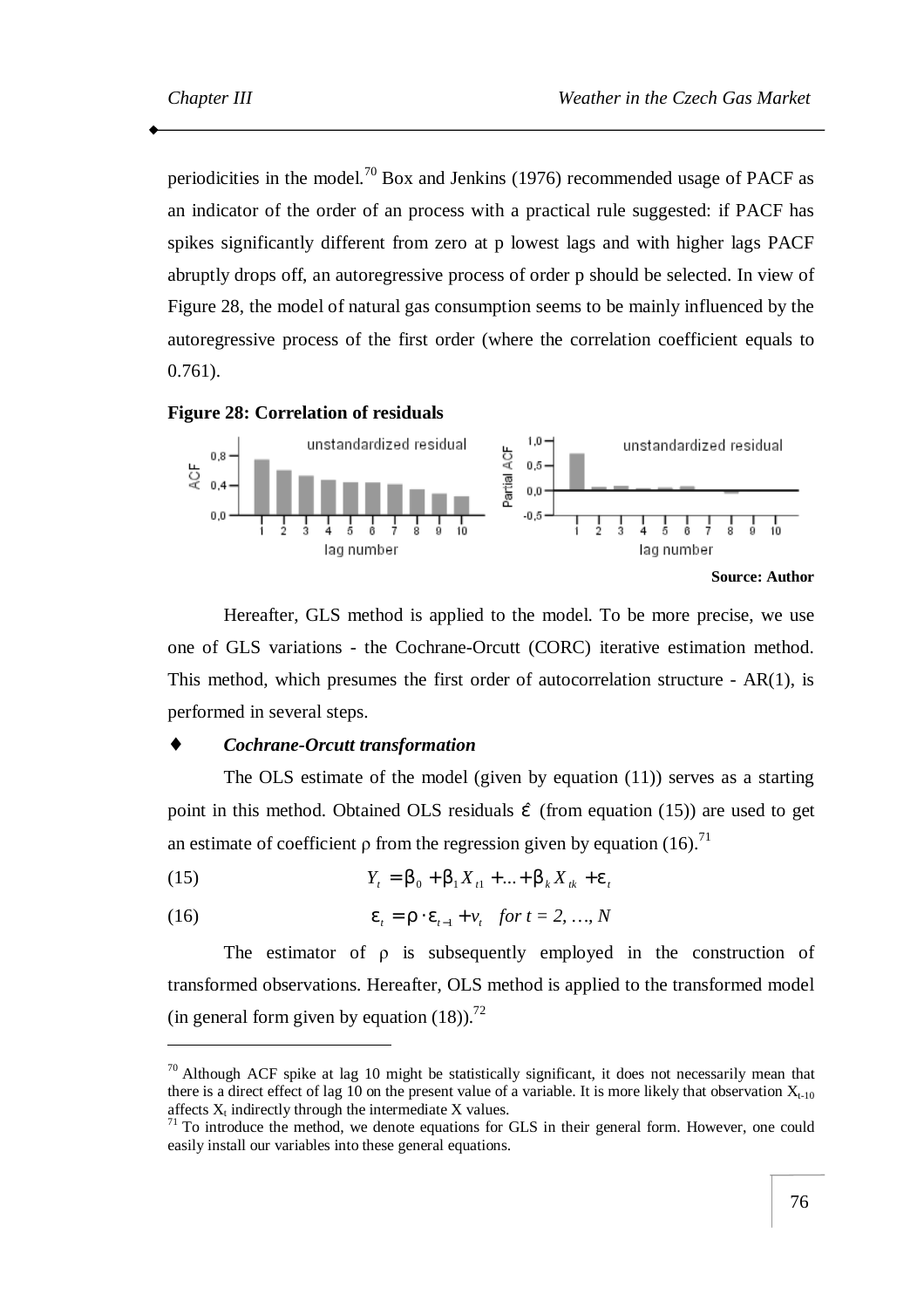(17) 
$$
Y_t = X_t B + e_t = X_t B + r \cdot e_{t-1} + v_t = X_t B + r \cdot (Y_{t-1} - X_{t-1} B) + v_t
$$

and thus:

(18) 
$$
Y_{t} - \mathbf{r} \cdot Y_{t-1} = (X_{t} - \mathbf{r} \cdot X_{t-1})B + v_{t}
$$

However, ending with the first obtained value of coefficient  $\rho$  would be in majority of cases only approximation. Therefore Cochrane and Orcutt (1949) suggested an alternative procedure. When applying regression methods to the model given by equation (19), it is possible to get new residuals  $v_t$  for which is obtained new estimate of ρ. Transformation of the original model is consequently repeated again with new ρ. With the help of SPSS these iterations are repeated until a change in any of estimated parameters is not higher than 0.001. In consequence, an appropriate value of coefficient  $\rho$  is reached.<sup>73</sup>

(19) 
$$
Y_t^* = b_0^* + b_1 X_{t1}^* + ... + b_k X_{tk}^* + v_t
$$

where

 $\overline{a}$ 

$$
Y_t^* = Y_t - \mathbf{r}' \cdot Y_{t-1}, \ \mathbf{b}_0^* = \mathbf{b}_0 (1 - \mathbf{r}') \ \text{and} \ \ X_{ti}^* = X_{ti} - \mathbf{r}' \cdot X_{(t-1)i}
$$
  
for  $t = 2, 3, ..., n$  and  $i = 1, ..., k$ 

If ρ was known at the beginning, OLS could be directly applied to the model given by equation (19) in order to obtain efficient estimates. However, since  $\rho$  is unknown, one has to follow CORC iterative procedure that is stopped when reaching a predetermined level. The final coefficient  $r'$  is then applied to (19) in order to obtain an efficient estimator.

Running CORC procedure, the total number of 8 iterations was reached in SPSS. The transformed model is subsequently estimated in EViews<sup>74</sup> with  $r'$  equal to 0.888032 and thus we get appropriate regression coefficients.

 $72$  We just loose the first observation by this transformation what does not cause any trouble since our data set is large enough.

 $73$  Of course there might be used different conditions, quite frequent is e.g. reaching some difference in values of two subsequent coefficients  $\rho$  (e.g. 0.001).

<sup>&</sup>lt;sup>74</sup> Although the coefficient  $\rho$  was obtained in SPSS, this software is not able to provide us GLS estimate with robust standard errors at the same time. Therefore we use EViews that has no problems with providing us necessary robust estimates.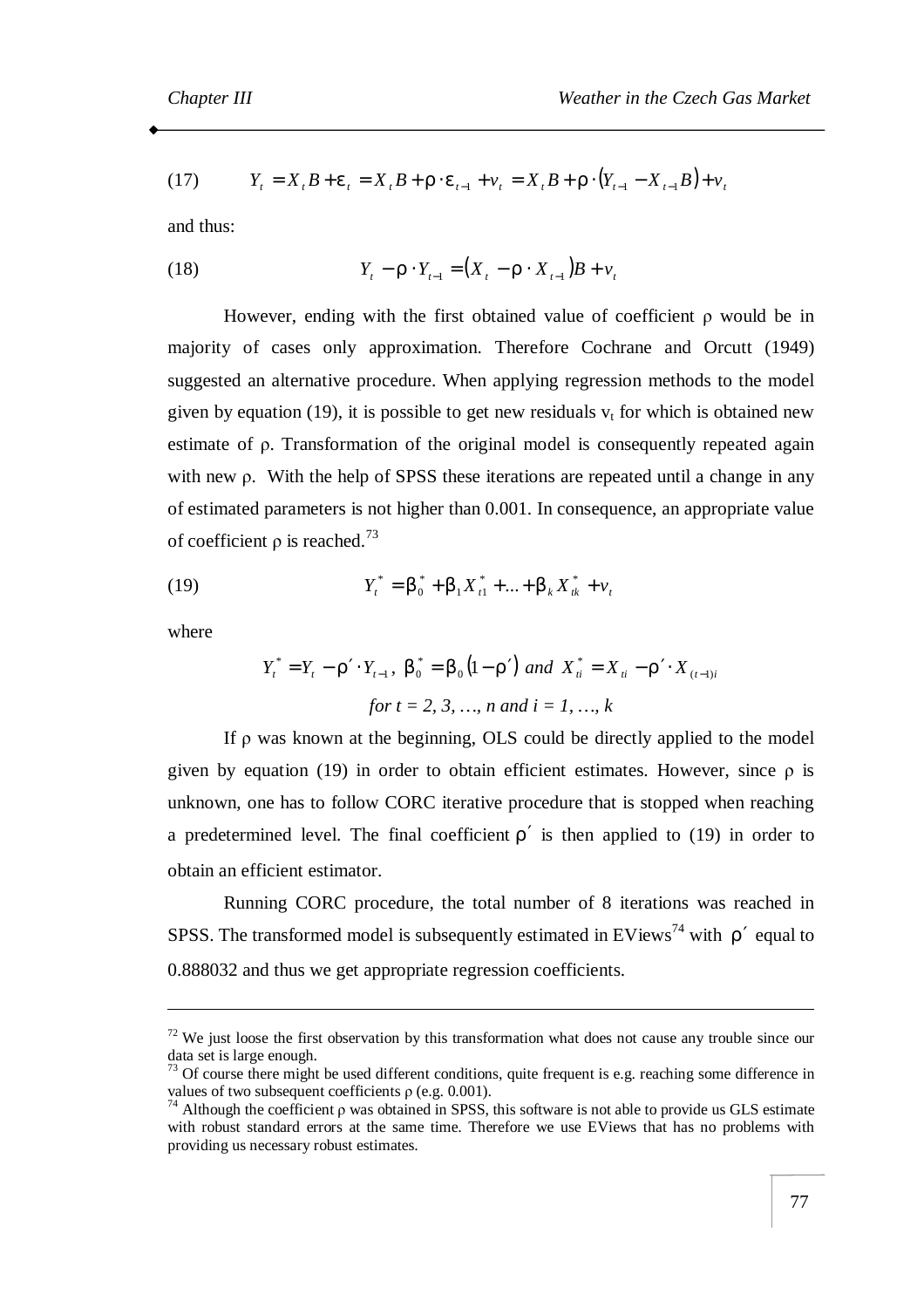| <b>Iteration</b> | $\rho$ (AR1) | D-W stat.    |       |
|------------------|--------------|--------------|-------|
|                  | value        | std. error l |       |
| 0                | 0.760916     | 0.0102       | 1.655 |
| 1                | 0.858904     | 0.0081       | 1.834 |
| 2                | 0.880759     | 0.0075       | 1.866 |
| 3                | 0.886222     | 0.0073       | 1.873 |
| 4                | 0.887583     | 0.0073       | 1.875 |
| 5                | 0.887922     | 0.0073       | 1.876 |
| 6                | 0.888006     | 0.0073       | 1.876 |
| 7                | 0.888027     | 0.0073       | 1.876 |
| 8                | 0.888032     | 0.0073       | 1.876 |
|                  |              |              |       |

## **Table 14: Cochrane-Orcutt iterations**

**Source: Author** 

In comparison with OLS, coefficients estimated with GLS are different since GLS leads to the more pronounced coefficient on monthly temperature variable and decrease in the coefficient on actual day's temperature. Therefore it is evident that autocorrelation in residuals in the original model led to overestimated effect of actual day's temperature on current natural gas consumption.

| variable           | coefficient | coefficient | std. error             | t-statistic | p-value |
|--------------------|-------------|-------------|------------------------|-------------|---------|
|                    | <b>OLS</b>  |             | <b>Cochrane-Orcutt</b> |             |         |
| const.             | 413.492     | 407.049     | 3.284                  | 123.932     | 0.000   |
| weekends           | $-29.606$   | $-24.774$   | 0.439                  | $-56.389$   | 0.000   |
| T,                 | $-10.961$   | $-6.829$    | 0.110                  | $-61.847$   | 0.000   |
| $T_{(t-1 - t-6)}$  | $-7.575$    | $-7.135$    | 0.273                  | $-26.098$   | 0.000   |
| $T_{(t-7 - t-30)}$ | $-2.209$    | $-6.178$    | 0.383                  | $-16.146$   | 0.000   |
| R-Square           | 0.967       | 0.728       |                        |             |         |
| adj. R-Square      | 0.967       | 0.727       |                        |             |         |
| std. error         | 25.543      | 14.323      |                        |             |         |
| <b>F-statistic</b> | 28981.932   | 2678.236    |                        |             |         |
| Durbin-Watson      | 0.473       | 1.876       |                        |             |         |

**Table 15: GLS regression results** 

#### **Source: Author**

When performing OLS, the Durbin-Watson statistics indicated strong positive autocorrelation of residuals, which causes R-Square of the model to be overestimated. With usage of GLS, the Durbin-Watson statistics reaches a satisfactory level (rises to 1.876) that indicates a remedy to autocorrelation. Due to corrected autocorrelation, non-overestimated R-Square falls to 72.8%, as it was overestimated due to autocorrelation in the case of OLS. Nevertheless, the explanatory power of the model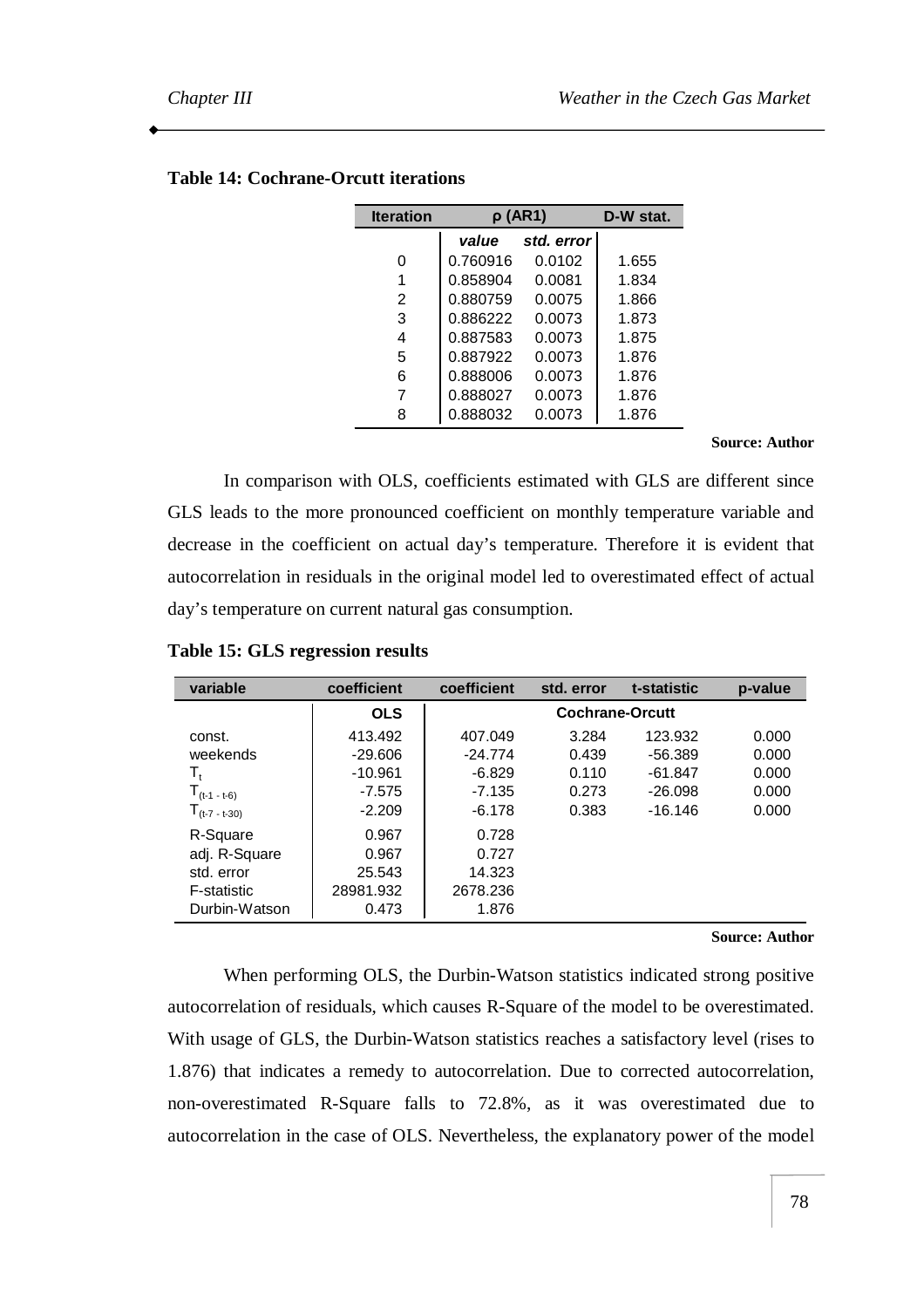is still large enough so the model provides us an idea of large dependency of natural gas consumption on temperature.

#### ♦ *Robust estimators with GLS*

After dealing with autocorrelation, heteroskedasticity is still present in the model estimated with GLS. As a remedy, robust standard errors are applied again. Based on the results shown in Table 16, there is just a slight difference between White and HAC standard errors and t-statistics. Since autocorrelation has been fixed with GLS, both types of robust estimators serve primarily as a remedy to heteroskedasticity.

| variable           | coeff.    | s.e.  | t-stat.   | s.e.  | t-stat.    | s.e.  | t-stat.   |
|--------------------|-----------|-------|-----------|-------|------------|-------|-----------|
|                    |           |       | OLS s.e.  |       | White s.e. |       | HAC s.e.  |
| const.             | 407.049   | 3.284 | 123.932   | 3.955 | 102.922    | 3.791 | 107.364   |
| weekends           | $-24.774$ | 0.439 | $-56.389$ | 0.462 | $-53.607$  | 0.567 | -43.659   |
|                    | $-6.829$  | 0.110 | $-61.847$ | 0.154 | $-44.238$  | 0.194 | $-35.163$ |
| $T_{(t-1 - t-6)}$  | $-7.135$  | 0.273 | $-26.098$ | 0.299 | $-23.847$  | 0.295 | $-24.158$ |
| $T_{(t-7 - t-30)}$ | $-6.178$  | 0.383 | $-16.146$ | 0.407 | $-15.179$  | 0.378 | $-16.358$ |

**Table 16: Robust standard errors with Cochrane-Orcutt** 

**Source: Author** 

Since both kinds of robust errors are similar, the application of heteroskedasticity robust White standard errors is enough to correctly interpret the results. Because p-values are still very low (<0.000), all the coefficients in the model stay significant. With the help of GLS, we have assessed the impact of weather on daily natural gas consumption, which is not very different in comparison with similar studies that generally estimate the change in consumption by some 5-10% due to a change in temperature by 1°C.

Although our intention was to avoid autocorrelation of residuals, it could be sometimes useful to include also the autocorrelation process in the model (e.g. AR (1)), e.g. to exactly estimate consumption in the short term, that was done for example by Zanotti et al. (2003). On the other hand, this would a slightly different story and since we are interested in assessing the impact of changes in temperature, we do not include autocorrelation into the model.

Therefore it is important to consider in similar models not only the economic point of view, but also the statistical. Since there are commonly present autocorrelated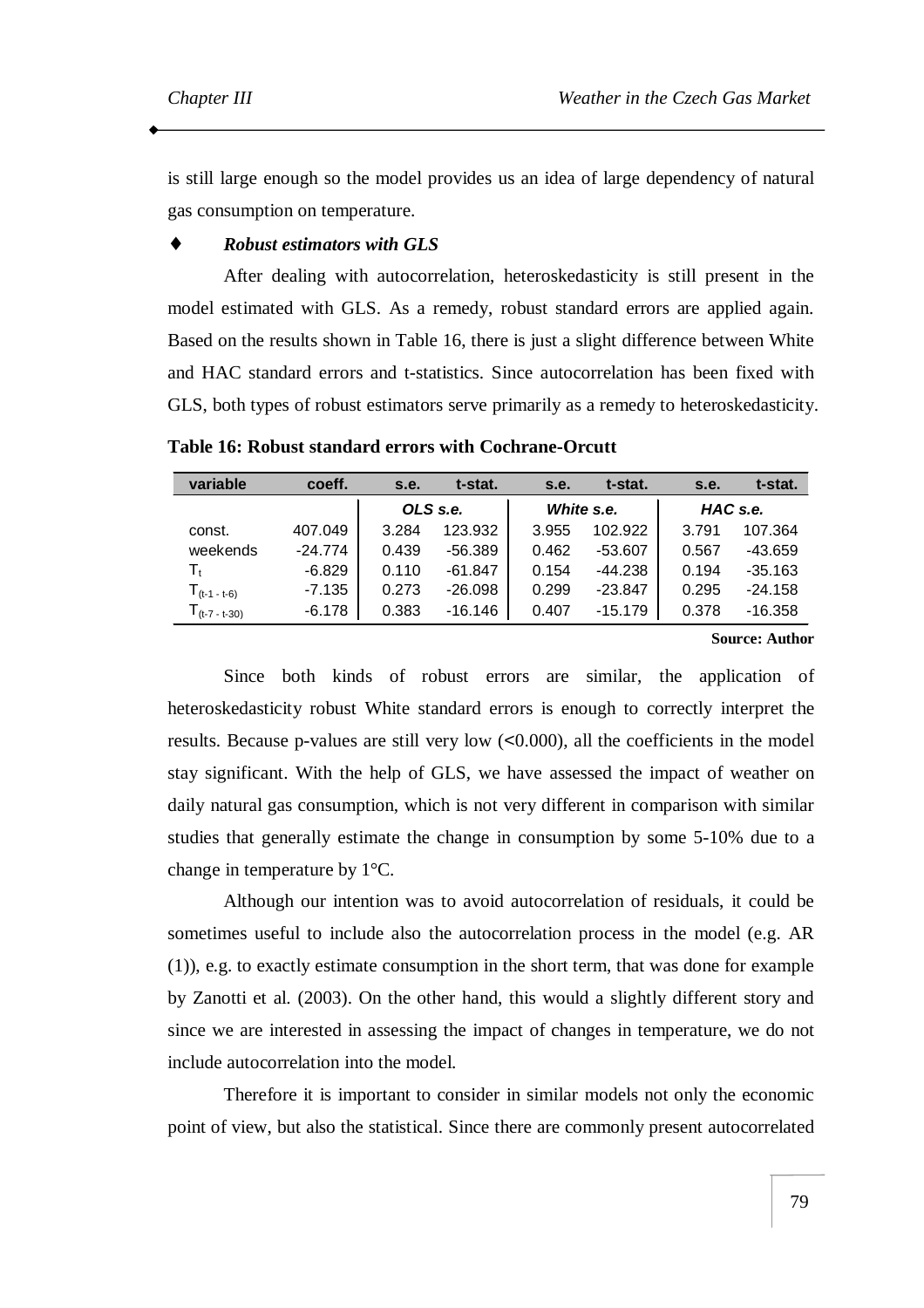$\overline{a}$ 

residuals, we should generally deal with this issue. In order to get an efficient estimator and avoid problems with interpretation of results, GLS should be applied to the final model. As we have seen overestimated R-Squares of approximately 90% in Chapter 3.1, it was in all cases due to autocorrelation of residuals, which leads to incorrect interpretation of OLS results.

To sum up, we have demonstrated that temperature greatly influences consumption of natural gas. If a company is not aware of potential threats linked to adverse weather conditions, it may in the end cause large financial losses. With regard to our results, a company may generally choose from two options to ensure stable financial performance:

- $\delta$  implement new findings into contracts with customers<sup>75</sup>
- § decide to hedge weather risk in the financial markets

It is obvious that the application of a similar model generally requires continuous actualization with respect to the current situation in the market. As a company may for example loose several significant manufactories (that are temperature independent) creating a high portion of company's portfolio, its performance would become even more susceptible to weather.

Nevertheless, also the results reported by us serve as an evidence of strong dependency of natural gas consumption on temperature. Therefore it might be appropriate for particular companies to protect their businesses against weather risks with the help of weather derivatives, as it is frequently done in the world.

<sup>&</sup>lt;sup>75</sup> Since companies frequently use off-takes' flexibility bands in contracts with their customers (i.e. that a customer has to off-take at least for example 85% of contracted volumes), some kind of a regression model may be implemented into contracts instead of just a plain percentage.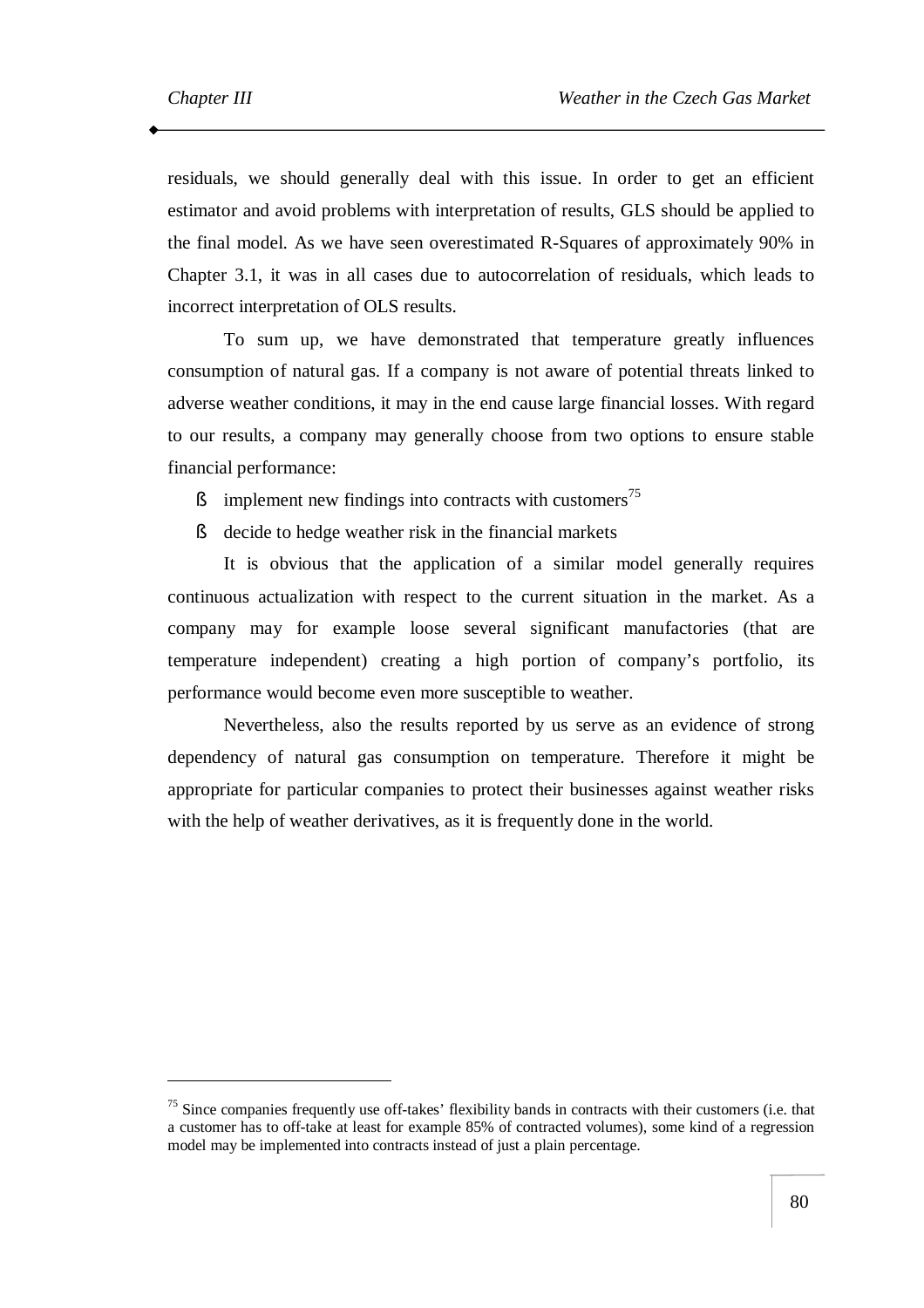# **4. HEDGING WITH WEATHER DERIVATIVES**

*"Weather hedges provide financial compensation for the buyer when adverse weather occurs. They can be structured to pay out against specific levels of precipitation, temperature or wind, or a combination of those and other weather variables."*

## *Randy Myers\**

Wide flexibility in design of specific weather indices facilitates the development of innovative hedging structures that are used to manage a large scale of weather-related risks. Weather indices on for example temperature, precipitation, snowfall or wind can be used for different locations as well as different time periods including days, weeks and months.

Ruck (2001) refers to several basic questions that should be answered before making a decision on hedging weather risks in order to help with the development of a successful strategy:

- § How much weather risk can be tolerated?
- § What is the minimum acceptable revenue, net income or unit sales level?
- § How do the Board of Directors and senior management view hedging?
- § Are premium payments acceptable, or must the hedge be cost less?
- § Is there any accounting or tax implication associated with hedging weather risk?
- § Are there any regulatory issues to consider?

 $\overline{a}$ 

<sup>∗</sup> Myers, R. (2008): *What Every CFO Needs to Know About Weather Risk Management*.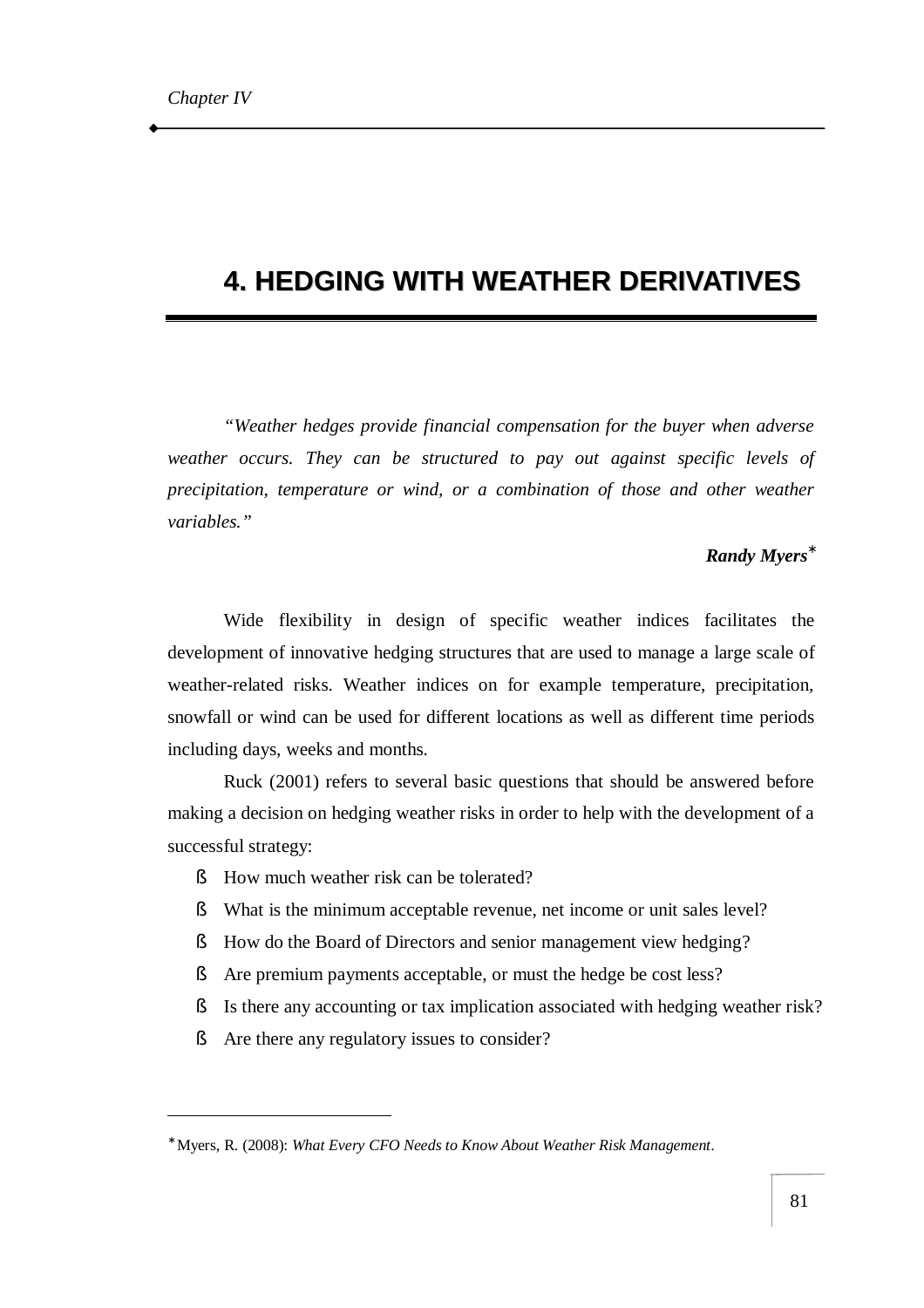$\overline{a}$ 

With regard to other factors, such as the financial rating of counter-party or provided customer services, a company that is considering pros and cons of a potential hedge may get a notion that could greatly help to decide. Nevertheless, the decision is in the end usually based on a cost-benefit analysis that examines possible financial impact of a hedge.

A business with weather exposure may choose to buy or sell a futures contract, where one party is paid if degree days exceed a pre-determined level while another gets a payment in the opposite case. However, the majority of traded weather derivatives are put or call options, occasionally also combinations of both types.

Because we have already demonstrated the level of weather risk in the Czech market, we focus on the applicability of temperature-based derivatives in this chapter. According to Mitu (2008), a weather derivative contract can be generally formulated by specifying several basic parameters listed below.

- 1) *Reference weather station*. Almost all weather derivatives contracts are based upon one specified weather station, it may even happen that some use as a basis a combination of more stations.
- 2) *Index* defines when and how should be payments from the contract accomplished.
- 3) *Term* by which are defined days of beginning and termination of the contract.<sup>76</sup>
- 4) *Structure*. As a weather derivative contract is based on standard financial derivatives' structures, its type (e.g. put, call, swap, collar etc.) has to be defined together with:
	- a) Strike specific threshold level when begin payments from the contract
	- b) Tick amount paid per one unit over the strike
	- c) Cap (theoretical value) maximum possible payment from the contract
- 5) *Premium*. The buyer of a weather contract (option) pays a premium to the seller, usually between 10% and 20% of the theoretical amount of a contract.

Because weather hedges are most efficient when they are customized to buyer's specific needs and risk exposure, accurate quantification of potential impacts

 $76$  Very frequent are contracts with the duration from November, 1 to March, 31 for winter and from May, 1 to September, 30 in case of summers. However, with growing flexibility in contracts' conditions has increased also the number of monthly or even weekly contracts.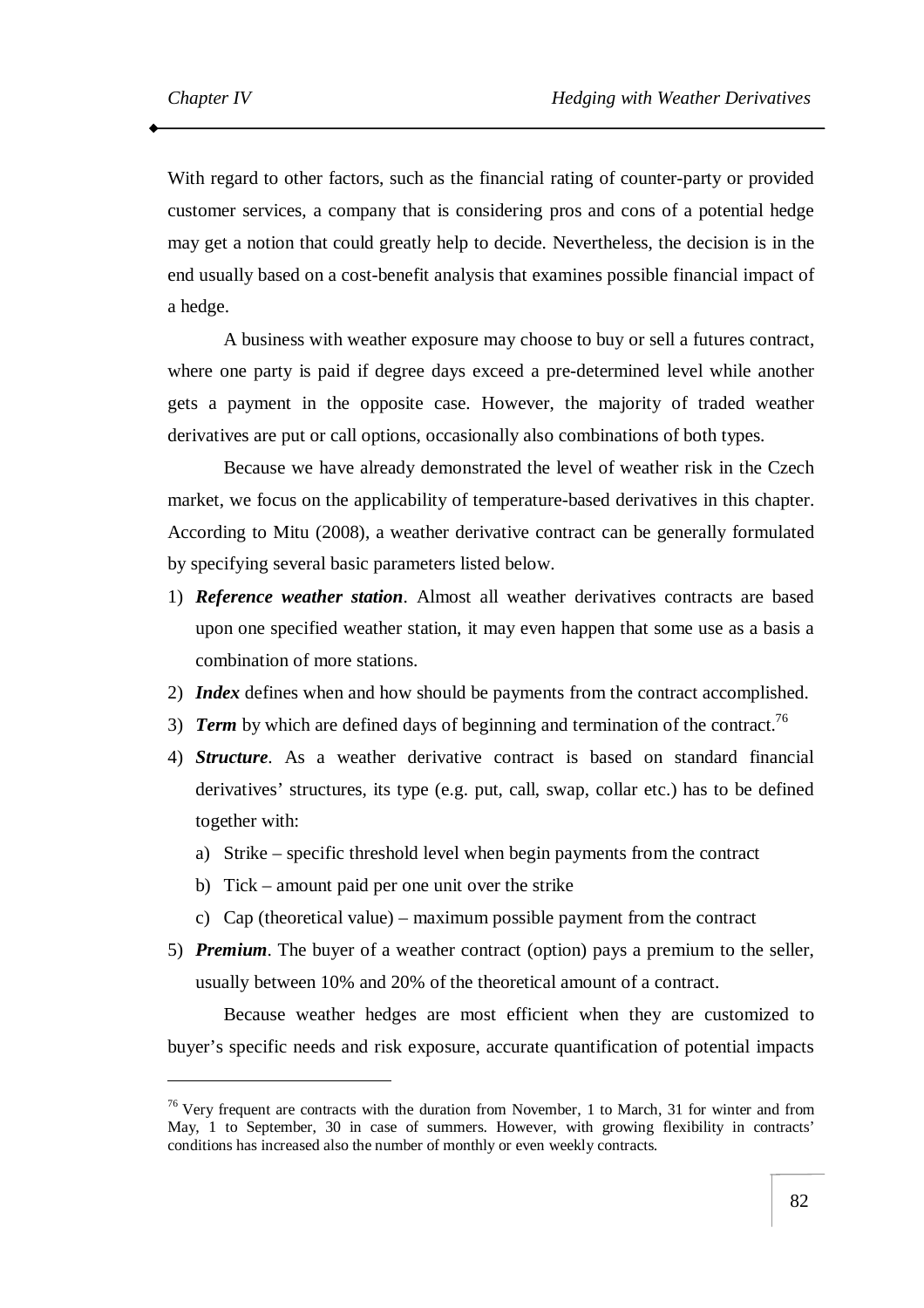of weather with all associated risks is essential. It is generally recommended to correlate weather, sales and profit data for at least five years backwards. Hereafter an appropriate weather index has to be chosen in order to build a convenient derivative's structure. Since we do not have information on commodity prices, consumption (sales) of natural gas is used for the analysis of hedging capabilities.

## *4. 1. Weather options*

## **4. 1. 1. Degree days options**

#### ♦ *Usage of temperature indices*

Weather derivatives as contracts whose payoffs depend on weather have several possible weather measures that can be used as their basis. Garman (2000) estimates that some 98% of all weather derivatives are based on principal temperature indices:

- § Heating Degree Days (HDD)
- § Cooling Degree Days (CDD)

 $\overline{a}$ 

§ Cumulative Average Temperature  $(CAT)^{77}$ 

With flexibility in using these indices today is facilitated also the development of innovative hedging structures to manage a wide range of weather-related risks.

HDD and CDD are by their nature quantitative indices derived from daily temperature measurements, which are designed to reflect the demand for energy needed to heat or cool houses and factories. The idea of HDD consists in the fact that heating is usually required when temperature drops below some reference level and thus energy expenditure is needed. Heating or cooling requirements for a given subject at a specific geographical location are commonly considered to be directly proportional to the number of degree days.

HDD is defined as the number of degrees by which the daily average temperature is below some base temperature, while CDD express the number of

 $^{77}$  CAT is used only rarely since as primary indices are generally perceived HDD and CDD.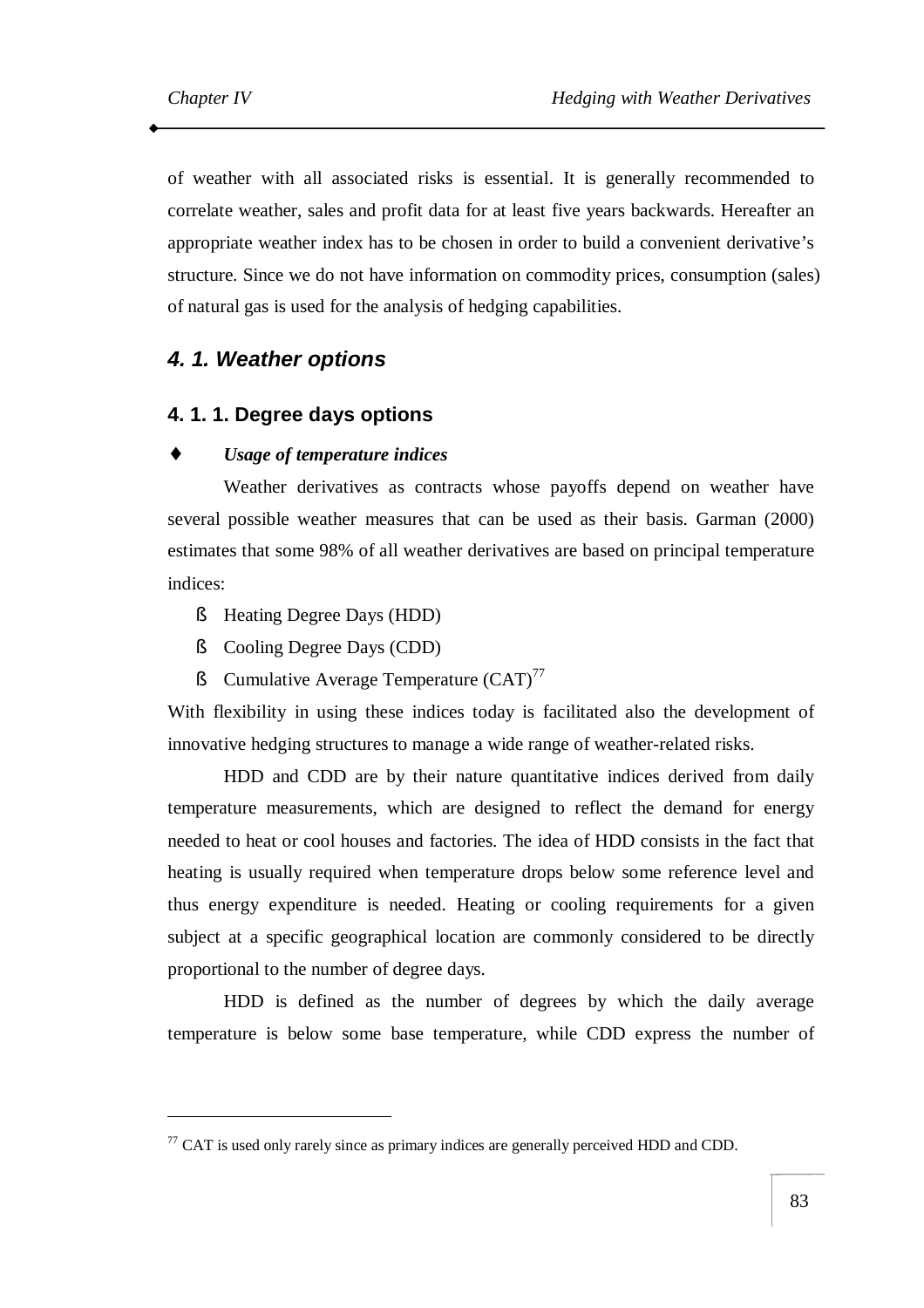degrees by which the daily average temperature is above this value. Mathematically expressed, daily HDD and CDD structures look as follows:

(20) 
$$
HDD = \max(0, T_{base} - T_{daily\_average})
$$

(21)  $CDD = \max(0, T_{\text{dailv} \text{ average}} - T_{\text{base}})$ 

The base approach in the energy sector, which has been previously used in numerous studies<sup>78</sup>, is to apply 18°C (= 65 degrees Fahrenheit) for HDD and 24°C (= 75 degrees Fahrenheit) for CDD as the base temperature.

Daily HDD and CDD are consequently accumulated over a period of time (usually of few months or whole season) that serves as an indicator of heating or cooling requirements for this period.<sup>79</sup> Considering the interest of natural gas companies, increase in HDD corresponds with decreasing temperature, which is reflected in higher natural gas consumption. Since weather derivatives are applied for hedging of weather related risks over a long horizon, production of aggregate indices is needed. Campbell and Diebold (2000) demonstrate the importance of a cumulative HDD index (see equation (22)), which includes both nonlinear transformation of daily average temperature into HDD as well as further aggregation of daily indices because:

- § weather derivatives are typically written on a cumulative sum of weather related outcomes
- § November-March HDD contract is one of the most actively traded weatherrelated contracts and is also of a substantial interest to end users of weather models

(22) *Cumulative* 
$$
– HDD = \sum_{t=1}^{n} HDD_t = \sum_{t=1}^{n} \max(T_{base} - T_t, 0)
$$

[http://en.wikipedia.org/wiki/Heating\\_degree\\_day.](http://en.wikipedia.org/wiki/Heating_degree_day)

 $\overline{a}$ 

<sup>78</sup> For example Alaton (2002), Clemens et al. (2008), etc.

 $79$  Wikipedia gives an illustrative example on HDD by comparison of two American cities with very different climatic conditions, New York City and Barrow in Alaska. With regard to cumulative HDD over the period of one year, it would require four times more energy to heat a house of a similar structure in Alaska than in New York. Total HDD over one year in Barrow is around 20,000 while it is just about 5,000 in New York City. For more information, look at: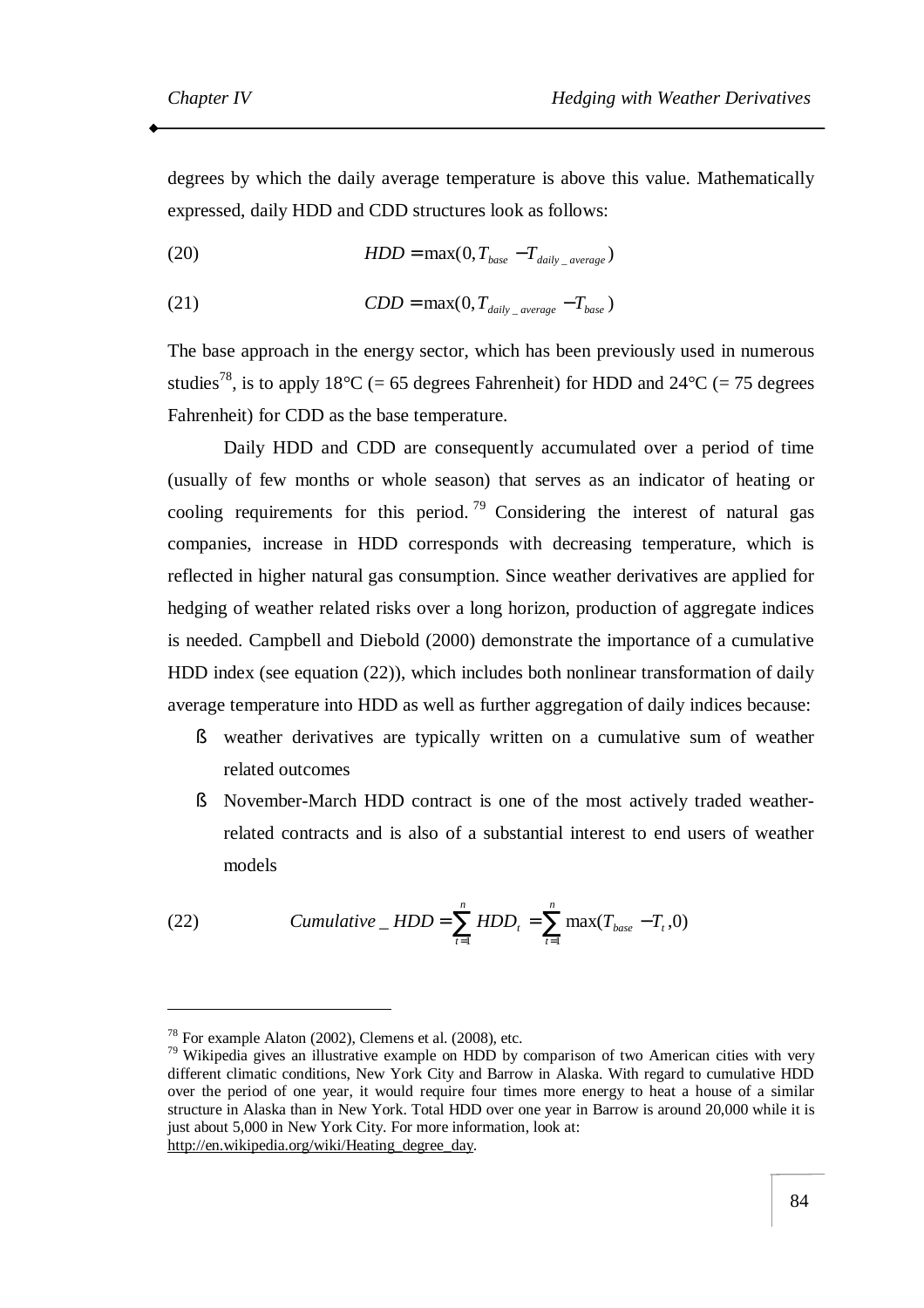## **Weather** *options*

As we have already stated, the most commonly used weather derivatives are options, especially calls and puts<sup>80</sup> as well as their various combinations, e.g. collars<sup>81</sup>. With regard to intentions of particular hedges, a company generally decides on various option types shown in Table 17. Beside various purposes of particular options, this table introduces also simple drafts of payoffs that are generally based on the difference between the exercise and actual level of a weather index.

| option type | protection against  | exercise when  | payout            |
|-------------|---------------------|----------------|-------------------|
| HDD call    | overly cold winters | HDD > strike   | tick*(HDD-strike) |
| HDD put     | overly warm winters | $HDD <$ strike | tick*(strike-HDD) |
| CDD call    | overly hot summers  | $CDD$ > strike | tick*(CDD-strike) |
| CDD put     | overly cold summers | $CDD <$ strike | tick*(strike-CDD) |

#### **Table 17: Temperature options**

**Source: Müller et al. (2000)** 

As we are primarily interested in fluctuations of natural gas consumption during winters, CDD are not considered in this thesis as this index corresponds especially to requirements for cooling energy.

In spite of wide flexibility available in designing weather derivatives, basic attributes are mutual for almost all contracts. Therefore several basic features have to be specified to determine the payoff from a HDD option.

§ call option

(23) 
$$
V = \min\left(\max\left\{0, \left(HDD - X\right)\right\} \cdot tick, cap\right)
$$

§ put option

 $\overline{a}$ 

(24) 
$$
V = \min\left(\max\left\{0, \left(X - HDD\right)\right\} \cdot tick, cap\right)
$$

*where* 

<sup>&</sup>lt;sup>80</sup> Just to remind, general definition of a call option says that it gives the right to buy (call in) an asset and thus make a profit when the price of an underlying increases. On the contrary, a put option gives the holder the right to sell an underlying asset to the writer of an option.

<sup>&</sup>lt;sup>81</sup> Collar enables a market player to minimize his hedging costs by buying a put and selling a call with the same strike price.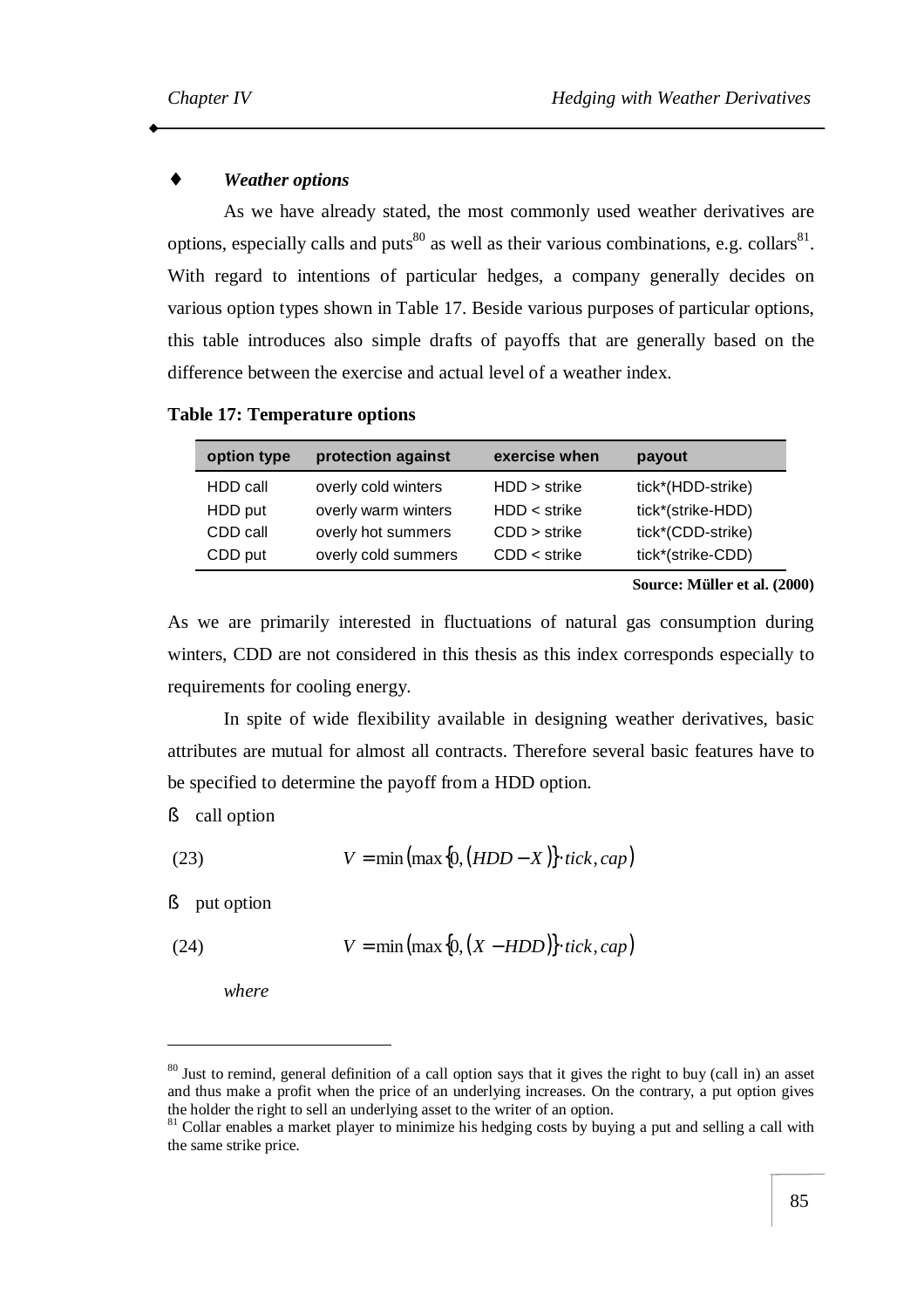- § *X means the strike level*
- § *HDD is an aggregate level of the index*
- § *Tick is the payment per one HDD*
- § *Cap is the maximum payment from an option*

On the day following the end of a contract period, the payout from an option may be computed in compliance with equations (23) and (24).

## ♦ *Options used by companies trading natural gas*

Since revenues of natural gas companies decrease with warm weather especially during winters, these companies are primarily interested in hedging themselves against the case of lower number of HDD than the strike level. Therefore buying of a put HDD option is perceived to be an appropriate hedging strategy against warm weather.

Dutton (2002) gives an illustrative example (see Figure 29) on the payoff structure of a long put option bought by Jefferson Gas as a protection against the risk of warm winter. The option was bought for the price (= premium) of \$100,000 and with the following specifics:

- § variable index HDD
- § cap \$500,000
- $$$  strike 1.330 HDD
- $\text{\$}$  rate of payment \$1,500/HDD

#### **Figure 29: Payout diagram of a long put HDD option**



#### **Source: Dutton (2002)**

Consequently, the company would be paid up to the amount of \$500,000 (the net revenue would reach \$400,000) in the case of warm winter. On the other hand, if the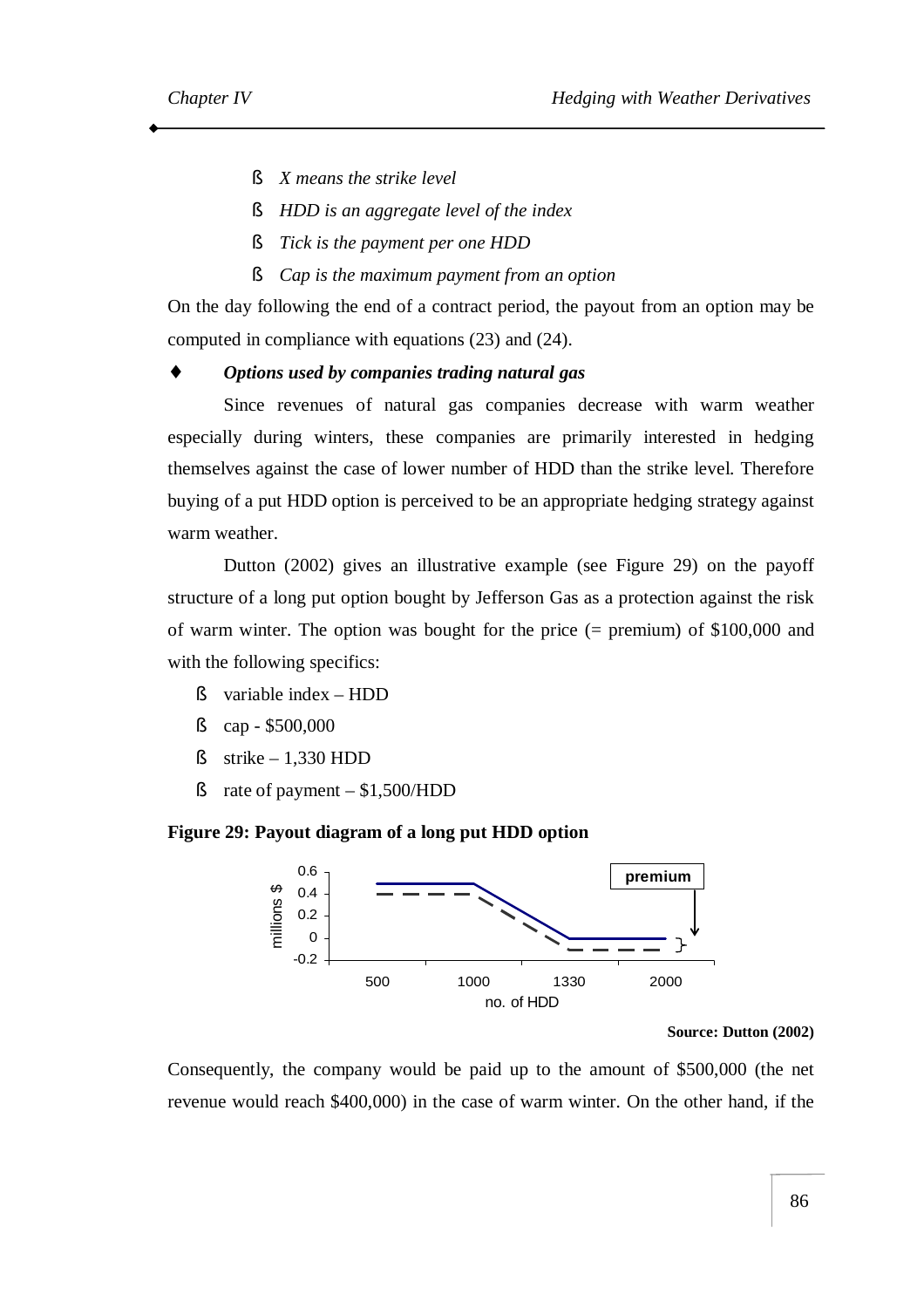cumulative number of HDD was higher than 1,330, the company would not be paid from the option and thus its net loss would be -\$100,000 due to the premium payment.

## **4. 1. 2. Pricing techniques**

*"Due to the lack of widely accepted weather derivatives pricing methodologies, counterparties do not always agree on the right price to trade."* 

## **Mark Garman \***

As the predictability of earnings is for companies highly valuable, one of the major advantages of weather derivatives consist in ability to dramatically reduce volatility in earnings. Nevertheless, an analysis of financial favourableness of hedging eventuality has to be always executed. Buckley et al. (2002) list several techniques of pricing weather derivatives based on:

- § regression analysis and correlations
- § de-trended time series
- § burning analysis
- § Monte Carlo simulations
- § seasonal weather forecasting

Companies could easily use meteorological services to assess weather derivatives, but as the reliability of long term weather forecasts is limited, pricing techniques are more in hands of statisticians than of climatologists.

#### ♦ *Black-Scholes model*

 $\overline{a}$ 

Since weather as an underlying of weather derivatives is a non-tradable asset, the possibility of using standard evaluation techniques is limited. Therefore *the Black-Scholes* model as a traditional way of pricing financial derivatives is not convenient Garman et al. (2000) list even 4 reasons why it is not appropriate to use the Black-Scholes.

<sup>∗</sup> Garman et al. (2000): *Weather Derivatives: Instruments and Pricing Issues*. March 2000.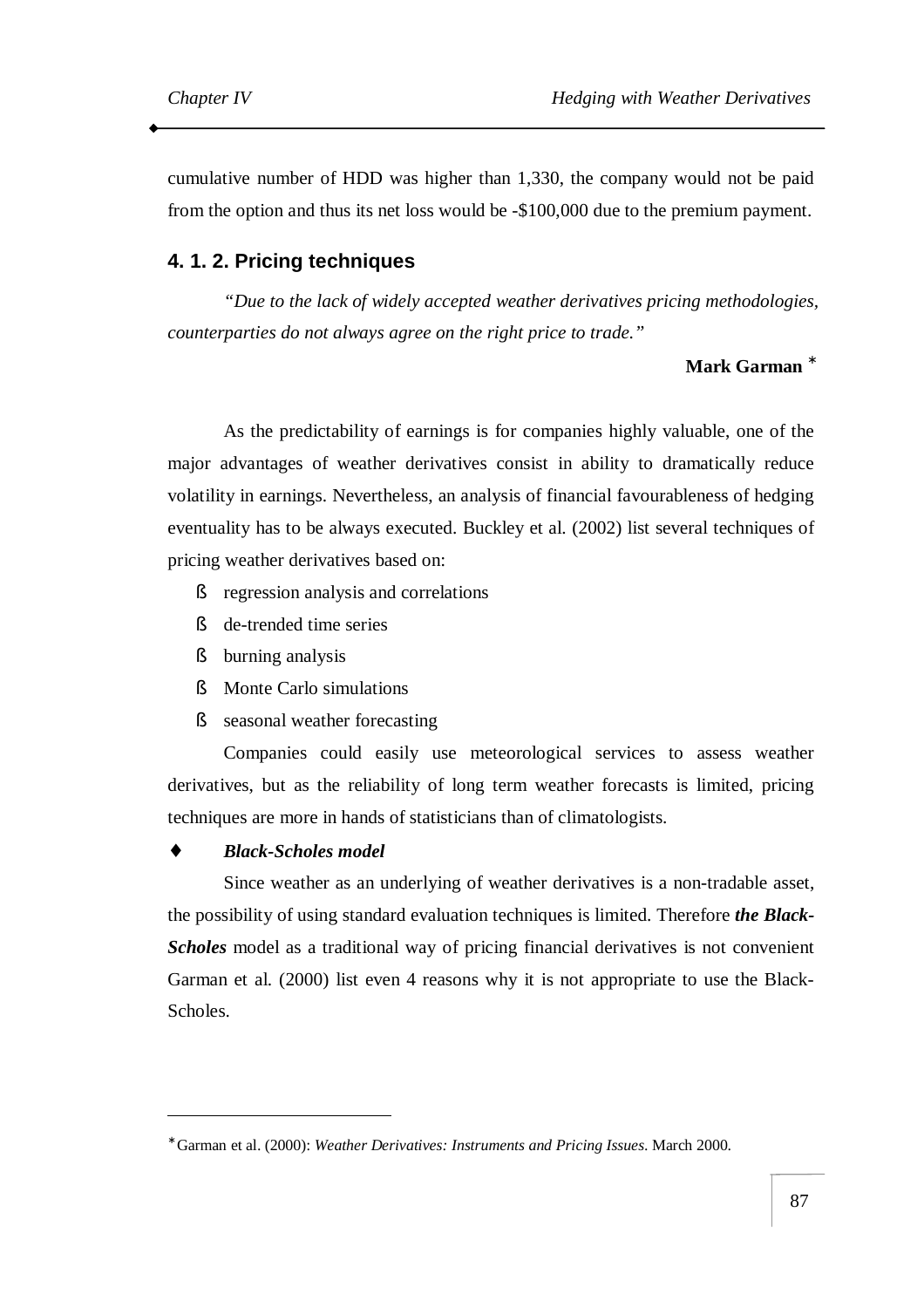- 1) Weather does not follow the "random walk" like asset prices do as they tend to revert back to their historical prices and thus fluctuate within relatively narrow bands.
- 2) Weather is rather predictable in the short-term while approximately random in the long-run. Hence it behaves different according to the length of the period.
- 3) In contrast to the standard Black-Scholes options, weather derivatives are frequently capped, i.e. there exists some maximum level of payoff.
- 4) Since the underlying of weather derivatives is not the price, pricing can not be free of economy risk aversion factors.

Since temperature is mean reverting, i.e. usually tends to revert to normal levels within a couple of days, any models using the random walk (e.g. the Black-Scholes) are inadequate for modelling temperature.

#### *Monte-Carlo simulations*

Other method is *Monte-Carlo simulations method* that incorporates a computer-based generation of random numbers that may be used in the construction of weather scenarios. It generally consists of simulation of numerous weather scenarios (e.g. based on HDDs) to determine payoffs of an instrument. Consequently, the fair price is the average of all possible payoffs approximately discounted to account for the time value of money.

## ♦ *Burn analysis*

Nelken (2000) shows a different way of evaluating weather derivatives, which is frequently used also in the insurance industry and determines their financial impact with regard to past temperature. This method is generally known as *"the burning cost method"* or *"burn analysis"*. The aim of this approach is to answer the question: "*What would have been the average payoff of the option in the past X years?"* Therefore Nelken suggests the following procedure:

- 1) collect the historical weather data
- 2) convert to degree days
- 3) make some corrections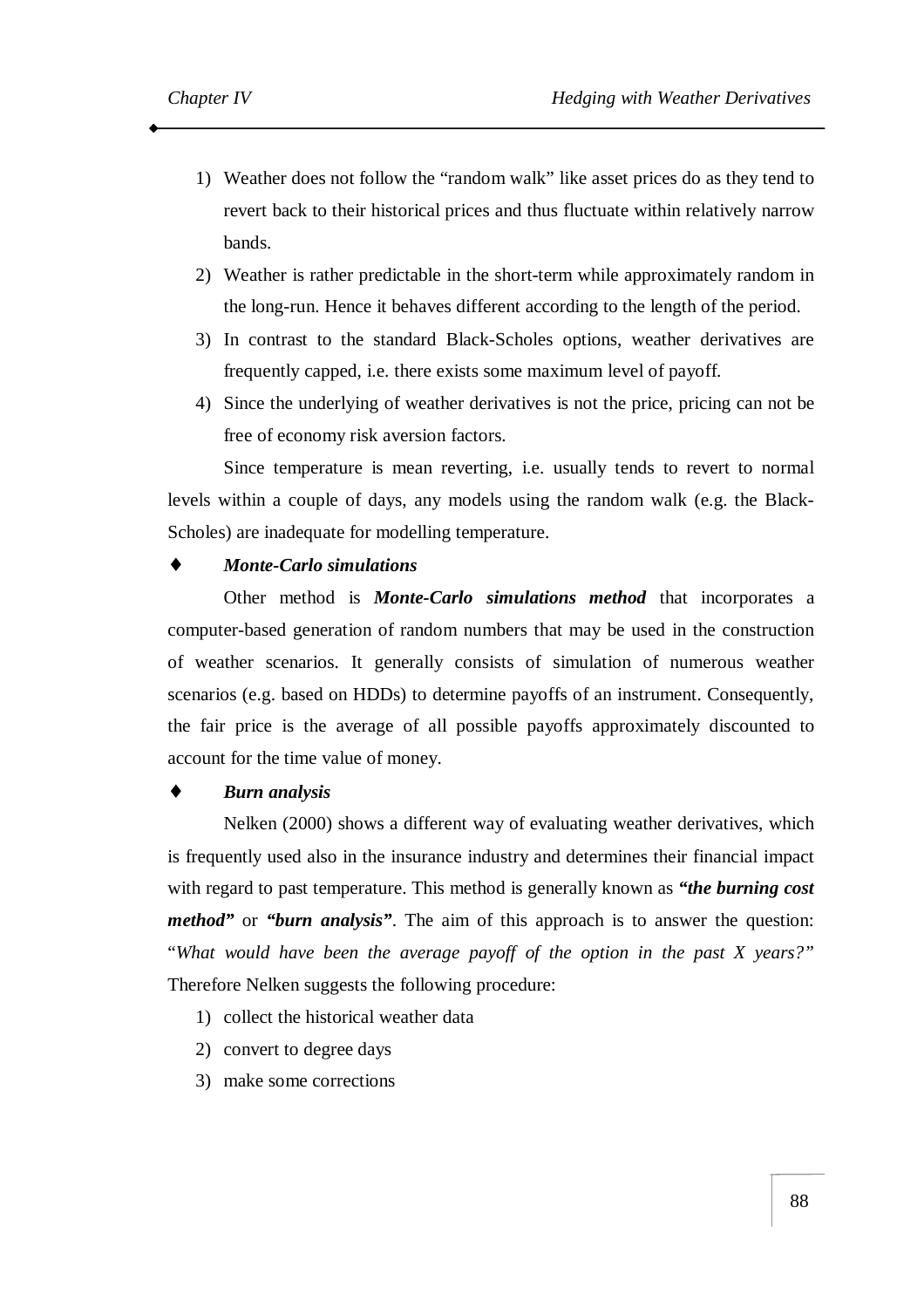- 4) determine what would have been paid out from the option for every year in the past
- 5) make an average of these amounts

The main advantage of burn analysis in comparison with other methods is that it does not include any form of weather (temperature) forecasting. Since this procedure is highly logic and relatively easy to set up, it is quite common that market participants use this method in order to get the first notion about the fair price of an option.

#### *4. 2. Burn analysis*

Burn analysis presumes the future development of weather corresponding to the average of its past behaviour. Thus, accordingly to reasonable but only relatively validated prediction, historical data can serve as a predictor of normal behaviour of temperature in the long-term. With regard to the easiness of this method, it may serve as an ideal starting point for a company that is considering purchasing of a weather derivative contract. To find the fair price of a potentially used HDD put option, we follow hereinbefore suggested Nelken's scheme.

Pricing of weather options needs a good source of historical temperature data and further application of statistical methods to fit distribution functions to this data. With the data provided by CHMI that have been already used in Chapter 3, there is no problem with collection of daily temperature measurements. Therefore measurements at station Praha – Ruzyně might without any problems serve a basis for hedging.

#### ♦ *Transformation into HDD*

When transforming temperature measurements into HDD, one has to decide about the threshold level of temperature (see equation (20)). Despite the market convention of using 18°C, we would suggest, in accordance with the previous chapter, application of 16°C in the Czech natural gas market since it effectively captures heating demand and thus temperature dependent portion of consumption.

In order to build a cumulative HDD function, the risk exposure period, which is commonly considered to be a whole season or a particular month, has to be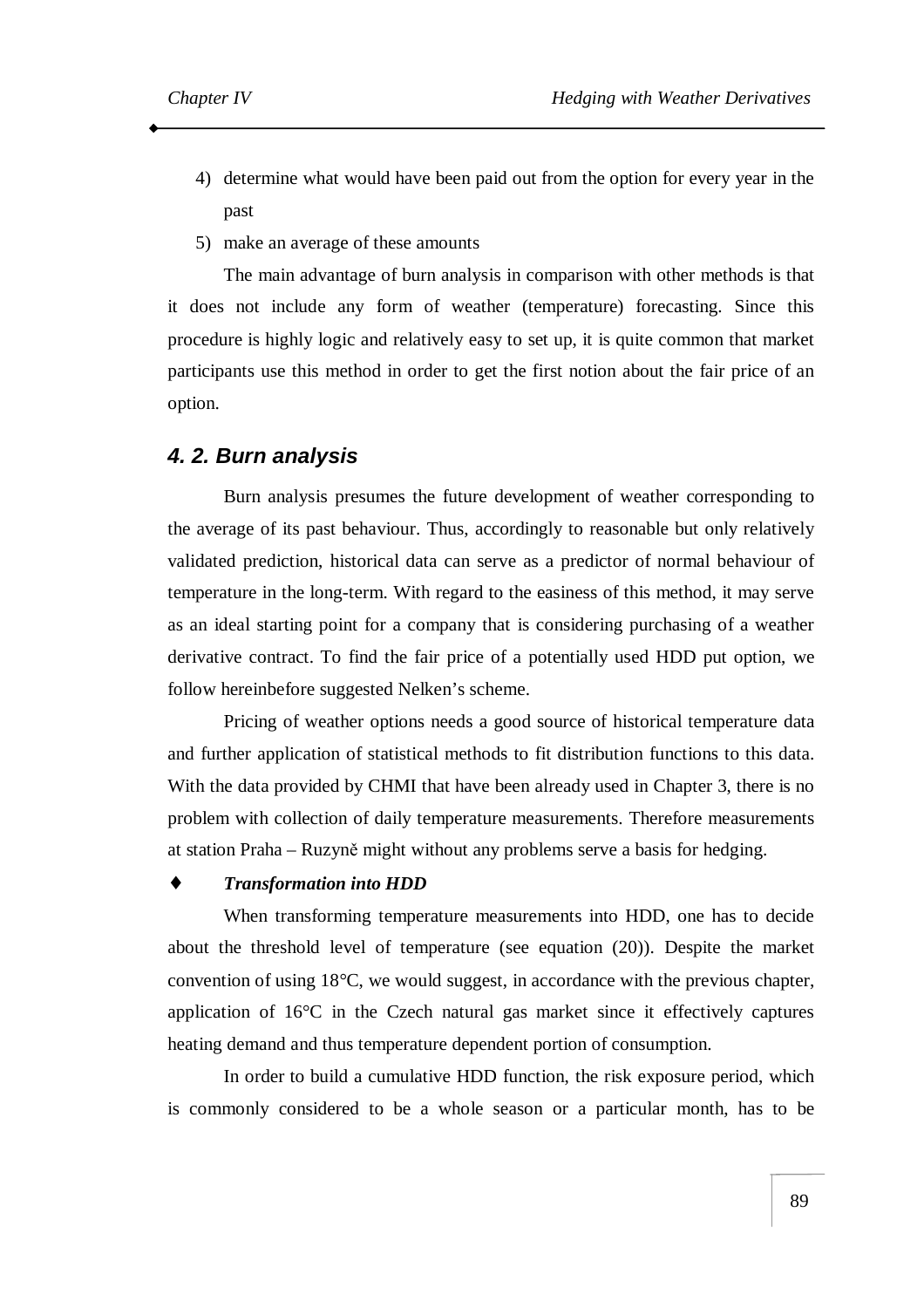$\overline{a}$ 

specified. HDD indices are commonly computed over the "winter season" what in most cases signifies the period from October to April, or November to March.<sup>82</sup>

| year        | 1998  | 1999 | 2000 | 2001 | 2002 | 2003 | 2004                                                        | 2005 | 2006 | 2007 | 2008 |
|-------------|-------|------|------|------|------|------|-------------------------------------------------------------|------|------|------|------|
| total HDD   |       |      |      |      |      |      | 2826 2754 2574 2991 2735 2989 2918 3041 2942 2531 2678      |      |      |      |      |
| winter HDD  | 2.664 |      |      |      |      |      | 2 618 2 444 2 829 2 675 2 933 2 727 2 826 2 739 2 421 2 554 |      |      |      |      |
| % of winter | 94%   | 95%  | 95%  | 95%  | 98%  | 98%  | 93%                                                         | 93%  | 93%  | 96%  | 95%  |

**Table 18: Share of HDD in winter** 

**Source: Author** 

With regard to Chapter 3.2.2 (Figure 21) and our regression results, it could be rewarding to do not use hedging with weather options for the whole year, but just for a part where consumption varies the most. Therefore an effective hedge is suggested to be applied only for the period of eight months, from September, 1 to April, 30. What is more, if we transform temperature data into HDD (with application of 16°C as the base level), one might see in Table 18 that these eight months (labelled as "winter") contain the vast majority of yearly HDD.

Cumulative HDD index for a potentially hedged period (Figure 30) has been obtained by transformation of temperature data. The dashed line, representing the average quantity of HDD in the last eleven years, indicates that buying of HDD put options could have been appropriate in recent warm years. However, the profitability is in the end always a question of hedging costs.





<sup>&</sup>lt;sup>82</sup> On the other hand, CDD indices are generally used during the "summer season".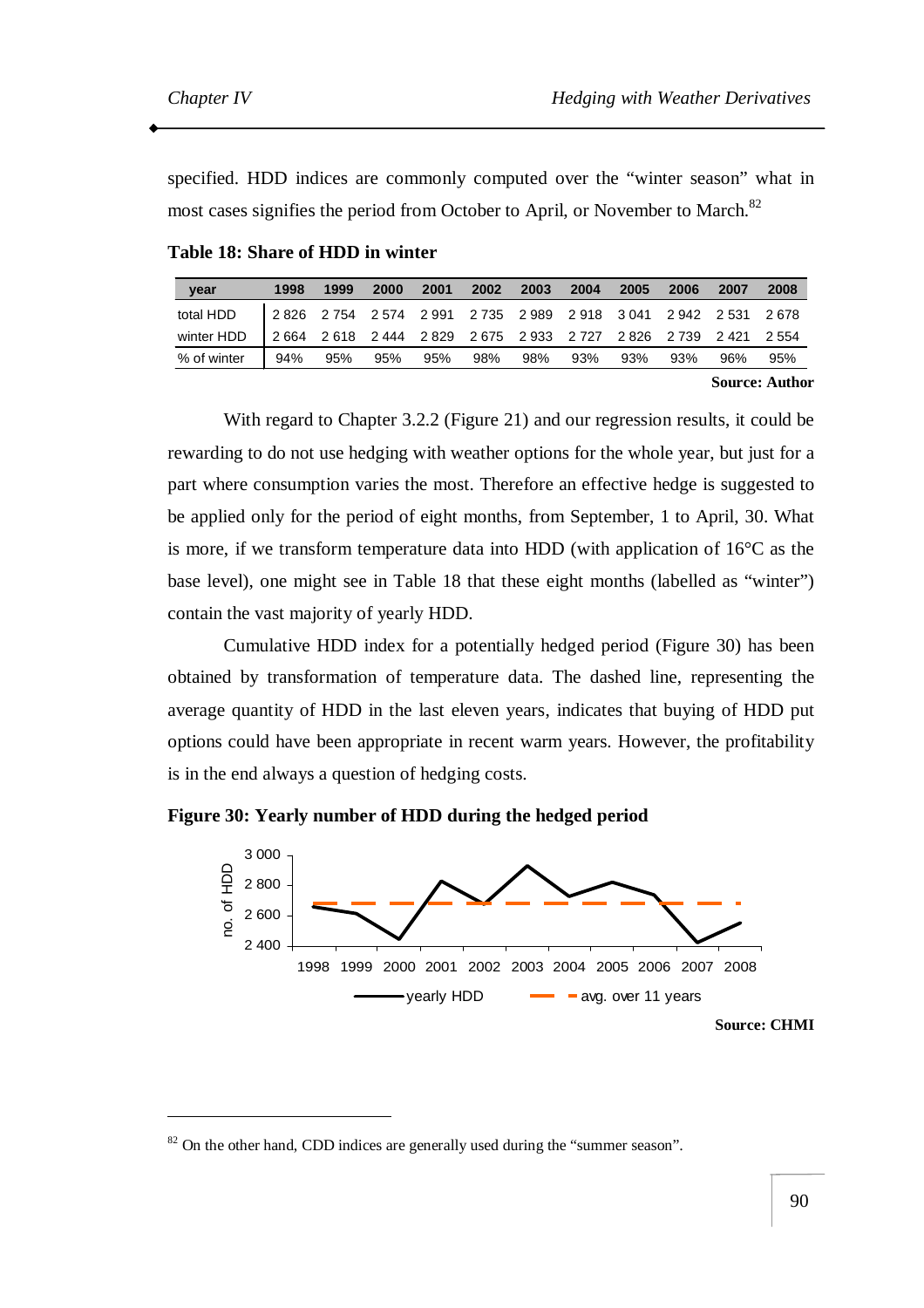$\overline{a}$ 

## *Payoff* structure

We show the payoff structure of a put option once more.

(25) 
$$
V = \min\left(\max\left\{0, \left(X - HDD\right)\right\} \cdot tick, cap\right)
$$

Because the number of HDD for each particular year is well known, especially the exercise level of an option has to be chosen properly. Roustant et al. (2003) suggest employing of the historical average temperature (HDD) index as a basic exercise level whereas e.g. Garcia and Sturzenegger (2001) suggest calculation as the average cumulative HDD minus ½ of its standard deviation. As another method, Platen and West (2004) apply as an exercise level the average cumulative HDD plus  $\frac{1}{2}$  of the standard deviation. Hereafter, playing with various levels close to the average HDD is recommended to find out the most appropriate alternative.

Considering temperature measurements over the last eleven years should be appropriate for choosing an exercise level, which is generally set in accordance with the normal climate conditions. Even though there are various approaches to this issue, the market usually takes as normal the average level over the past  $10-15$  vears.<sup>83</sup> Because appropriate descriptive statistics for HDD (cumulated over 8 months) are listed in Table 19, one may show some of possible exercise levels of an option.

**Table 19: Statistics on HDD in the Czech Republic (1998-2008)** 

|      | min.        | max.      | mean   | std. dev. |
|------|-------------|-----------|--------|-----------|
| חחו- | 2 4 2 1 . 3 | 2 9 3 2.7 | 2675.6 | 159.9     |

**Source: Author** 

Garman et al. (2000) suggest the calculation of an expected payoff for each year and consequent application of the average of those historical payoffs as the fair price. Hereafter, we determine the payoff of an illustrative HDD put option for the period of 8 months with the tick of EUR 1,000 per HDD and no payment's cap considered.

 $83$  Nevertheless, there might be exceptions, e.g. Considine (1999) mentions the case of Miami where 15-years average may not be appropriate as there has been substantial warming trend over the past 30 years.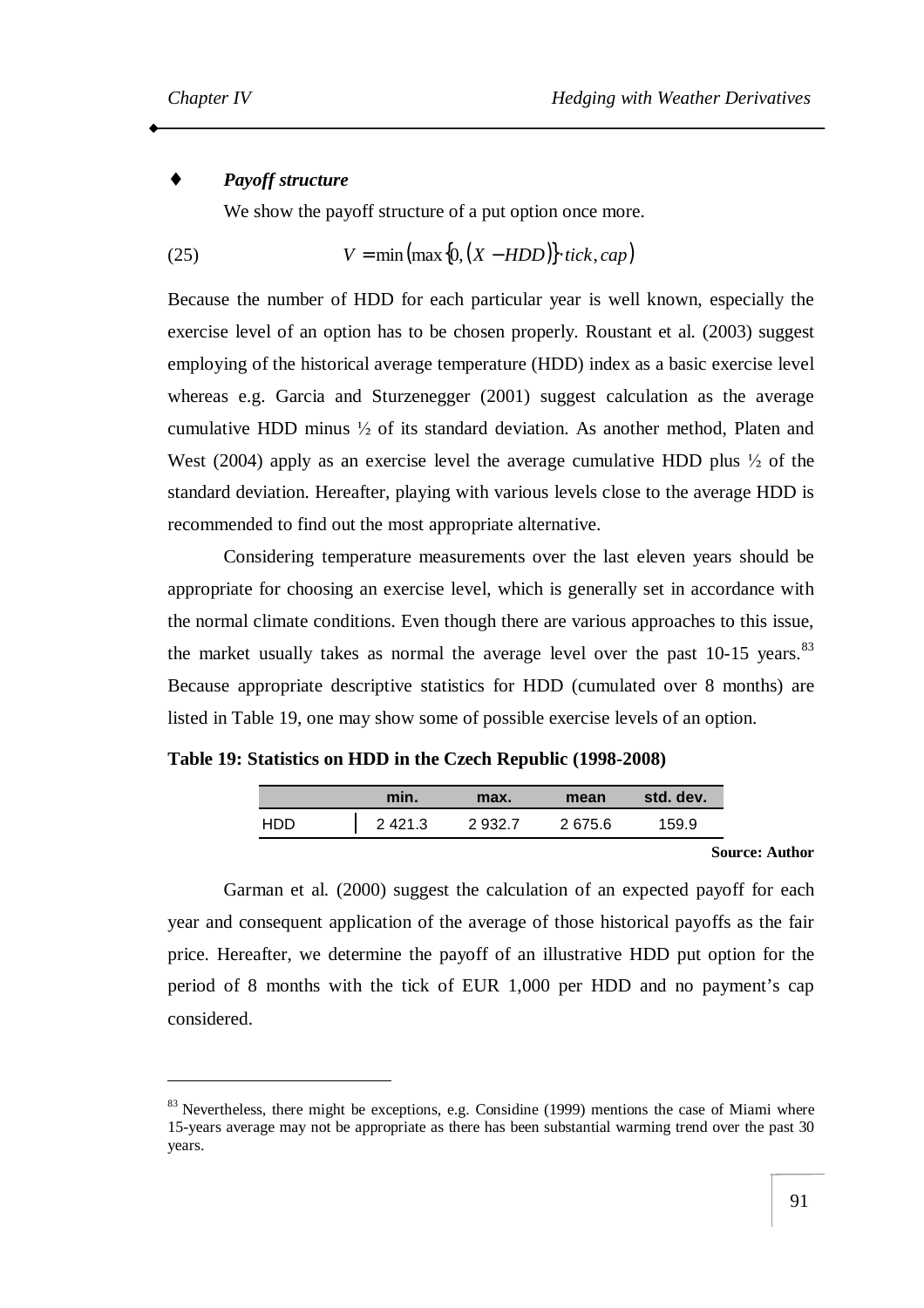| year    | <b>HDD</b>  |               | payoff (EUR) |               |
|---------|-------------|---------------|--------------|---------------|
|         |             | $X = 2595, 7$ | $X = 2675,6$ | $X = 2755, 6$ |
| 1998    | 2 6 6 4 , 3 | O             | 11 300       | 91 300        |
| 1999    | 2618,4      | O             | 57 250       | 137 250       |
| 2000    | 2 4 4 4 , 0 | 151 700       | 231 600      | 311 600       |
| 2001    | 2829,4      | 0             | O)           |               |
| 2002    | 2675.3      | 0             | 300          | 80 300        |
| 2003    | 2932,7      | 0             | 0            | O             |
| 2004    | 2 7 2 7 .5  | 0             | O            | 28 150        |
| 2005    | 2826,2      | 0             | 0            | O             |
| 2006    | 2 7 3 9, 3  | O             |              | 16 311        |
| 2007    | 2 4 2 1 , 3 | 174 400       | 254 300      | 334 300       |
| 2008    | 2553,7      | 42 000        | 121 900      | 201 900       |
| average | 2 675,6     | 33 4 64       | 61514        | 109 192       |

#### **Table 20: Various payoffs of the option**

**Source: Author** 

In Table 20 are displayed payoffs of the option with application of exercise levels suggested by:

- § Garcia and Sturzenegger (2001): exercise level = average HDD  $\frac{1}{2}$  of std. dev.
- § Roustant et al.  $(2003)$ : exercise level = average HDD
- § Platen and West (2004): exercise level = average HDD +  $\frac{1}{2}$  of std. dev.

Calculation of average payoffs from the option in the past provides primary idea on value of the option. If a company is able to find such an option whose costs are similar of lower than above listed prices, it may be an indicator to look at that option in more detail. The logic of HDD put option pricing is straightforward: with increasing exercise level (and no cap on payments considered) raises also the average payoff of the option (as shown in Figure 31).

#### **Figure 31: Average payoff with regard to various exercise levels**



**Source: Author**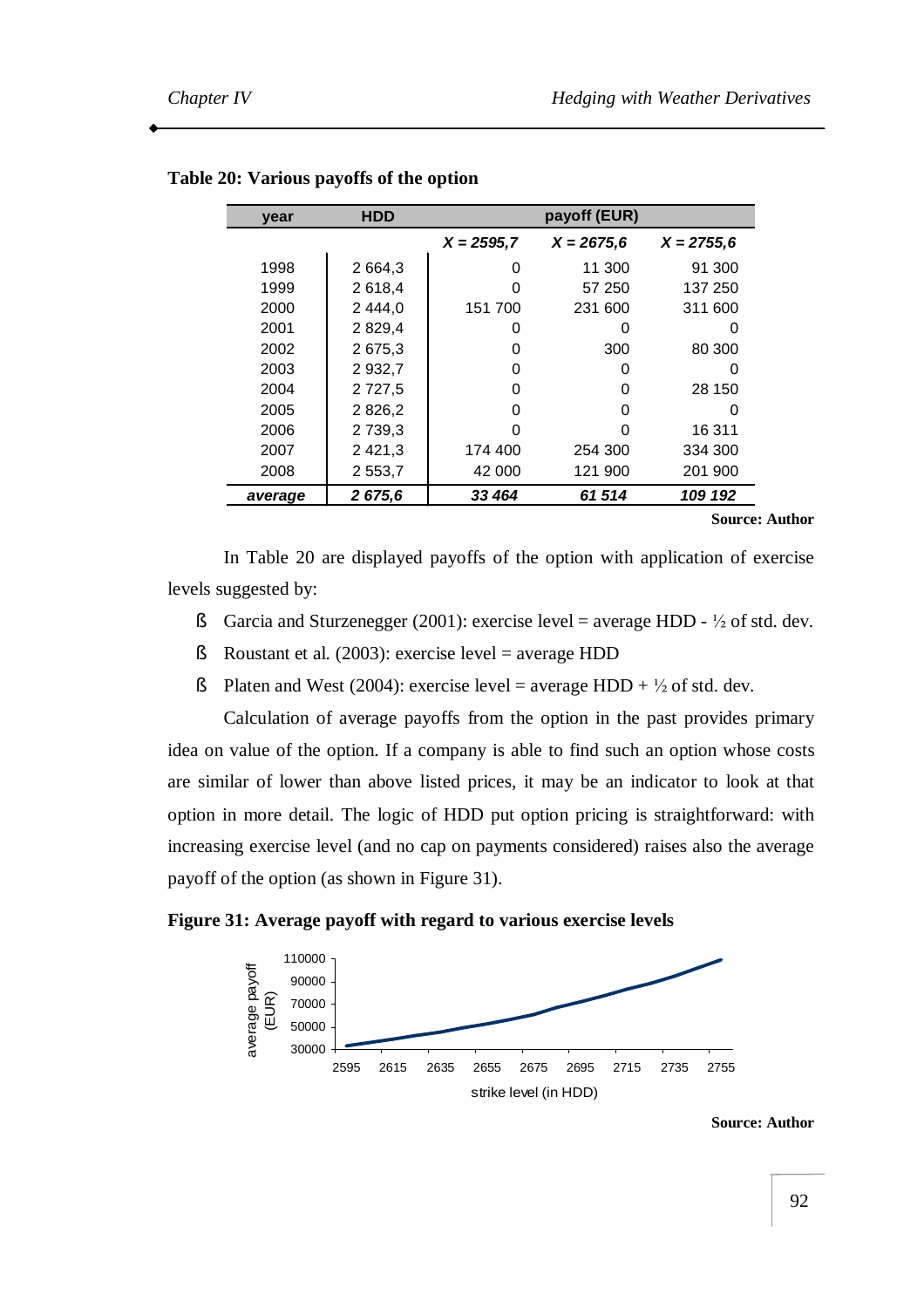Burn analysis is one of the primary steps on the way to hedging against weather risk. Both assessing of weather sensitivity of a business and searching for hedging possibilities, in which is frequently involved also burn analysis, should provide a notion whether it could be favourable to protect company's financial performance with weather derivatives.

However, when it is the time to make a final decision, more sophisticated methods are generally applied for pricing weather derivatives. Since a company determines the fair price of a hedge and is able to find such a financial instrument, which corresponds to this fair price level and satisfies all requirements of a company, the only question remains: *"How many weather options to buy?"* This question is generally answered with regard to size and weather sensitivity of company's revenues.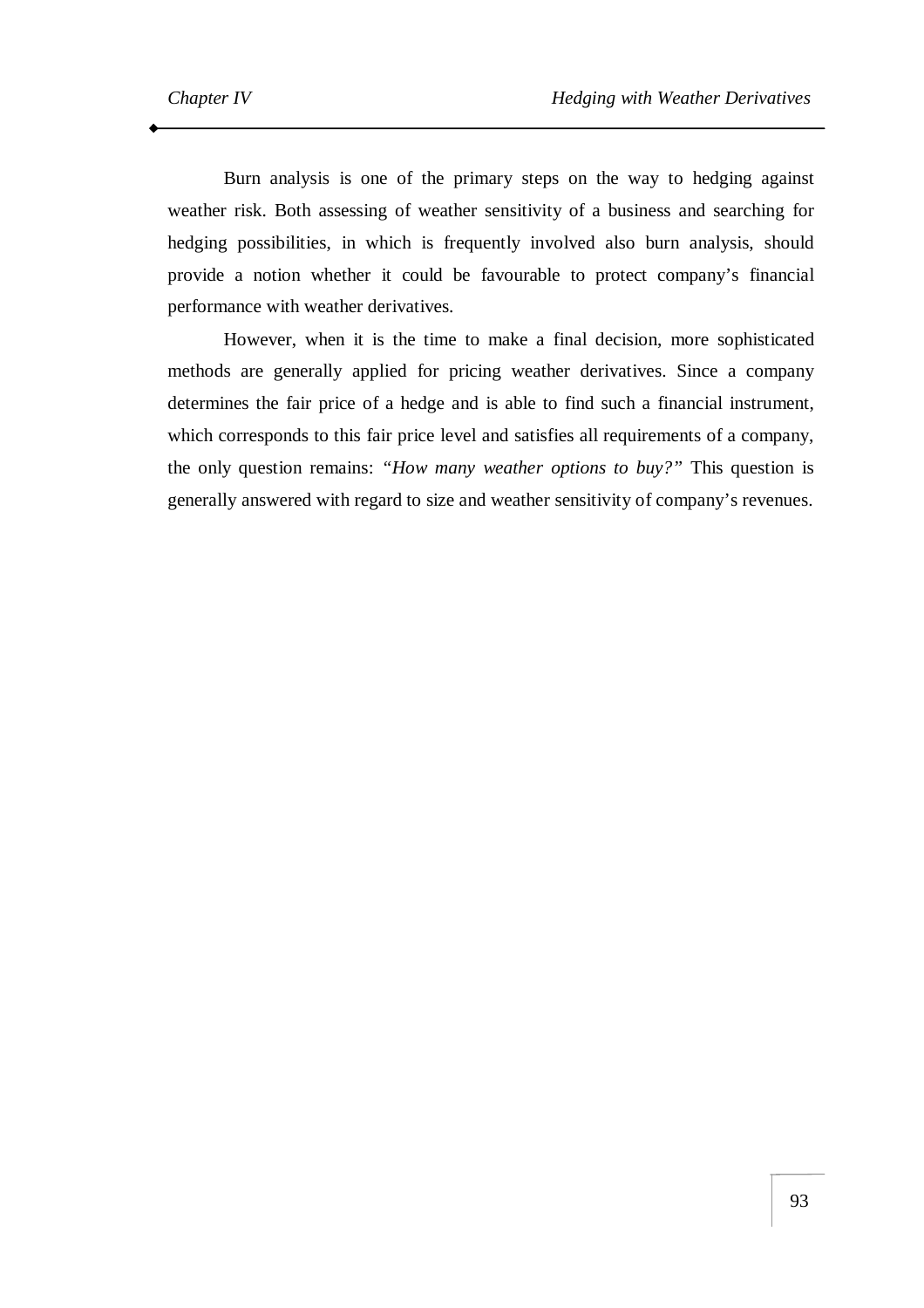# **♦ CONCLUSION**

Since the natural gas market in Europe is going through the process of liberalization, companies become aware of controlling their revenues more than ever. It is weather risk that highly influences stability of revenues in the natural gas business. Although companies in regulated markets were commonly adjusting prices to offset low revenues in the case of decreased demand for heating, the approach to this issue has greatly changed since the 90's as ongoing deregulation made increasing of consumer prices difficult.

Therefore it was primarily the interest of energy companies in the U.S. that helped the new weather risk market to emerge in the 90's. With the aim of staying competitive in liberalized markets, companies started to assess impacts of weather on their financial performance and consequently hedge against weather risk.

With a wide scale of opportunities in hedging against weather risk, energy companies commonly undertake analyses of weather sensitivity of their businesses and the favourableness of potential hedging. This unambiguously holds for companies trading natural gas since consumption of this commodity is highly affected by changeable weather, especially by temperature. Among the most frequent methods of evaluating the dependency belong consumption models on which is applied OLS regression method. In this thesis, we have built such a model that estimates the impact of weather on natural gas consumption in the Czech Republic.

By addition of several useful features, we have been successively improving the explanatory power of the model, which considers daily natural gas consumption as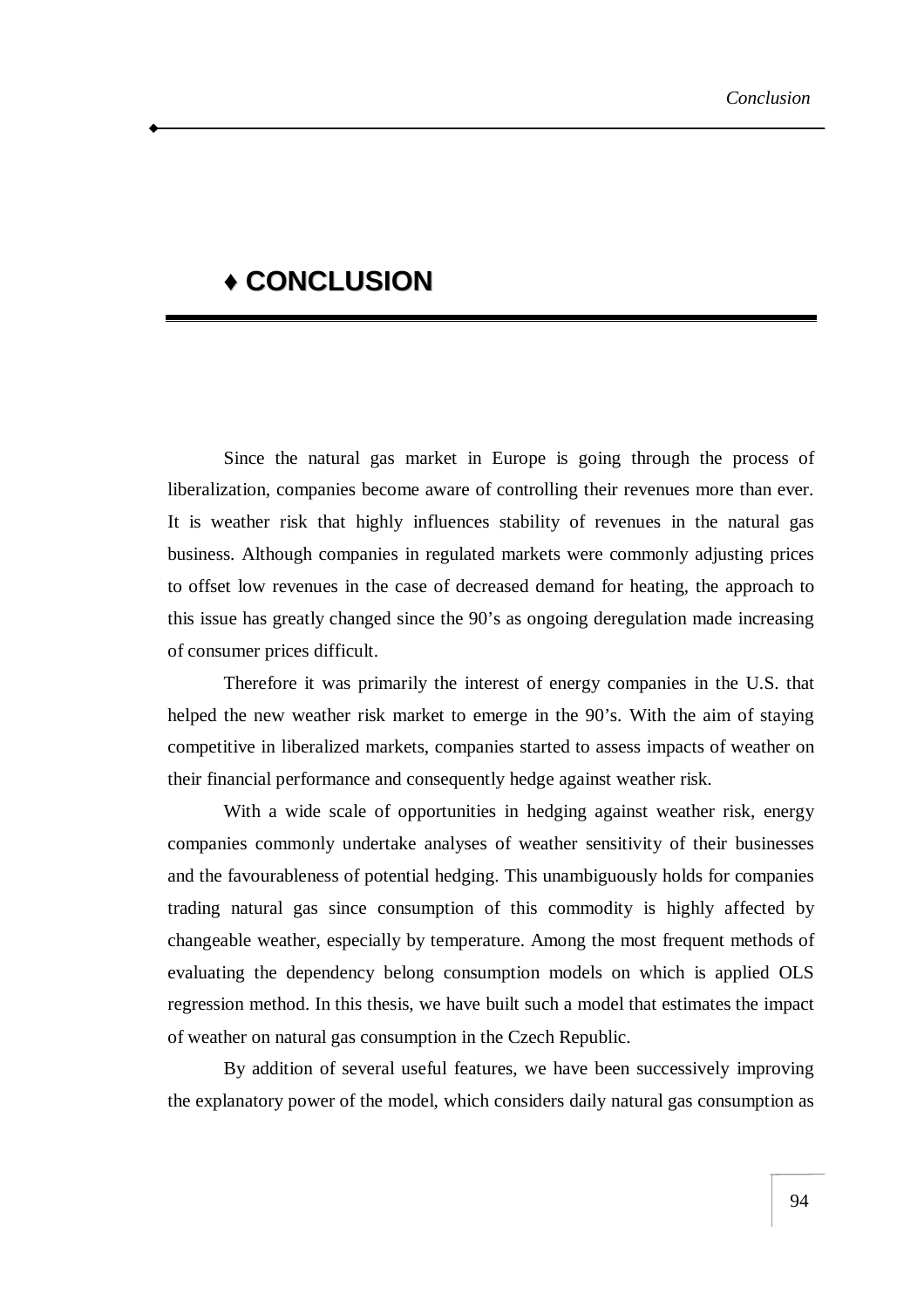the dependent variable. Absolutely fundamental in the majority of similar studies is application of two basic explanatory variables:

- § actual day's temperature
- § the impact of weekends and bank holidays

Both increasing temperature on the actual day and the presence of weekend may cause a significant fall in natural gas consumption. The explanation is straightforward since higher temperature is generally reflected in lower consumption as the heating requirements fall. Considering the impact of weekend, industries usually consume lower volumes during weekends due to limited production.

We have demonstrated that in the Czech market is present approximately linear relationship between natural gas consumption and temperature with an exception during warm periods of the year. With temperatures above some threshold level, there generally remains only the base-load consumption, which is primarily comprised by demand of industrial customers and is not dependent on temperature. Such a feature is in various forms common for all natural gas markets. When comparing several levels of temperature, we have decided to set the cap on temperature at 16°C that effectively reflects heating requirements. By this transformation, the model assigns to all observations with temperature higher than 16°C the same consumption, which corresponds to the fact that consumption stays with high temperatures close to mentioned base-load level.

The last characteristic that we implemented in the model is the impact of past days' temperatures. It is a common practice that several lagged values of temperature are included in similar models, for example Zanotti et al. (2003) used in their model two foregoing days, which primarily reflect the need for adjustment of heating devices in the short term. However, we have taken into account in our final model also the adjustment of heating devices in the long term.

Since manufactories generally adjust (or even turn off) their heating devices with regard to some long term temperature profile, we have included in the model as explanatory variables the weekly and monthly averages of daily temperatures. In comparison with frequent application of temperatures on directly preceding days, we have improved the explanatory power of the model and also avoided unfavourable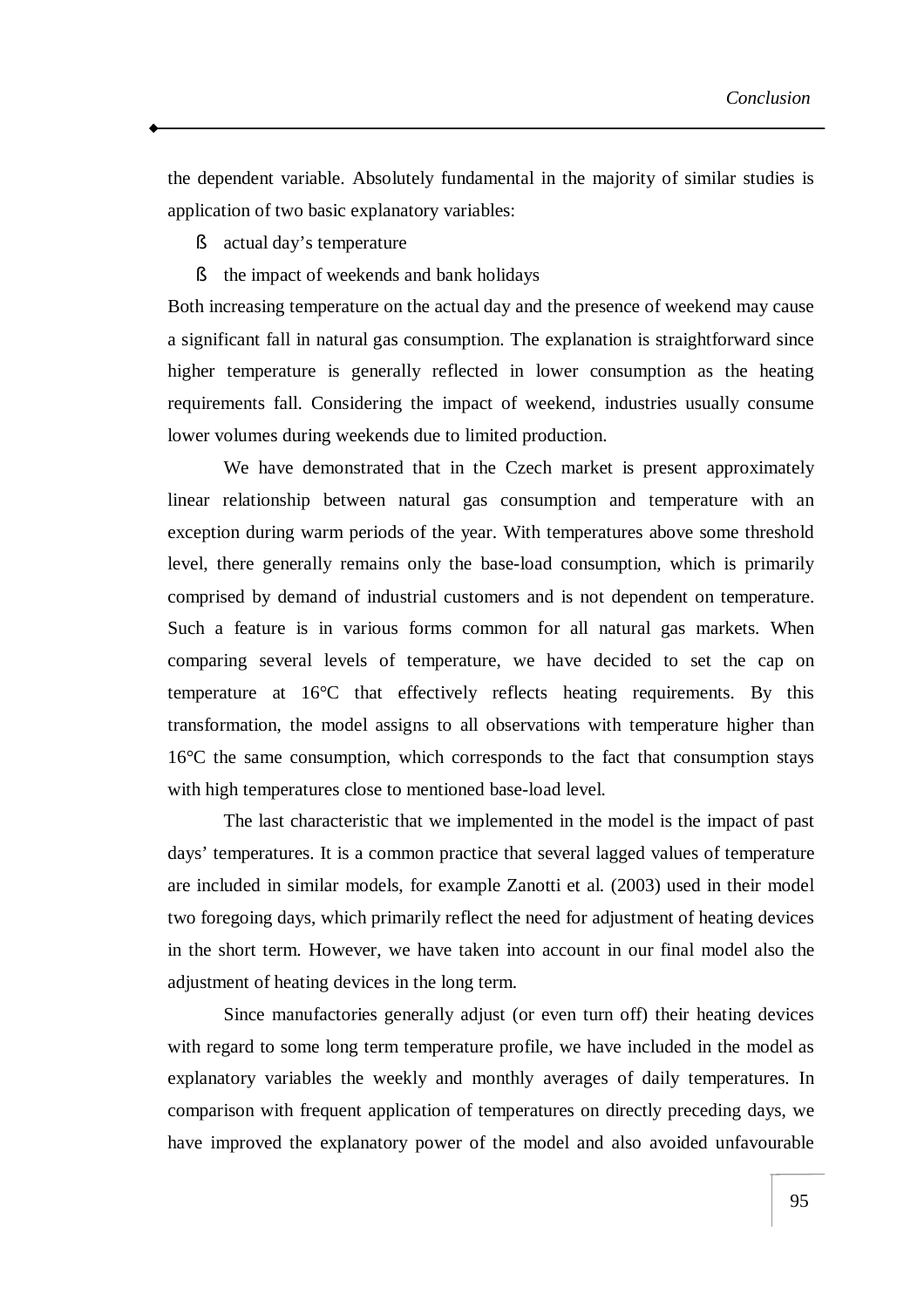problem of multicollinearity, which occurred with application of only short term lags. What is more, the coefficients of both short and long term temperature averages are highly significant and not small. Therefore it should be useful for similar studies to include the long term temperature profile to model natural gas consumption effectively. However, it is not a common practice in similar studies or even in analyses of natural gas companies.

When investigating the residuals of our final model, the presence of both autocorrelation and heteroskedasticity was revealed that caused the OLS estimator to be inefficient. Because the OLS estimator is unbiased, the model would be with application of robust standard errors, which deal with heteroskedasticity and autocorrelation, satisfactory for the majority of natural gas traders.

Nevertheless, we have decided to use the generalized least squares method (with the Cochrane-Orcutt transformation) in order to deal with the autocorrelation of residuals and consequently get an efficient estimator. Furthermore, robust standard errors and t-statistics were applied as a remedy to heteroskedasticity problem. Consequently, correct result for R-Square (of 72.8%) was obtained because the result of OLS was overestimated due to present autocorrelation. Even the GLS results signify that the model still highly explains variations in daily natural gas consumption by changes temperature.



**Figure 32: Comparison of applied methods (R-Squares)** 

**Source: Author** 

Building of such a model, which assesses the impact of weather (temperature) on a business, generally greatly helps to predict natural gas consumption. What is more, a quality model can be consequently applied for example in contracts with customers, e.g. to set flexibility bands in daily, monthly or yearly off-takes. Finally,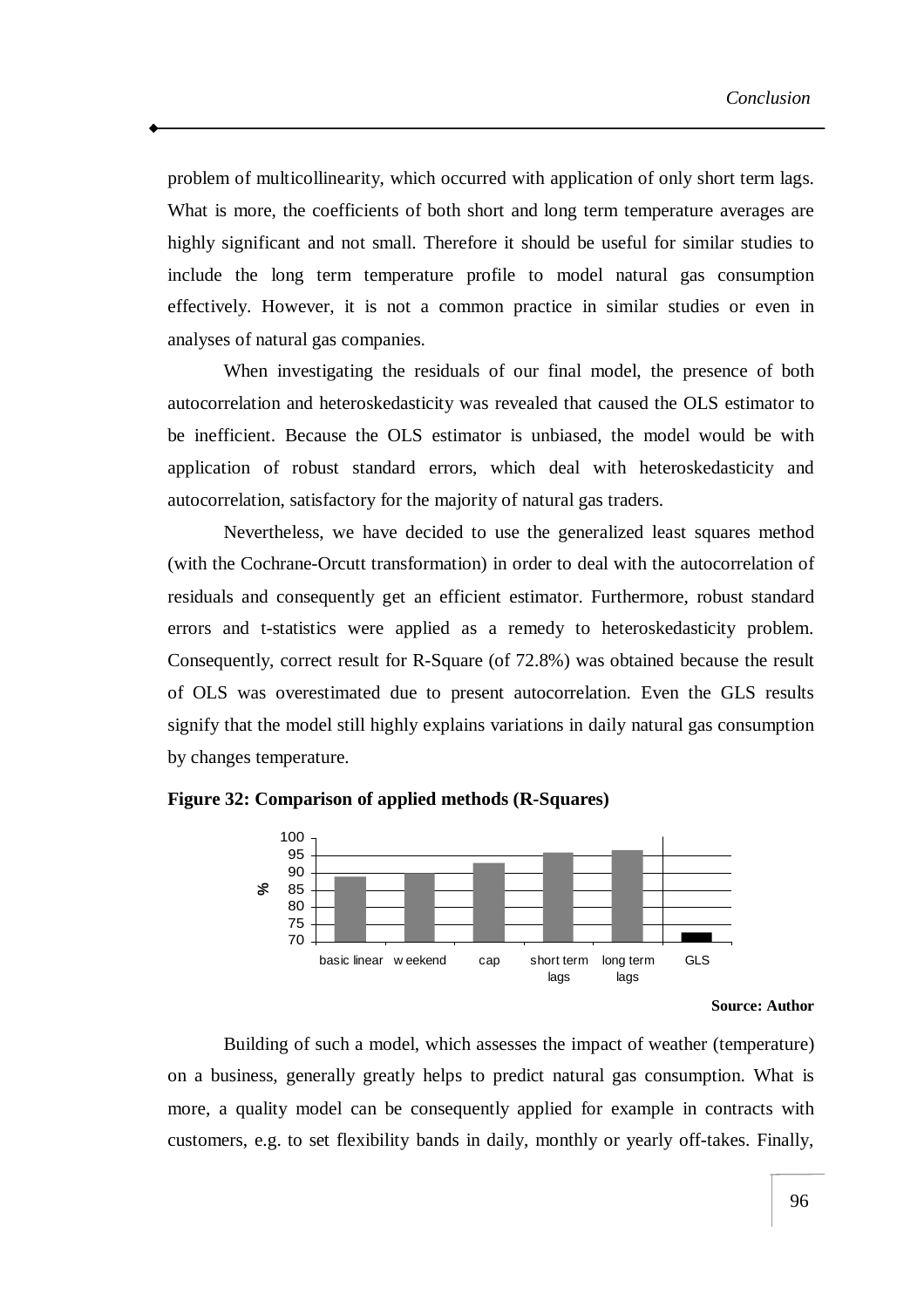evaluation of the dependency frequently serves also as the first step when considering hedging against weather risk, for which are commonly used weather derivatives that emerged in the 90's.

Weather derivatives applied for the purpose of natural gas companies are generally HDD put options, which serve especially as a protection against abnormally high temperatures in winter. Beside some other factors, the final decision on hedging is commonly done with regard to a cost benefit analysis. Despite the fact that there exist even more sophisticated methods of assessing the fair price of an option, we have performed so called burn analysis that often serves as the first indicator of the fair price of an option. If revenues from the hedge are higher than costs, by which is meant an option premium, it is a good indicator that the hedge could be convenient. Therefore a company is generally looking such a hedge whose costs are below the fair price.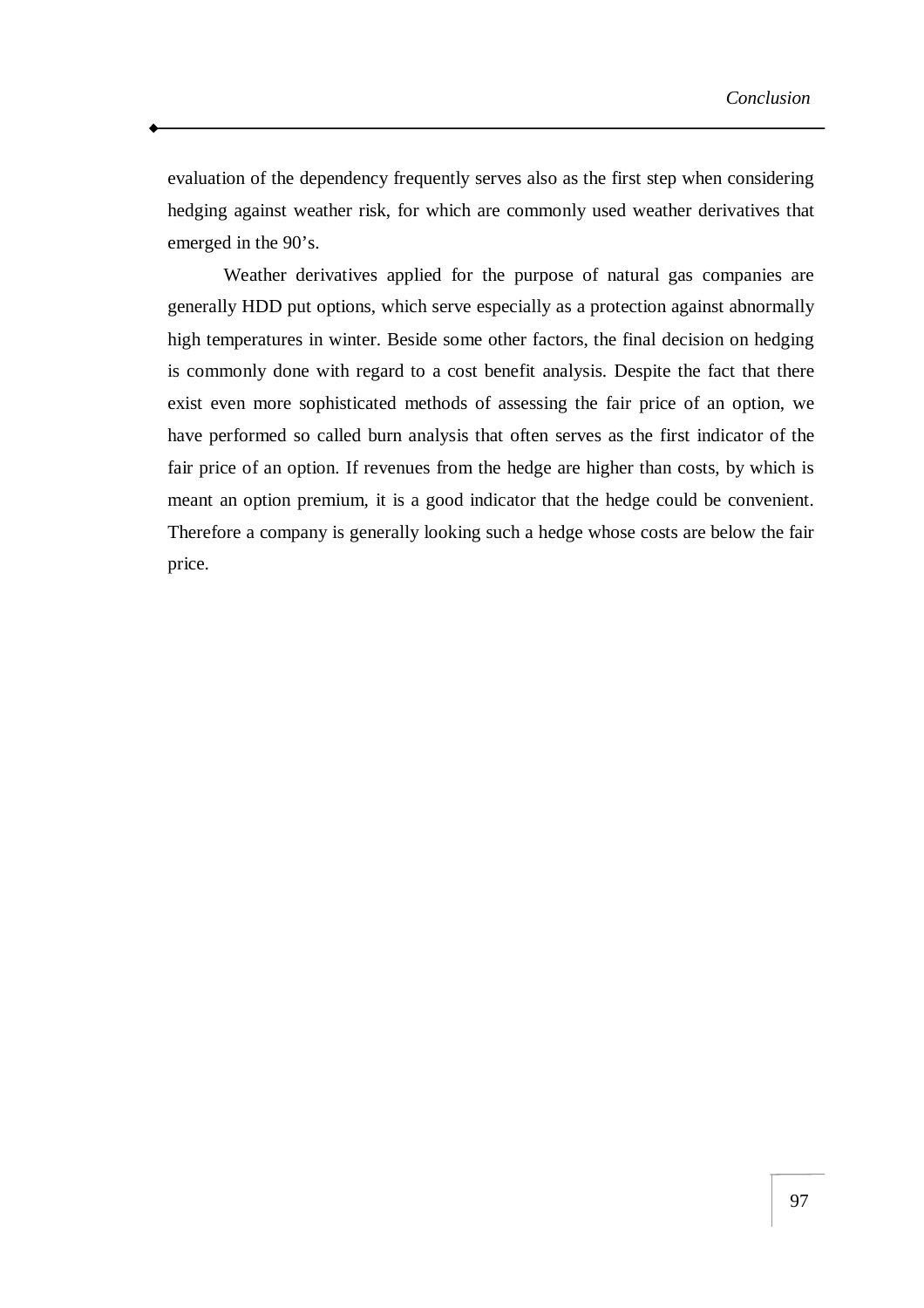# **♦ Appendix: The Ordinary Least Squares**

The most common method used by econometricians is the Ordinary Least Squares (OLS) method or its numerous variations (like e.g. Generalized Least Squares are), that fit a curve to input data in a way that minimizes the sum of squared residuals from all particular observations to the model's line. Although it is not extremely difficult to run the OLS regression even for large datasets, special care should be given to identification of:

- § influential observations (= outliers)
- § correlation across variables
- § error terms' patterns
- § other various biasing influences

Although there may be no problems with the variables, one needs to be aware primarily of the structure of error term (disturbances). In order to reach BLUE when applying the OLS regression method, specific assumptions about disturbance have to be satisfied:

- § zero mean disturbances
- S constant disturbances' variance of  $\sigma^2$

§ disturbances have zero covariance, i.e. there is no autocorrelation among them If these assumptions do not hold, an estimator is not necessarily BLUE. Consequently changing of a specification or even changing of the whole estimation method is not an exception.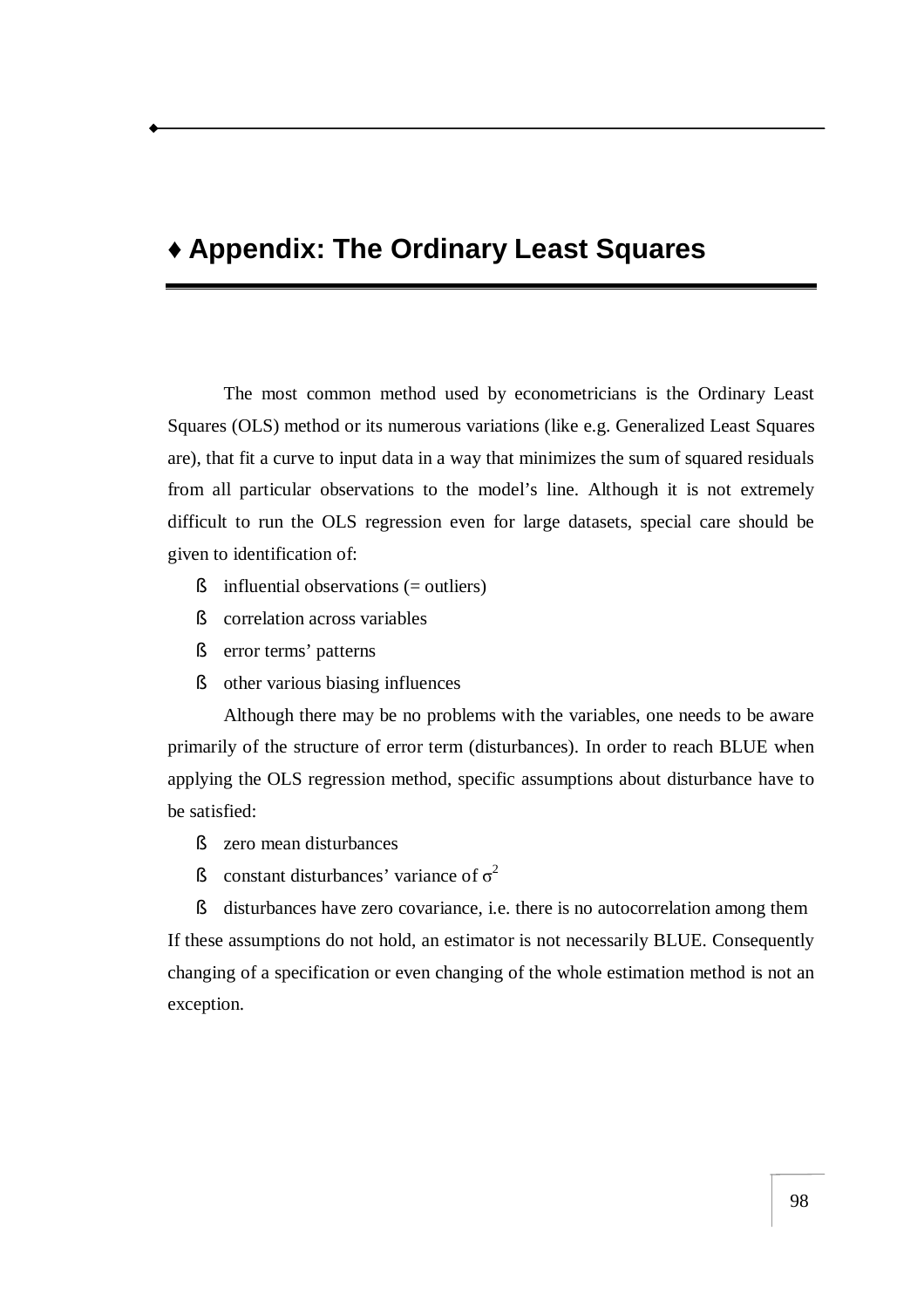When all the particular tests for possible problems are successfully carried, the model is specified correctly and the error term distributed normally around a zero mean, the regression results (i.e. estimation coefficients) may interpreted.

## ♦ *Problems with OLS*

As the most prevalent problems with the OLS are considered to be the following issues regarding:

#### **1) explanatory variables**

#### *a) Multicollinearity*

This problem threats whenever there is more than one explanatory variable as two or more variables may be explaining the dependent variable well, but at the same time be closely correlated with each other. As a consequence, it is difficult to distinguish explanatory effects of particular variables. Multicollinearity generally causes low significance of individual coefficients or increasing standard errors of the coefficients (although this is not just a consequence of multicollinearity alone).

#### *b) Outliers*

OLS is highly sensitive to the outliers, i.e. very different observations usually caused by some extraordinary factor. Despite the fact that it could be suitable to omit these observations from the regression, they may provide useful information and do not be outliers at all.

#### *c) Missing variables*

If we omit some important variable, included regression estimates tend to be biased. On the other hand, if we add into the regression variables that are not useful, it only causes that the variance is not minimal. Therefore it is should be generally less harmful to add some useless variable into the regression than omit an important one.

Besides, it is always important to look also at the residuals' randomness. Even though the model may look well since there is no problem with the variables, the results may be misleading.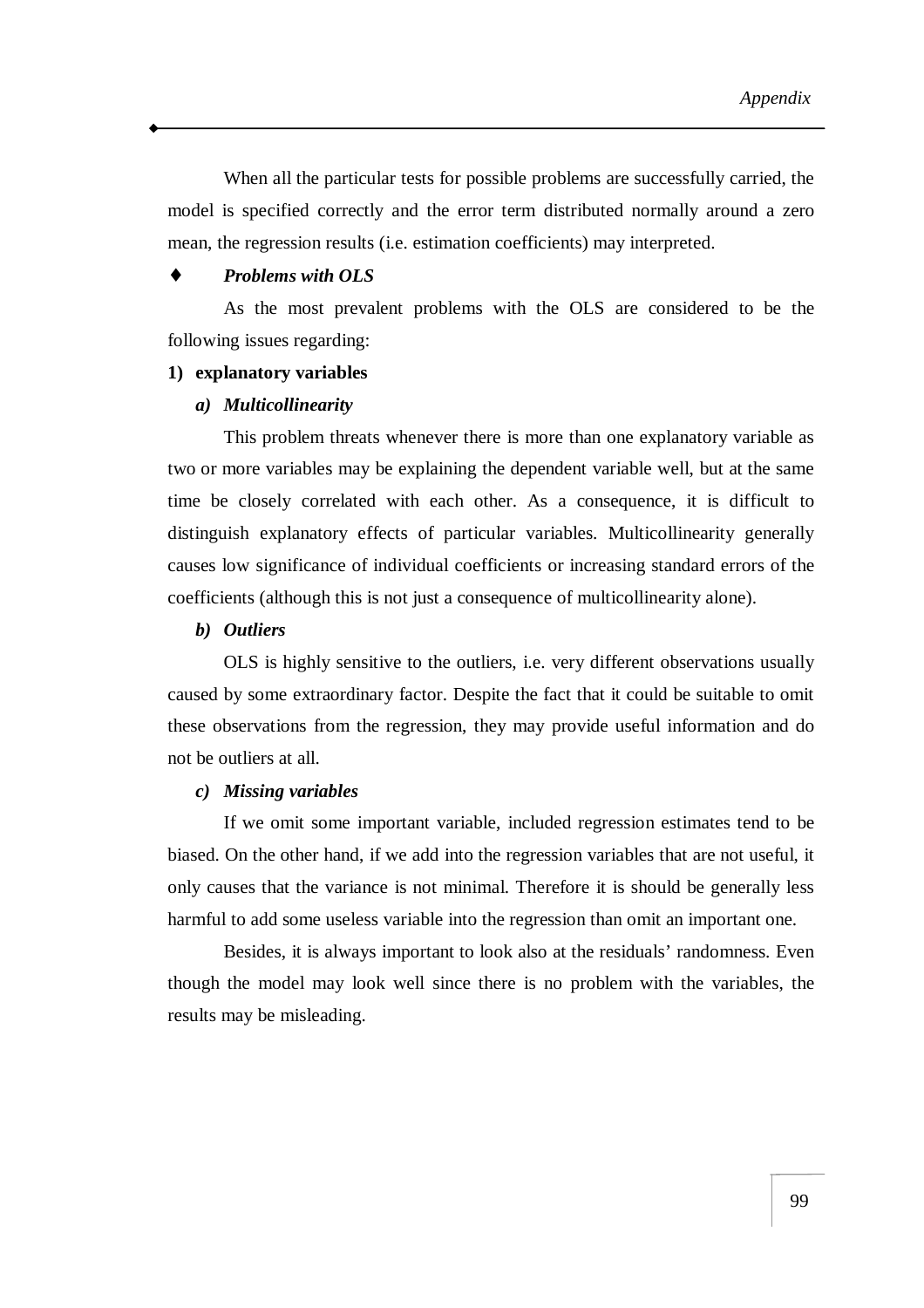#### **2) disturbances**

#### *a) Autocorrelation of disturbances*

In this case, the zero covariance between disturbances is violated what causes that the OLS is not the best estimation method since the true variance is underestimated. There exist several features that produce auto-correlated error terms, e.g. omitting of some important variable, misspecification of the functional form or non-randomness of errors. Autocorrelation of disturbances is generally tested with Durbin-Watson Statistic or with more general Breusch-Pagan LM test.

In the regression, if noise is AR (1) process, a simple estimate of the Durbin-Watson value ρ is obtained by regressing  $ε_t$  onto  $ε_{t-1}$  and thus:

$$
\hat{r} = \frac{\sum_{t=2}^{n} (e_t \cdot e_{t-1})}{\sum_{t=1}^{n} e_t^2}
$$

To test the hypothesis H0:  $\rho = 0$ , i.e. that residuals are independent against HA that they have AR (1) form, we use Durbin-Watson test based on coefficient:

$$
d=2\cdot(1-\hat{r})
$$

#### *b) Heteroskedasticity*

Heteroskedasticity signifies violation of different OLS assumption – constant variance of disturbances, which causes standard errors of estimated coefficients to be biased. Since standard errors are underestimated in the presence of heteroskedasticity, some of explanatory variables may seem to be significant in the model whereas they are not. In this thesis, I apply White's test when searching for heteroskedasticity in the model.

If it is revealed that the assumptions are not fulfilled by the nature of the data, robust regression methods or nonparametric regression analysis generally provide alternatives to the OLS.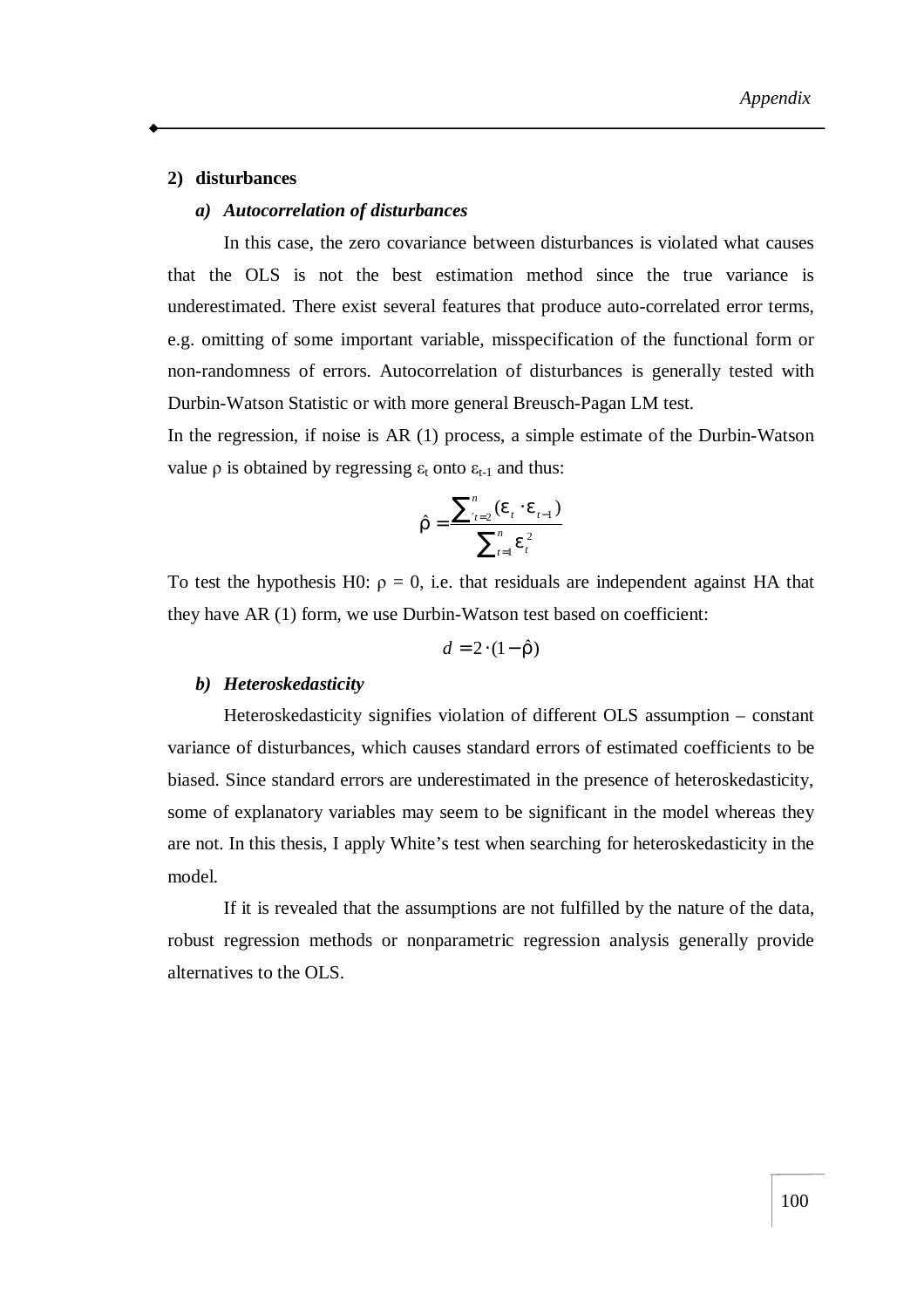# **♦ REFERENCES**

**Abiodun, L.** (2002): *Short term Gas Demand Forecasting*, presentation by Nationalgrid, <http://www.nationalgrid.com/NR/rdonlyres/69D937BC-61DF-4504>- 83B2-B0ADEB57CE16/7844/ShortTermGasDemandForecasting120706.pdf [as of 2009-06-20].

**Alaton, P.** (2002): *On Modelling and Pricing Weather Derivatives*, <http://www.math.kth.se/matstat/fofu/reports/weather.pdf> [as of 2009-06-06].

**Ameko, A** (2004): *Managing weather risk to reduce earnings volatility*, published at Environmental Finance, October 2004.

**Augustine, Ch.; Broxson, B.; Peterson, S.** (2006): *Understanding Natural Gas Markets*, A Policy Analysis Study by Lexecon, an FTI Company, [http://www.api.org/aboutoilgas/upload/UNDERSTANDING\\_NATURAL\\_GAS\\_MA](http://www.api.org/aboutoilgas/upload/UNDERSTANDING_NATURAL_GAS_MA) RKETS.pdf [as of 2009-06-14].

**BP** (2008): *BP Statistical Review of World Energy June 2008*, <http://www.bp.com> [as of 2009-06-15].

**Box, G. E. P. and Jenkins, G. M.** (1976): *Time Series Analysis: Forecasting and Control*, Holden Day, San Francisco.

**Buckley, N.; Hamilton, A.; Harding, J.; Roche, N.; Ross, N.; Sands, E; Skelding, R.; Watford, N.; Whitlow, H.** (2002): *European Weather Derivatives*, working paper, http://www.actuaries.org.uk/\_data/assets/pdf\_file/0020/18722/Ross.pdf [as of 2009-06-17].

**Campbell, S. D.; Diebold F. X.** (2000): *Weather Forecasting for Weather Derivatives*, The Wharton Financial Institutions Center, <http://fic.wharton.upenn.edu/fic/papers/02/0242.pdf> [as of 2009-06-15].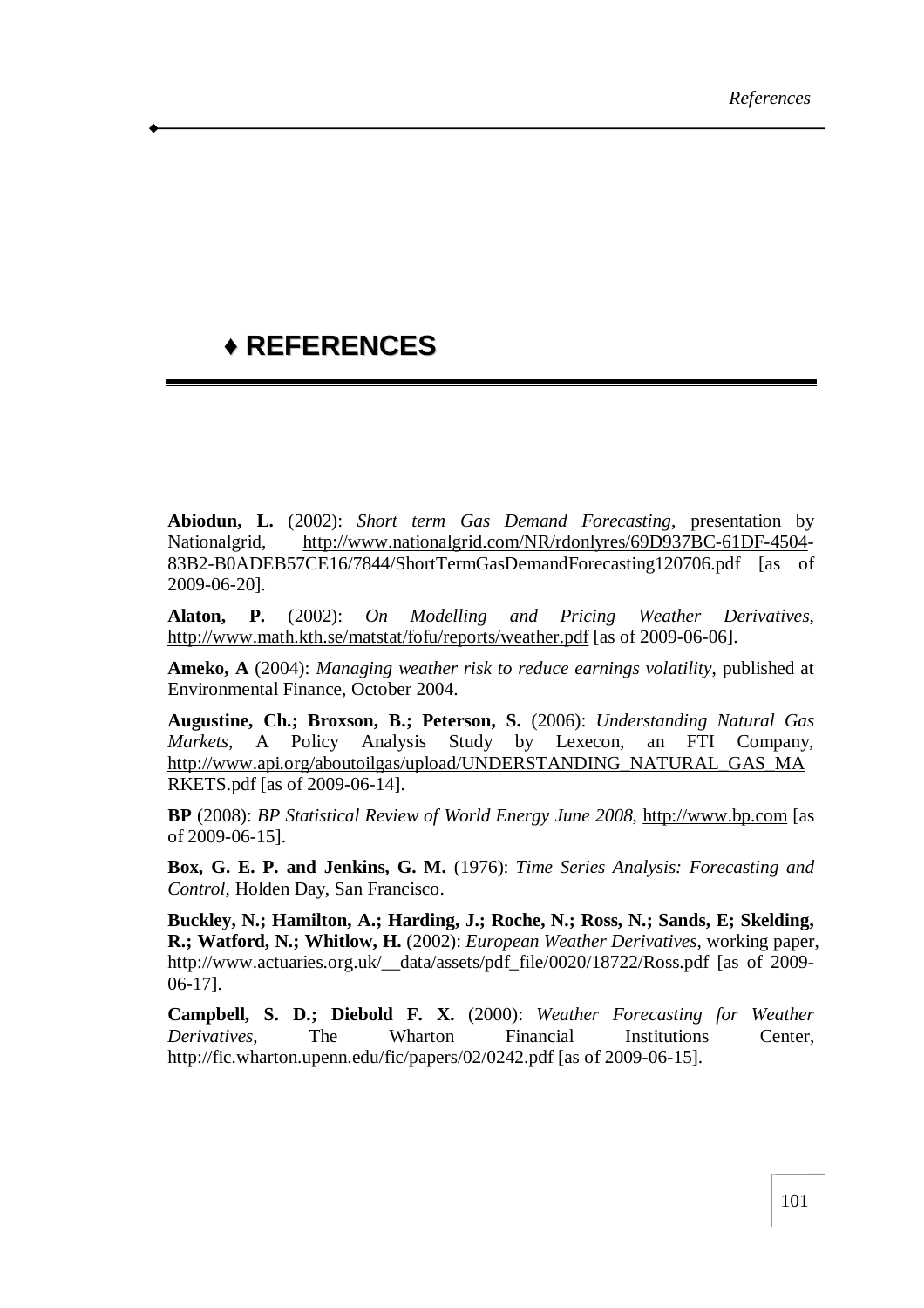**Cao, M.; Wei, J.** (2001): *The Nature and Use of Weather Derivatives*, presentation at Alternative Investment Conference, <http://www.investmentreview.com/pdfs/wei.pdf> [as of 2009-06-18].

**Clemens, A. E.; Hurn, A. S.; Lindsay, K. A.** (2008): *Estimating the Payoffs of Temperature-based Weather Derivatives*, NCER Working Paper Series, Working Paper #33, August 2008,

[http://www.ncer.edu.au/papers/documents/NCER\\_WpNo33Aug08.pdf](http://www.ncer.edu.au/papers/documents/NCER_WpNo33Aug08.pdf) [as of 2009-07-06].

**CME Group** (2005): *An Introduction to CME Weather Products*, <http://www.vfmarkets.com/pdfs/IntroWeatherFINAL.pdf> [as of 2009-07-07].

**CME Group** (2008): Su*rvey: Finance Executives Say Global Climate Change Will Require Changes to Their Business Models*, <http://www.stormx.com/news/GetNews.aspx?id=40> [as of 2009-06-15].

**CME Group and Storm Exchange** (2008): *Benchmark Study on Corporate Weather Risk Practices*, Market Research Report, [www.stormx.com/BenchmarkStudy/](http://www.stormx.com/BenchmarkStudy/) [as of 2009-06-01].

**Cochrane, D; Orcutt, G. H.** (1949): *Applications of least squares regression to relationship containing autocorrelated error terms*, Journal of the American Statistical Association 44, pp. 32 – 61.

**Cogen, J.** (1998): *What is Weather Risk?* Originally published by PMA OnLine Magazine: 05/98, <http://www.retailenergy.com/articles/weather.htm> [as of 2009-06- 15].

**Considine, G.** (1999): *Introduction to Weather Derivatives*, Weather Derivatives Group, Aquila Energy,

[http://www.cmegroup.com/trading/weather/files/WEA\\_intro\\_to\\_weather\\_der.pdf](http://www.cmegroup.com/trading/weather/files/WEA_intro_to_weather_der.pdf) [as of 2009-06-15].

**De Dear, R. and Hart, M.** (2003): *Weather Sensitivity in household appliance energy end-use,* Energy and Buildings 36 (2004), pp. 161 - 174, Elsevier B. V., <http://www.elsevier.com/locate/enbuild> [as of 2009-06-17].

**de Joode, J.; Kingma, D.; Lijesen, M.; Mulder, M.; Shestalova, V.** (2004): *Energy Policies and Risks on Energy Markets – A cost-benefit analysis*, ISBN 90-5833-161-X, <http://www.cpb.nl/nl/pub/cpbreeksen/bijzonder/51/bijz51.pdf> [as of 2009-06-14].

**Department for Business, Enterprise & Regulatory Reform** (2007): *Energy Markets Outlook*, <http://www.berr.gov.uk/files/file41995.pdf> [as of 2009-06-15].

**Department for Business, Enterprise & Regulatory Reform** (2007): *Gas Market Analysis Executive Summary*, <http://www.berr.gov.uk/files/file41826.pdf> [as of 2009- 06-19].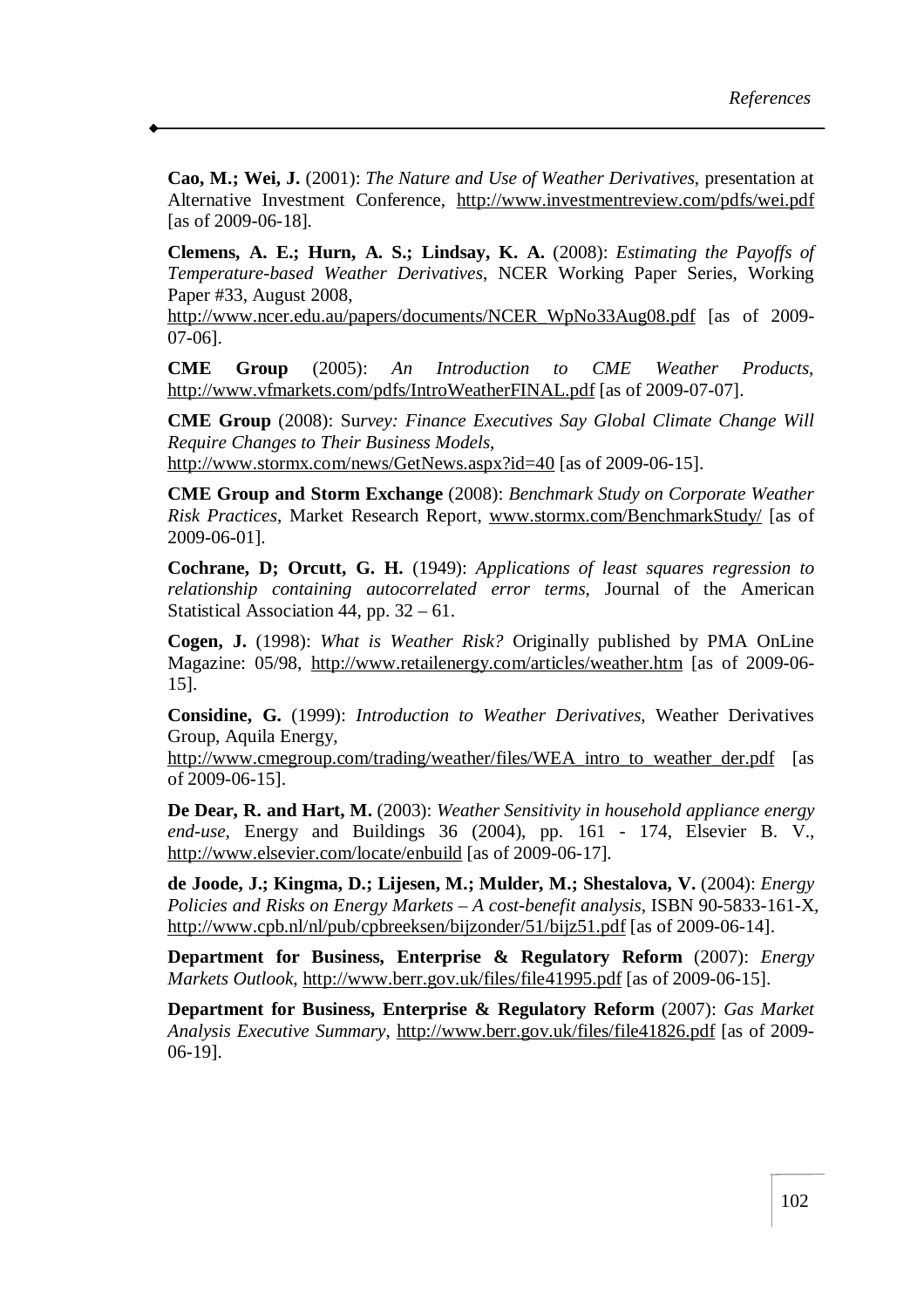**Dutton, J.** (2002): *Opportunities and Priorities in a New Era for Weather and Climate Services*, Bulletin of the American Meteorological Society 83, September 2002, pp. 1303-1311, <http://ams.allenpress.com/archive/1520-0477/83/9/pdf/i1520>- 0477-83-9-1303.pdf [as of 2009-06-14].

**Dutton, J. F.** (2002): *Weather Risk Mitigation at Jefferson Gas*, Weather Venture Ltd, <http://www.weatherventures.com/publications/JeffersonGas.pdf> [as of 2009-06-14].

**Energy Information Administration** (2008): *International Energy Outlook 2008*, <http://www.eia.doe.gov/oiaf/ieo/index.html> [as of 2009-06-14].

**Eurogas** (2007): *Natural Gas Demand and Supply: Long Term Outlook to 2030*, The European Union of the Natural Gas Industry,

<http://www.eurogas.org/uploaded/Eurogas%20long%20term%20outlook%20to%2020> 30%20-%20final.pdf [as of 2009-06-19].

**Falzon, J.** (2004): *The Effects of Weather and Fuel Oil Shocks on Enemalta's Profits*, Bank of Valletta Review, No. 29,

<http://www.bov.com/filebank/documents/BR29%20theeffectsofweather.pdf> [as of 2009-06-15].

**Garcia, A. F. and Sturzenegger, F.** (2001): *Hedging Corporate Revenues with Weather Derivatives: A Case Study*, Master Thesis, Universit0 de Lausanne, [http://www.hec.unil.ch/cms\\_mbf/master\\_thesis/0004.pdf](http://www.hec.unil.ch/cms_mbf/master_thesis/0004.pdf) [as of 2009-06-15].

**Garman, M.; Blanco, C.; Erickson, R.** (2000): *Weather Derivatives: Instruments and Pricing Issues*, Article published in Environmental Finance, [http://www.fea.com/resources/pdf/a\\_weather\\_derivatives.pdf](http://www.fea.com/resources/pdf/a_weather_derivatives.pdf) [as of 2009-06-14].

**Gelb, B. A.** (2007): *Russian Natural Gas: Regional Dependence*, CRS Report for Congress, <http://fas.org/sgp/crs/misc/RS22562.pdf> [as of 2009-06-15].

**Geyser, J. M.** (2004): *Weather derivatives: Concept & application for their use in South Africa*, Working paper: 2004 – 03, Department of Agricultural Economics, Extension and Rural Development, University of Pretoria, <http://www.up.ac.za/academic/ecoagric/fulltext/2004-03.pdf> [as of 2009-06-15].

**Gil, S.; Deferrari, J.** (2004): *Generalized Model of Prediction of Natural Gas Consumption*, Journal of Energy Resources Technology, June 2004, Vol. 126, p. 90- 98, [http://www.fisicarecreativa.com/papers\\_sg/papers\\_sgil/Gas/JER\\_2k4a.pdf](http://www.fisicarecreativa.com/papers_sg/papers_sgil/Gas/JER_2k4a.pdf) [as of 2009-06-15].

**Jones, T. L.** (2007): *Agricultural Application of Weather Derivatives*, International Business & Economic Research Journal, June 2007, vol. 6, number 6.

**Kariya, T and Kurata, H.** (2004): *Generalized Least Squares*, John Wiley And Sons Ltd (United Kingdom), 2004, pp. 25 – 40, ISBN 9780470866979.

**Larsen, P. H.** (2006): A*n Evaluation of the Sensitivity of U.S. Economic Sectors to Weather*, <http://ssrn.com/abstract=900901> [as of 2009-06-14].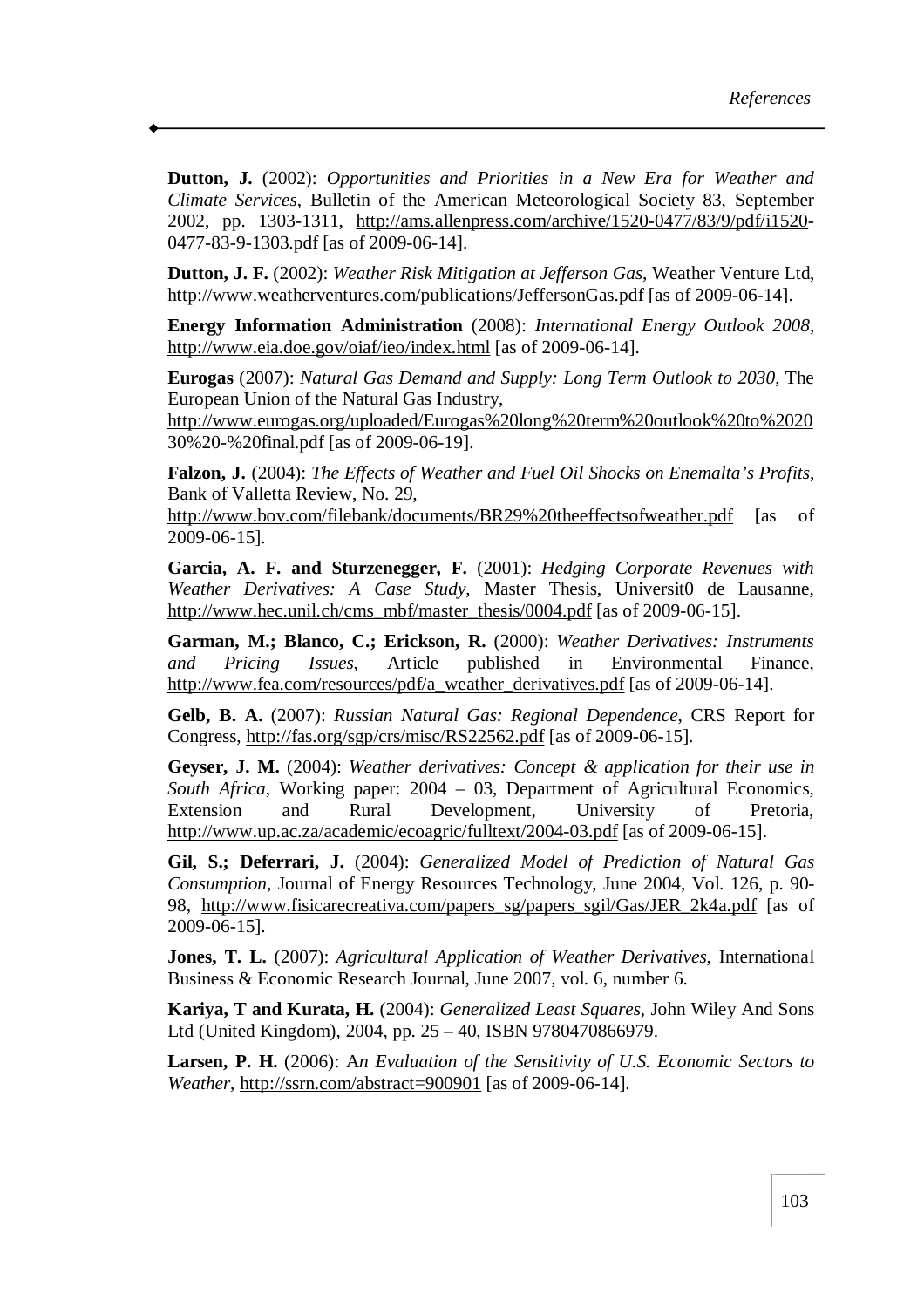**MIT** (2004): *National Energetic Conception of the Czech Republic*, <http://www.mpo.cz/dokument5903.html> [as of 2009-06-17].

**MIT** (2008): *Zpráva České republiky o bezpečnosti dodávek zemního plynu za rok 2007*,<http://www.mpo.cz/dokument48442.html> [as of 2009/06/29].

**Mitu, N. M.** (2008): *Weather derivatives – a new concept in the weather insurances*, University of Craiova, issue: 36 (vol. 4 / 2008), <http://www.ceeol.com/> [as of 2009- 06-15].

**Moody, M. J.** *(2006): Weather Risk Management – Growth in derivatives continues to soar,* The Rough Notes Company Ins., <http://www.roughnotes.com/rnmagazine/2006/may06/05p114.htm> [as of 2009-06-15].

**Mraoua, M. and Bari, D.** (2005): *Temperature stochastic modeling and weather derivatives pricing: empirical study with Moroccan data*, <http://www.univ>rouen.fr/LMRS/JSEF06/JSEF1\_fichiers/mraoua.pdf [as of 2009-06-15].

**Muir, M.** (2002): *European Energy Liberalization, and the Integration of Eastern Europe with EU Energy Markets and Environmental Initiatives*, <http://www.ieels.com/publications/energexart-2002-4-22.pdf> [as of 2009-06-18].

**Müller, A.; Grandi, M.** (2000): *Weather derivatives for protection against weather risks: Speculation tool or integral element of the risk management tools of weathersensitive industries?* The Geneva Papers on Risk and Insurance, April 2000, [http://www.munichre.com/publications/art\\_weather\\_derivates\\_en.pdf](http://www.munichre.com/publications/art_weather_derivates_en.pdf) [as of 2009-06- 15].

**Myers, R.** (2008): *What Every CFO Needs to Know About Weather Risk Management*, CME Group & Storm Exchange Inc., [http://www.cmegroup.com/trading/weather/files/WeatherRisk\\_CEO.pdf](http://www.cmegroup.com/trading/weather/files/WeatherRisk_CEO.pdf) [as of 2009- 06-15].

**Nelken, I.** (2000): *Weather Derivatives – Pricing and Hedging*. Super Computer Consulting, Inc., <http://www.supercc.com/papers/Weather.pdf> [as of 2009-06-15].

**Newey, W. K.; West, K. D.** (1987): *A simple, Positive Semi-definite, Heteroskedasticity and Autocorrelation Consistent Covariance Matrix*, Econometrica, 1987, vol. 55, issue 3, pp. 703-708.

**NYMEX (1998):** *Risk Management and Natural Gas Futures and Options*, <http://www.nymex.com/media/riskmanagement.pdf> [as of 2009-06-10].

**Ocholla, A. M.; Muthama, N. J.; Owino, J. O.** (2006): *The Influence of Weather on the Insurance Industry in Nairbobi*, African Journal of Science and Technology, Science and Engineering Series Vol. 7, No. 1, pp. 112 – 120, <http://www.ansti.org/volume/12-Ocholla.pdf> [as of 2009-06-19].

**Perchard, T.; Whitehand, C.** (2000): *Short Term Gas Demand Forecasting*, PSIG 2000,<http://www.psig.org/papers/2000/0011.pdf> [as of 2009-06-20].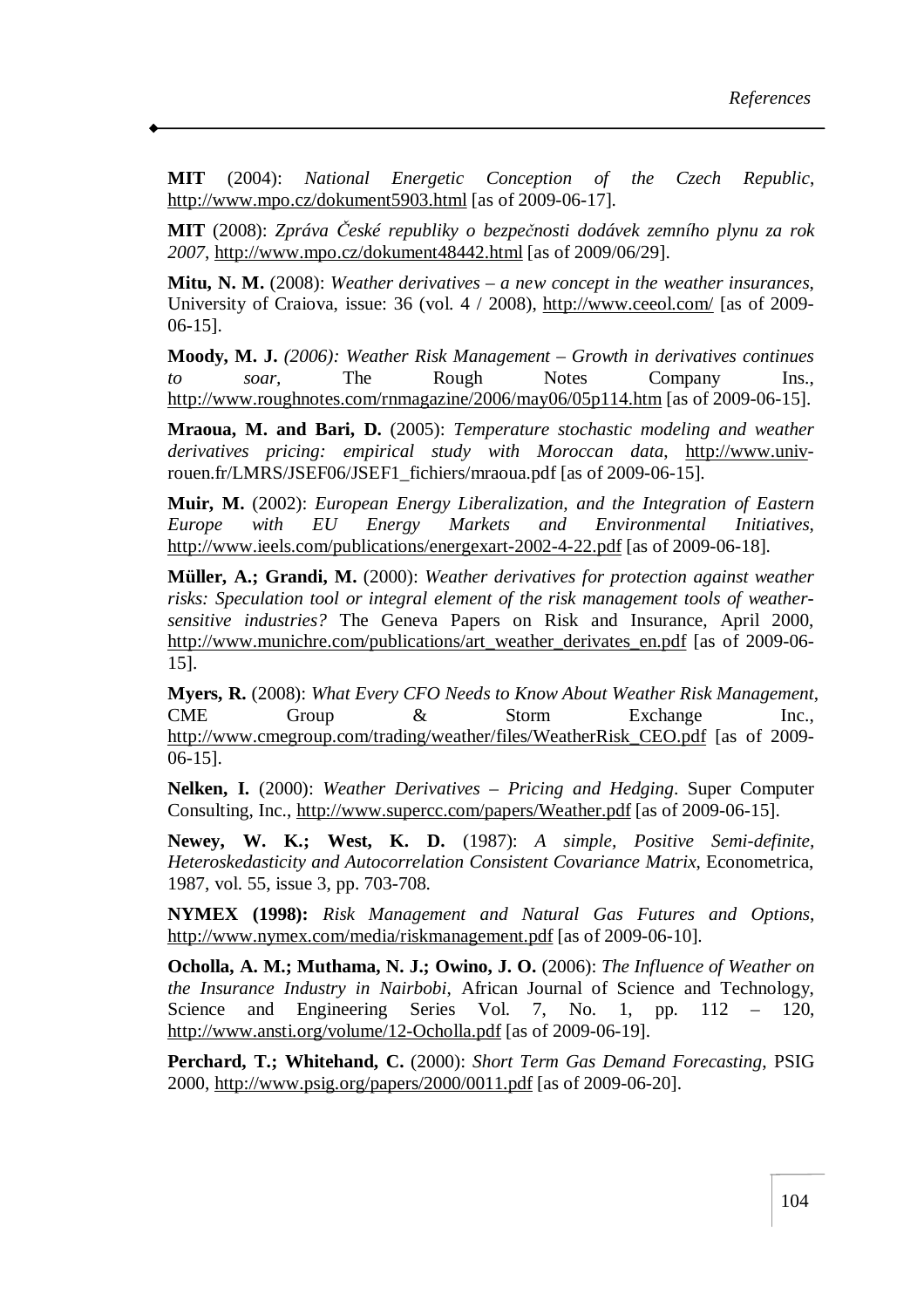**Platen, E. and West, J.** (2004): *Fair Pricing of Weather Derivatives*, working paper, [http://www.qfrc.uts.edu.au/research/research\\_papers/rp106.pdf](http://www.qfrc.uts.edu.au/research/research_papers/rp106.pdf) [as of 2009-06-17].

**Riker, D.** (2007): *New Tools Hedge Weather-Related Financial Risk*, Article at Construction Business Owner,

<http://www.constructionbusinessowner.com/topics/insurance/new-tools-hedge>weather-related-financial-risk.html [as of 2009-06-20].

**RenRe Investment Managers Ltd.** (2008): *Weather Risk Management Products*, Toronto, <http://www.igua.ca/files/conference/26%20Windle%20-%20RenRE.pdf> [as of 2009-06-10].

**Roustant, O.; Laurent, J.-P.; Bay, X.; Carraro, L.** (2003): *Model Risk in the Pricing of Weather Derivatives,* 

[http://www.emse.fr/spip/IMG/pdf/Model\\_Risk\\_Pricing\\_Weather\\_Derivatives-2.pdf](http://www.emse.fr/spip/IMG/pdf/Model_Risk_Pricing_Weather_Derivatives-2.pdf) [as of 2009-06-18].

**Ruck, T.** (2001): *Hedging Weather Risk for Improved Financial Performance*, Energy Koch Trading LP, [http://www.oildompublishing.com/power/pgmarchieves/Sept-](http://www.oildompublishing.com/power/pgmarchieves/Sept)Oct/Hedging10-01.pdf [as of 2009-06-14].

**RWE** (2008): *RWE Group in the Czech Republic in 2007*, presentation prepared by Martin Herrmann, CEO of RWE Transgas, a.s., April 2008, [www.rwe.cz](http://www.rwe.cz) [as of 2009- 06-07].

**RWE** (2009): *RWE Group in the Czech Republic in 2008*, presentation prepared by Martin Herrmann, CEO of RWE Transgas, a.s., [www.rwe.cz](http://www.rwe.cz) [as of 2009-06-07].

**Sturm, J. (1997):** *Trading natural gas: cash, futures, options and swaps*, PennWell Publishing Company, ISBN 0-87814-709-8, p. 7-24.

**Sytsma, D. L.; Thompson, G. A.** (2002): *Weather Risk Management: A Survivor of the Collapse/Demise of U.S. Energy Merchants*, R.J. Rudden Associates, Inc., <http://www.climetrix.com/WeatherMarket/SelectedArticles/RJRuddenRpt081502.pdf> [as of 2009-06-19].

**Tindall, J.** (2006): *Weather Derivatives: Pricing and Risk Management Applications*, Institute of Actuaries of Australia,

[http://www.actuaries.asn.au/IAA/upload/public/fsf06\\_paper\\_tindall\\_weather%20deriv](http://www.actuaries.asn.au/IAA/upload/public/fsf06_paper_tindall_weather%20deriv) atives.pdf [as of 2009-06-06].

**Tol, R.** (2000): *Weather impacts on natural, social and economic systems in The Netherlands*, Institute for Environemental Studies, ISBN 90-5383-707-8, pp. 49 – 57, <http://dare.ubvu.vu.nl/bitstream/1871/1706/2/ivmvu0747.pdf> [as of 2009-06-18].

**Turvey, C. G. (2001):** *The Pricing of Degree-day Weather Options*, Agricultural Finance Review, 2005, vol. 65, issue 1, pp. 59 – 85.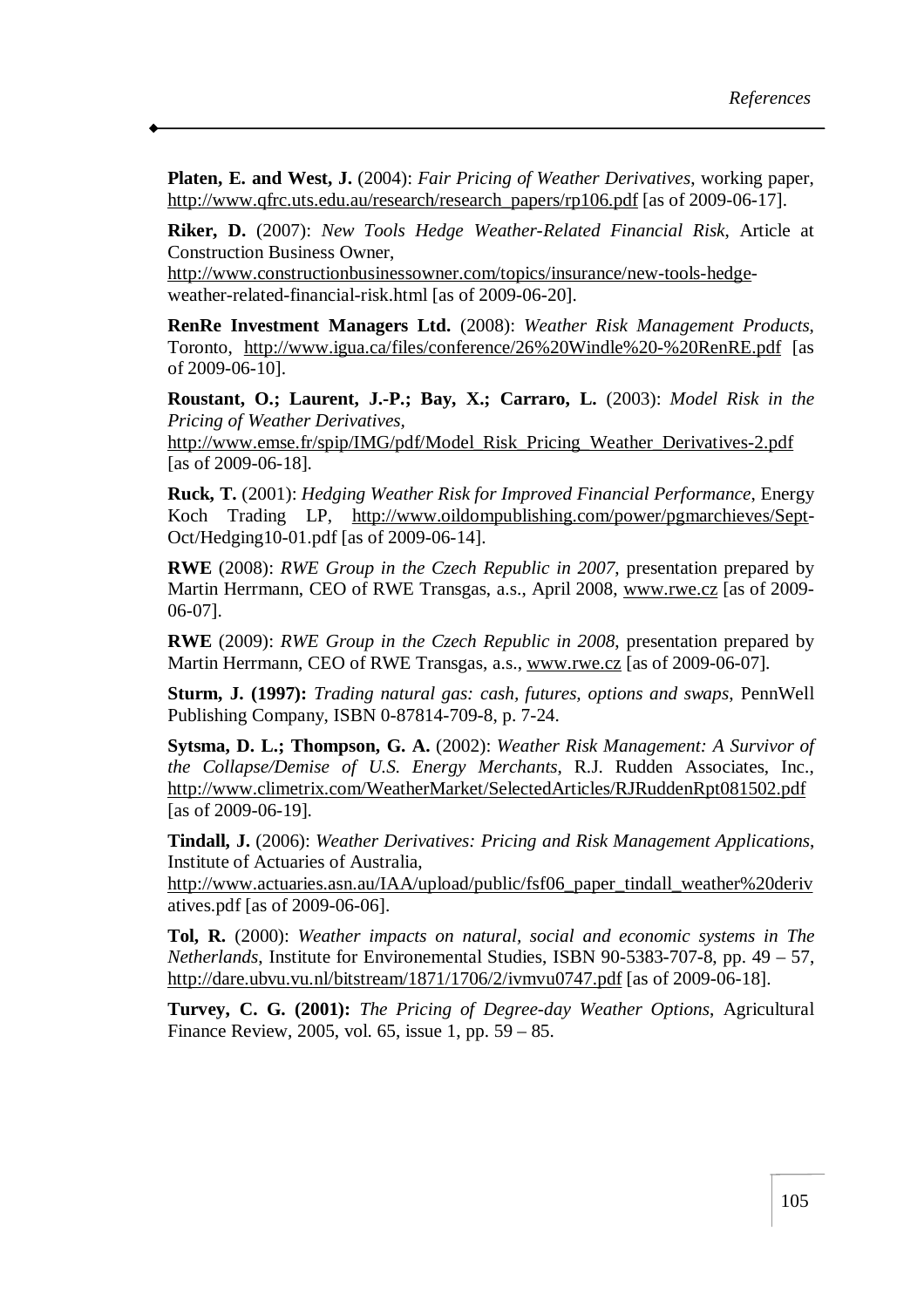**United Nations Environment Programme** (2001): *Climate Change: Information Kit*, France, October 2001, <http://unfccc.int/resource/iuckit/cckit2001en.pdf> [as of 2009- 06-30].

**Verbeek, M.** (2000): *A Guide to Modern Econometrics*, John Wiley and Sons, Chichester, England, 2000.

**Weatherbill, Inc.** (2008): *Global Weather Sensitivity: A Comparative Study*, [http://www.weatherbill.com/static/content/weatherbill\\_weathersensitivity.pdf](http://www.weatherbill.com/static/content/weatherbill_weathersensitivity.pdf) [as of 2009-06-14].

**Weather Risk Management Association** (2006): *Survey 2006*, Performed by Price Waterhouse Coopers, June 2006, [http://www.wrma.org/members\\_survey.html](http://www.wrma.org/members_survey.html) [as of 2009-06-15].

**West, J.** (2002): *Benchmark Pricing of Weather Derivatives*, University of Technology, Sydney, [http://www.qfrc.uts.edu.au/conferences/qmf2002/West\\_J.pdf](http://www.qfrc.uts.edu.au/conferences/qmf2002/West_J.pdf) [as of 2009-06-28].

**Wilbanks, T. J. et al.** (2008): *Effects of Climate Change on Energy Production and Use in the United States,* Synthesis and Assessment Product 4.5, Report by the U.S. Climate Change Science Program, <http://www.climatescience.gov/Library/sap/sap4>- 5/final-report/sap4-5-final-all.pdf [as of 2009-06-14]

**Zanotti, G; Gabbi, G.; Laboratore, D.** (2003): *Climate Variables and Weather Derivatives: Gas Demand, Temperature and Seasonality Effects in the Italian Case*, <http://ssrn.com/abstract=488745> [as of 2009-06-15].

**Zeng, L.** (2000): *Weather Derivatives and Weather Insurance: Concept, Application, and Analysis*, Risk Analysis and Technologies, E. W. Blanch Company, Minneapolis, <http://ams.allenpress.com/archive/1520-0477/81/9/pdf/i1520-0477-81-9-2075.pdf> [as of 2009-06-07].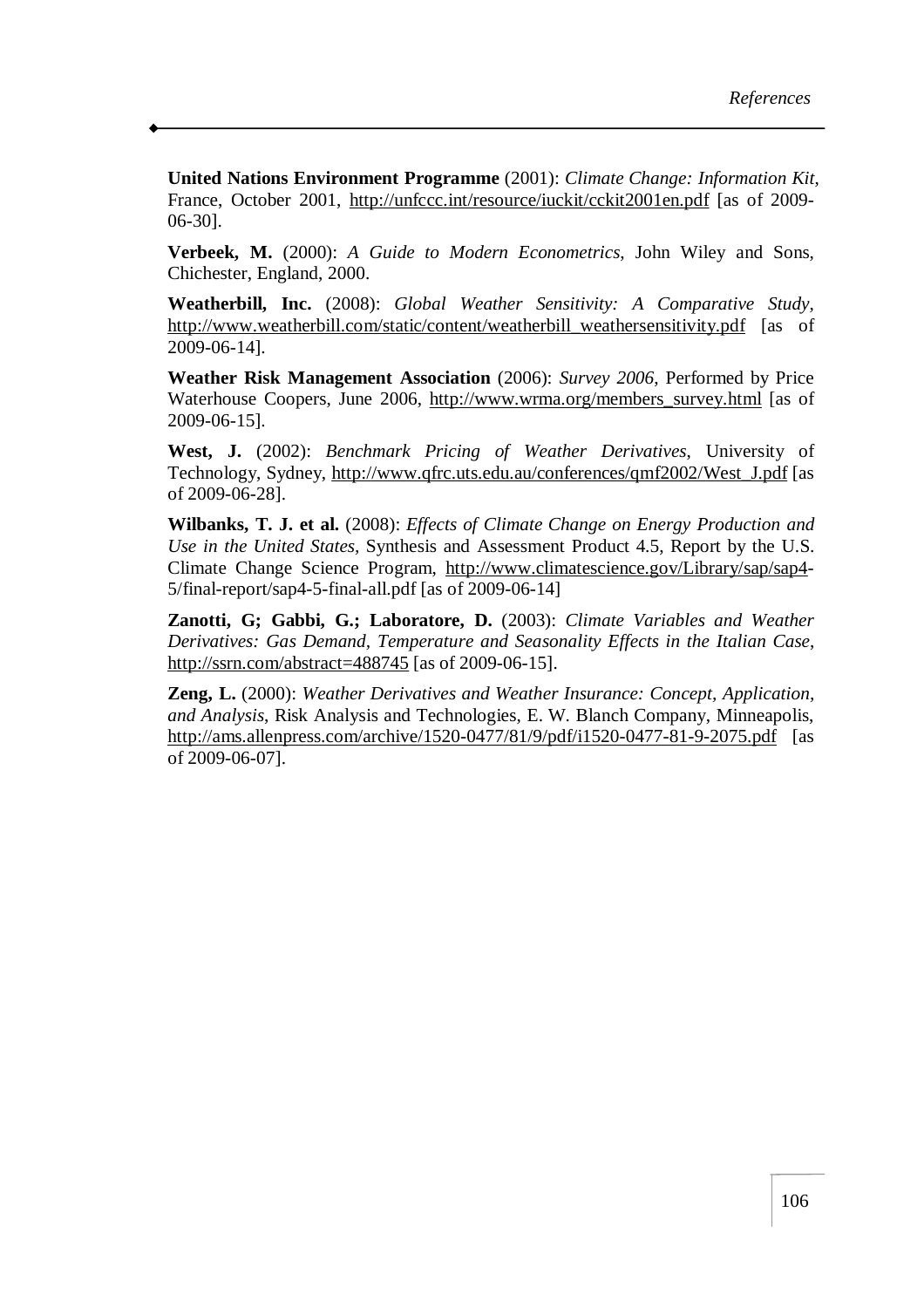### *Internet*

<http://www.answers.com/topic/weather>

<http://www.climatescience.gov/Library/sap/sap4-5/final-report/sap4-5-final>-

[http://en.wikipedia.org/wiki/Heating\\_degree\\_day](http://en.wikipedia.org/wiki/Heating_degree_day)

<http://www.enbridge.com/investor/financialInformation/annual06/mda/gasdist.html>

<http://www.energyagency.at/enercee/cz/supplybycarrier.en.htm>

<http://www.energyrisk.com/public/showPage.html?page=860840>

<http://www.financninoviny.cz/>

<http://www.mpo.cz/>

<http://www.natgas.info/html/gaspipelines.html>

<http://www.naturalgas.org/business/industry.asp>

<http://www.rwe.cz/>

[http://www.upd.cz/upd\\_soubory/bc.html](http://www.upd.cz/upd_soubory/bc.html)

<http://www.wrma.org/>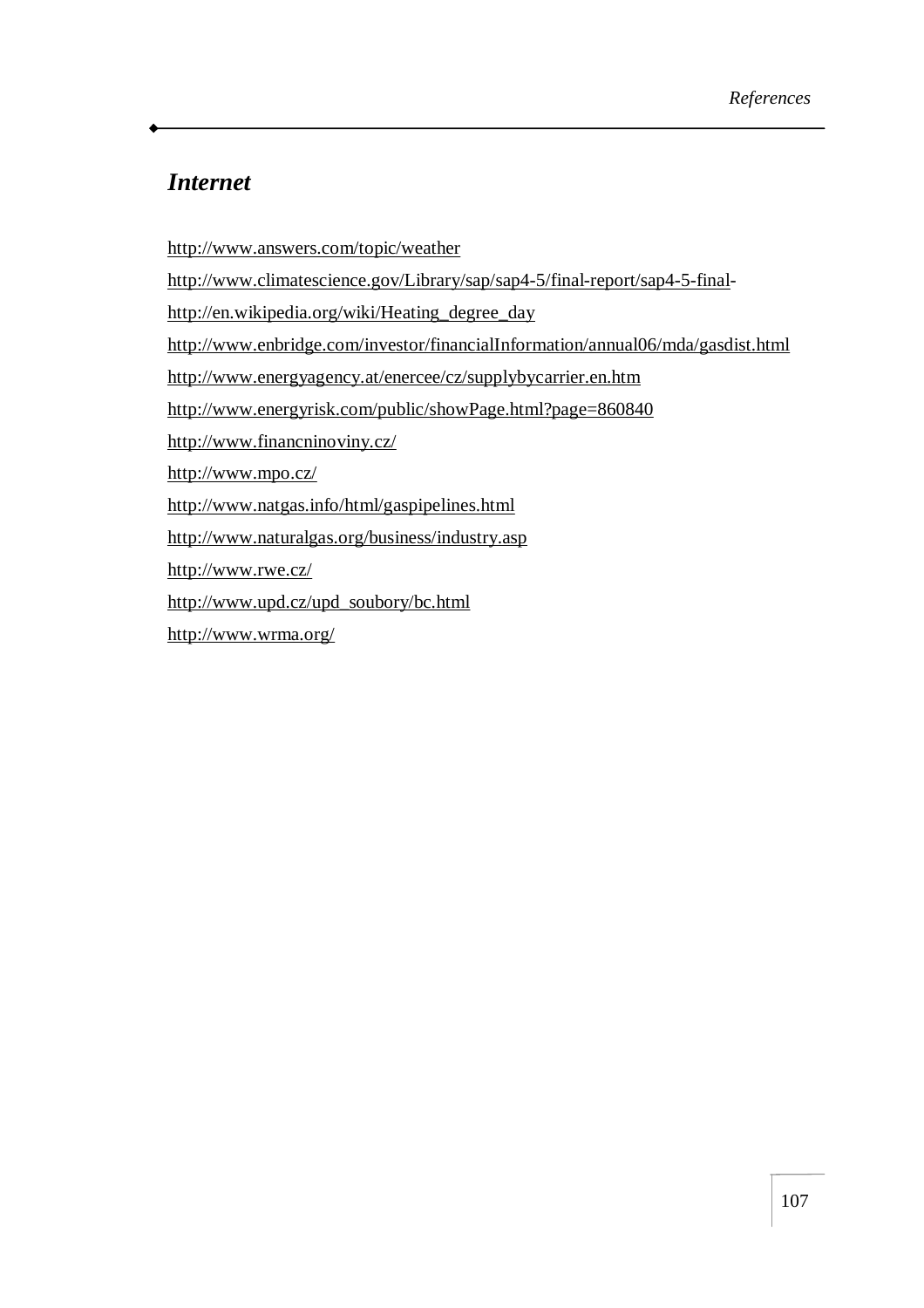# **DIPLOMA THESIS PROJECT**

**Author: Bc. Tomáš Vyležík Supervisor: Doc. Ing. Karel Janda M.A., Dr., Ph. D. Consultant: Mgr. Tomáš Václavík** 

*Topic:* 

## **Weather Risk on the Gas Market**

#### *Characteristics of the Topic:*

Weather risk is the uncertainty caused by weather volatility. Many energy companies look at weather as one of the main sources of their financial insecurity since weather changes significantly influence demand for products on the energy markets, especially during the winter months.

In this thesis, I would like to give attention to the gas market. Using statistical models I will investigate how temperature changes affect gas demand. Based on the results of these models, I would like to identify and analyze risks linked to temperature changes.

In the final part of this thesis, I would like to search whether there are the need and possibilities to hedge these risks on the gas market. Around the world, financial derivatives are used to it although they practically did not exist before the middle of 90s.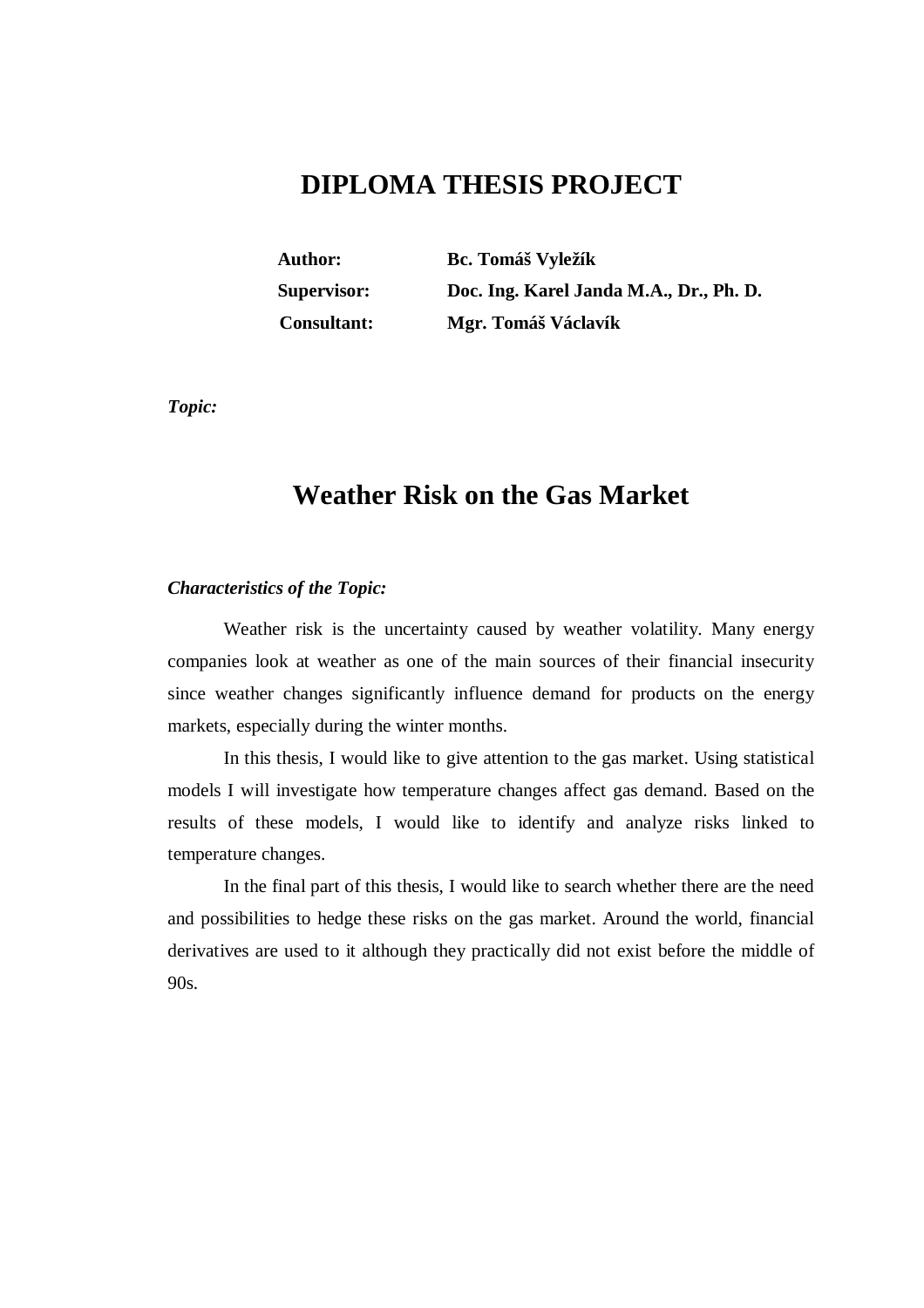#### *Hypothesis:*

- § Regression models estimate well dependency of gas demand on weather changes.
- § Risks can be relatively well quantified.
- § Introducing of hedging could be useful.

#### *Working Procedure:*

- § Statistical models investigating dependence of consumption on temperature.
- § Subsequent analysis of risks resulting from weather changes.
- § Market analysis of hedging possibilities.

#### *Expected Content:*

- § Introduction
- § Weather risk on energy markets
- § Gas market in the Czech Republic
- § Effect of weather changes on gas demand
	- − dependencies
	- − risk evaluation
- § Weather risks hedging
- § Conclusion

### *Basic Sources:*

**Sturm, F. J.** (1997): *Trading Natural Gas: cash, futures, options and swaps.* PennWell Publishing Company.

**Considine, G.:** *Introduction to Weather Derivatives.* Weather Derivatives Group, Aquila Energy.